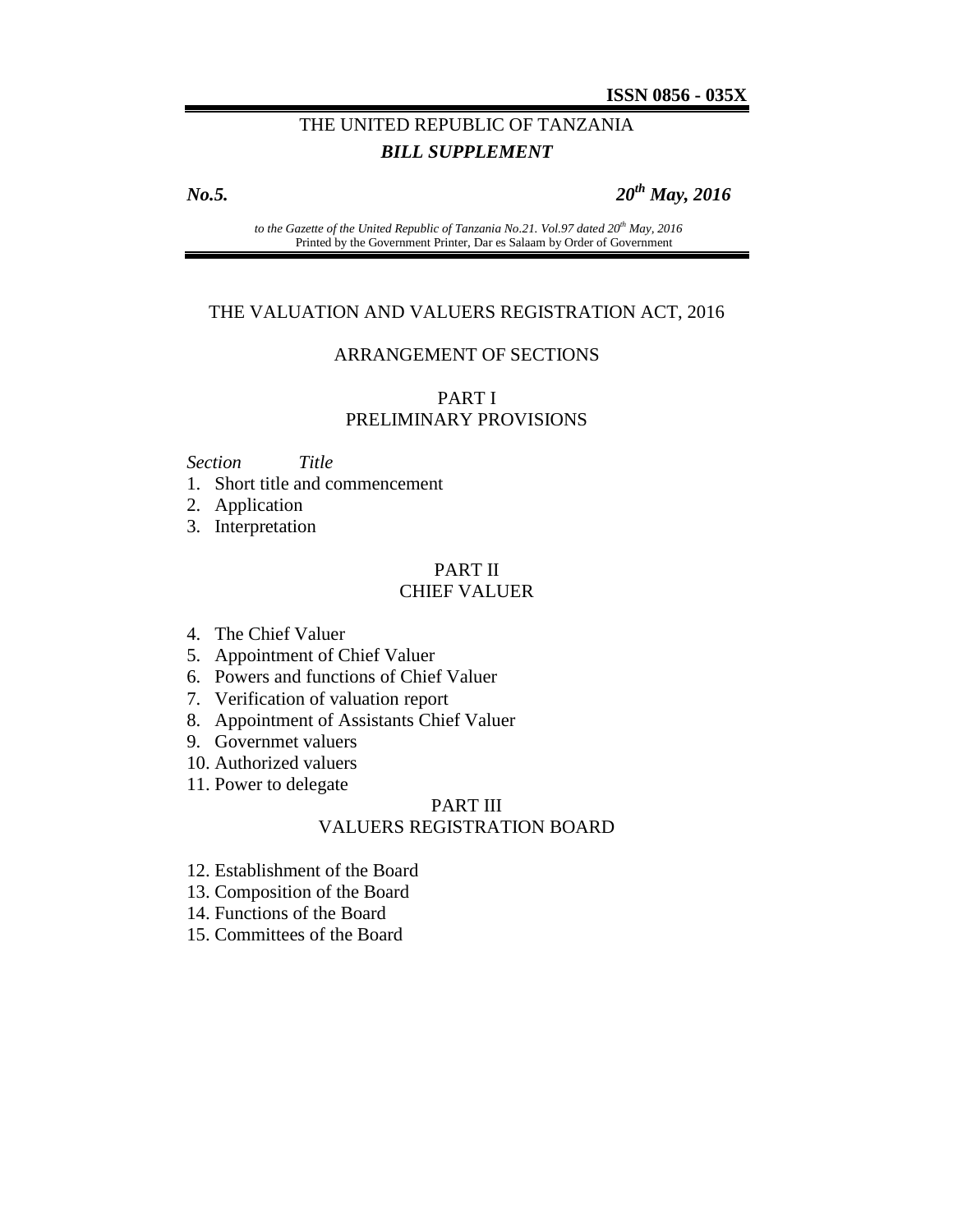- 16. Power to delegate functions
- 17. Power to conduct inquiries
- 18. Secrecy
- 19. Unfair competition in valuation practice
- 20. Practice, ethics and conduct
- 21. Investigation of complaints
- 22. Decision by the Board
- 23. Appointment and functions of Registrar
- 24. Secretariat

## PART IV

# REGISTRATION OF VALUERS

# *(a) General Requirements*

- 25. Prohibition for practising as valuer without certificate
- 26. Application and qualifications for registration of valuers

## *(b) Categories of Valuers Registration*

- 27. Categories of registration
- 28. Full registered valuer
- 29. Temporary registered valuer
- 30. Provisionally registered valuer

# *(c) Granting and Refusal of Application*

- 31. Grant of Practising Certificate
- 32. Refusal of an application
- 33. Appeal to the Minister
- 34. Validity of practising certificate
- 35. Renewal of certificate

#### *(d) Rights, Privileges, Designation of valuers and Enlistment*

- 36. Rights and privileges of registered valuers
- 37. Designation upon registration
- 38. Enlisting of valuers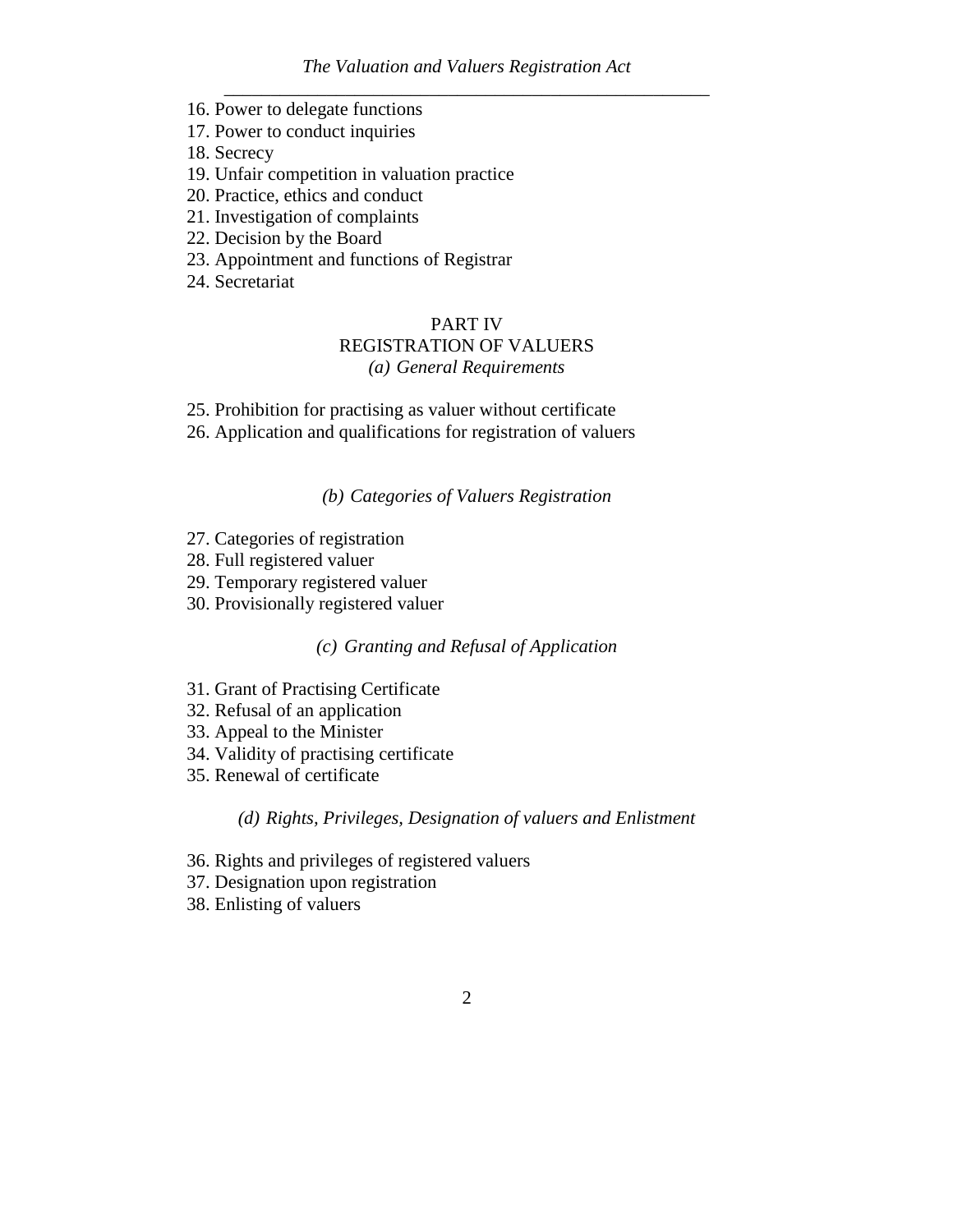*(e)Register*

- 39. Register
- 40. Publication of list of registered valuers
- 41. Inspection of the Register
- 42. Registration of documents received in evidence

*(e) Suspension, Cancellation and Publication of Certificates*

- 43. Suspension of certificate
- 44. Cancellation of practising certificate
- 45. Publication of suspension or cancellation of certificate
- 46. Publication as evidence of holding practising certificate

## PART V

# GUIDANCE ON VALUATION PRACTICE

- 47. Guidance on Valuation Practice
- 48. Types of Valuation
- 49. Purposes of valuation
- 50. Basis of Valuation
- 51. Methods of Valuation
- 52. Validity of valuation
- 53. Cut off date and limitation period
- 54. Best practice guidelines
- 55. Access to land, buildings, etc
- 56. Submission of relevant information
- 57. Valuer not to act as agent for unregistered valuer

# PART VI

#### FINANCIAL PROVISIONS

58. Sources of funds

59. Accounts

- 60. Audit
- 61. Annual performance report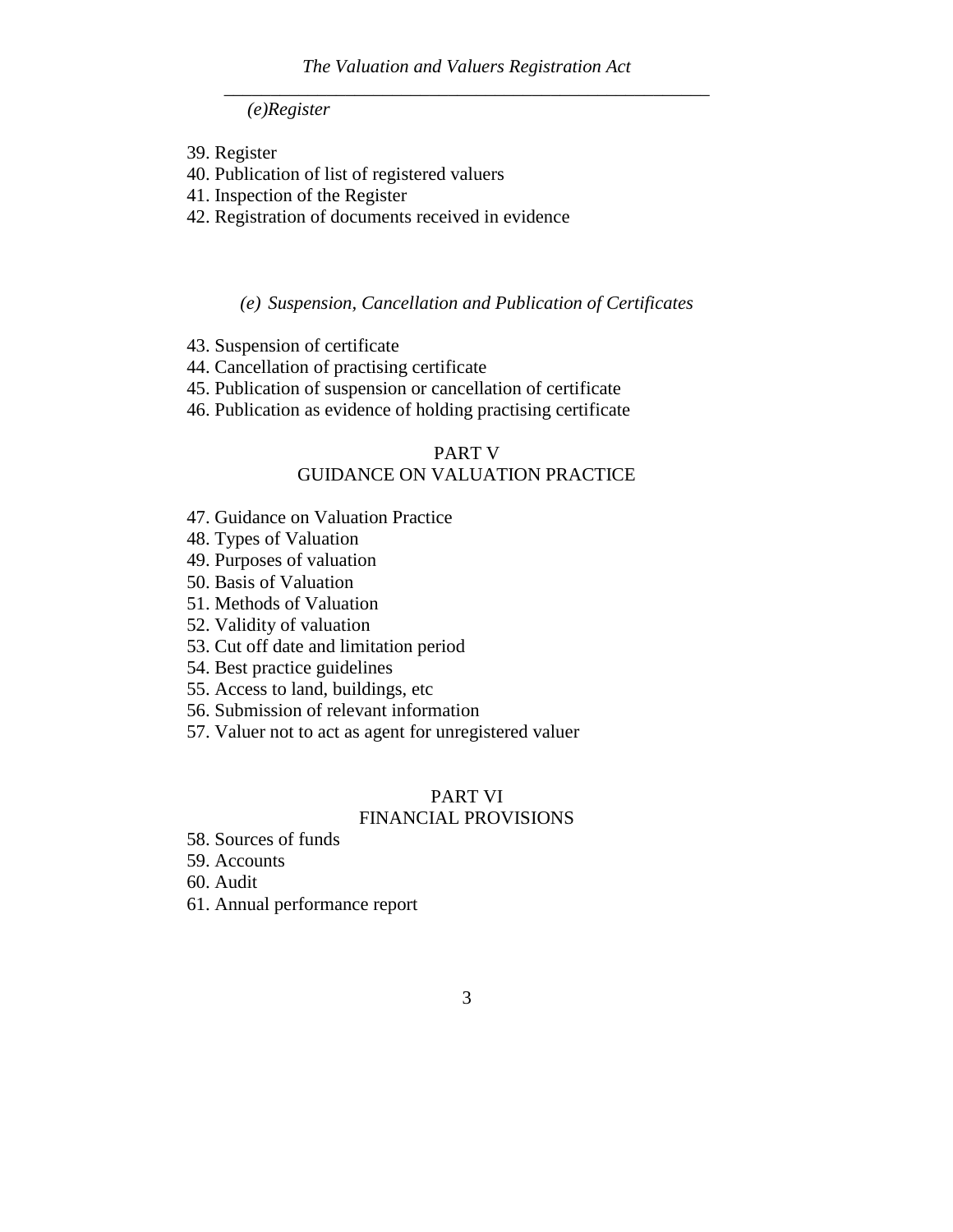# PART VII GENERAL PROVISIONS

- 62. Restriction on the use of title and practice by unregistered valuers
- 63. Certification of valuation report
- 64. Valuation fees
- 65. Infringement by bodies corporate
- 66. Preparation of Code of Ethics

67. Offences

- 68. Negligence by registered valuer
- 69. Immunity
- 70. Regulations

71. Rules

72. Savings and transition

73. Amendment of other written related laws

# $\overline{\phantom{a}}$  . The set of the set of the set of the set of the set of the set of the set of the set of the set of the set of the set of the set of the set of the set of the set of the set of the set of the set of the set o SCHEDULES \_\_\_\_\_\_\_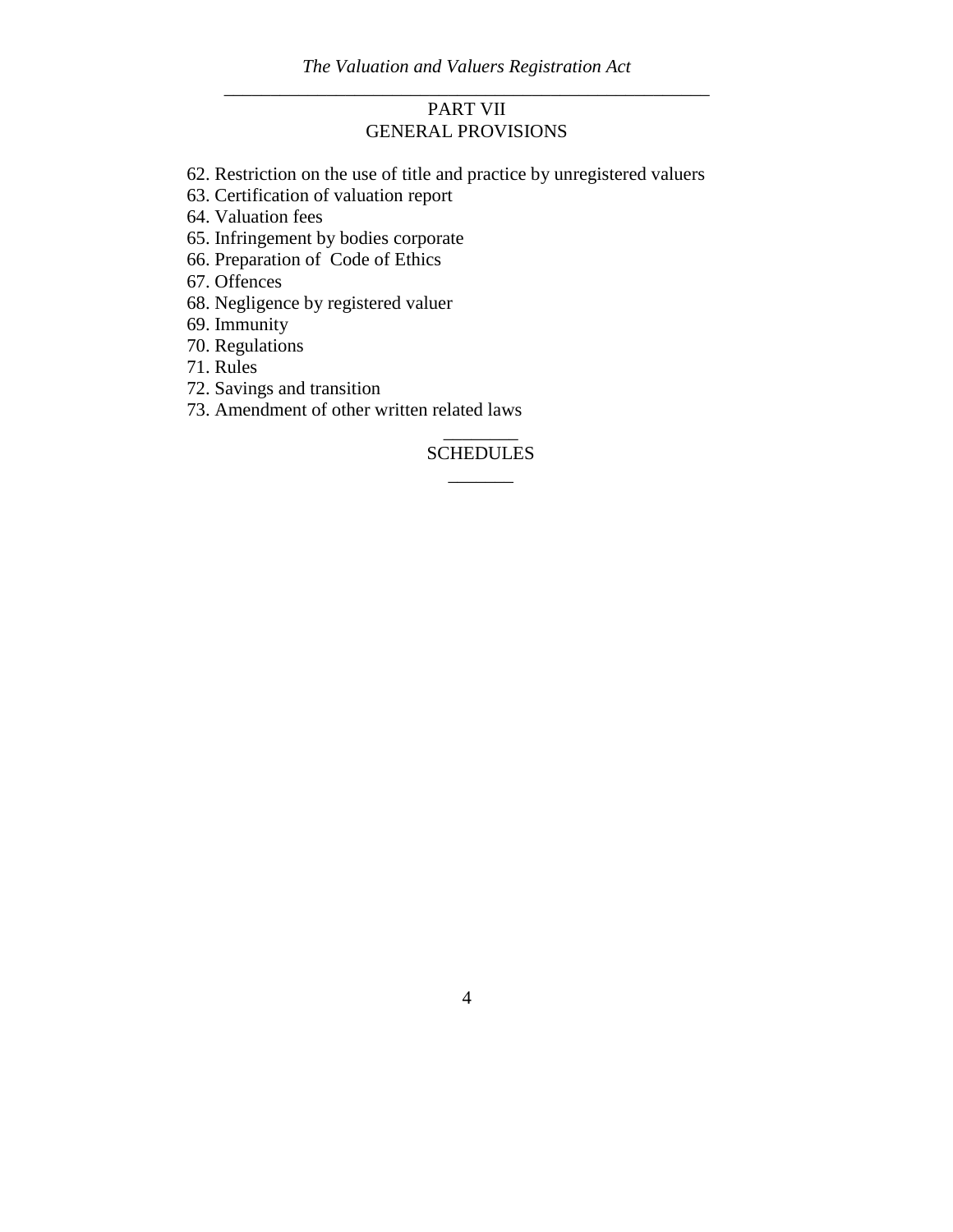#### \_\_\_\_\_\_ **NOTICE**  $\overline{\phantom{a}}$  , where  $\overline{\phantom{a}}$

This Bill to be submitted to the National Assembly is published for general information to the general public together with a statement of its objects and reasons.

Dar es Salaam,<br>17<sup>th</sup> May, 2016 **JOHN W. H. KIJAZI**<br>Secretary to the Cabinei **Secretary to the Cabinet** 

#### **BILL**

*for*

**An Act to provide for powers and functions of Chief Valuer of the Government; to establish the Valuers Registration Board; to provide for the functions and management of the Board; to provide for regulation and control of valuation profession and practice; and to provide for related matters.**

#### PART I

# PRELIMINARY PROVISIONS

| Short title and<br>commencement | 1. This Act may be cited as the Valuation and<br>Valuers Registration Act, 2016 and shall come into<br>operation on such date as the Minister may, by Notice<br>published in the <i>Gazette</i> , appoint.                          |
|---------------------------------|-------------------------------------------------------------------------------------------------------------------------------------------------------------------------------------------------------------------------------------|
| Application                     | 2. This Act shall apply in Tanzania Mainland.                                                                                                                                                                                       |
| Interpretation                  | In this Act, unless the context otherwise<br><b>3.</b><br>$requires -$<br>"association" means an association formed by persons<br>practising valuation and allied practice;<br>"Assistant Chief Valuer" means a person appointed as |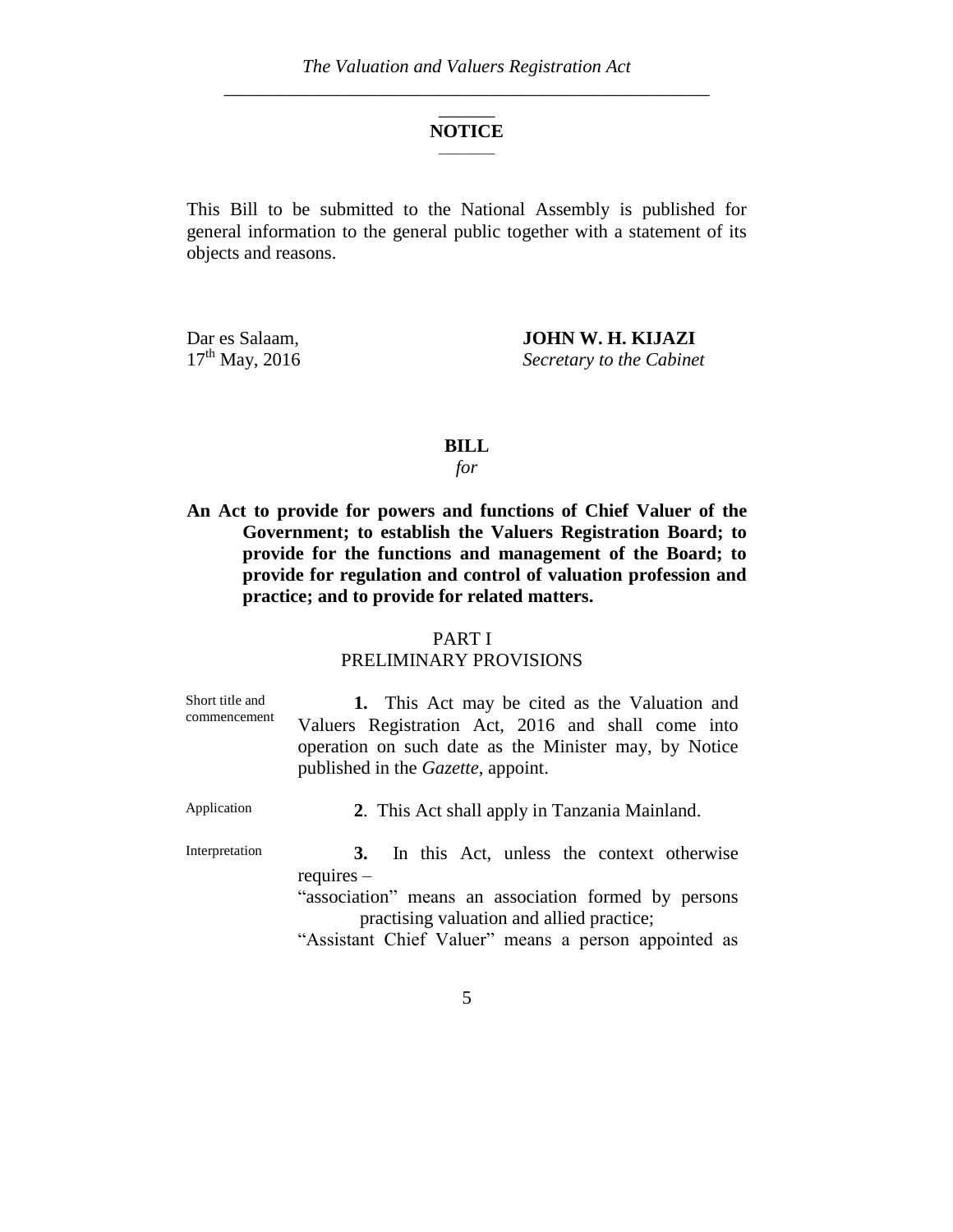|          | Assistant Chief Valuer of the Government                                                                                                                                                                                                                                                                                                                                                                                                                                                                                                                                                                                         |
|----------|----------------------------------------------------------------------------------------------------------------------------------------------------------------------------------------------------------------------------------------------------------------------------------------------------------------------------------------------------------------------------------------------------------------------------------------------------------------------------------------------------------------------------------------------------------------------------------------------------------------------------------|
|          | pursuant to section 8;                                                                                                                                                                                                                                                                                                                                                                                                                                                                                                                                                                                                           |
|          | "Authorized valuer" means a valuer authorized under<br>section 10 to carry out valuation functions;                                                                                                                                                                                                                                                                                                                                                                                                                                                                                                                              |
|          | "Board" means the Valuers Registration Board established<br>under section 12;                                                                                                                                                                                                                                                                                                                                                                                                                                                                                                                                                    |
|          | "certificate" means a practising certificate issued under<br>this Act;                                                                                                                                                                                                                                                                                                                                                                                                                                                                                                                                                           |
|          | "Chairman" means the Chairman of the Board and<br>includes a Vice Chairman or a person appointed to<br>act as such;                                                                                                                                                                                                                                                                                                                                                                                                                                                                                                              |
|          | "Chief Valuer" means the person appointed as Chief<br>Valuer of the Government pursuant to section 5;                                                                                                                                                                                                                                                                                                                                                                                                                                                                                                                            |
|          | "client" means a person who requests valuation to be<br>carried out by a registered valuer under this Act;                                                                                                                                                                                                                                                                                                                                                                                                                                                                                                                       |
|          | "comparable property" means a property that shares<br>common features with the property under<br>valuation;                                                                                                                                                                                                                                                                                                                                                                                                                                                                                                                      |
|          | "Government valuer" means a valuer employed by the<br>Government and who discharge duties pursuant to<br>section 9;                                                                                                                                                                                                                                                                                                                                                                                                                                                                                                              |
| Cap. 113 | "land" has the same meaning ascribed to it by the Land<br>Act;                                                                                                                                                                                                                                                                                                                                                                                                                                                                                                                                                                   |
|          | "market value" means the estimated amount for which an                                                                                                                                                                                                                                                                                                                                                                                                                                                                                                                                                                           |
|          |                                                                                                                                                                                                                                                                                                                                                                                                                                                                                                                                                                                                                                  |
|          |                                                                                                                                                                                                                                                                                                                                                                                                                                                                                                                                                                                                                                  |
|          |                                                                                                                                                                                                                                                                                                                                                                                                                                                                                                                                                                                                                                  |
|          | acted knowledgeably, prudently, and without                                                                                                                                                                                                                                                                                                                                                                                                                                                                                                                                                                                      |
|          |                                                                                                                                                                                                                                                                                                                                                                                                                                                                                                                                                                                                                                  |
|          |                                                                                                                                                                                                                                                                                                                                                                                                                                                                                                                                                                                                                                  |
|          |                                                                                                                                                                                                                                                                                                                                                                                                                                                                                                                                                                                                                                  |
|          |                                                                                                                                                                                                                                                                                                                                                                                                                                                                                                                                                                                                                                  |
|          |                                                                                                                                                                                                                                                                                                                                                                                                                                                                                                                                                                                                                                  |
|          |                                                                                                                                                                                                                                                                                                                                                                                                                                                                                                                                                                                                                                  |
|          |                                                                                                                                                                                                                                                                                                                                                                                                                                                                                                                                                                                                                                  |
|          |                                                                                                                                                                                                                                                                                                                                                                                                                                                                                                                                                                                                                                  |
|          |                                                                                                                                                                                                                                                                                                                                                                                                                                                                                                                                                                                                                                  |
|          | technician valuer under this Act;                                                                                                                                                                                                                                                                                                                                                                                                                                                                                                                                                                                                |
|          | exchange on the date of valuation<br>asset should<br>between a willing buyer and a willing seller after<br>proper marketing wherein the parties had each<br>compulsion;<br>"Minister" means the Minister responsible for lands;<br>"property" means interests, rights and benefits related to<br>the ownership of physical land and<br>improvements thereon, or movable assets;<br>"registered valuer" means a person registered as valuer to<br>carry out valuation under this Act;<br>"Registrar" means a Registrar of the Board appointed<br>pursuant to section 23;<br>"technician valuer" means a person who is enlisted as |

"valuation" means a process in which the value of an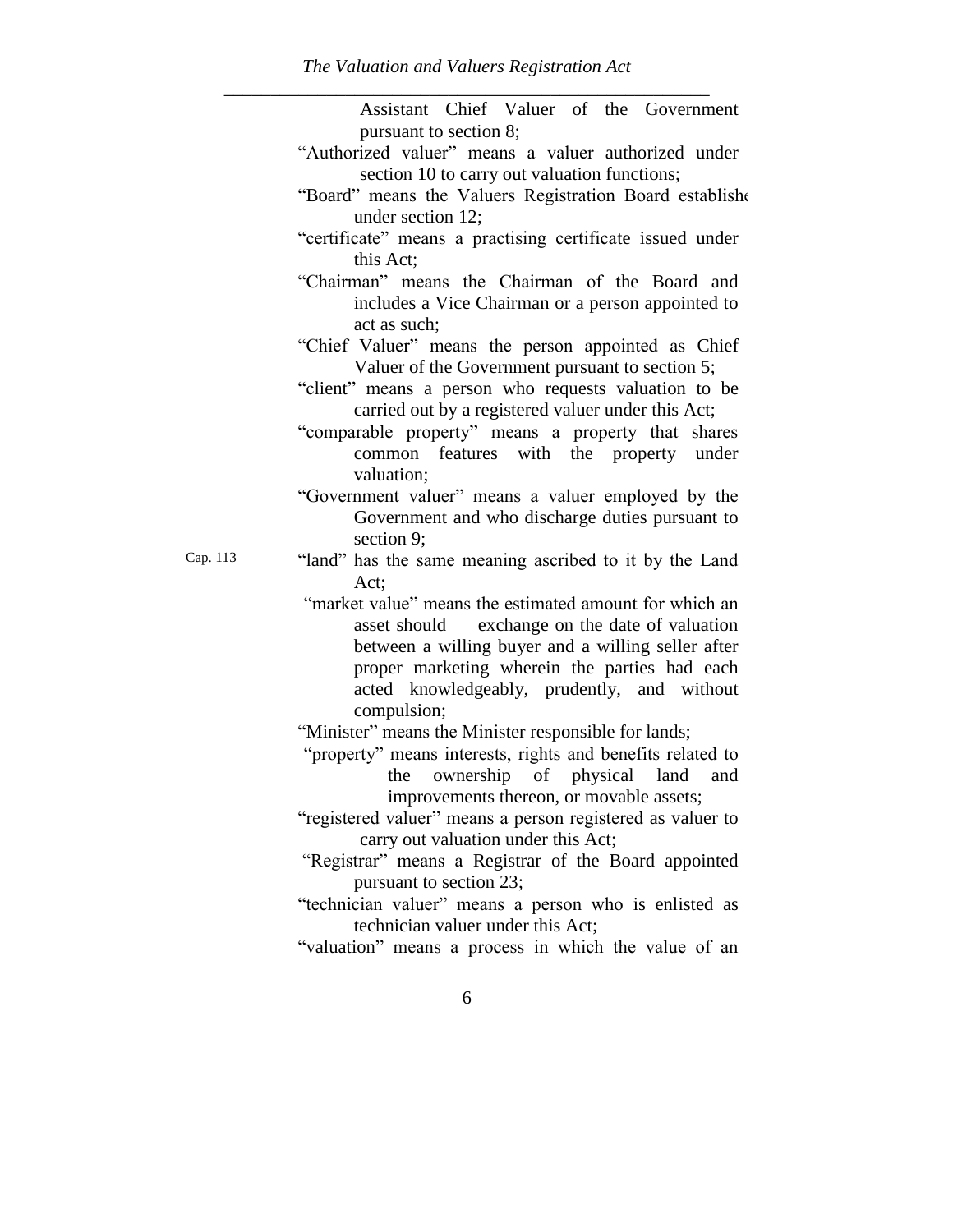interest in property is assessed by the valuer;

- "valuation practice" means a system where a valuer determines value of an interest in landed and non landed property, business, ownership or user rights;
- "valuer" means a person who holds a degree or equivalent in valuation from a recognized university or institute.

# PART II

# THE CHIEF VALUER

Chief Valuer **4**. There shall be a Chief Valuer within the Ministry responsible for lands who shall be responsible for advising the Government on all matters relating to valuation practice and activities.

Appointment of Chief Valuer

**5**.-(1) The Chief Valuer shall be appointed by the President from amongst public servants.

(2) A person is qualified to be appointed as Chief Valuer if that person-

- (a) holds at least masters degree or equivalent qualification in valuation from a recognized institution;
- (b) have experience in the field of valuation for not less than ten years; and
- (c) is of a proven probity.

Powers and functions of Chief Valuer

**6**.-(1) The Chief Valuer shall be the principal advisor to the Government on all matters relating to valuation, and the Head of the Valuation Department within the Ministry, and shall have the following functions:

- (a) to advise the Government on valuation matters and activities, including valuation rates in purchase and dispose of Government properties;
- (b) to carry out valuation of properties or other assets upon request from the Government,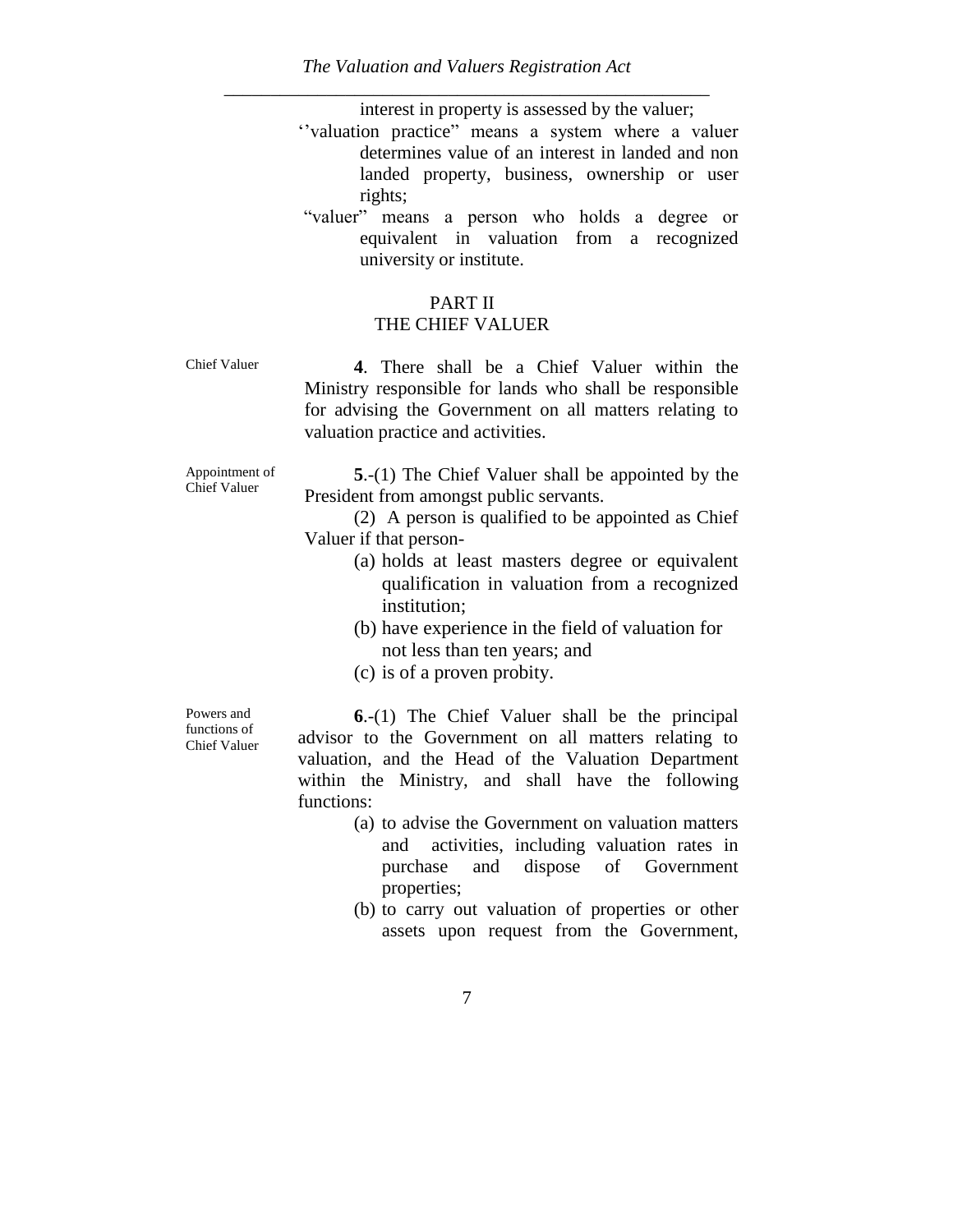|                                     | institutions, individuals and members of the<br>public;                                                                                                                                                                                                                                                                        |
|-------------------------------------|--------------------------------------------------------------------------------------------------------------------------------------------------------------------------------------------------------------------------------------------------------------------------------------------------------------------------------|
|                                     | (c) to carry out research and maintain a valuation<br>data bank for the use by valuers and members<br>of the public;                                                                                                                                                                                                           |
|                                     | (d) to prepare and maintain a data base on<br>property transaction or related data relating to<br>the Government;                                                                                                                                                                                                              |
|                                     | (e) to prepare and submit to the Minister, quarterly<br>reports on valuation activities;                                                                                                                                                                                                                                       |
|                                     | (f) notify the Board or other relevant authority on<br>any professional misconduct committed by a<br>registered or enlisted valuer;                                                                                                                                                                                            |
|                                     | (g) manage complaints arising out of Government<br>valuation;                                                                                                                                                                                                                                                                  |
|                                     | (h) to carry out or cause to be carried out, oversee<br>and approve or endorse all valuation reports<br>prescribed under this Act; and                                                                                                                                                                                         |
|                                     | (i) to perform any other function as may be<br>assigned by the Minister.                                                                                                                                                                                                                                                       |
|                                     | (2) In performing functions under subsection (1),<br>the Chief Valuer shall have powers to-                                                                                                                                                                                                                                    |
|                                     | (a) impose fees in respect of services rendered by<br>Government valuers as may be prescribed by<br>the Minister;                                                                                                                                                                                                              |
|                                     | (b) recommend to the relevant disciplinary<br>authority, measures to be taken<br>against<br>Government valuer or enlisted valuer;                                                                                                                                                                                              |
|                                     | (c) appoint or approve valuers for specific<br>valuation assignment as may be required.                                                                                                                                                                                                                                        |
| Verification of<br>valuation report | 7.-(1) Where the Chief Valuer is satisfied that the<br>valuation was not properly conducted, he may-                                                                                                                                                                                                                           |
|                                     | (a) disapprove the valuation report; or<br>(b) visit the property which is a subject of<br>valuation for the purpose of verification.<br>(2) Where, upon verification of the valuation under<br>subsection (1), the Chief Valuer is satisfied that the<br>valuation is not in compliance with valuation guidelines,<br>he may- |
|                                     |                                                                                                                                                                                                                                                                                                                                |

8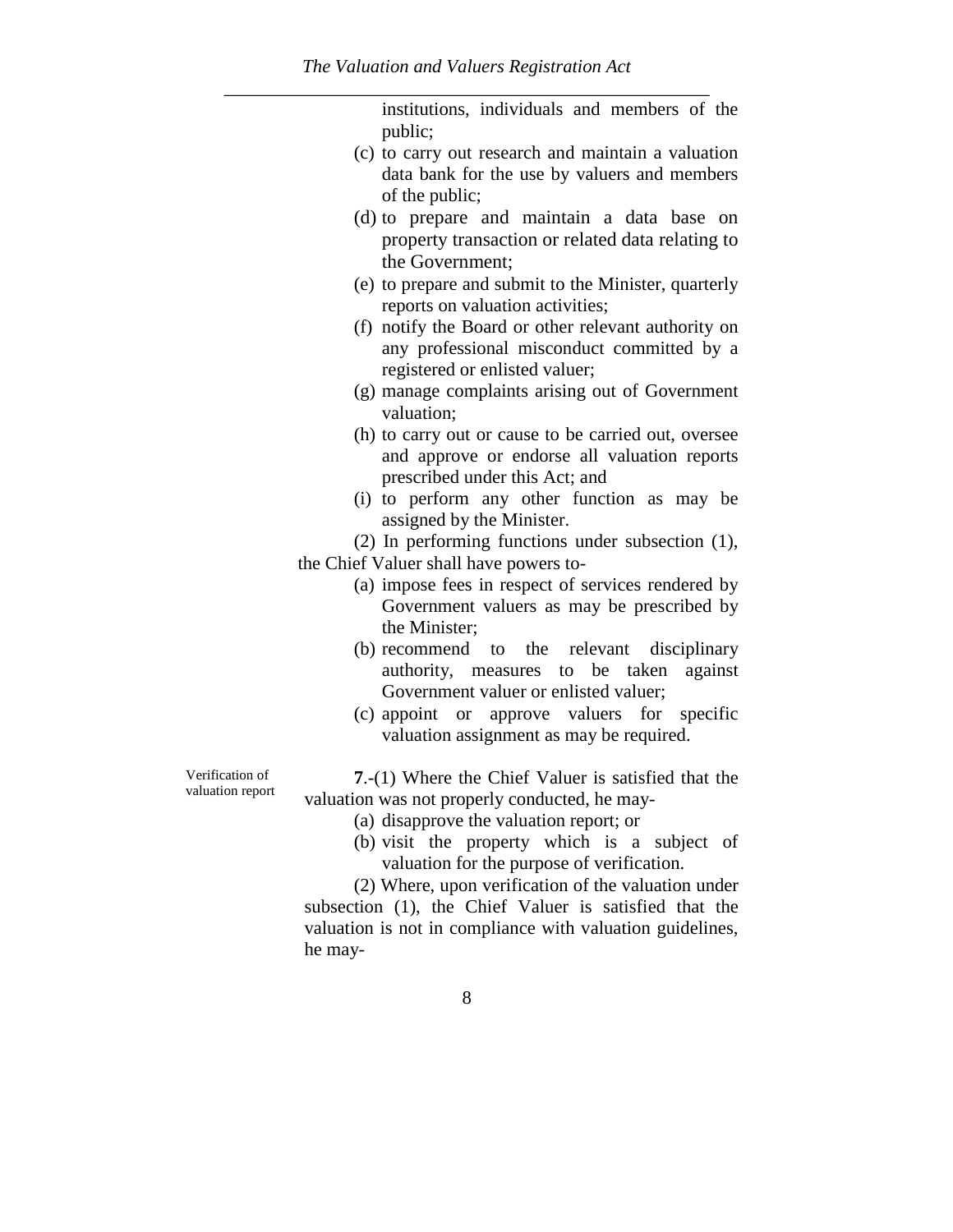- (a) recommend to the relevant disciplinary authority on measures to be taken against such registered valuer;
- (b) assign another registered valuer to conduct valuation on the property.

Appointment of Assistants Chief Valuer

**8**.-(1) There shall be such number of Assistants Chief Valuer who shall be appointed through recruitment procedures in terms of the Public Service Act, and who shall assist the Chief Valuer in the performance of his functions under this Act.

(2) A person is qualified to be appointed as an Assistant Chief Valuer if that person is a valuer who possesses qualification set out in section 5(2).

(3) An Assistant Chief Valuer shall be responsible to the Chief Valuer and shall perform functions as may be assigned to him by the Chief Valuer.

(4) Assistants Chief Valuer shall be located in such zonal offices or in any areas as the Chief Valuer may determine.

Government valuers

**9**.-(1) There shall be Government valuers who shall be appointed or employed in accordance with the Public Service Act, and who shall undertake valuation functions in the public sectors in the Ministries, Departments, Government Institutions and local government authorities.

(2) The Government valuers shall practice valuation under directives and supervision of the Chief Valuer.

**10**.-(1) For the better and effective carrying out his functions under this Act, the Chief Valuer may appoint any fully registered valuer to be an Authorized valuer.

(2) Authorized valuers shall be responsible for discharging functions in such Regions or Districts as the Chief Valuer may prescribe in the letter of appointment.

(3) In performing functions under this Act, an Authorized valuer shall be responsible to Assistant Chief

Authorized valuers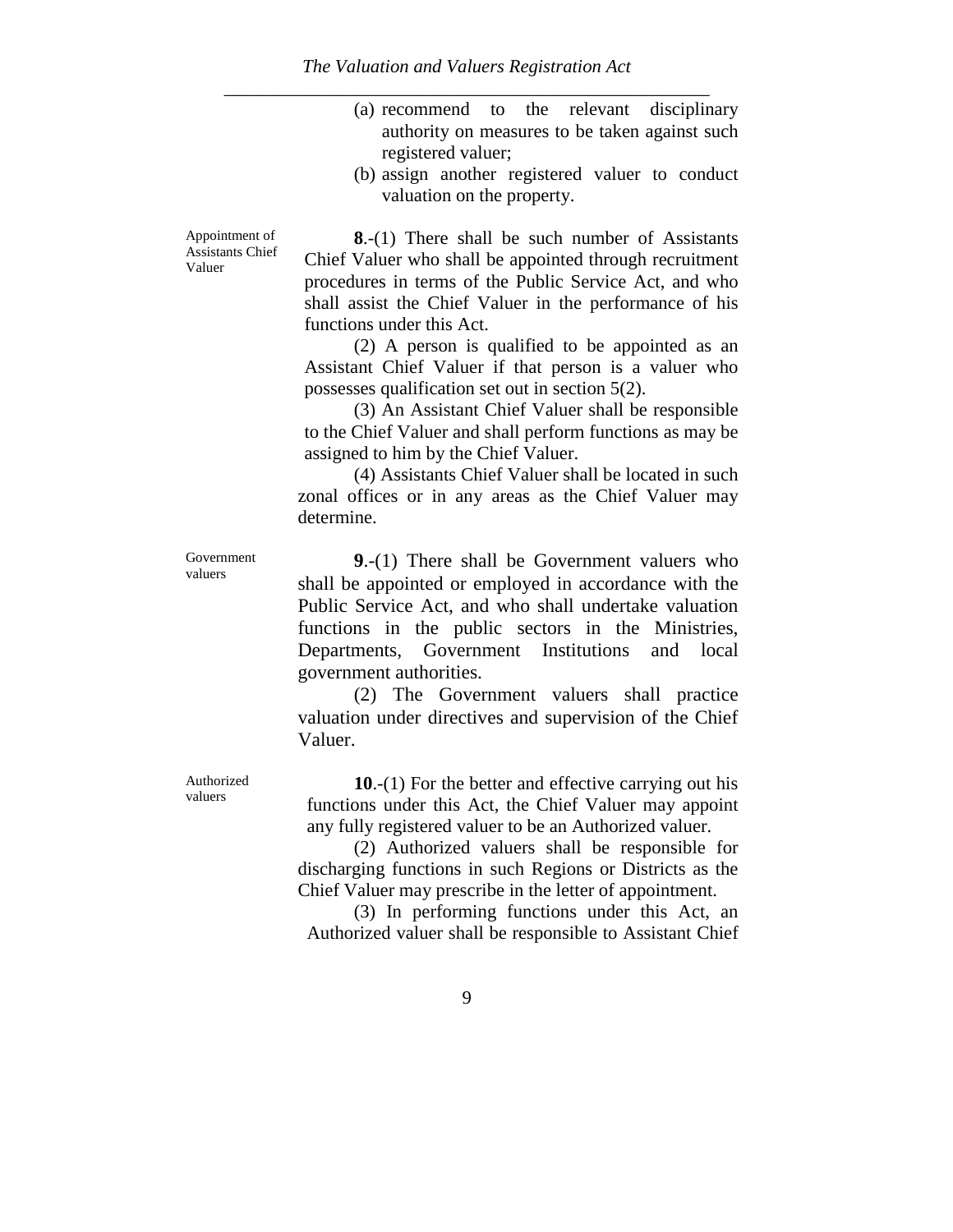#### Valuer.

(4) An appointment of Authorized valuer under this section shall be published in the *Gazette*.

Power to delegate

**11**.-(1) For purposes of effective carrying out of his functions under this Act, the Chief Valuer may delegate his functions to Assistant Chief Valuer or Authorized valuer appointed under this Act.

(2) Any such delegation may be made in respect of any particular matter or any class of matters or generally or may be limited to any part of Tanzania Mainland.

(3) Any delegation made under this section shall be revocable at will and shall not prevent the exercise or performance of any powers, duties or functions of the Chief Valuer.

#### PART III

#### VALUERS REGISTRATION BOARD

Establishment of the Board

**12**.-(1) There shall be established a Board to be known as the Valuers Registration Board.

(2) The Board shall be a body corporate with perpetual succession, common seal and in its name, be capable of -

- (a) suing and being sued;
- (b) acquiring, holding and disposing of real and personal property;
- (c) entering into any contract or other transaction, and doing or suffering to do all such other acts and things which a body corporate may lawfully do;
- (d) exercising the powers and performing the functions conferred to it under this Act.

(3) Notwithstanding subsection (2), the Attorney General shall have the right to intervene in any suit or matter instituted by or against the Board.

(4) Where the Attorney General intervenes in any suit or matter the provisions of the Government Proceedings Act shall apply in relation to the proceedings

Cap. 5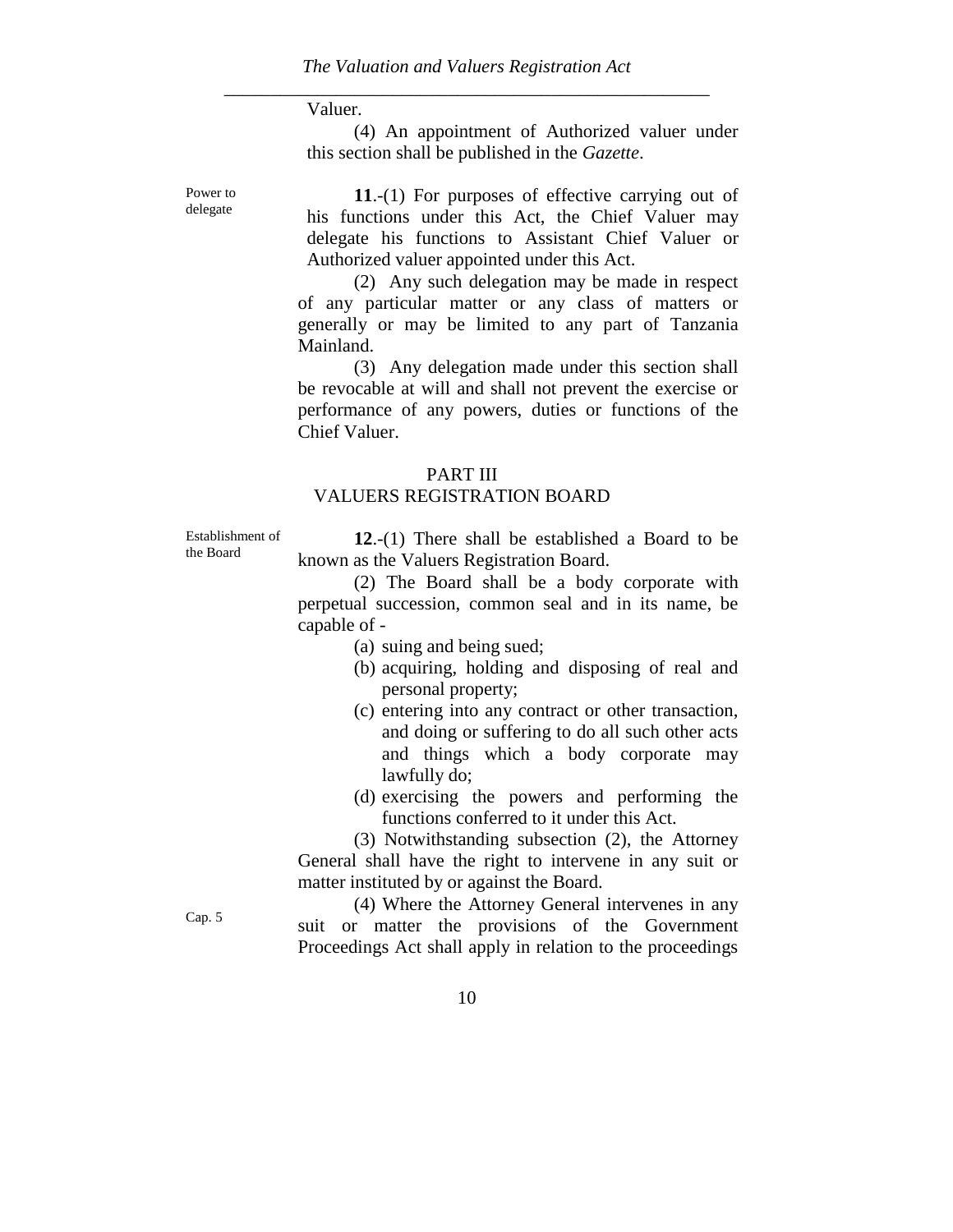of that suit or matter as if the suit or matter had been instituted by or against the Government.

(5) For purposes of subsection (3), the Board shall have the duty to notify the Attorney General on any impending suit or matter by or against the Board.

(6) Procedure for the conduct of business by the Board shall be as stipulated in the First Schedule.

Composition of the Board

**13**.-(1) The Board shall consist of not more than nine members appointed by the Minister as follows:

(a) the Chairman,

- (b) a senior registered valuer from the Ministry responsible for land;
- (c) one registered valuer working with the local government nominated by the Ministry responsible for local government;
- (d) a representative of an association of valuers;
- (e) a representative of institutions of higher learning offering valuation profession training;
- (f) a representative of private valuation firms;
- (g) a Law Officer nominated by the Attorney General;
- (h) an accountant specialised in finance nominated by the Ministry responsible for finance; and
- (i) a land surveyor from the Ministry responsible for lands.

(2) Except for a member nominated under paragraphs  $(g)$ ,  $(h)$  and  $(i)$  of subsection  $(1)$ , a person shall not be appointed to the Board unless the person is a valuer registered under this Act.

(3) Registrar shall be the Secretary to the Board.

(4) The Board may co-opt the Chief Valuer or any other person to assist the Board on deliberation of any issue or matter that requires the person"s skills, expertise or advice, but the co-opted person shall have no right to vote in any meeting of the Board.

Functions of the Board

**14.**- (1) The Board shall perform the following functions:

(a) register valuers and enlist technician valuers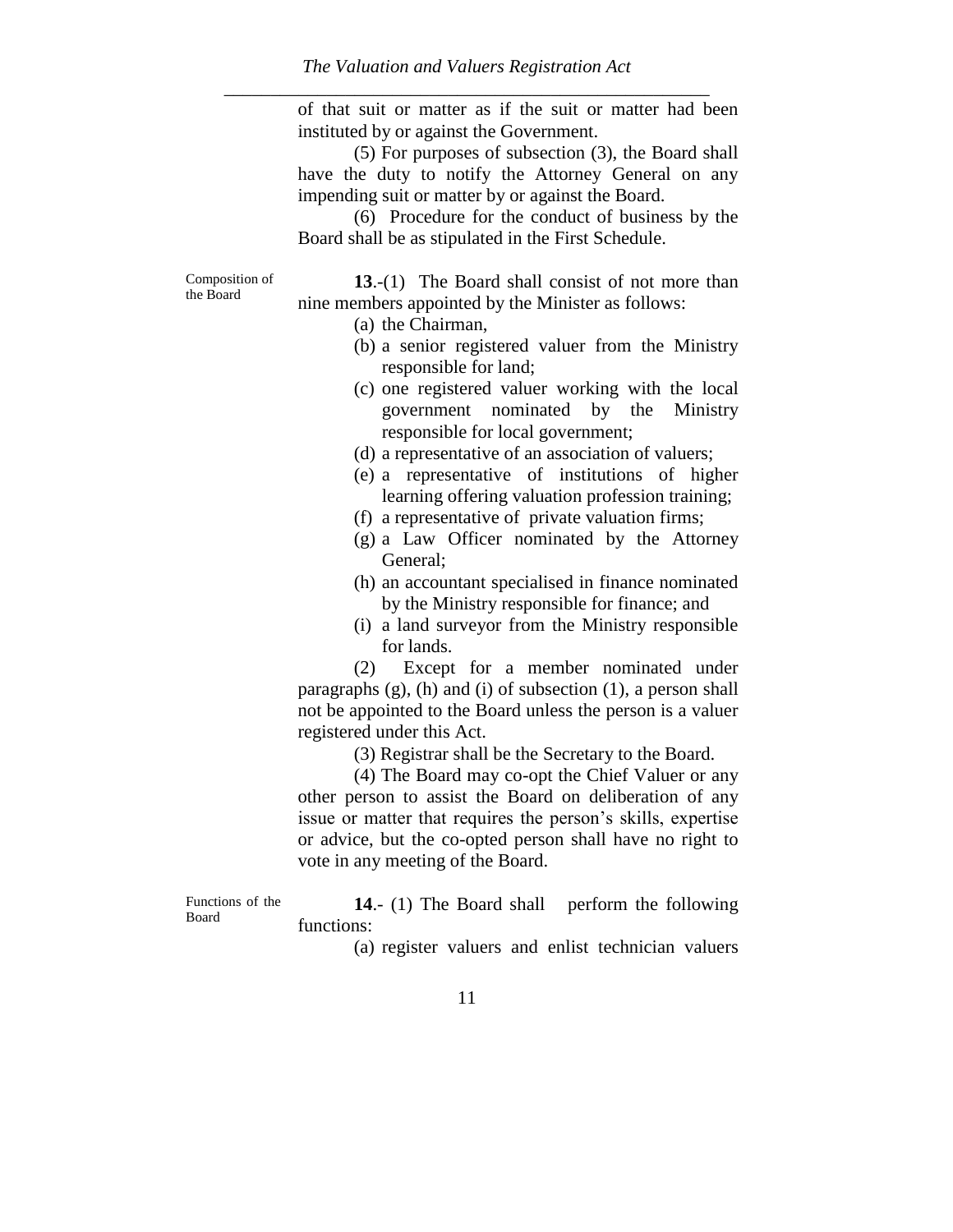under this Act;

- (b) issue certificate to persons qualified to practice valuation;
- (c) evaluate academic and practical qualification for the purposes of registration;
- (d) publish in the *Gazette* and a daily news paper of wide circulation in each year, a list containing the name, address and qualifications of all registered valuers on the Register;
- (e) exercise effective disciplinary control over the professional ethics and conduct of valuation practice;
- (f) promote and encourage educational advancement with regard to the practice of the valuation profession;
- (g) in matters relating to valuation practise, to receive and determine complains raised from Chief Valuer, practising valuers of the Government and general public;
- (h) consult with institutions that train valuers and associations with the view to ensuring adherence to rules of best practice;
- (i) organise courses, conferences, seminars, discussions and consultations on matters relating to valuation;
- (j) create enabling environment that facilitates professional advancement of Registered Valuers;
- (k) conduct regular Continuing Professional Education;
- (l) arrange for publication and dissemination of materials regarding the practice of valuation;
- (m)ensure that valuation practice is undertaken in conformity with laid down valuation standards;
- (n) conduct regular quality control of valuations carried out by practising valuers at a frequency determined by the Board, and take appropriate actions; and
- (o) to carry out such other functions as the Minister may direct.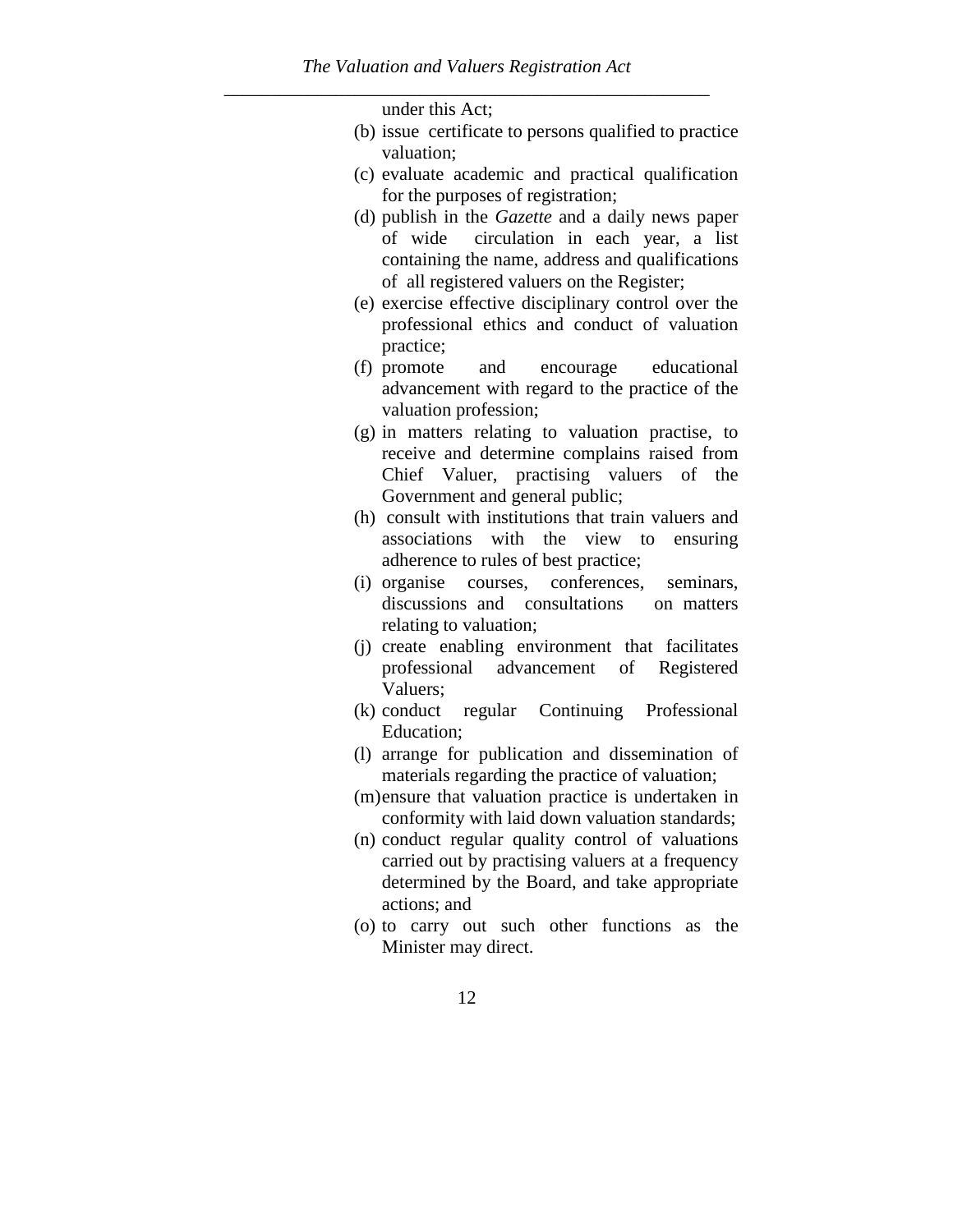|                            | (2) In performing its functions under subsection           |
|----------------------------|------------------------------------------------------------|
|                            | $(1)$ , the Board shall-                                   |
|                            | $(a)$ instil<br>confidence in the operations<br>and        |
|                            | management of the valuation profession;                    |
|                            | (b) ensure that the operation of valuation practice        |
|                            | is performed with uniform and by honest and                |
|                            | competent persons;                                         |
|                            | (c) protect the interests of consumers of valuation        |
|                            | services;                                                  |
|                            | (d) enhance public knowledge, awareness and                |
|                            | understanding of the valuation with particular             |
|                            | reference to-                                              |
|                            | the rights and obligations of consumers<br>(i)             |
|                            | of and valuers as providers of valuation                   |
|                            | services;                                                  |
|                            | the ways in which complaints and<br>(ii)                   |
|                            | disputes may be resolved.                                  |
|                            |                                                            |
| Committees of<br>the Board | 15.-(1) For purpose of effective carrying out its          |
|                            | functions under this Act, the Board may form such          |
|                            | number of committees.                                      |
|                            | (2) Without prejudice to subsection (1), the               |
|                            | Committees shall include-                                  |
|                            | (a) Technical Committee;                                   |
|                            | (b) Continuing Professional Education<br>and               |
|                            | <b>Examinations Committee;</b>                             |
|                            | (c) Ethics and Disciplinary Committee;                     |
|                            | (d) Arbitration Committee; and                             |
|                            | (e) any other committee that the Board may                 |
|                            | appoint.                                                   |
| Power to                   | <b>16.-</b> (1) The Board may delegate its functions under |
| delegate                   | this Act to the Committee of the Board:                    |
| functions                  | Provided that no such delegation shall be made by          |
|                            | the Board on functions or duties relating to-              |
|                            | (a) admission of applicants for registration;              |
|                            | (b) approval of annual budgets, work programmes            |
|                            | or accounts;                                               |
|                            | (c) disciplinary measures of valuers.                      |
|                            | (2) Without prejudice to the provisions of sub-            |
|                            |                                                            |

13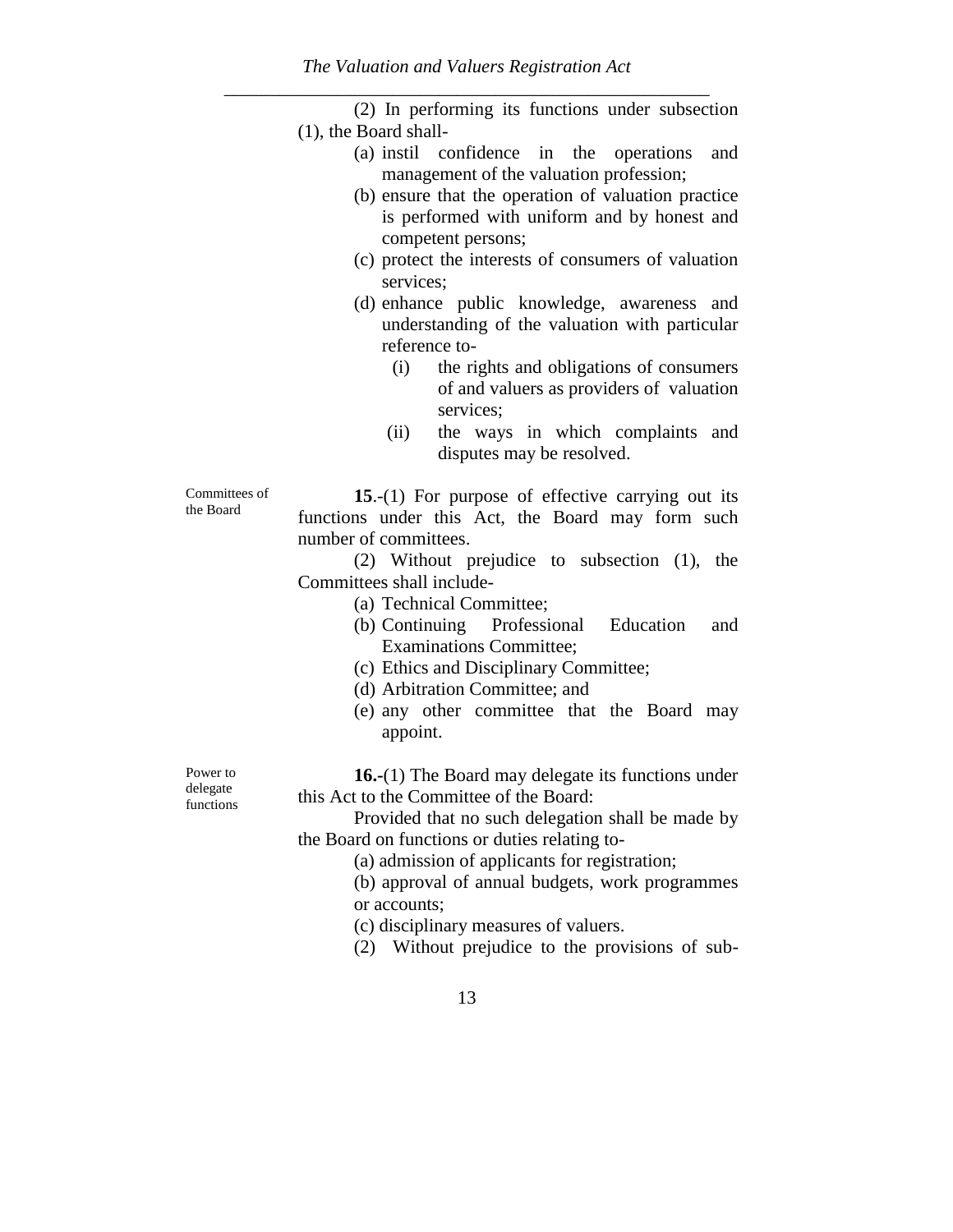section (1), the committee may co-opt members out of the Board for the purposes of discharge of its duties.

Power to conduct inquiries

**17.-**(1) The Board may, on its own motion or upon directives in writing by the Minister, conduct an inquiry on a specific subject matter prescribed by the Minister or where the Board considers it necessary or desirable for the purpose of carrying out its functions.

(2) The Minister may specify in a direction under subsection (1) time within which the Board shall submit its report on the inquiry and the Board shall submit its report to the Minister within that time.

(3) Where the inquiry is intended to involve the public, the Board shall issue notice of such inquiry in the *Gazette* and in a newspaper of wide circulation in Tanzania Mainland specifying the purpose of the inquiry, the time within which submission may be made to the Board, the form or manner in which submission shall be made, the subject matter of the inquiry and the source of such inquiry.

(4) For the purpose of the proceedings at any inquiry to be held by the Board-

- (a) the Chairman shall administer oaths in accordance with the provisions of the Oath and Statutory Declaration Act and in the name of the Board, issue summons under his hand directing the person named to attend at the time and place mentioned and give evidence or produce documents specified in the notice;
- (b) the Board shall have powers to make any such order as to payment by any party of any costs or witness expenses as it may think fit, and any such order shall be enforceable to the same extent and in the same manner as an order for costs made by the High Court;
- (c) subject to the preceding provisions of this section and to any rules made therein, the Board shall have power, at any inquiry by the Board to regulate its own procedure; and
- (d) the Board may direct the publication, in such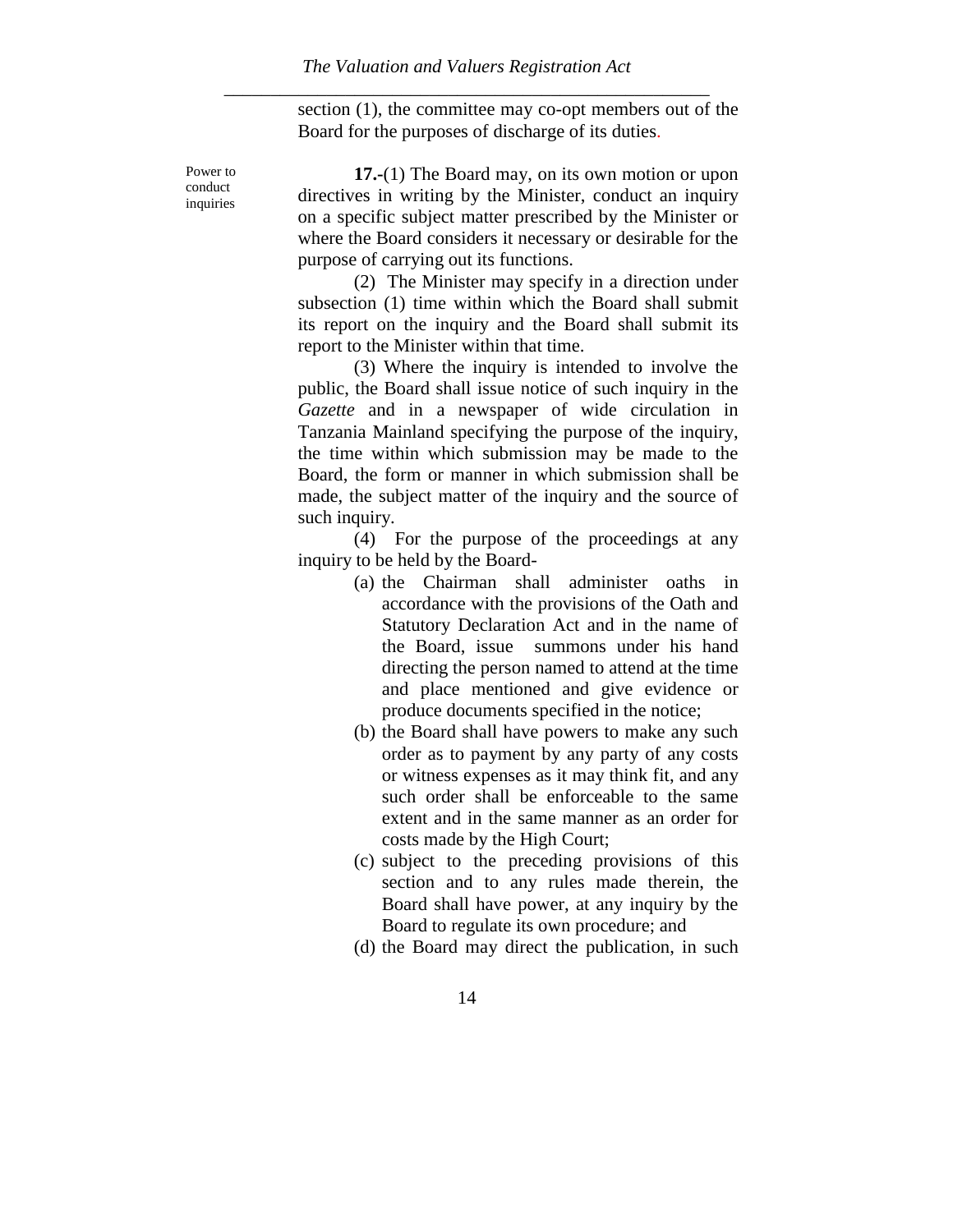terms and manner as it may think fit, of a report of any inquiry held by the Board.

Secrecy **18.** Except for the purposes of the performance of his functions, when so required by law or authorized by the Board or Chief Valuer, no member of the Board, staff of the Board or registered valuer shall disclose any information relating to valuation report in respect of a client acquired in the course of employment or the discharge of his duties.

> **19.-**(1) The Board shall deal with all competition issues which may arise in the course of performance of valuation functions, and may investigate and report on such issues to the Fair Competition Commission or any other relevant authority in relation to-

- Cap. 285 (a) any contravention of the Fair Competition Act;
	- (b) actual or potential competition in any market for services provided by Valuers; and
	- (c) any detriment likely to result to the members of the public.

(2) The Board shall, in conducting investigation under this section, take into account-

- (a) whether the conditions for effective competition exist in relation to the provision of services by way of valuation work in the market;
- (b) whether any exercise by the Board of its powers is likely to cause any lessening of competition or additional costs in valuation and is likely to be detrimental to the public;
- (c) whether any such detriment to the public is likely to outweigh any benefits to the public resulting from the exercise of its powers by the Board.

Unfair competition in valuation practice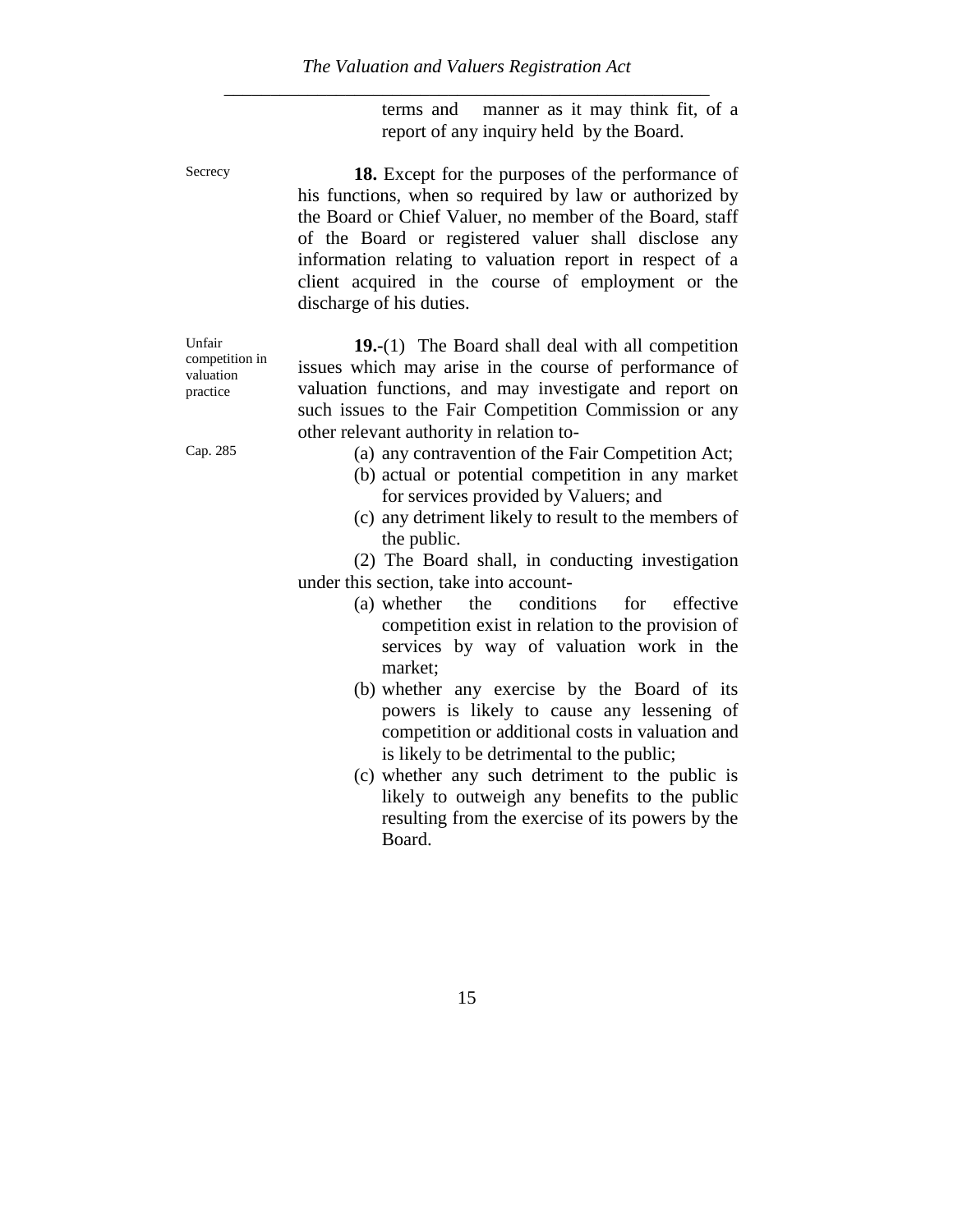| The Valuation and Valuers Registration Act |  |
|--------------------------------------------|--|
|--------------------------------------------|--|

| Practice, ethics<br>and conduct              | 20. Every registered valuer or enlisted valuer shall<br>have the obligation to conduct affairs of the profession<br>with the highest degree of honesty, skill and integrity and<br>shall be required to observe the code of conduct and ethics<br>prescribed under this Act.                                                                                                                                                                                                                                                                                                                                                                                                                                   |
|----------------------------------------------|----------------------------------------------------------------------------------------------------------------------------------------------------------------------------------------------------------------------------------------------------------------------------------------------------------------------------------------------------------------------------------------------------------------------------------------------------------------------------------------------------------------------------------------------------------------------------------------------------------------------------------------------------------------------------------------------------------------|
| Investigation of<br>complaints               | $21-(1)$ Where a complaint is lodged to the Board<br>against any registered valuer or enlisted valuer, the Board<br>may cause an investigation to be conducted into such<br>complaint by a Disciplinary Committee of the Board.<br>(2) The Disciplinary Committee shall conduct a<br>preliminary investigation in a manner it sees fit and submit<br>to the Board the investigation report.<br>(3) The Disciplinary Committee may, in the<br>process of investigation, invite any person to provide<br>expertise as may be required.                                                                                                                                                                           |
| Decision by the<br><b>Board</b>              | $22-(1)$ The Board may, upon receiving a report<br>from the Disciplinary Committee-<br>(a) consider the report and determine the matter; or<br>(b) cause the inquiry to be conducted into the<br>matter.<br>(2) The Board may make rules prescribing the<br>conduct of investigation and inquiry under this Act.                                                                                                                                                                                                                                                                                                                                                                                               |
| Appointment<br>and functions of<br>Registrar | 23.-(1) The Minister may, after consultation with a<br>Board, appoint a fully registered valuer to be the Registrar.<br>(2) The Registrar shall be the Chief Executive<br>Officer, and shall be responsible for the day to day<br>management of activities of the Board.<br>(3) The Registrar shall hold office for a term of<br>years, and may, subject to his satisfactory<br>three<br>performance, be eligible for reappointment for one further<br>term of three years.<br>(4) Functions of the Registrar shall be to-<br>(a) effect registration of valuers and enlistment<br>of technician valuers<br>as<br>approved<br>and<br>directed by the Board;<br>(b) prepare various reports and other documents |
|                                              | 16                                                                                                                                                                                                                                                                                                                                                                                                                                                                                                                                                                                                                                                                                                             |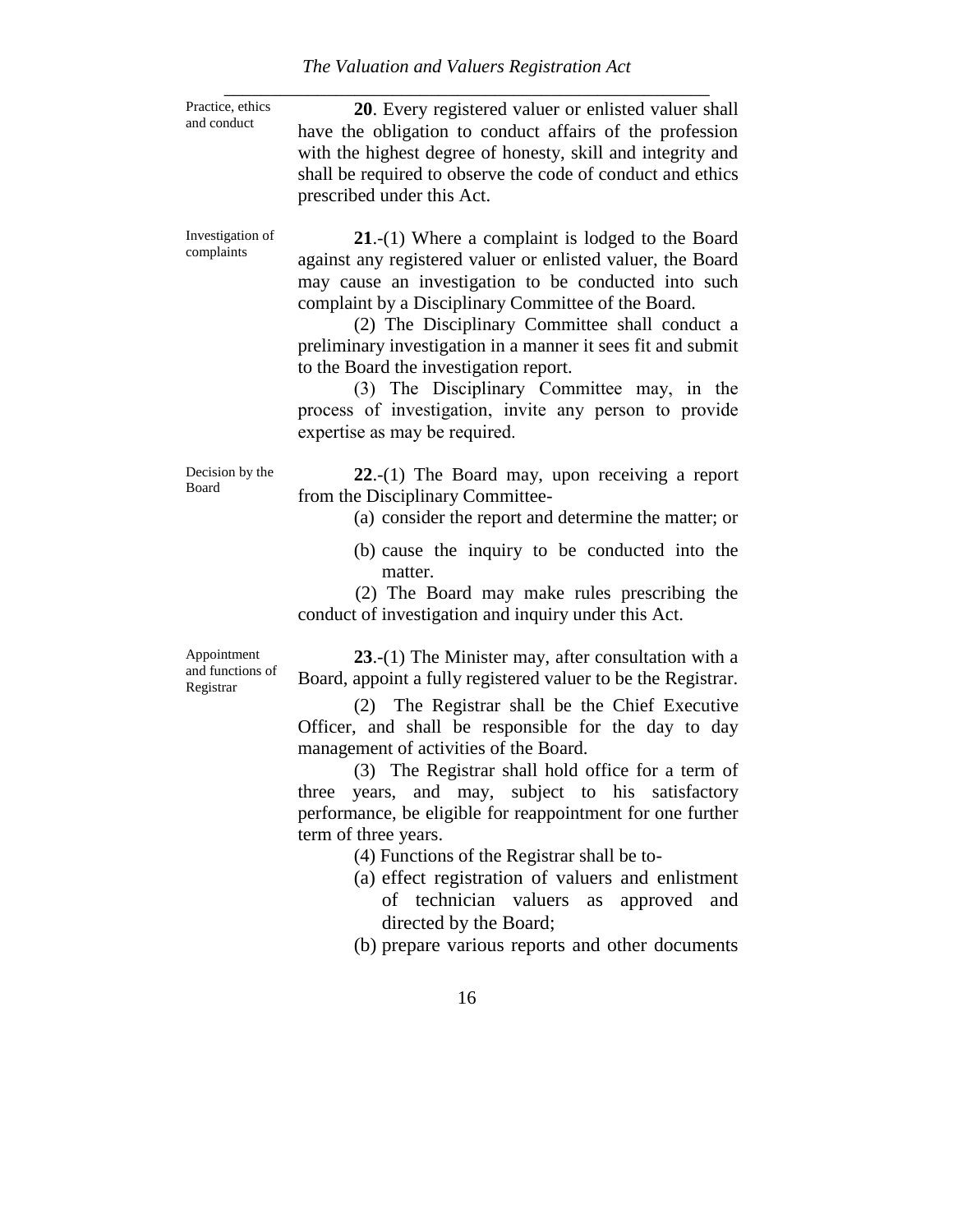on valuation matters for deliberation by the Board;

- (c) arrange and keep minutes of the Board;
- (d) keep and maintain the Register under the directives of the Board;
- (e) effect suspension or cancellation of certificates issued to registered valuers and enlisted technicians as directed by the Board;
- (f) facilitate communication on behalf of the Board between the Board and valuers, Chief Valuers and other institutions;
- (g) issue valuation certificate after approval of the Board; and
- (h) perform other functions as may be from time to time specified by the Board.

(5) In performing functions under this Act, the Registrar shall be responsible to the Board.

Secretariat **24.-(1)** There shall be the Secretariat of the Board composed of the Registrar and such number of staff appointed or employed on such terms as the Board shall direct.

> (2) Staff appointed or employed under this Act shall be responsible to the Registrar and shall discharge such functions as the Registrar may determine.

#### PART IV

### REGISTRATION OF VALUERS *(a) General Requirements*

**25**.-(1) A person or firm shall not undertake any activity relating to valuation under this Act without a certificate issued by the Board.

(2) A person or firm who contravenes this section commits an offence and shall, upon conviction, be liable to-

> (a) in the case of an individual, a fine of not less than five million shillings and not exceeding twenty million shillings, or to imprisonment for

Prohibition for practising as valuer without certificate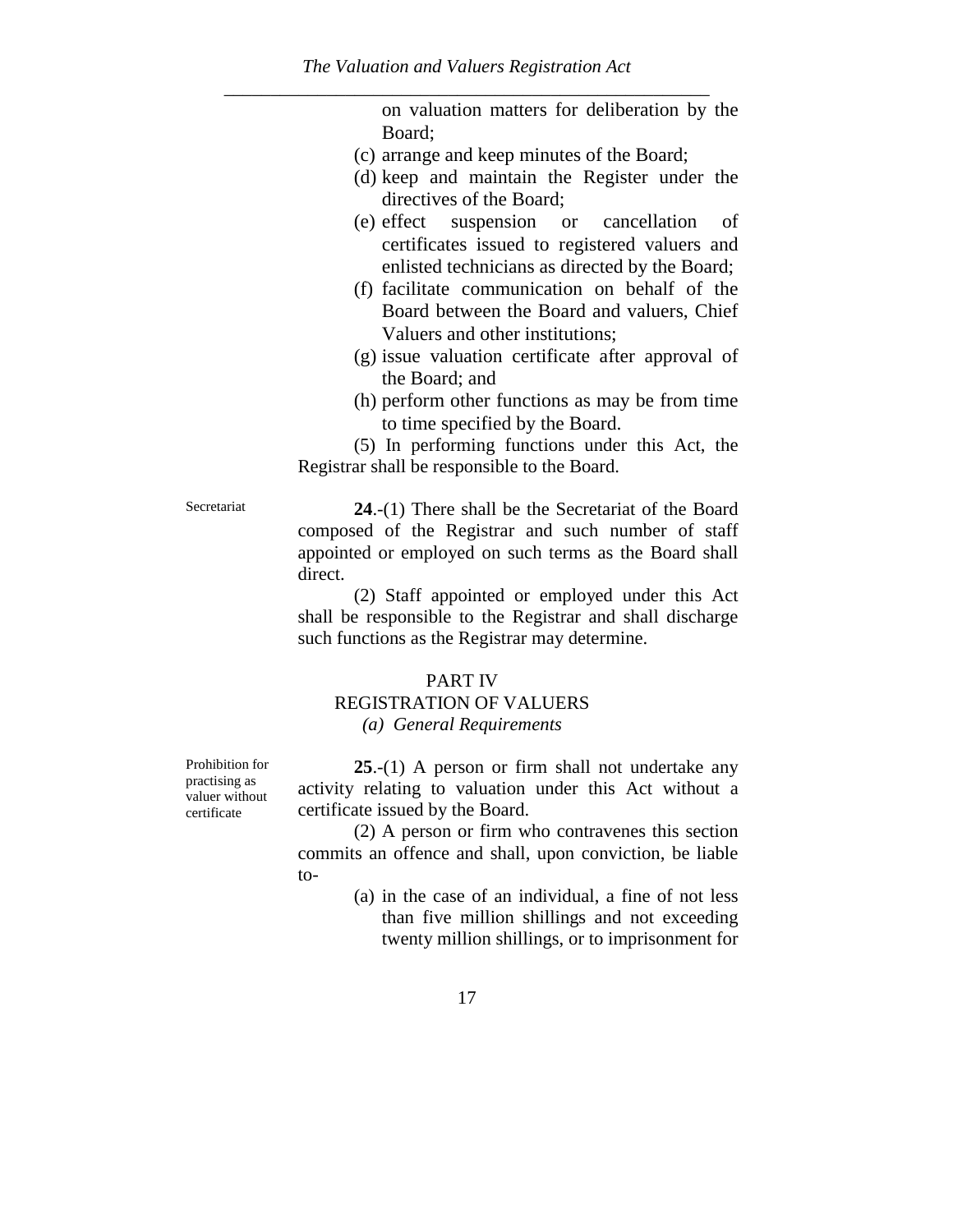a term of not less than two years but not exceeding five years, or both;

(b) in the case of body corporate, a fine of not less than twenty million shillings.

Application and qualifications for registration of valuers

**26.-**(1) A person who wishes to be registered as a valuer under this Act shall apply to the Board in a prescribed form and upon payment of a prescribed fee.

(2) A person shall be eligible to be registered as valuer under this Act if the person-

- (a) is a holder of at least a first degree in real estate with specialization in valuation or equivalent from a university or institute recognized by the Board as furnishing sufficient guarantee of the possession of the requisite knowledge and skill for the practice of valuation, and;
- (b) has complied with such addition requirements relating to the acquisition of practical experience in valuation and any other additional requirements specified by the Board.

(3) A firm shall be eligible to be registered as a consulting firm if-

- Cap. 212 (a) is incorporated as a body corporate under the Companies Act;
	- (b) the person or principals of the firm are registered with the Board as registered valuers.

(4) The Board may require an applicant for registration under this section to satisfy the Board that his professional and general conduct renders him fit and proper person to be registered.

#### *(b) Categories of Valuers Registration*

Categories of registration

**27.-**(1) Registration of valuers shall be based on the following categories:

- (a) full registration;
- (b) temporary registration;
- (c) provisional registration; and
- (d) any other additional category or categories as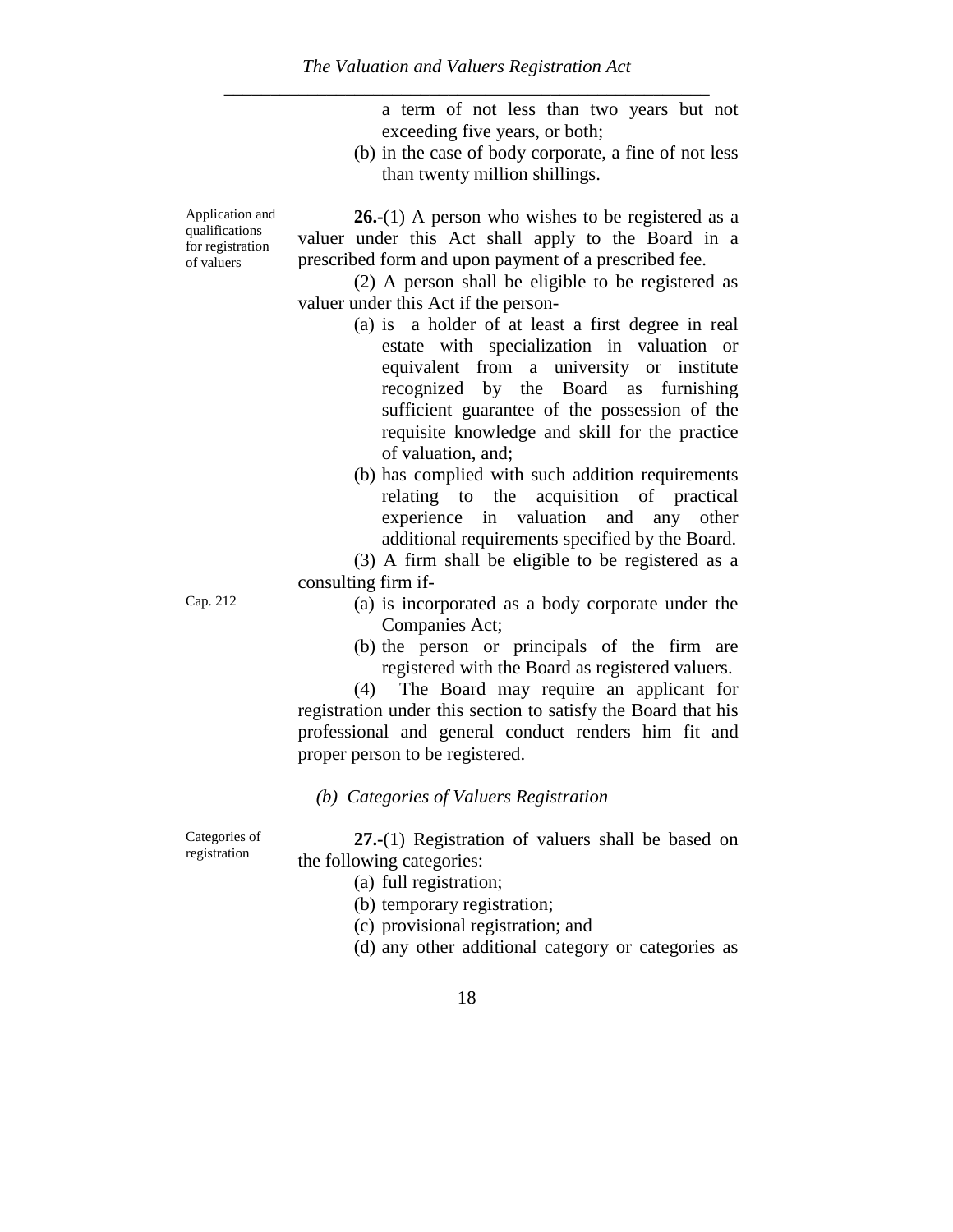|                                | the Board may prescribe.                                                                                                 |
|--------------------------------|--------------------------------------------------------------------------------------------------------------------------|
|                                | (2) The Board may set additional qualification                                                                           |
|                                | necessary for registration in each category.                                                                             |
| Full registered<br>valuer      | <b>28.</b> A person may be registered as a fully<br>registered valuer after satisfying the Board that the person<br>has- |
|                                | (a) met the conditions of registration prescribed<br>under section $26(2)$ ;                                             |
|                                | (b) three or more years of practical experience;<br>(c) passed examinations conducted by the Board;<br>and               |
|                                | (d) is a citizen of Tanzania.                                                                                            |
| Temporary<br>registered valuer | <b>29.-</b> (1) A person may be registered as a<br>tomponently nogistared velves often estisfying the Deepd              |

temporarily registered valuer after satisfying the Board that the person-

- (a) is not citizen of Tanzania;
- (b) has met the conditions of registration prescribed under section 26(2);
- (c) intends to be employed in Tanzania as a valuer for purpose of carrying out a specific valuation assignment for a period not exceeding one year;
- (d) is of good standing and is fully registered valuer in a home country or in any prior country of practice.

(2) The Board may require an applicant for registration under this section to appear before it or produce documents relating to his education, work or employment, or other matter relevant to the application.

(3) The registration of a person under this section shall be valid only while the person is engaged on the specific assignment in question, or for the period specified by the Board, as the case may be, and on his ceasing to be so engaged or on the expiry of the period, his registration shall cease to have effect.

(4) A person registered under this section shall be considered as registered in relation to the duration of the specific assignment or the period specified by the Board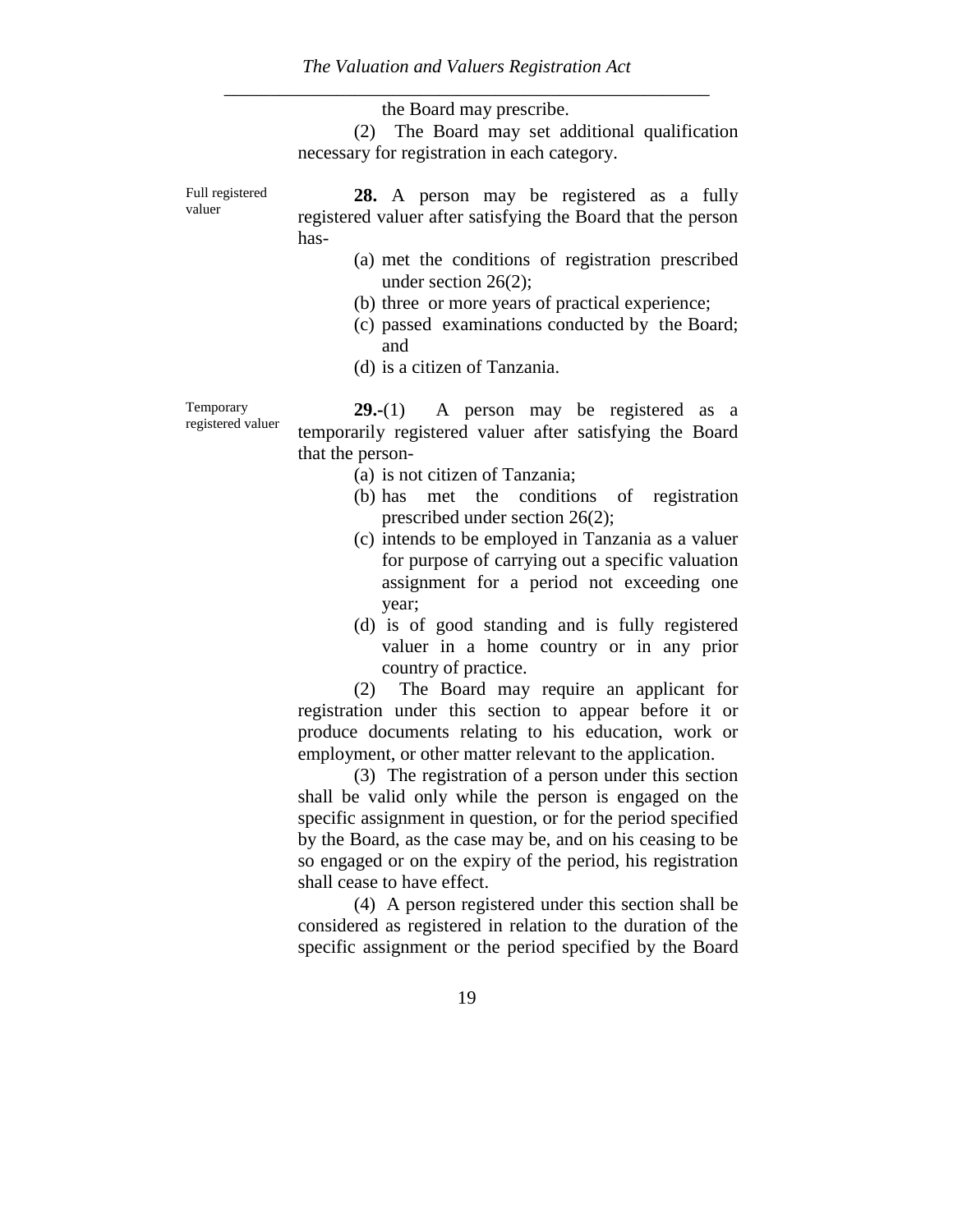and to activities done in the course of such assignment.

Provisionally registered valuer

**30**.- (1) A person shall be eligible for registration under this category if the person-

- (a) is the holder of a degree in valuation from a university or institute recognized by the relevant authority;
- (b) does not have practical experience that may qualify the person to be fully registered under this Act;
- (c) has complied with any additional requirements as may be specified by the Board.

(2) A person registered under this section shall work under supervision of a fully registered valuer or temporarily registered valuer for not less than three years, and shall not be allowed to endorse valuation report.

#### *(c) Granting and Refusal of Application*

Grant of Practising **Certificate** 

**31.** Where the Board is satisfied that an applicant has met all requirements for registration under this Act and is qualified for registration, the Board shall, within sixty days from the date of receiving application, direct the Registrar to enter the particulars of the applicant in the Register and proceed to issue the successful applicant with a practising certificate.

Refusal of an application

**32.-**(1) The Board may refuse an application if-

- (a) an application is defective in material particular;
- (b) the applicant has provided false or misleading information;
- (c) the applicant was convicted of any criminal offence relating to corruption, tax evasion or any other related offence and sentenced to imprisonment for a term of six months or more.

(2) Where the Board has refused an application, the Board shall within seven days from the date of its decision, notify the applicant in writing stating the reasons for such refusal.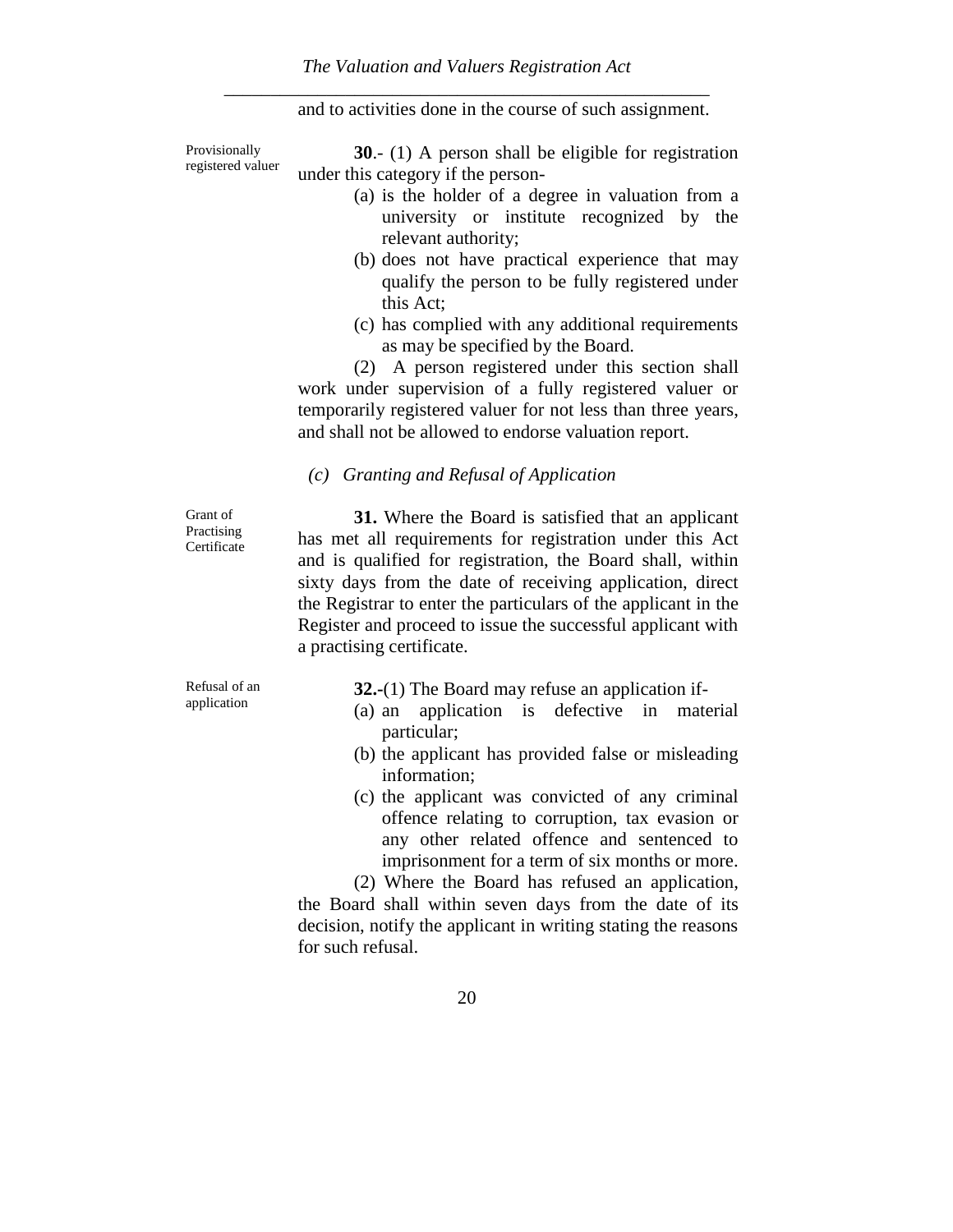Appeal to the Minister

**33.-**(1) Any applicant who is not satisfied with the decision of the Board may, within twenty one days from the date receiving notification under section 32(2), appeal to the Minister.

(2) On receipt of the appeal, the Minister shall, within thirty days consider and determine the appeal.

- (3) In determining the appeal the Minister may-
- (a) uphold, quash or vary the decision of the Board;
- (b) require the Board to revise or review its decision;
- (c) require the Board to inquire into specific information from the appellant and make further consideration of the application.

(4) Where the Minister upholds, quashes or varies the decision of the Board, shall give reasons for the decision.

Validity of practising certificate

**34.-**(1) Every practising certificate shall bear the date on which it is issued and shall have effect from that date.

(2) The practising certificate shall be valid for one year and may be renewed upon payment of prescribed fees and fulfilment of such other requirements as may be prescribed by the Board.

(3) The Registrar shall cause to be published in the *Gazette* and a newspaper of wide circulation, the name and address of a valuer in respect of whom a certificate has been issued.

**35.**-(1) The holder of a certificate granted under this Part may apply to the Board for renewal.

(2) On receipt of an application under subsection (1), the Board may renew the certificate upon-

- (a) payment of renewal fee; and
- (b) fulfillment of such terms and conditions applicable for grant of certificate.

(d) *Rights, Privileges, Designation of valuers and Enlistment*

Renewal of certificate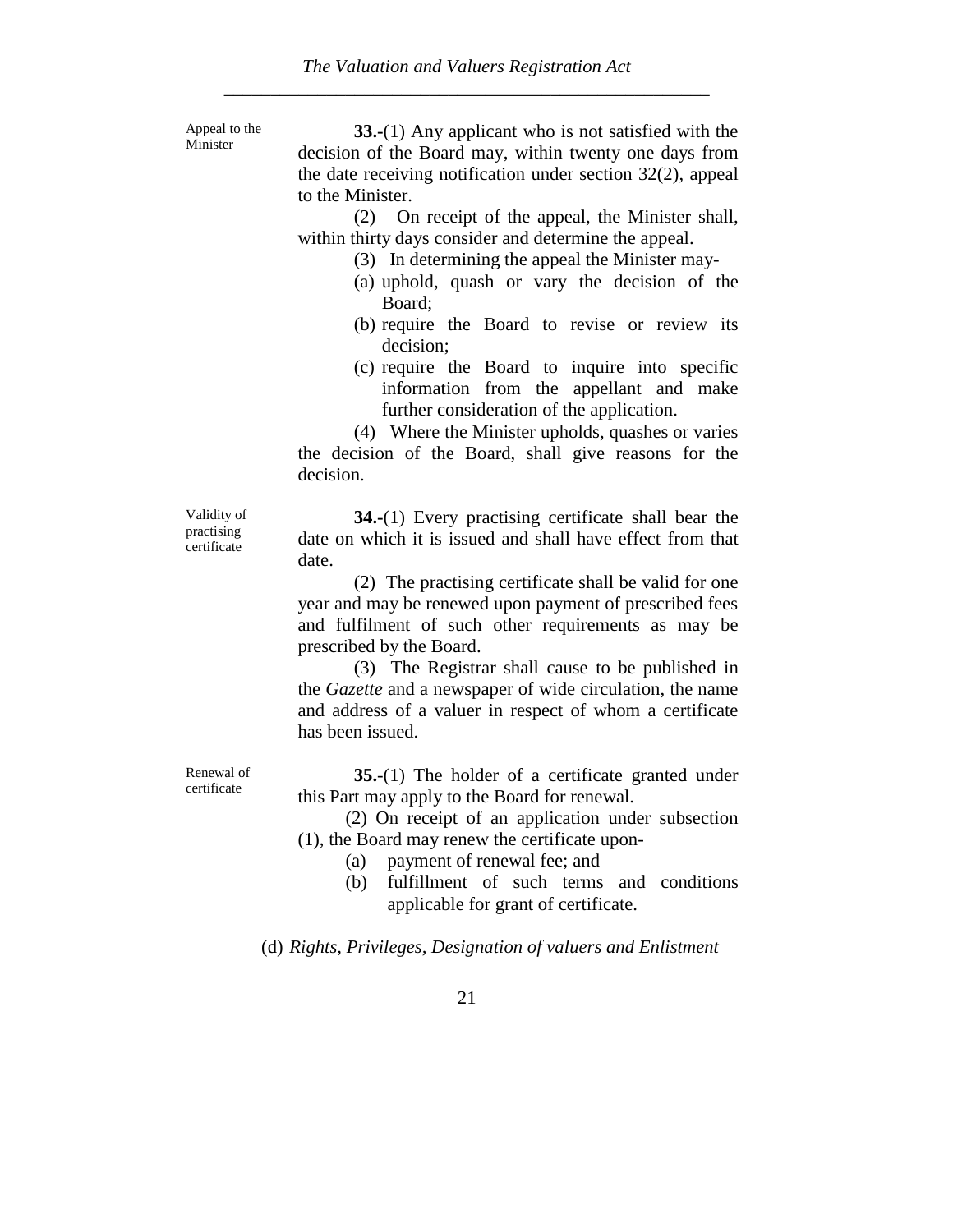Rights and privileges of registered valuers

**36.** A registered valuer who is granted a practising certificate shall be entitled to practice valuation for gain, demand, sue for and recover in any court charges for any valuation service rendered or supplied by him.

Designation upon registration

**37.**-(1) Every professional valuer shall, so long as the validity of his registration subsists, be entitled to be addressed as, and to adopt and use the style and title-

- (a) in the case of a registered valuer registered under section 28 "Fully Registered Valuer";
- (b) in the case of a registered valuer registered under section 29, "Temporarily Registered Valuer"; and
- (c) in the case of a registered valuer registered under section 30, "Provisionally Registered Valuer",

or such other style and title as the Board may approve.

(2) A person shall not be allowed to take or use any title or description other than that of registration.

Enlisting of valuers

**38.-(1)** Subject to this Act, a person shall not offer assistance in inspection, carrying out valuation or preparation of valuation report unless the person has been enlisted by the Board.

(2) A person is qualified to be enlisted under this section if the person has-

- (a) a diploma or certificate in real estate with specialization in valuation from a recognized institution;
- (b) complied with any additional requirements as the Board may determine.

(3) Upon enlisting of a valuer and payment of the prescribed fees, the Registrar shall issue a certificate of enlisting in the prescribed form.

(4) The Registrar shall cause to be published in the *Gazette,* as soon as practicable after enlisting, the particulars entered in the list in respect of each person and, subject to the directions of the Board, any amendment or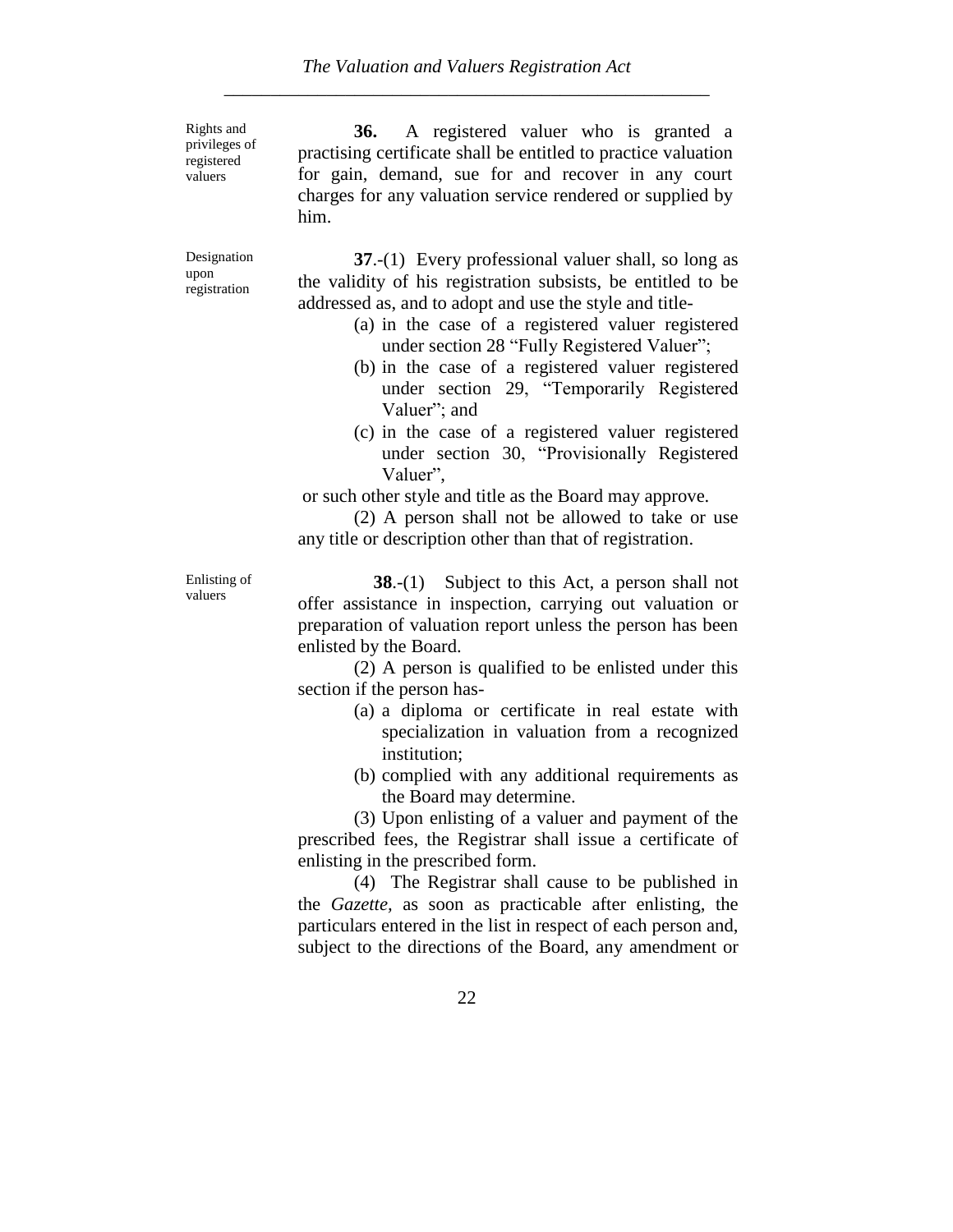revocation of the particular in the list.

(5) Every enlisted valuer shall, so long as validity of his enlistment subsists, be entitled to be addressed as, and adopt the style and title of "Technician Valuer".

#### *(e) Register*

Register **39.-(**1) The Registrar shall keep and maintain the Register of all registered valuers and firms in accordance with the provisions of this Act and directives of the Board.

> (2) The Register for valuers shall contain the following entries–

- (a) registration numbers;
- (b) the name and postal address of the Registered Valuer;
- (c) the qualifications of the Registered Valuer;
- (d) the date of the entry in the Register;
- (e) the category in which the Registered Valuer is registered;
- (f) duration of registration where applicable; and
- (g) any other information as may be prescribed by the Registrar.
- (3) The register for firms shall contain-
- (a) name of the firm;
- (b) date of entry;
- (c) registration number;
- (d) postal and physical address;
- (e) date and number of certificate of incorporation; and
- (f) any other additional information as the Board may prescribe.

Publication of list of registered valuers

**40.** The Registrar shall annually, publish in the *Gazette* and a newspaper of wide circulation, a list of all registered and enlisted valuers appearing in the Register.

Inspection of the Register

**41.** The Register shall be a public document and any person may inspect the Register and obtain from the Registrar a copy, an extract or any document from the Register upon payment of a prescribed fee.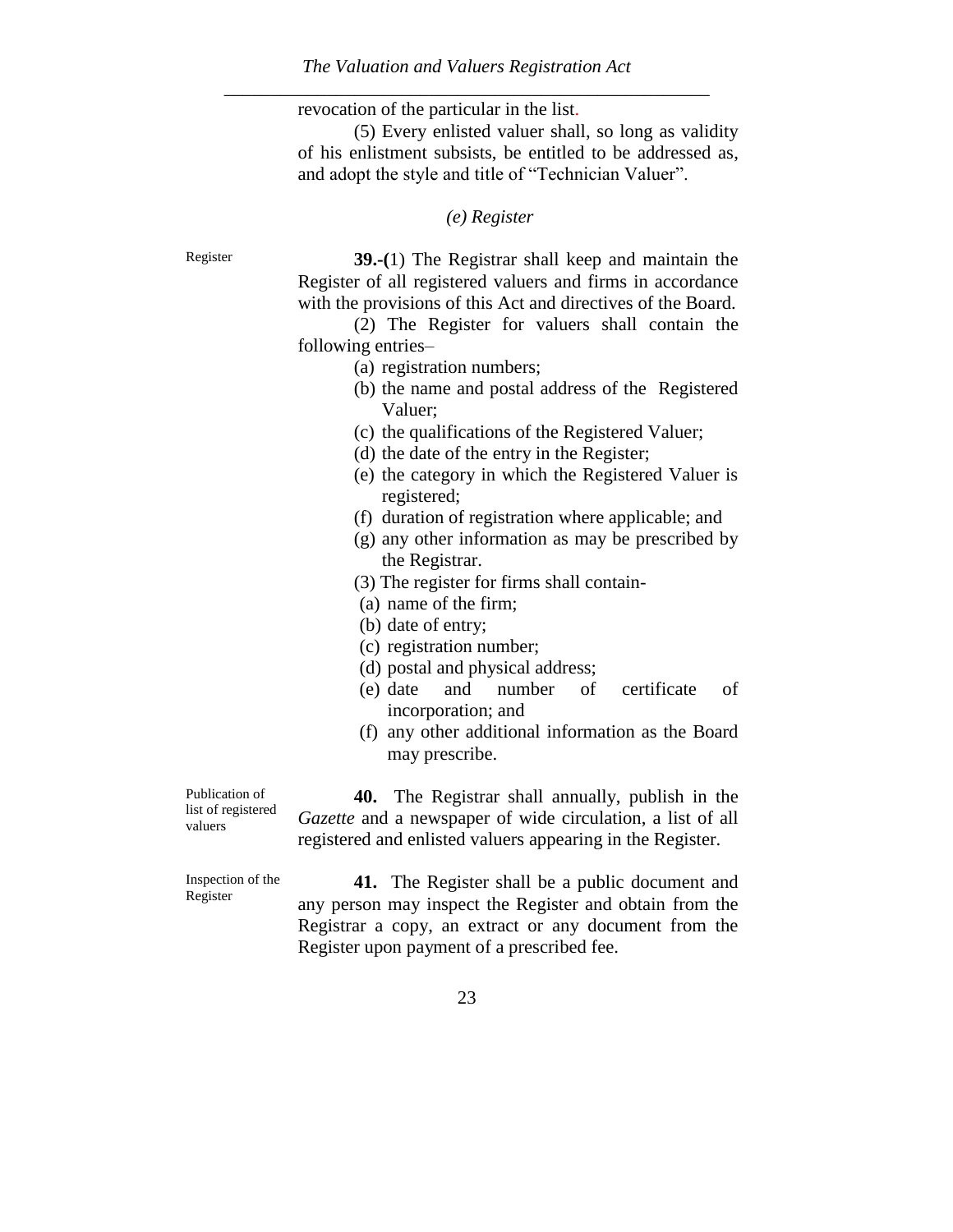Registration of documents received in evidence

**42.-**(1) The Registrar"s records, lists, copies, or extracts which have been duly certified by the Registrar shall be received as public documents in all courts, tribunals or other bodies authorized to receive evidence of the facts stated therein.

(2) In any legal proceedings to which a registered valuer is not a party, the Registrar shall not be compelled to-

- (a) produce the Register or any document if its contents may be proved under subsection (1); or
- (b) appear as a witness to prove any entry in the Register, the matters recorded in the Register or any document, unless for special cause or orders.

#### *(f) Suspension, Cancellation and Publication of Certificates*

Suspension of certificate

**43.** The Board may administer, caution, censure or order suspension of practising certificate of any registered valuer who after due inquiry by the Board-

- (a) is found guilty of professional misconduct;
- (b) has failed to meet conditions for continuing professional education as prescribed by the Board; or
- (c) has failed to comply with terms and conditions of the certificate.

Cancellation of practising certificate

**44.-**(1) The Board may cancel registration certificate of a valuer if the valuer-

- (a) has requested his name to be removed from the Register;
- (b) has completed a valuation assignment for which temporary registration was requested;
- (c) is convicted of a criminal offence, relating to corruption, tax evasion or any other related offence and sentenced to imprisonment for a term of six months or more;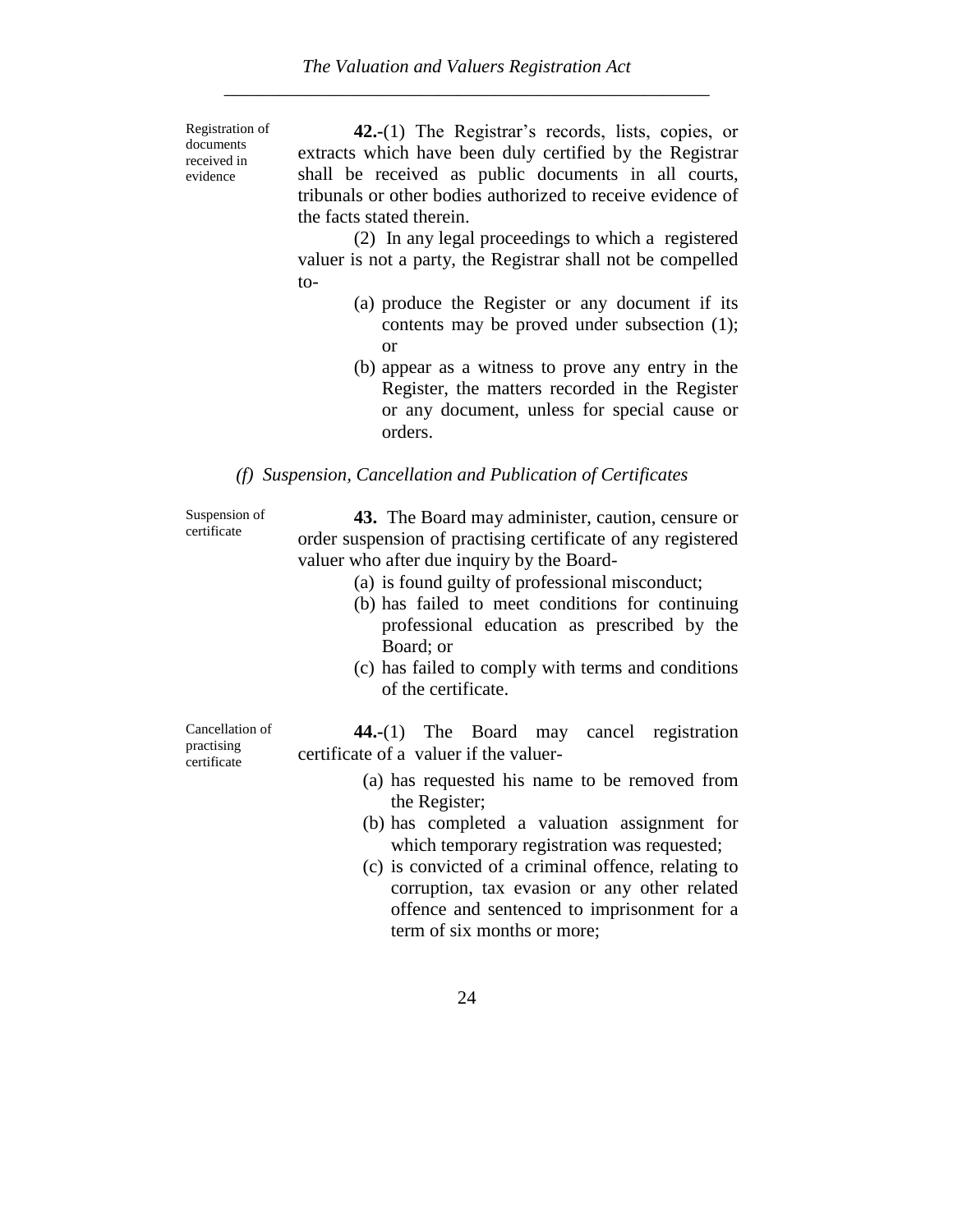- (d) is declared bankrupt by a court of competent jurisdiction or under any written laws;
- (e) has committed gross professional misconduct as determined by the Board;
- (f) is, subject to medical recommendation, incapable to continue practising valuation; or
- (g) is dead.

(2) Except where the registered person is dead or has requested his certificate to be cancelled, a certificate shall not be cancelled unless thirty days notice issued by Registrar is served to the registered valuer to show cause as to why his certificate should not be cancelled.

(3) Cancellation of the practising certificate shall be *prima facie* evidence that such valuer is no longer registered.

(4) A valuer who is aggrieved with the decision of the Board to suspend or cancel certificate may, within thirty days from the date of such decision, appeal to the Minister who shall determine the appeal within thirty days.

**45**.-(1) Where a practising certificate of a registered valuer has been suspended or cancelled, the Registrar shall cause a note of the suspension or cancellation to be entered against the name of the registered valuer in the Register and be published in *Gazette*.

(2) Where the suspension or cancellation is lifted, the Registrar shall cause a note of lifting the suspension or cancellation to be entered against the name of the registered valuer on the Register and be published in *Gazette*.

**46.-**(1) Any list published in the *Gazette* by the Registrar containing names of registered valuers who have certificates for the current year shall, until the contrary is proved, be evidence that the persons named in the list as registered valuers hold the certificate for that current year.

(2) The absence from any such list of the name of any person shall, until the contrary is proved, be evidence

Publication as evidence of holding practising

certificate

Publication of suspension or cancellation of certificate

25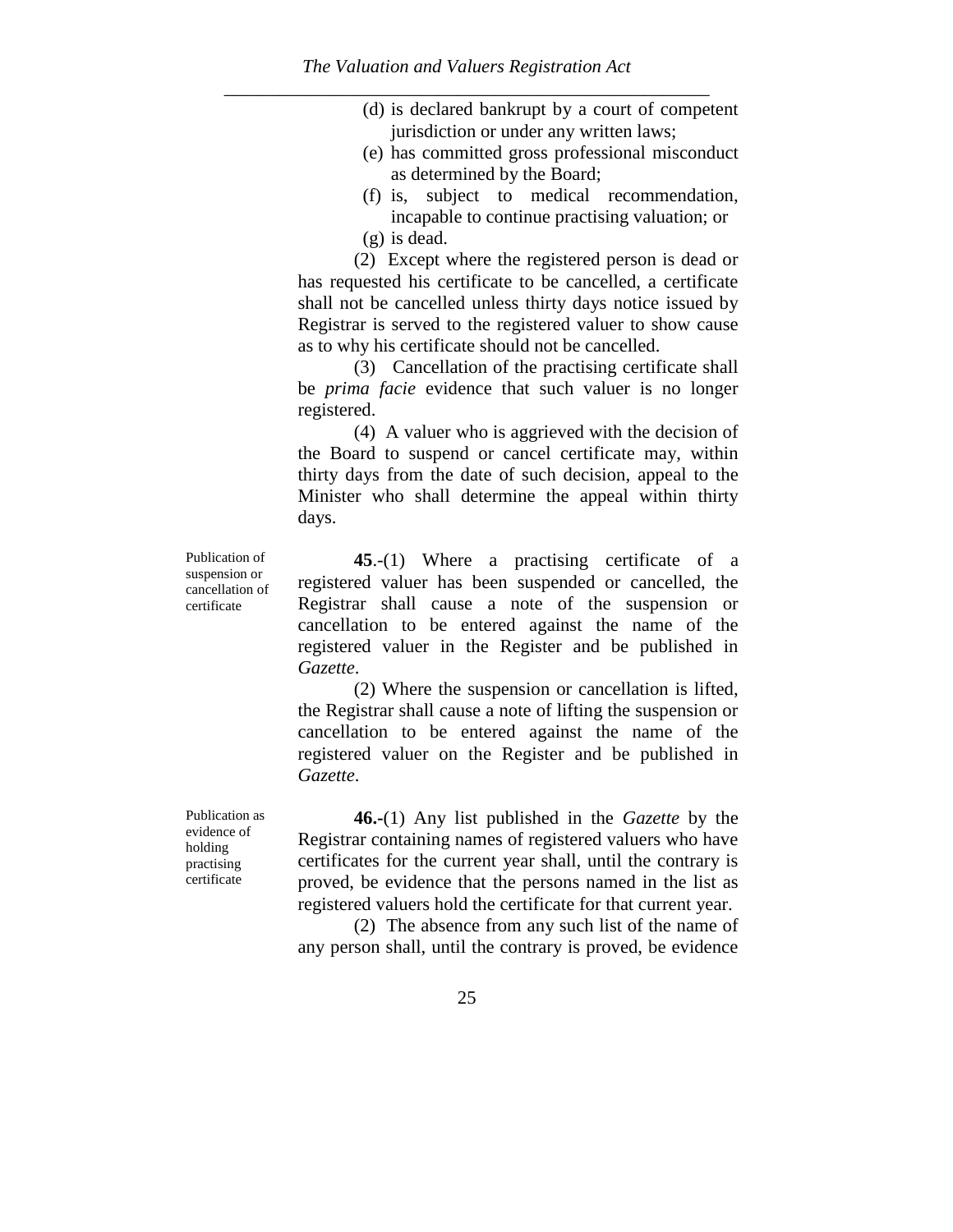that, that person is not a registered valuer for that current year, but in the case of any such person an extract from the Register certified as correct by the Registrar shall be evidence of the facts appearing in the extract.

#### PART V

## GUIDANCE ON VALUATION PRACTICE

Guidance on valuation practice

**47**. Every registered valuer or person practising valuation shall comply with guidance on valuation practice set out under this Part and regulations made under this Act.

Types of valuation

**48**. For the purposes of this Act, valuations are categorized into-

- (a) statutory valuation, which is governed by a specific law, or whose instructions or procedures are a result of a legal requirement;
- (b) non-statutory valuation, which arises out of market demands or specific requirements and are not governed by any law.

Purposes of valuation

**49**.-(1) Every registered valuer shall, in accordance with instructions received, indicate in a valuation report the purposes for which a valuation is required.

(2) The carrying out of valuation shall be for the following purposes:

- (a) rating;
- (b) compensation;
- (c) land rent assessment;
- (d) probate and administration;
- (e) capital gains tax;
- (f) sale or purchase;
- (g) mortgage;
- (h) rental value assessment;
- (i) financial reporting;
- (j) insurance;
- (k) investment;
- (l) stock market floatation;
- (m) market value;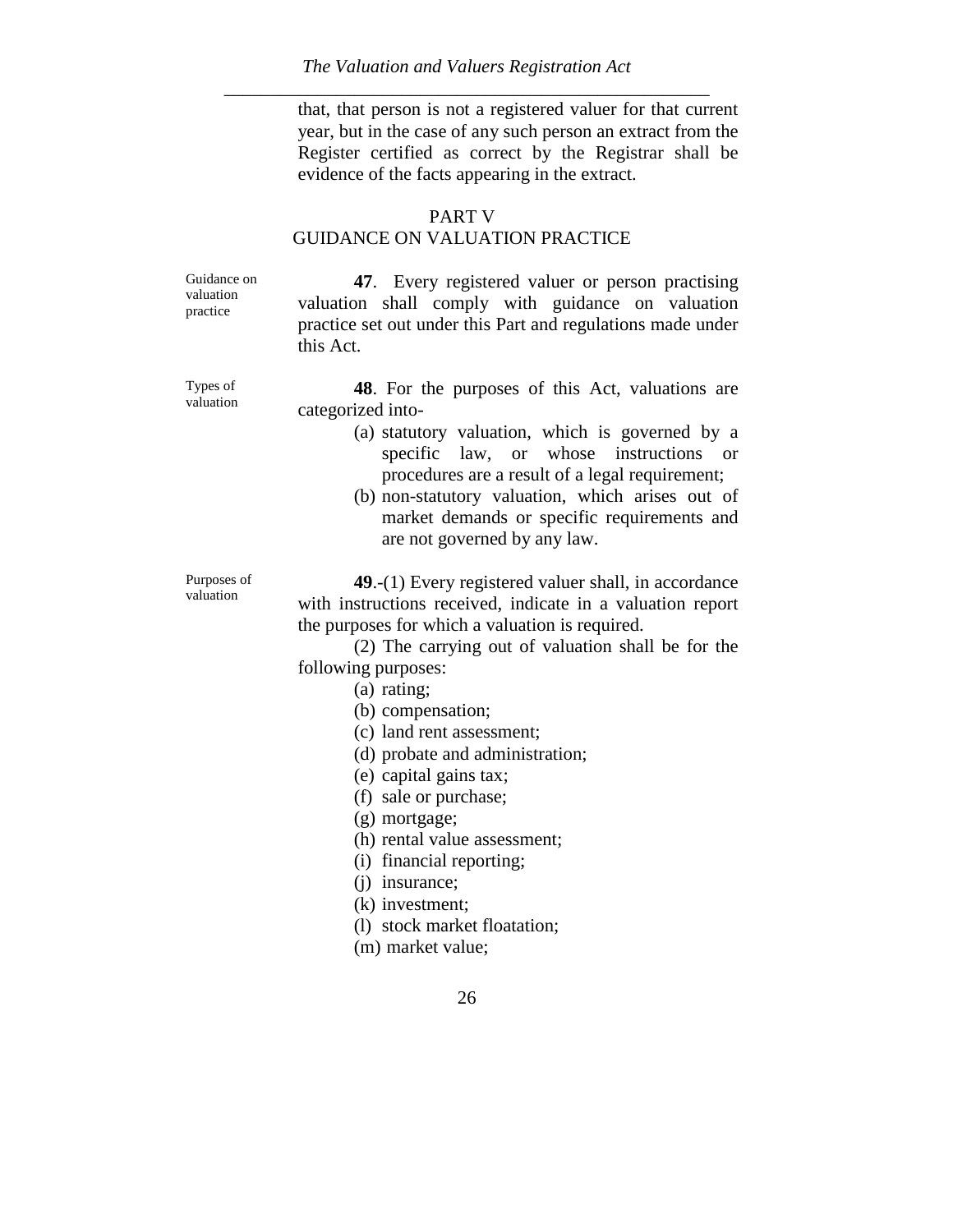|                                       | $(n)$ bail; and<br>(o) any other purpose that the Board may<br>prescribe.                                                                                                                                                                                                                                                                                                                                                                                                                                                                                                                 |
|---------------------------------------|-------------------------------------------------------------------------------------------------------------------------------------------------------------------------------------------------------------------------------------------------------------------------------------------------------------------------------------------------------------------------------------------------------------------------------------------------------------------------------------------------------------------------------------------------------------------------------------------|
| Basis of<br>Valuation                 | $50-(1)$ In the course of undertaking valuation and<br>preparation of valuation report, a registered valuer shall<br>state the basis and method of valuation adopted and all<br>assumptions used in arriving at values.<br>(2) For purposes of this section, bases of valuation<br>includes-<br>(a) market;<br>$(b)$ cost; and<br>(c) income.<br>(3) Where the registered valuer relies on any<br>additional assumption, whether basing on his own opinion<br>or on the instructions of his client, the valuer shall state in<br>writing such additional assumptions and reasons thereof. |
| Methods of<br>valuation               | <b>51.-</b> (1) In the valuation process, a registered valuer<br>shall apply the appropriate method of valuation and shall<br>include-<br>(a) direct market comparative method;<br>(b) replacement cost or contractors test method;<br>(c) income approach or investment method;<br>(d) profit method; and<br>(e) residual method.<br>(2) Notwithstanding subsection (1) when other<br>methods or variations are applied, the methods shall be<br>explained and data used in the valuation shall be<br>substantiated.                                                                     |
| Validity of<br>valuation              | 52. Valuation and valuation report prepared under<br>this Act shall be valid for such period as the Minister may<br>prescribe.                                                                                                                                                                                                                                                                                                                                                                                                                                                            |
| Cut off date and<br>limitation period | 53.-(1) The Minister may prescribe cut off date and<br>the period of limitation in relation to any proceeding that<br>relates to valuation conducted under this Act.<br>(2) For the purpose of this section "cut off date"<br>means the date of the commencement of valuation.                                                                                                                                                                                                                                                                                                            |
|                                       | 27                                                                                                                                                                                                                                                                                                                                                                                                                                                                                                                                                                                        |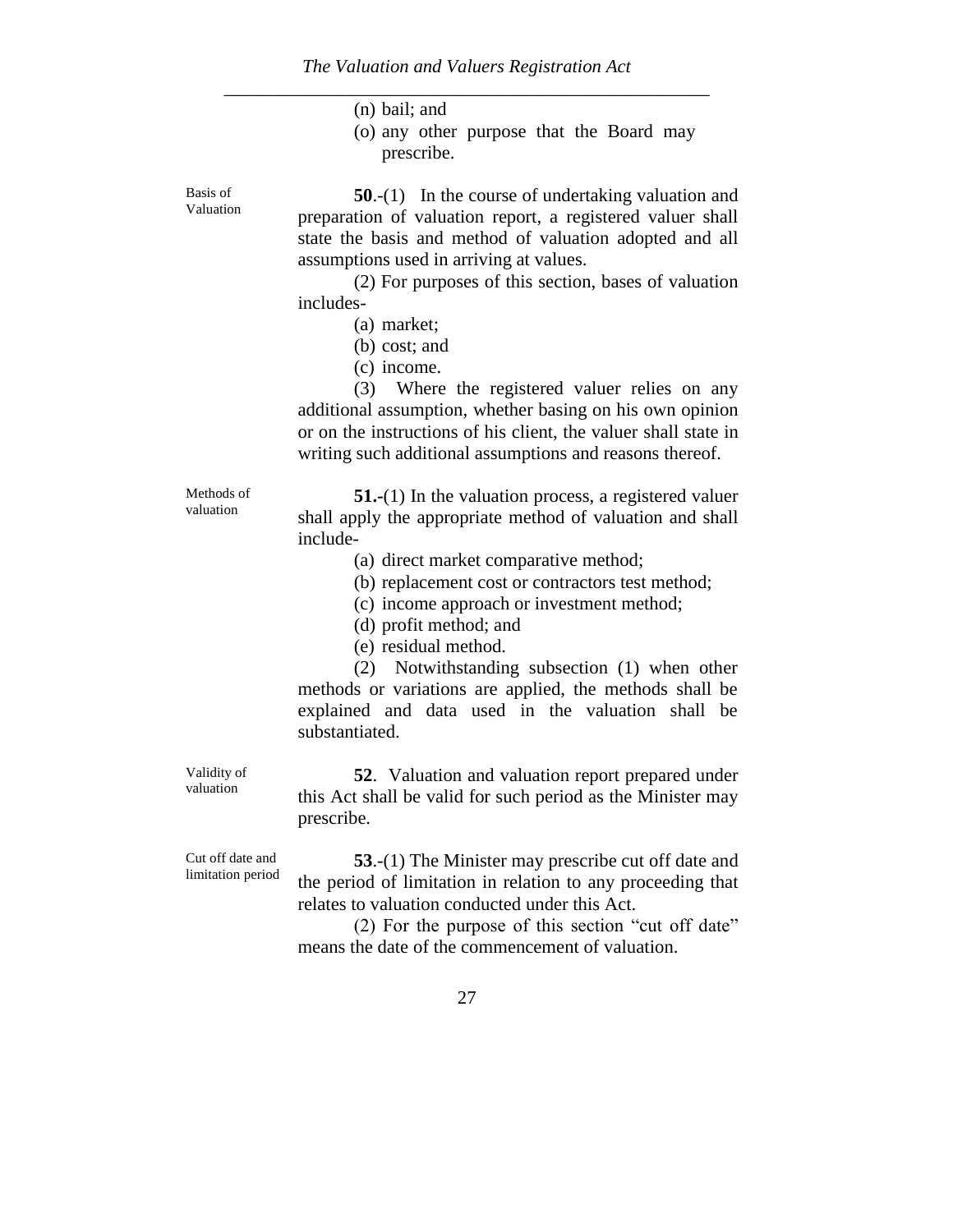Best practice guidelines

**54**. Upon recommendation of the Board, the Minister shall, within six months after the coming into operation of this Act, prepare and publish in the *Gazette* guidelines prescribing best practice in valuation.

Access to land, buildings, *etc*

**55**.-(1) A registered valuer may:

- (a) when necessary for the purposes of carrying out his functions under this Act, enter into and upon any land, building or premise at all reasonable hours and inspect the same without liability for trespass;
- (b) put either verbally or in writing to the owner or his agent or the person in occupation or in charge of that land, building or premise, any relevant question to enable him to perform his functions under this Act professionally; or
- (c) inspect any document from any person for the purpose of carrying out his functions under this Act.

(2) Any person who, after being informed of the intention of the registered valuer in desiring to enter and inspect the land, building or premises, or in putting the questions or in seeking to inspect such documents relevant to the performance of his functions under this Act-

- (a) refuses or fails to allow such entry or inspection;
- (b) refuses or willfully omits to answer to the best of his knowledge or belief any such question either verbally or in writing as the questioner may have requested;
- (c) willfully makes any false statement in reply to that question; or
- (d) refuses to allow such books, documents or papers to be inspected or extracts taken there from,

commits an offence and shall, upon conviction, be liable to a fine of not less than one million shillings but not exceeding three million shillings or imprisonment for a term of not less than twelve months but not exceeding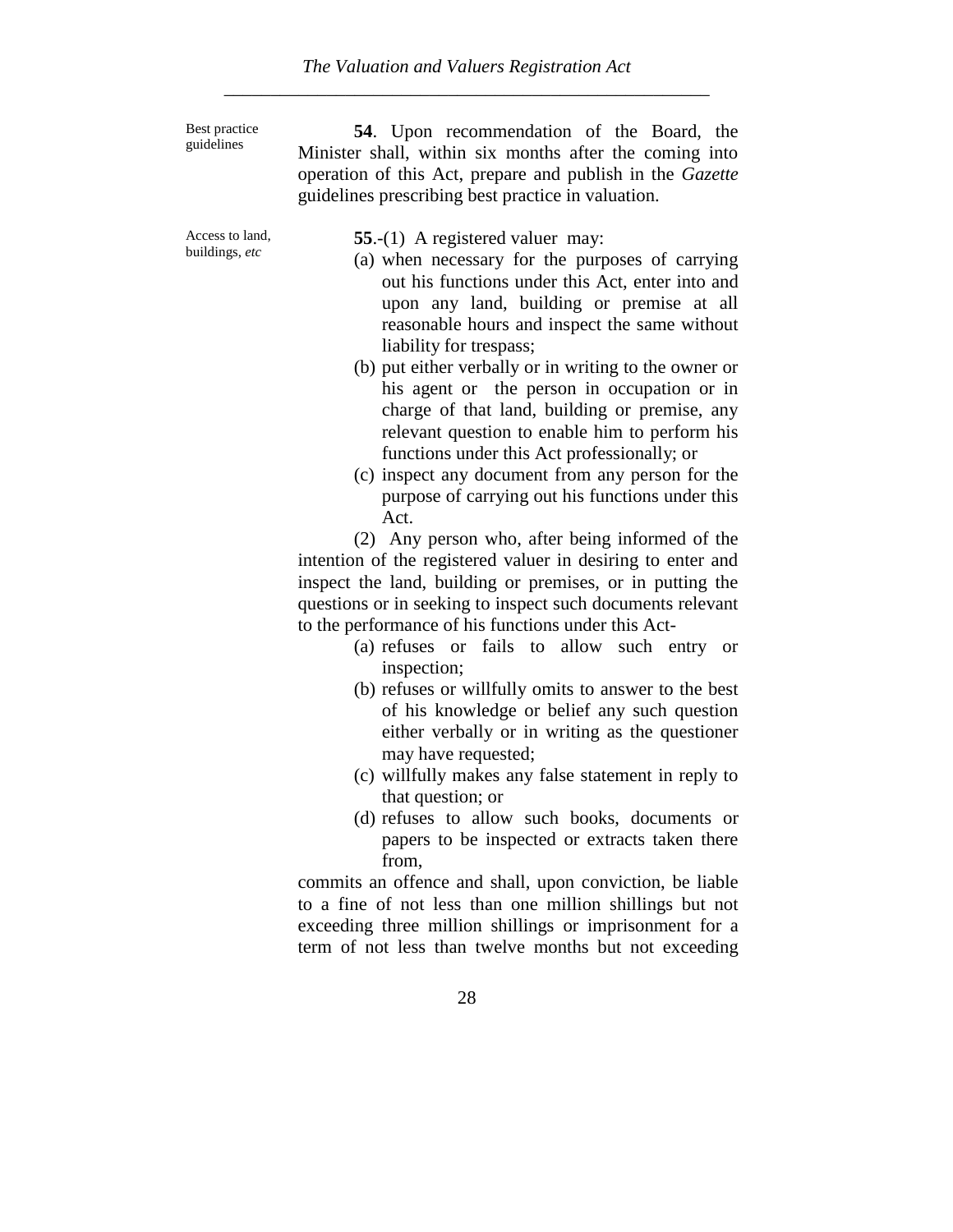twenty four months or both such fine and imprisonment.

Submission of relevant information

**56.**-(1) The registered valuer may require the submission to him by any person of any relevant information necessary for the carrying out of his functions under this Act.

(2) The information required under subsection (1) may include-

- (a) details of sales, purchases, results of auctions and tenders, lettings and leases; and
- (b) such other information as the registered valuer thinks necessary for the carrying out of his functions under this Act.

(3) Any person who refuses to submit the information under this section within the prescribed period or willfully supplies any false information, commits an offence and shall, upon conviction, be liable to a fine of not less than one million shillings but not exceeding three million shillings or imprisonment for a term not less than twelve months but not exceeding twenty four months or to both such fine and imprisonment.

Valuer not to act as agent for unregistered valuer

**57.** A registered valuer who acts as agent in any matter in a valuation for any unregistered person, and who-

- (a) permits his name, to be used by any unregistered valuer;
- (b) does any other act enabling an unqualified person to appear, act or practise in any respect as a registered valuer;
- (c) in any way assists any unregistered valuer in any cause or matter in which he knows that such person is contravening or intends to contravene this Act,

commits an offence and shall be liable to disciplinary actions as the Board shall determine.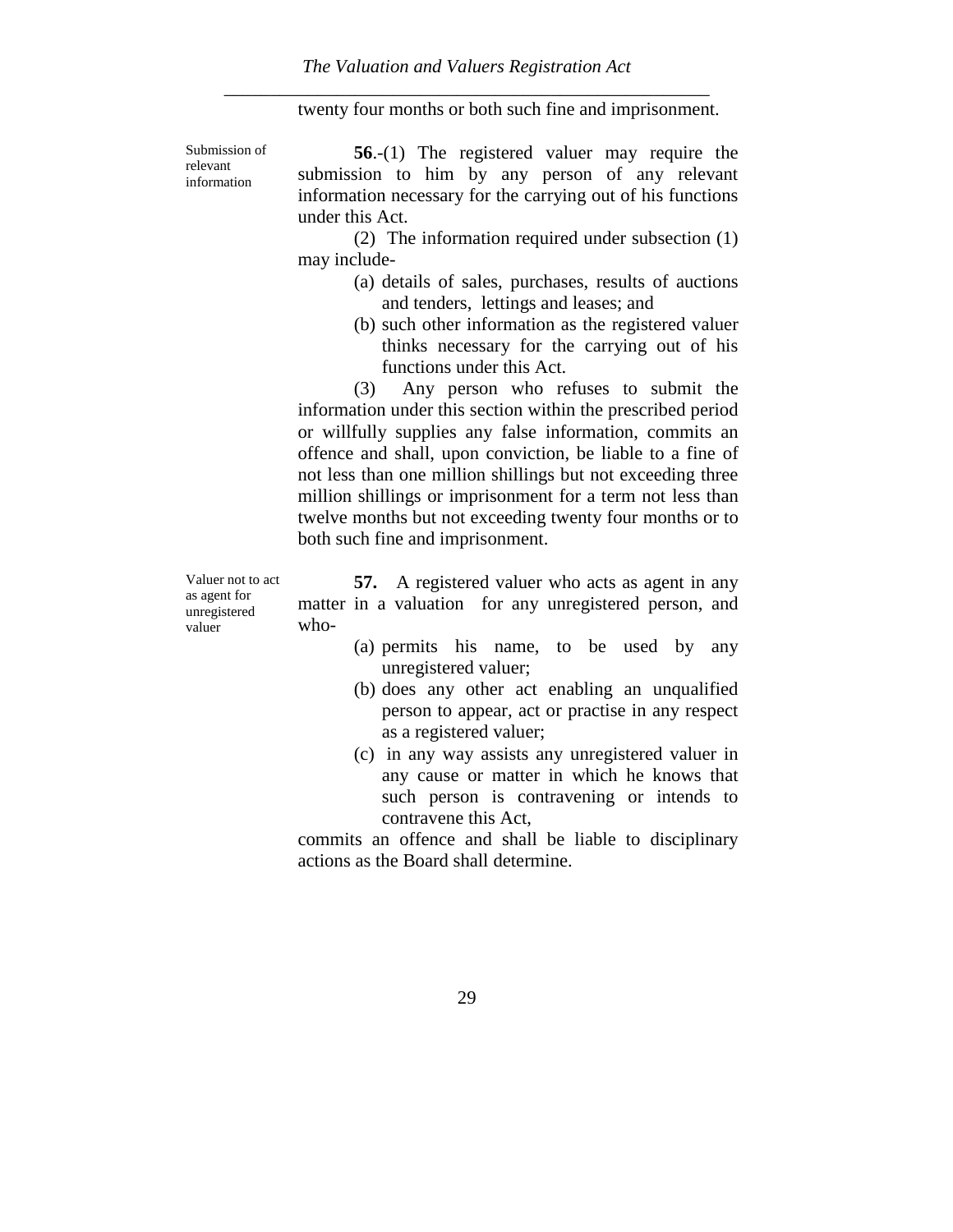## PART VI FINANCIAL PROVISIONS

- Sources of funds **58.** (1) Sources of the funds of the Board shall consist of -
	- (a) any sums which may be provided for the Board by the Parliament;
	- (b) any sums which the Board may receive by way of grant from any organization;
	- (c) any sums which the Board may, from time to time, borrow for the purposes of the Board;
	- (d) any sums which shall, in any manner, become payable to or vested in the Board either under the provisions of this Act or any other written law, or incidental to the carrying out of its functions:
	- (e) subscriptions from practising valuers as may be determined by the Board.

(2) The Board may, after obtaining approval of the Minister and in consultation with the Minister responsible for finance, invest any monies in such a manner as it considers fit.

Accounts **59**.-(1) The Board shall keep proper books of accounts.

> (2) Subject to any directions given by the Board, the Registrar shall prepare in respect of each financial year, and not later than three months after the close of the financial year, a statement which shall include a report on the performance of the Board during that financial year.

> (3) The statement prepared under subsection (2) shall comprise of-

> > (a) statement of financial performance;

(b) statement of financial position;

(c) statement of cash flows;

- (d) statement of changes of equity; and
- (e) notes to the financial statements.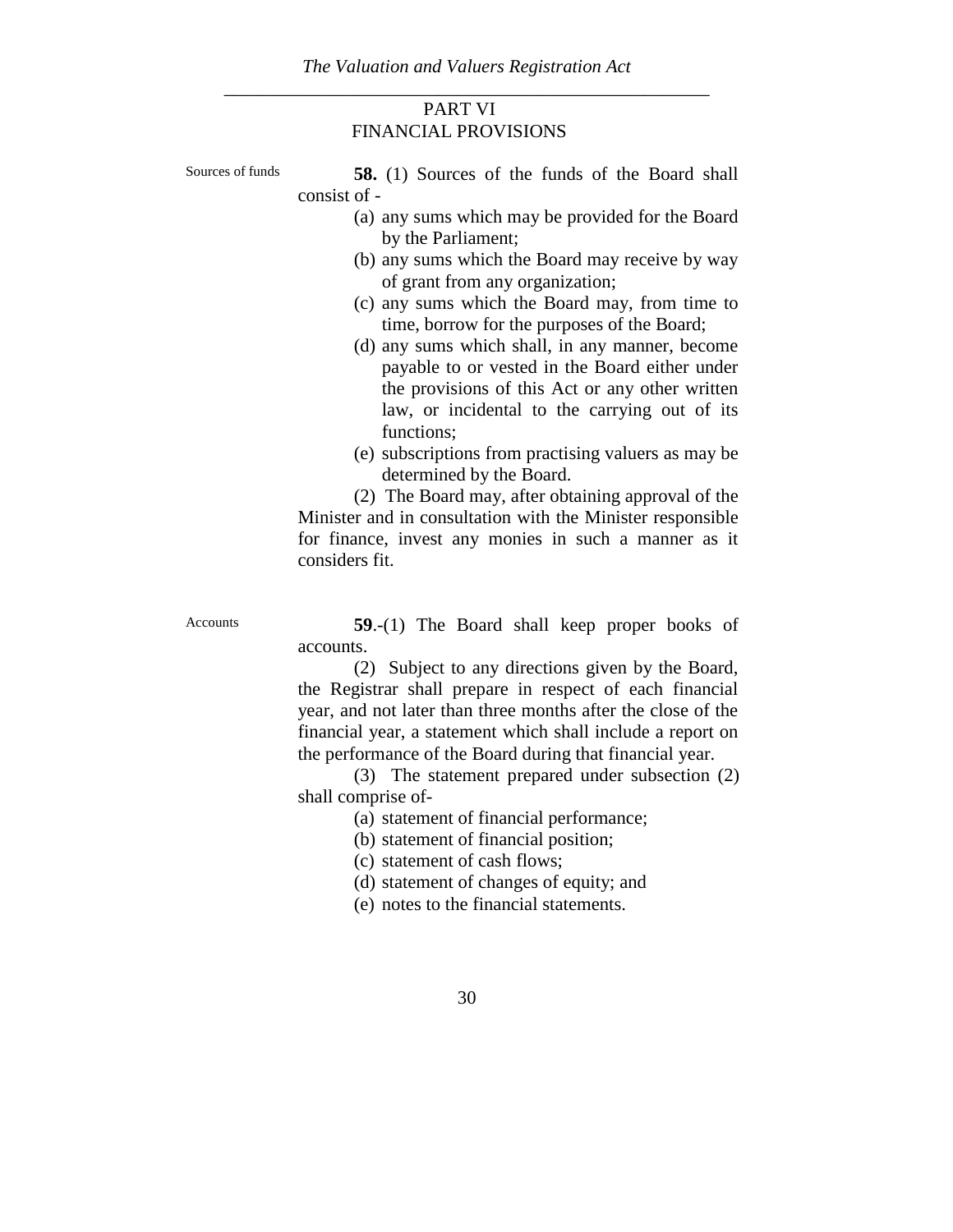Audit **60.-(1)** The accounts of the Board shall, in respect of each financial year, be audited by the Controller and Auditor-General or by an Auditor appointed by the Controller and Auditor-General.

> (2) The Board shall, within three months after the close of each financial year, submit to the Controller and Auditor-General for auditing the statement of accounts described in section 57 of this Act.

> (3) The Board shall, as soon as practicable but not later than two months after receiving the audited report from the Controller and Auditor General, submit to the Minister the audited financial statements and a report of the Controller and Auditor General on such statements.

> **61**. The Board shall prepare and submit to the Minister within four months after the close of each financial year, the annual report on the performance of the Board during that financial year, and the Minister shall cause a copy of the report to be laid in the National Assembly.

## PART VII GENERAL PROVISIONS

**62**.-(1) Any person who, not being a registered or enlisted under this Act -

- (a) practises as a registered or enlisted valuer;
- (b) uses the style or title "Registered Valuer", "Enlisted Valuer" or any other name, style, title or description implying that such person is a registered or enlisted valuer; or
- (c) holds himself out, whether directly or by implication, to be a registered or enlisted valuer;

commits an offence and shall, upon conviction, be liable to a fine not exceeding shillings five million or to imprisonment for a term not exceeding two years or both.

Restriction on the use of title and practice by unregistered valuers

Annual performance report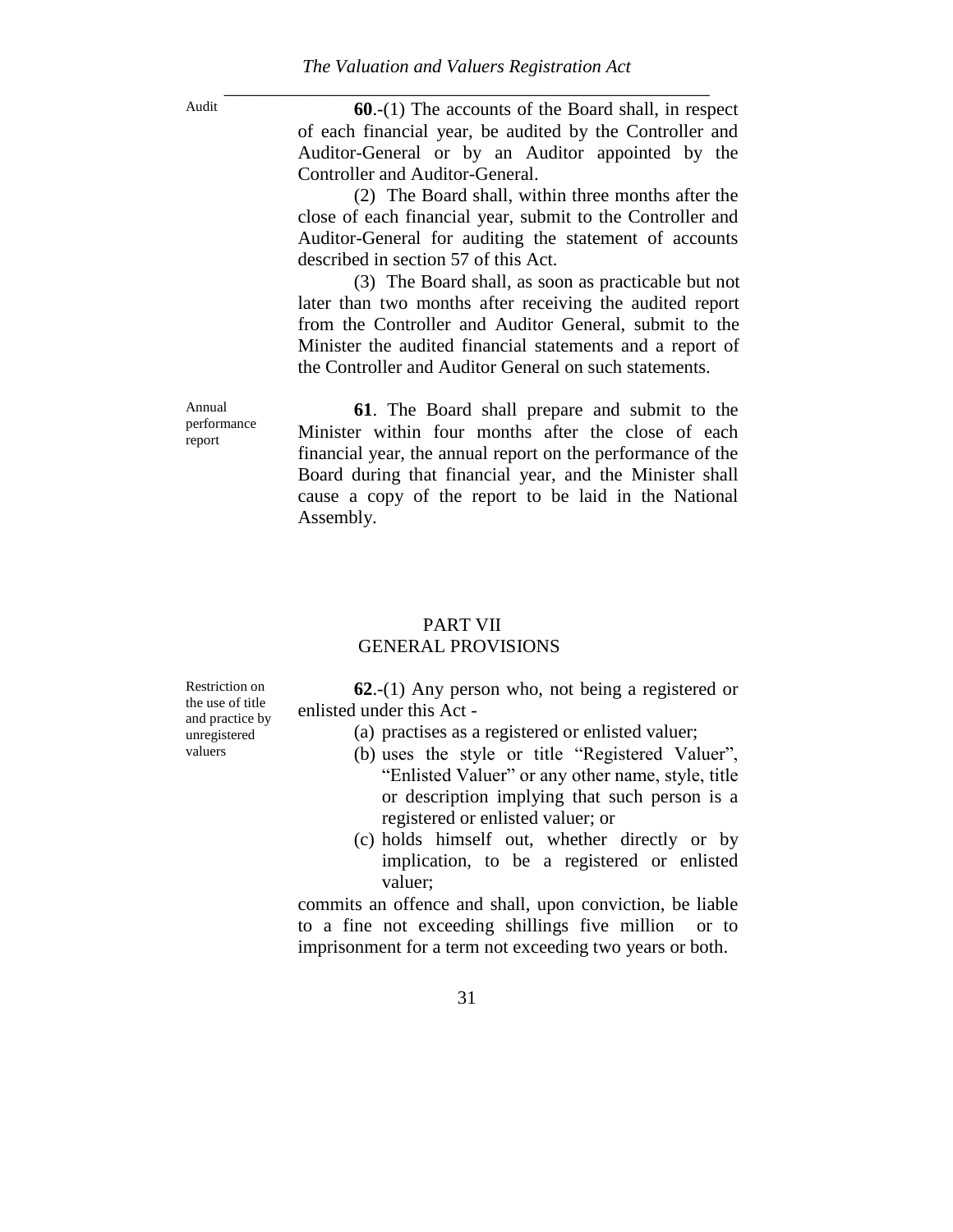|  |  |  |  | (2) Subsection $(1)(a)$ shall not apply to- |
|--|--|--|--|---------------------------------------------|
|--|--|--|--|---------------------------------------------|

- (a) any public officer preparing reports in the course of his employment; or
- (b) any person employed by a registered valuer and acting within the scope of that employment.

valuation report **63.-**(1) A registered valuer when carrying out valuation shall endorse a seal in the valuation report bearing his name, registration number, address and date, or the firm, of which he is a partner or director.

> (2) Where the valuation report is not endorsed in accordance with subsection (1), that report shall be void.

Certification of

Valuation fees **64.-**(1) The Board shall, within one year of coming into operation of this Act, make regulations to provide for valuation fees in respect of valuation services rendered by registered valuers in the private sector.

> (2) A registered valuer shall not charge or accept payment of fee or other consideration in respect of valuation services which is less than that prescribed under sub-section  $(1)$ .

Infringement by bodies corporate

**65.** Where an act is done by a body corporate or by any director, officer or servant thereof, of such a nature or in such a manner as to be calculated to imply that the body corporate is qualified or recognized by law as qualified, to act as a registered valuer while it is not, the body corporate commits an offence and shall be liable on conviction to a fine not exceeding fifty million shillings.

Preparation of Code of Ethics

**66.-** (1) For the purpose of carrying out valuation with probity or in order to adhere with rules of best practice in valuation, the Board shall, within twelve months of coming into operation of this Act, prepare Code of Ethics for registered and enlisted valuers.

(2) The Code of Ethics prepared under this section shall be published in the *Gazette* and shall have a legal effect*.*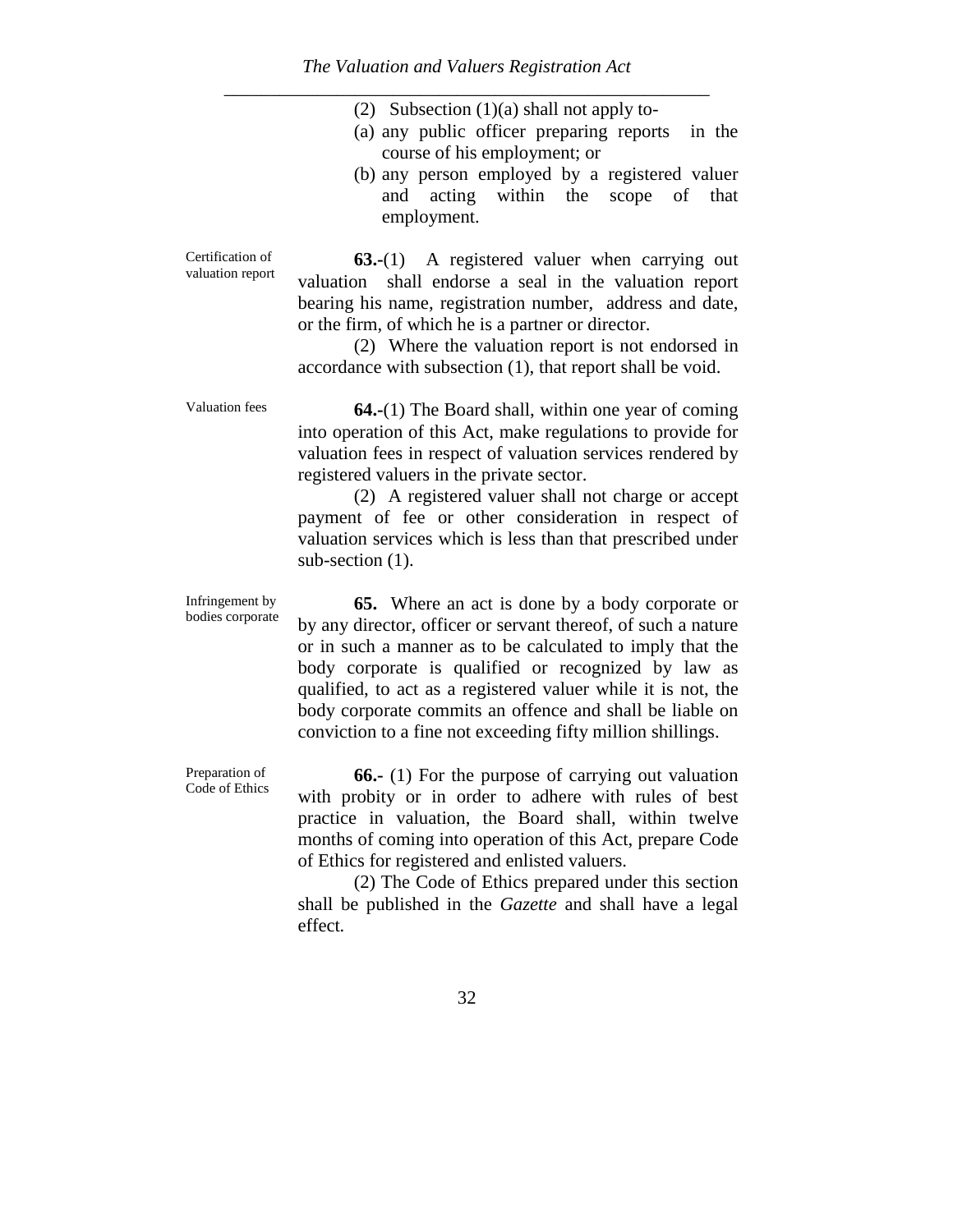| Offences          | 67. A person who:                                           |
|-------------------|-------------------------------------------------------------|
|                   | (a) fraudulently makes, causes or permits to be             |
|                   | made, any false or incorrect entry in the                   |
|                   | Register or any copy of it;                                 |
|                   | (b) fraudulently procures or attempts to procure            |
|                   | the entry on the Register of any name or other              |
|                   | particulars whether on his own behalf or on                 |
|                   | behalf of any other person;                                 |
|                   | (c) fraudulently procures or attempts to procure a          |
|                   | practising certificate;                                     |
|                   | (d) knowingly being unqualified to<br>conduct               |
|                   | valuation, attempts to carry out valuation under            |
|                   | this Act or conduct valuation;                              |
|                   | (e) knowingly makes any statement which is false            |
|                   | in a material particular or misleading, with a              |
|                   | view to gaining any advantage, concession or                |
|                   | privilege under this Act;                                   |
|                   | (f) forges or, knowing it to be forged, utters any          |
|                   | document purporting to be a certificate, receipt,           |
|                   | approval or other document issued in terms of<br>this Act;  |
|                   | (g) impersonates any person registered or deemed            |
|                   | to be registered in terms of this Act;                      |
|                   | (h) refuses or failing without lawful cause to              |
|                   | appear, having been duly summoned to appear,                |
|                   | at an inquiry by the Board under this Act;                  |
|                   | (i) obstructs or hinders a member of the Board or           |
|                   | of the Disciplinary Committee or of any other               |
|                   | Committee of the Board in the exercise of his               |
|                   | powers or the performance of his functions                  |
|                   | under this Act,                                             |
|                   | commits criminal offence upon conviction shall be liable    |
|                   | to a fine of not less than five million shillings or        |
|                   | imprisonment for a term of not less than two years or both  |
|                   | such fine and imprisonment.                                 |
| Negligence by     | 68. Any registered valuer whose report contains             |
| registered valuer | any overestimated or underestimated material particular or  |
|                   | information obtained in the course of valuation, and as the |

result such report is approved or endorsed by the Chief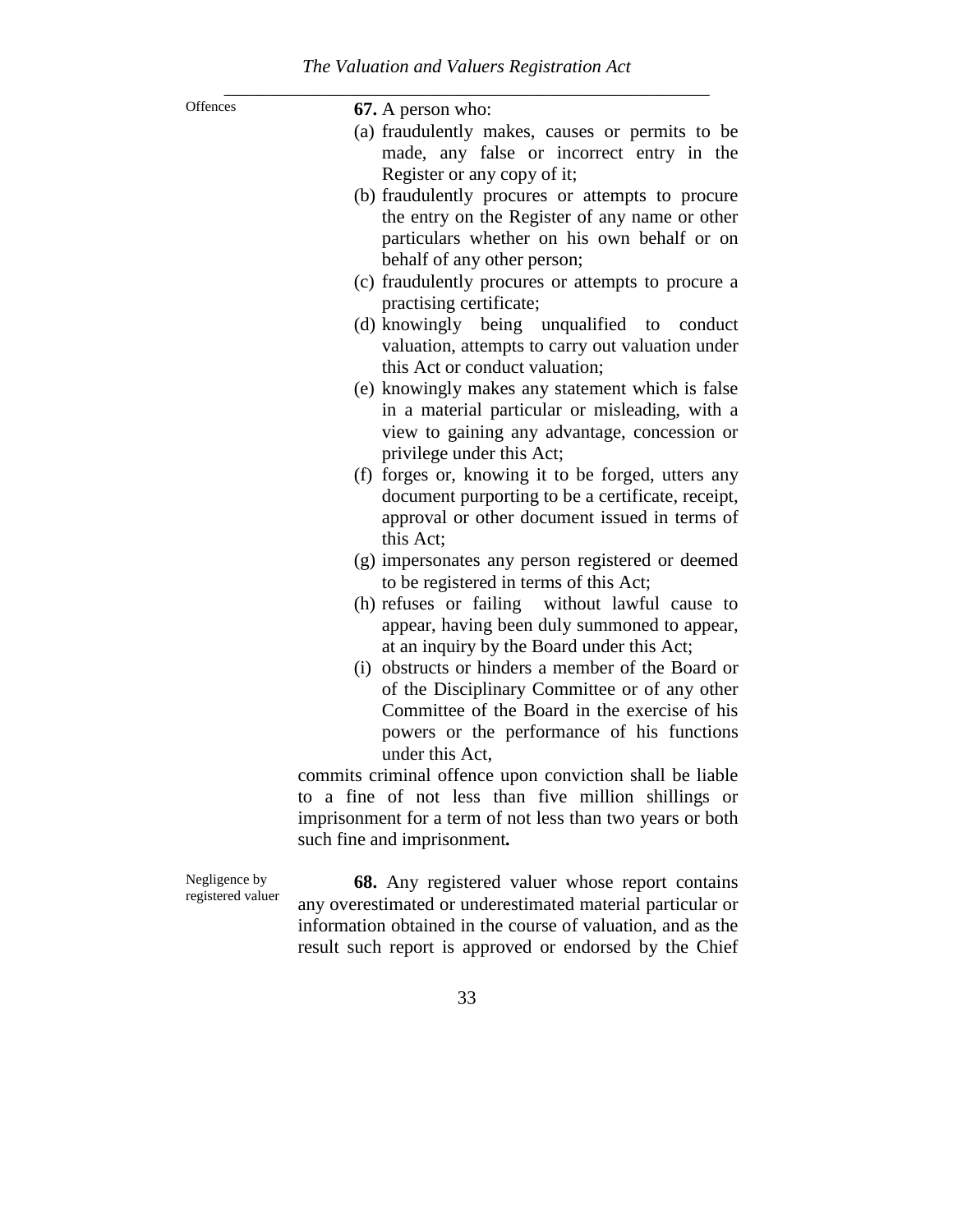Valuer, shall be personally liable for professional negligence arising from such overestimation or underestimation of particulars or information.

Immunity **69**. No matter or thing done by any member of the Board or committee, staff of the Board, registered valuer or enlisted valuer or any other personal empowered to perform any function under this Act shall, if done in good faith in execution or purported execution of his function under this Act, render the member or such other person liable for matter or thing done.

Regulations **70.**-(1) The Minister may, after consultation with the Board, make regulations for the better carrying out the provisions of this Act**.**

> (2) Without prejudice to the generality of sub section (1), the Minister may make regulations prescribing for-

- (a) procedure for registration and enlistment under this Act;
- (b) procedure for registration of valuation firms under this Act;
- (c) fees and other charges to be paid or charged in respect of valuation services rendered by Government valuers under this Act;
- (d) procedure for verification of valuation under this Act;
- (e) the manner of assessing crop rates and preparation of crop schedule;
- (f) the manner of assessing crop rates and preparation of land values;
- (g) the prescribed forms to be used in carrying out different valuations;
- (h) procedure for conducting compensation, valuation and other types of valuations;
- (i) manner of assessing compensable items;
- (j) best practice rules, including guidelines on registered valuers standard of care and skill;
- (k) the manner and procedure for management of complaints and appeals under this Act;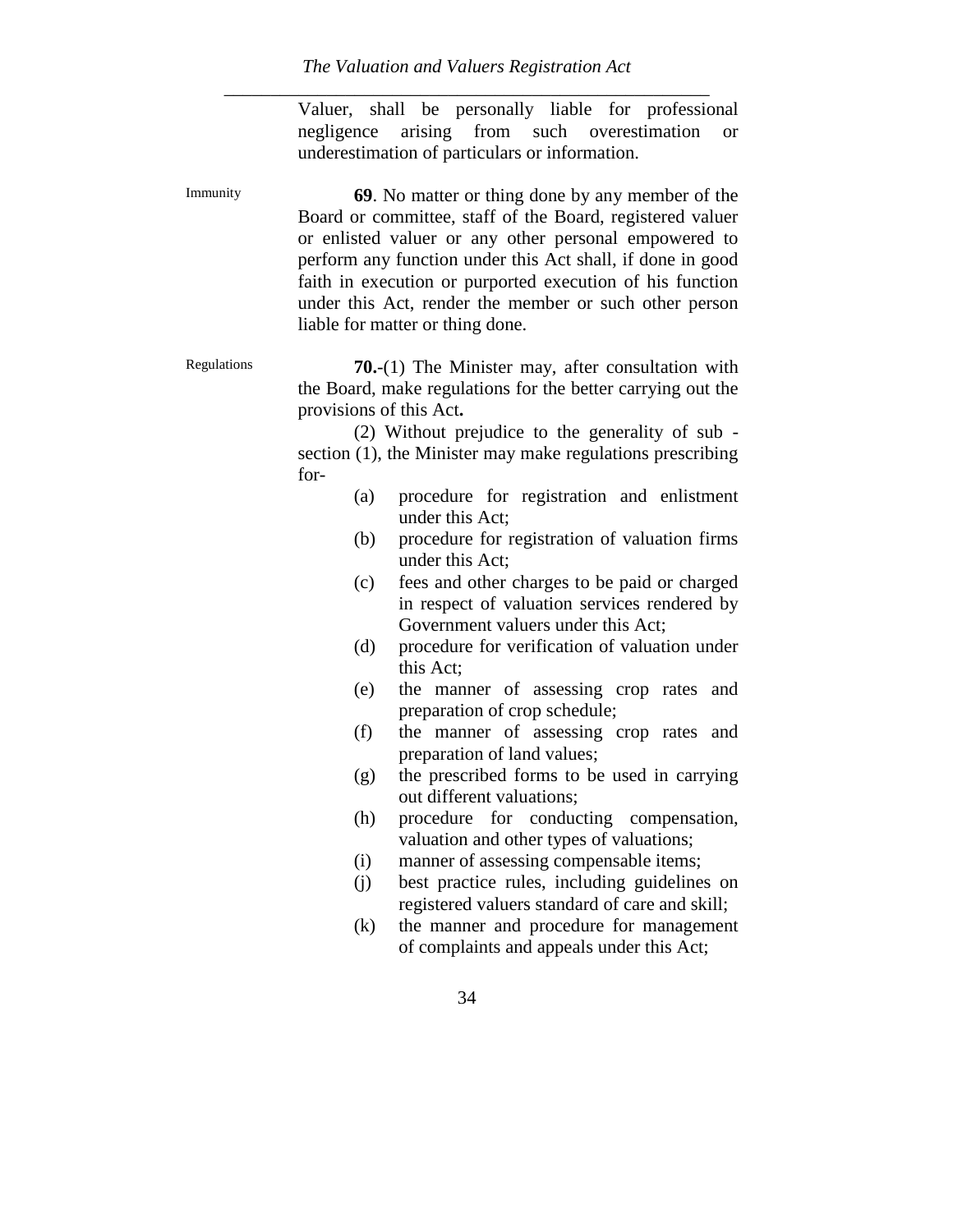|                                               | code of measurement;<br>(1)<br>(m)<br>any other matter in furtherance to the objects<br>of this Act.                                                                                                                                                                                                                                                                             |
|-----------------------------------------------|----------------------------------------------------------------------------------------------------------------------------------------------------------------------------------------------------------------------------------------------------------------------------------------------------------------------------------------------------------------------------------|
| Rules                                         | <b>71.</b> The Board may make rules prescribing for-<br>(a) valuation standards and guidelines;<br>(b) format of valuation report;<br>(c) matters relating to registration of valuers;<br>(d) matters relating to continuing education; and<br>(e) any other matter or thing as the Board<br>considers<br>furtherance<br>necessary<br>in<br>to<br>provisions of this Act.        |
| Savings and<br>transition                     | 72.- $(1)$ A valuer who is registered under the<br>Professional Surveyors (Registration) Act and whose<br>practising licence is valid shall continue to practise<br>valuation as if registered under this Act until such licence<br>expires.                                                                                                                                     |
| Cap. 270                                      | (2) A registered valuer whose practising licence<br>was issued under the Profession Surveyors (Registration)<br>Act shall, within three months before expiry of practising<br>license, apply to the Board for registration under this Act.<br>(3) After the commencement of this Act a valuer<br>shall not be registered under the Professional Surveyors<br>(Registration) Act. |
| Amendment of<br>other written<br>related laws | 73. For the purpose of bringing the laws into<br>conformity with this Act, the laws as specified in the<br>Second Schedule to this Act are hereby amended in the<br>manner indicated in the Second Schedule.                                                                                                                                                                     |
|                                               | <b>FIRST SCHEDULE</b>                                                                                                                                                                                                                                                                                                                                                            |
|                                               | (Made under section $12(6)$ )<br>PROCEDURE OF THE BOARD                                                                                                                                                                                                                                                                                                                          |
| Vacancy                                       | 1.- $(1)$ The office of a member shall become vacant<br>if-                                                                                                                                                                                                                                                                                                                      |

(a) his appointment is revoked; or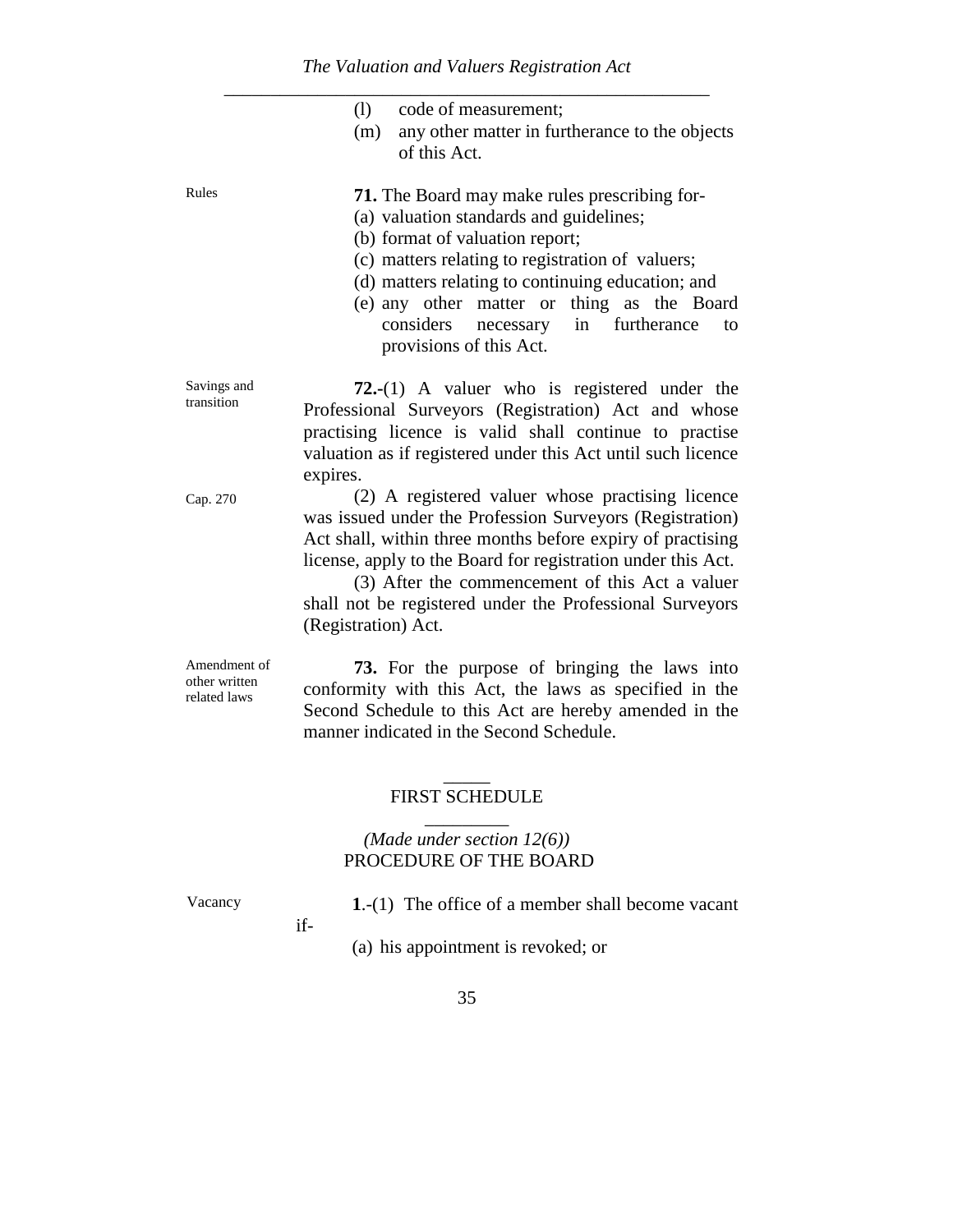(b) he resigns; or

(c) he dies.

(2) A member may resign by giving notice in writing to the Minister, and from the date specified in the notice, or if no date is specified, from the date of the receipt of the notice by the Minister, he shall cease to be a member.

Vice-Chairman **2.** The members shall elect one amongst their number to be Vice-Chairman of the Board, and any member elected as Vice-Chairman, may subject to his continuing to be a member, hold office for a term of three years from the date of his election and shall be eligible for re-election.

Tenure of office of members **3**. (1) A member shall hold office for such period as may be specified in the instrument of his appointment or if no such period is specified, for a period of three years from the date of his appointment and shall be eligible for reappointment for the period of not more than two terms.

> (2) A person who is a member by virtue of his holding some other office shall cease to be a member upon his ceasing to hold the office by virtue of which he is a member.

Termination of appointment **4.** Where any member of the Board absents himself from three consecutive meetings of the Board without reasonable excuse, the Board shall advise the appointing authority of the fact and the appointing authority may terminate the appointment of such a member and appoint a new member in his place.

Casual vacancy **5.** Where any member ceases to be a member for any reason before the expiration of his term of office, the appointing authority may appoint another person in his place and the person so appointed shall hold office for the remainder of the term of office of his predecessor.

Cessation of membership **6.** Where any member of the Board ceases to be such a member by resignation or death or is unable to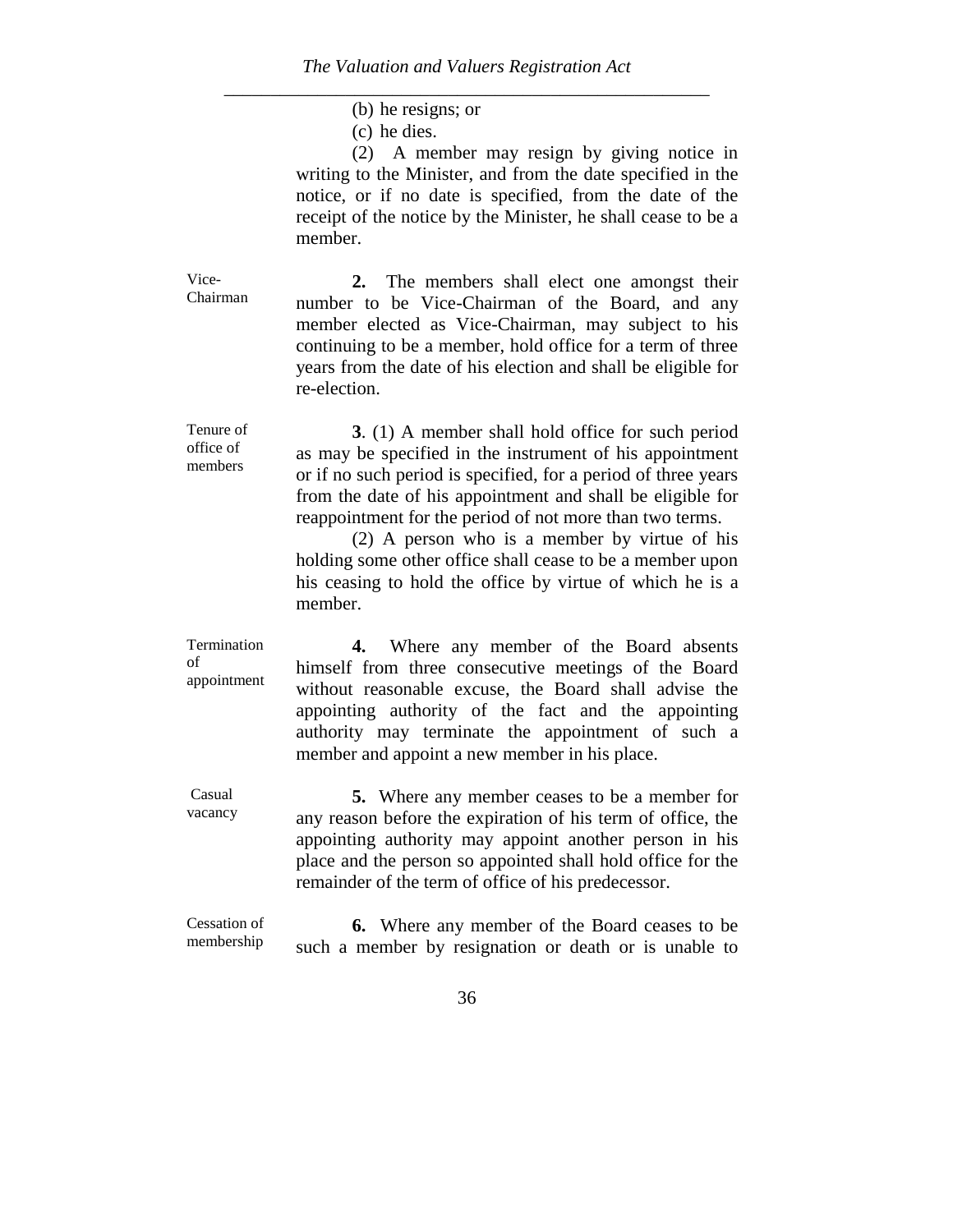perform his functions as such member by reason of his absence from the United Republic or by reason of any infirmity of body or mind or where the appointing authority terminates his appointment under paragraph 2, the appointing authority may appoint another member in his place and the member so appointed shall, subject to the provisions of this Schedule, hold office for the remaining of the term of his predecessor.

Power of Chairman and Vice-Chairman

**7. -**(1) The Chairman shall preside at all meetings of the Board.

(2) Where at any meeting of the Board the Chairman is absent the Vice-Chairman shall preside.

(3) In the absence of both the Chairman and Vice-Chairman at any meeting of the Board, the members presents may, from amongst their number elect a temporary Chairman who shall preside at that meeting.

(4) The Chairman, Vice-Chairman or temporary Chairman presiding at any meeting of the Board shall have a right to vote and in the event of an equality of votes, shall have a casting vote in addition to his deliberative vote.

Meeting and procedure of the Board

**8**.-(1) An ordinary meeting of the Board, shall be convened by the Chairman and the notice specifying the place, date and time of the meeting shall be sent to each member at his usual place of business or residence not less than fourteen days before the date of such meeting.

(2) The Board shall ordinarily meet four times in a year, but the Chairman may convene an extraordinary meeting when the need to do so arises.

(3) The Chairman of the Board may invite any person who is not a member to participate in the deliberations of the Board, and any such person shall not be entitled to vote.

Quorum **9.** The quorum at any meeting of the Board shall be two thirds of the members.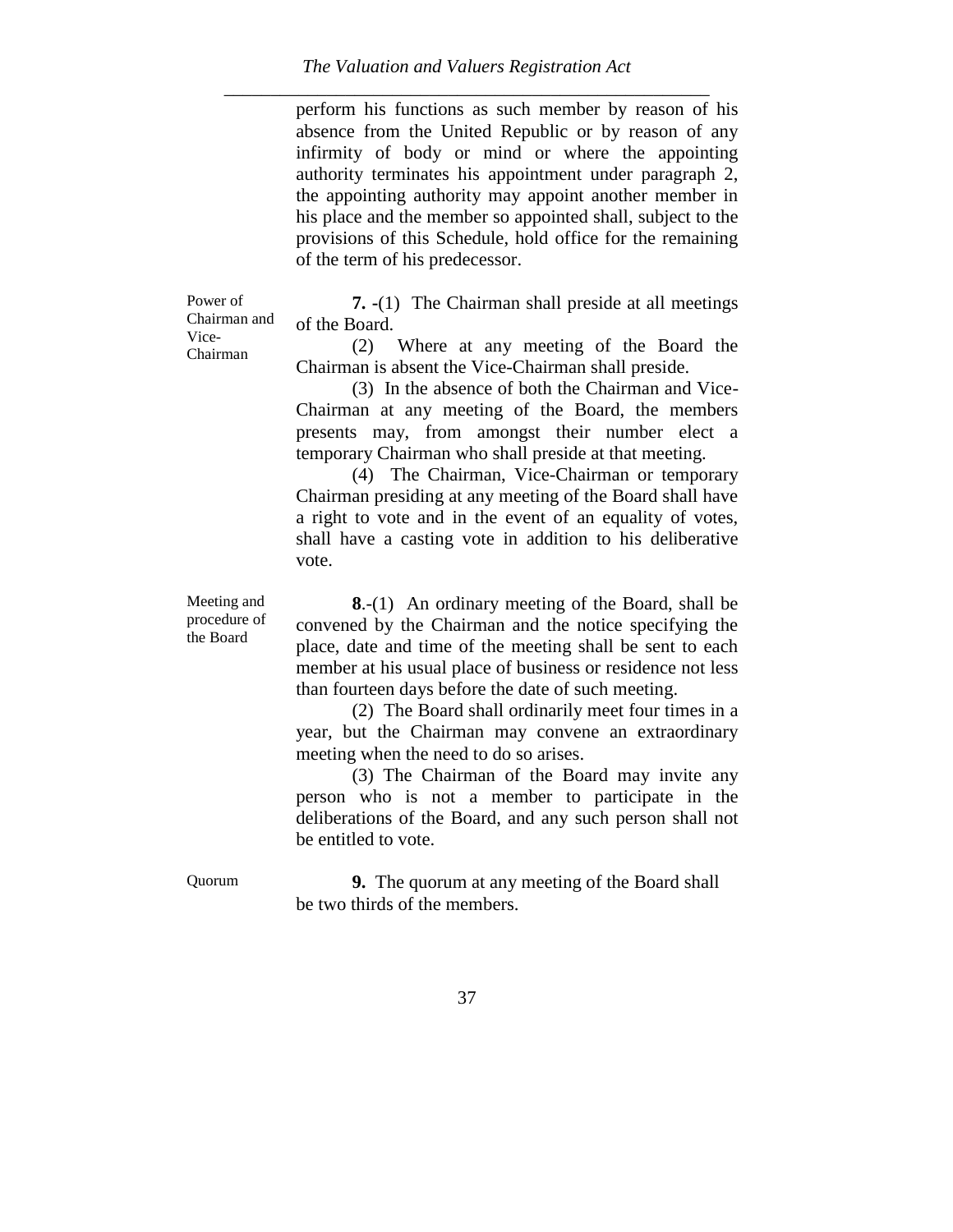| Decision by                                                  | 10.-(1) Notwithstanding the provision of paragraph                                                                                                                                                                                                                                                                                                                                                                                                                                                                                                                |
|--------------------------------------------------------------|-------------------------------------------------------------------------------------------------------------------------------------------------------------------------------------------------------------------------------------------------------------------------------------------------------------------------------------------------------------------------------------------------------------------------------------------------------------------------------------------------------------------------------------------------------------------|
| circulation of<br>papers                                     | 7, where the Chairman so directs a decision may be made<br>by the Board without a meeting by circulation of the<br>relevant papers among all the members and the expression<br>in writing of their views.<br>(2) A member shall be entitled to require that any<br>such decision be differed and such matter be considered at<br>a meeting of the Board.                                                                                                                                                                                                          |
| Minutes of<br>Meetings                                       | 11.- $(1)$ The Board shall cause to be recorded and<br>kept minutes of all business conducted or transacted at its<br>meetings, and the minutes of each meeting of the Board<br>shall be read and confirmed, or amended and confirmed, at<br>the next meeting of the Board and signed by the person<br>presiding at the meeting.<br>(2) Any minutes purporting to be signed by the<br>person presiding at a meeting of the Board shall, in the<br>absence of proof of error, be deemed to be a correct record<br>of the meeting whose minutes they purport to be. |
| Vacancies and<br>defects not to<br>invalidate<br>proceedings | 12. The validity of any act or proceedings of the<br>Board shall not be affected by any vacancy among its<br>member or by any defect proceeding in the appointment of<br>any of them.                                                                                                                                                                                                                                                                                                                                                                             |
| Orders,<br>Directions,<br>etc. of Board                      | 13.<br>All orders, directions, notices or other<br>documents made or issued on behalf of the Board shall be<br>signed by-<br>(a) the Chairman or Vice-Chairman, as the case<br>may be; and<br>(b) the Registrar.                                                                                                                                                                                                                                                                                                                                                  |
| Proof of the<br>Documents                                    | 14. Any document purporting to be under the hand<br>of the Chairman, Vice-Chairman or the Registrar as to any<br>resolution of the Board or as having been issued on behalf<br>of the Board, shall be receivable in all courts or tribunals<br>or other bodies authorized to receive evidence and shall,<br>unless the contrary is shown, be deemed, without further<br>proof, to be sufficient evidence of what is contained in the<br>document.                                                                                                                 |
|                                                              | 38                                                                                                                                                                                                                                                                                                                                                                                                                                                                                                                                                                |
|                                                              |                                                                                                                                                                                                                                                                                                                                                                                                                                                                                                                                                                   |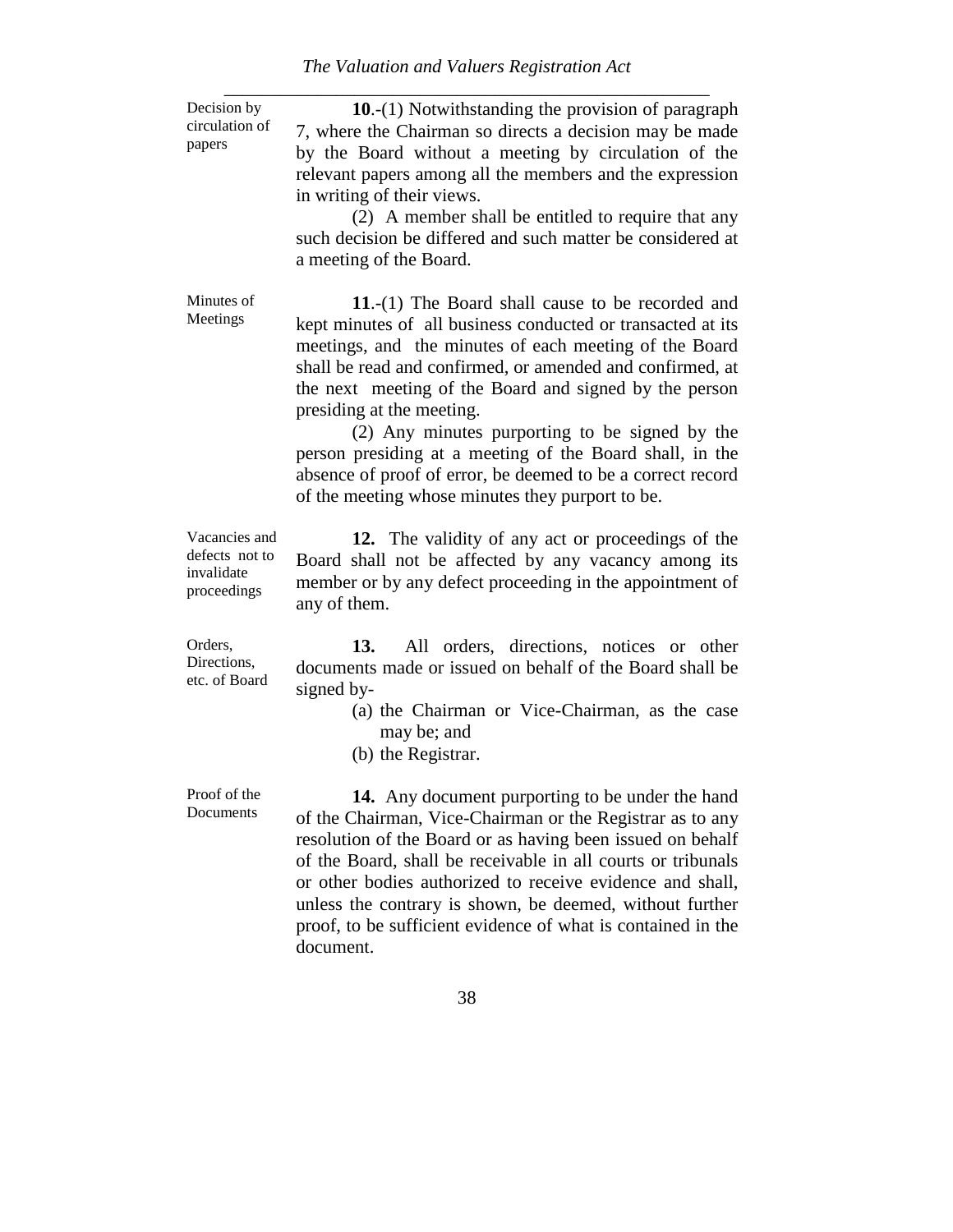Authentication of the Seal **15.** The Seal of the Board shall not be affixed to any deed, document and other instruments except in the presence of the Chairman and the Registrar, or either the Chairman or the Registrar and one other member of the Board as the Board may appoint in that behalf. Remuneration of members of the Board **16.** A member of the Board and the Secretariat shall be entitled to such remuneration or allowances from the funds of the Board as the Minister may, after consultation with the Treasury Registrar, determine. Execution of document **17.** All documents to which the Board is a party other than documents required by law to be under seal and all decisions of the Board, may be signified under the hand of the Registrar or other officer authorized by the Registrar in that behalf. Board may regulate **18.** Subject to the provisions of this Schedule, the Board may regulate its own proceedings.

### $\overline{\phantom{a}}$ SECOND SCHEDULE

 $\overline{\phantom{a}}$ *(Made under section 73)*  $\overline{\phantom{a}}$ 

#### CONSEQUENTIAL AMENDMENTS

The laws set forth are hereby amended in the manner specified herein below.

Amendment of **1.** The Professional Surveyor (Registration) Act is amended-

Cap. 270

proceedings.

- (a) generally by deleting the term "and land economy" wherever it appears in the Act;
- (b) in section 3, by deleting the interpretation of the word "professional surveyor" and substituting for it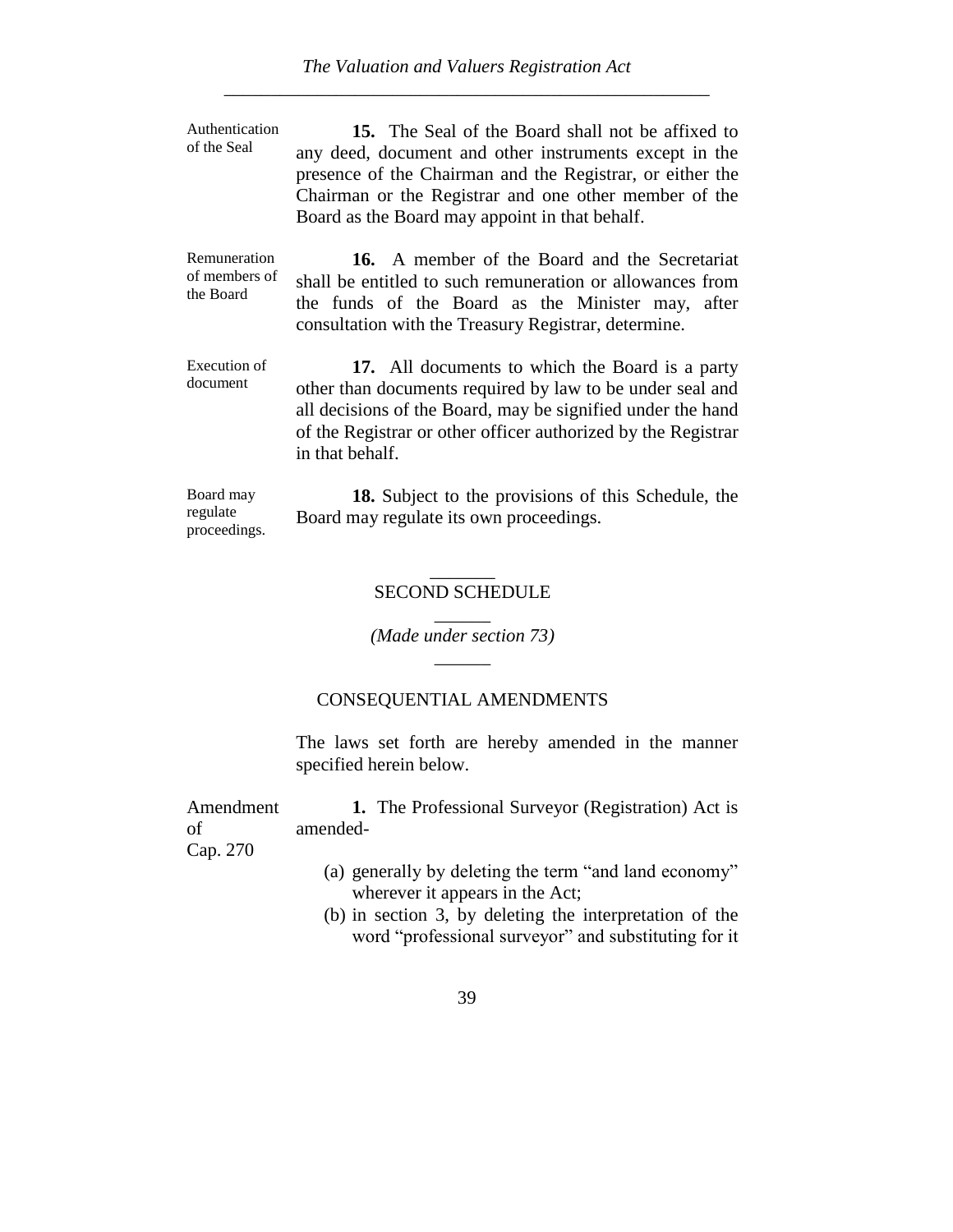\_\_\_\_\_\_\_\_\_\_\_\_\_\_\_\_\_\_\_\_\_\_\_\_\_\_\_\_\_\_\_\_\_\_\_\_\_\_\_\_\_\_\_\_\_\_\_\_\_\_\_\_ the following: ""professional surveyor" means a person trained, qualified or possessing adequate skill and experience to enable him to practice the art of studying in detail, and applying precise measurements and other data, to a portion of the surface of the earth and determining, by linear measurements, its form, extent, contour surface and situation for the purposes of- (a) delineating property boundaries and compiling data for the registration of title to land; (b) providing control systems for mapping; (c) portraying on a map the physical features of the earth or a part thereof; (d) producing data for plans required for construction activities; or (e) portraying statistical and other data on specialist maps, and includes an appraiser, an assessor and a land economist;" Amendment of Cap. 113 **2**. The Land Act is amended generally by deleting the term "qualified valuer" wherever it appears in the Act and substituting for it the term "registered valuer".

- Amendment of Cap. 289
- **3.** The Urban Authorities (Rating) Act is amended-
- (a) generally by deleting the term "valuation surveyor" wherever it appears in the Act and substituting for it the term "registered valuer"; and
- (b) in section 3, by deleting the interpretation of the term "valuation surveyor"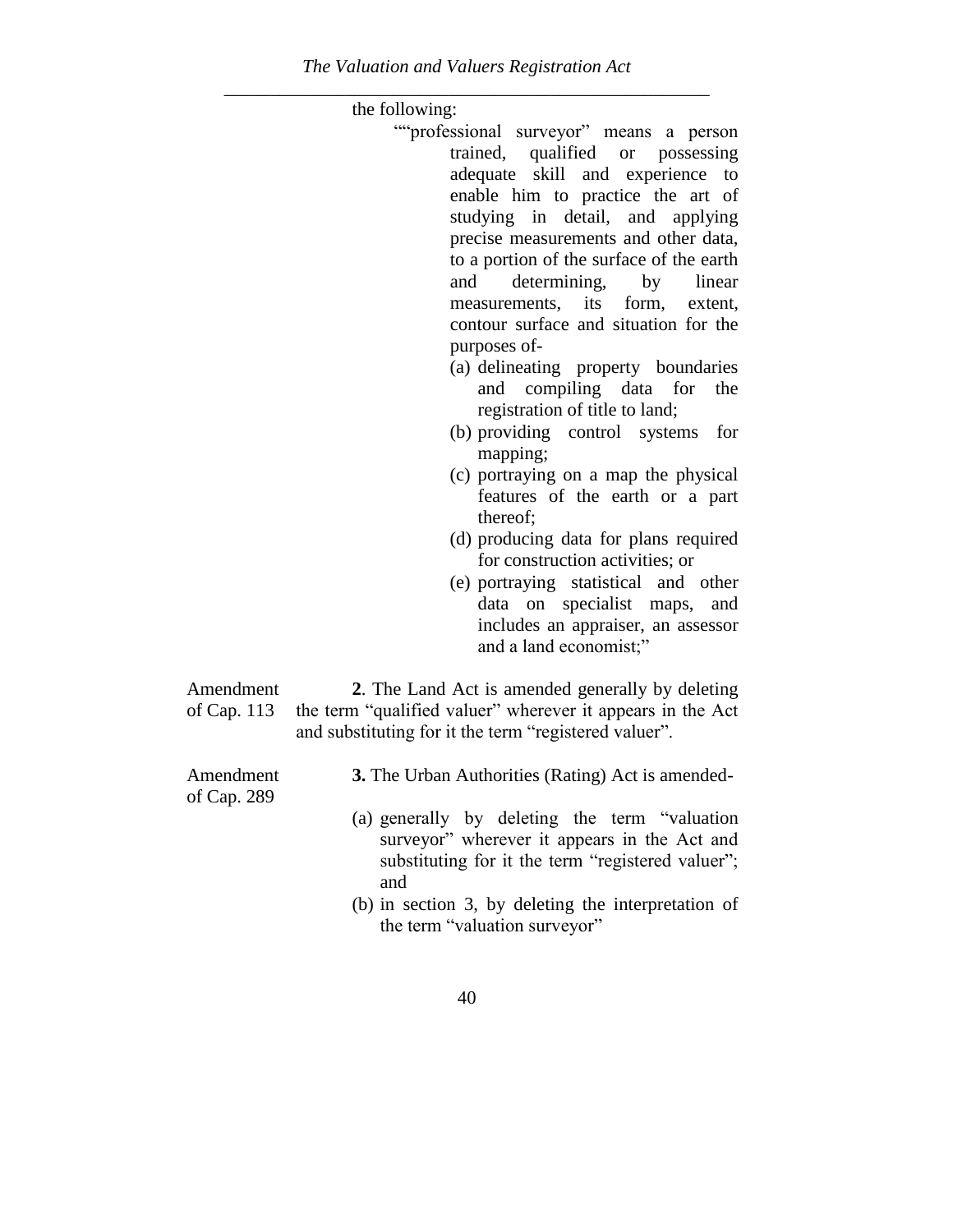# \_\_\_\_\_\_\_\_ **OBJECTS AND REASONS \_\_\_\_\_\_\_\_\_**

This Bill proposes the enactment of the Valuation and Valuers Registration Act, 2016 for purposes of regulating the valuation profession and practice in Tanzania Mainland. This is due to the fact that, for almost three decades the valuation activities have been undertaken under the auspices of various legislation including the Land Act, Cap. 113, the Urban Authorities (Rating) Act, Cap. 289, the Land Acquisition Act, Cap. 118, the Mining Act Cap. 123, the Income Tax Act, Cap. 332 and the Professional Surveyors (Registration) Act, Cap. 270.

This lack of one comprehensive and self contained legislation covering the valuation practices in the country has culminated into serious challenges within the societies. Some of these challenges include the escalation of land use disputes throughout the country caused by unscrupulous and unethical valuers; the increasing number of unqualified valuers who have been undertaking valuation assignments and activities without possessing requisite academic qualifications. All these have cascaded into causing delays in effecting compensation, the soaring of the relevant compensation, production costs of the relevant project and delay in undertaking the particular project or investment.

Thus, the Bill seeks to introduce a comprehensive legal framework that will fill the gap and work as an antidote in eliminating the preceding challenges and ensuring that land use in the country brings about positive impact in the welfare of individual users as well as the nation in general.

For purposes of appreciating the intended objectives, the Bill is divided into Seven Parts.

Part I of the Bill deals with preliminary provisions including the name of the proposed Act, its application as well as interpretation of various words and phrases that have been invariably used throughout the Bill.

Part II proposes powers and functions of Chief Valuer within the set up of the Ministry responsible for lands. It further provides for the appointment of the Chief Valuer, Assistants Chief Valuer, Government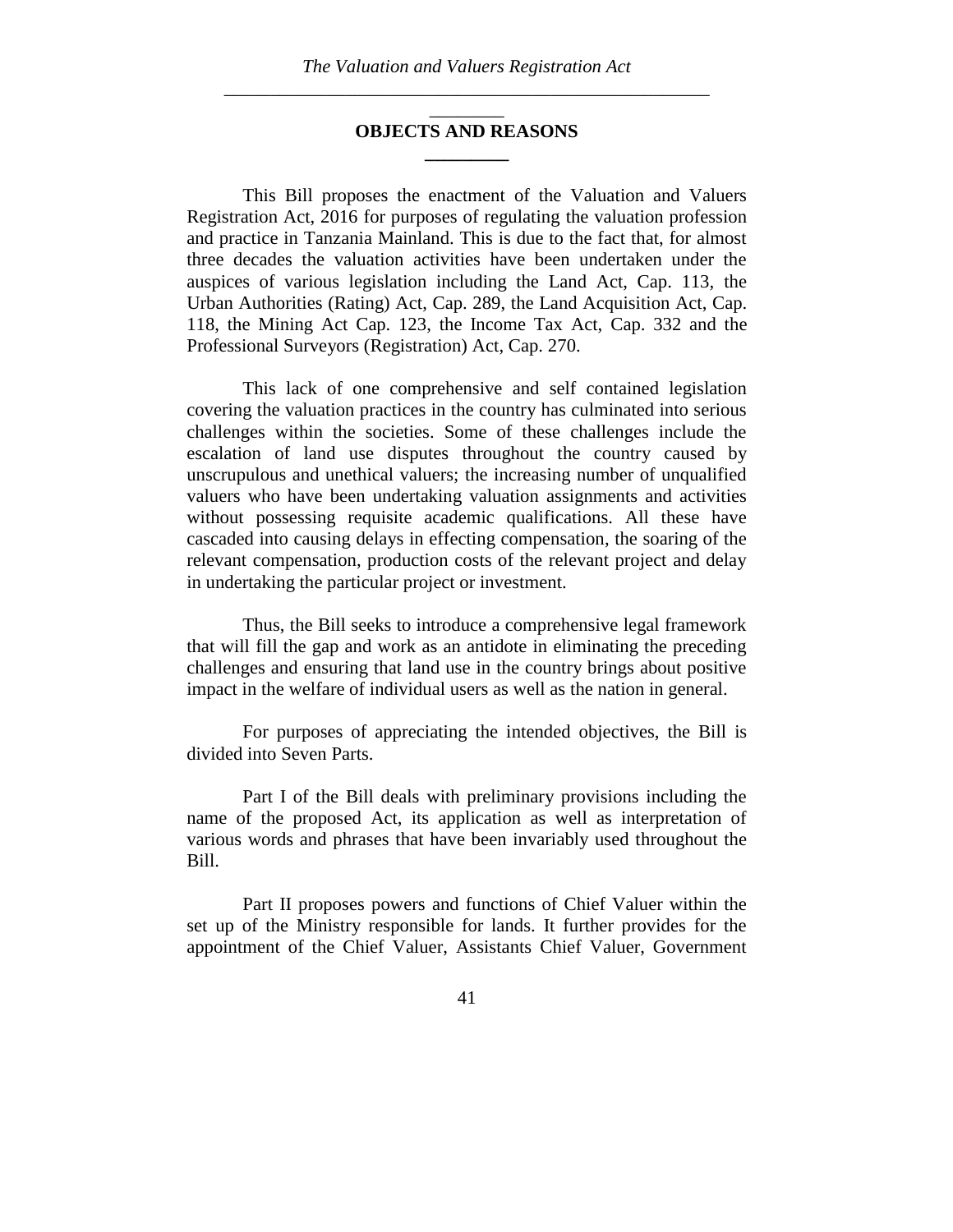Valuers as well as Authorized valuers. The proposed set up of the Valuation Department is to the effect that Assistants Chief Valuer will be posted in zonal offices as supervisors of valuation activities undertaken by Government valuers and authorized valuers in local government authorities, Regions and Districts.

Part III proposes provisions for the Valuers Registration Board, whereby matters relating to the establishment of the Board, composition, powers as well as functions of the Board are well spelt out. Moreover, this Part provides for the appointment of the Registrar who shall be responsible for the day to day activities of the Board.

Part IV of the Bill deals with Registration of Valuers, Firms and Enlistment of valuers. In this Part, it is proposed that the registration of valuers be limited to valuers who possess at least a first degree in real estate management with specialization in valuation. Likewise, the registration may be effected in three categories, that is to say, full registration, temporary registration and provisional registration. Full registration will be to those valuers with at least three years of working experience beside possessing the requisite academic qualifications. Temporary registration will be to those valuers from outside Tanzania who are seeking to undertake a valuation assignment in Tanzania for a period not exceeding one year. Registration of Firms is subject to the valuer acquiring practicing certificate and being compliant to the Companies Act, Cap 212. Finally, provisional registration is reserved for graduates and those who have not attained the three years working experience.

On the other hand, enlistment of valuers is reserved to valuers with certificate or diploma in valuation. The enlisted valuers or technician valuers are allowed to act as assistants in valuation assignments under supervision of registered valuers.

Other matters relating to granting and refusal of application for registration, validity of practicing certificates, rights and privileges of registered and enlisted valuers, Register, inspection of the Register as well as suspension and cancellation of practicing certificate are provided for under his part.

Part V provides for guidance on valuation practice, whereby matters relating to types of valuation, purposes, bases and methods of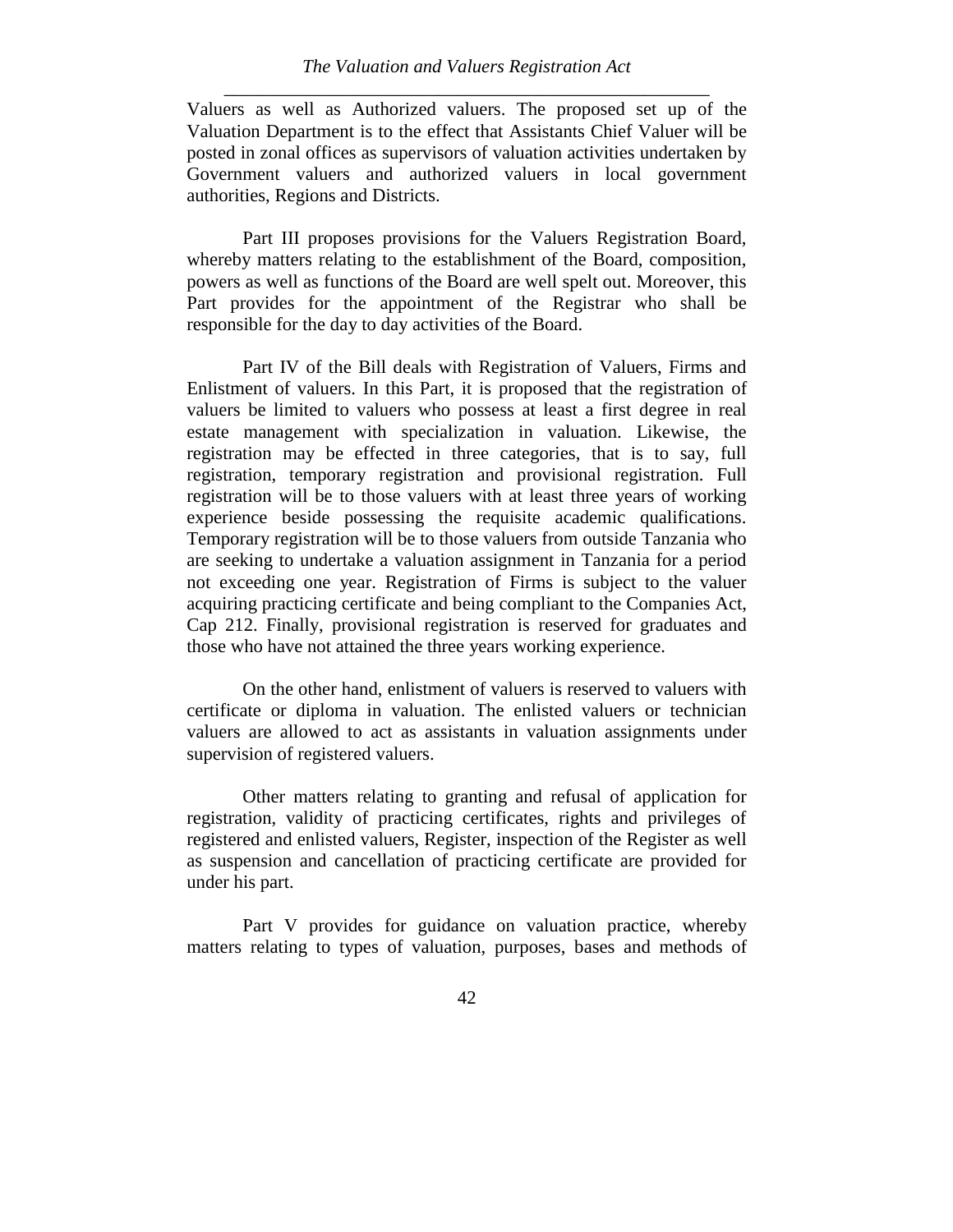valuation are clearly elaborated. In addition, this Part proposes for provisions relating to validity of valuation, cut-off date and limitation period and other matters relating to access to land or buildings.

Part VI of the Bill deals with financial provisions, in which case matters relating to sources of funds of the Board, accounts and audit as well as annual performance report are well set out.

Part VII proposes for general provisions. This Part focuses on code of ethics for Government, registered valuers, authorized valuers, valuation fees, offences and penalties, regulations to be made by the Minister, rules of the Board, and the savings and transition provisions.

Finally, the Bill proposes Schedules which covers matter relating to proceeding of the Board and consequential amendments whereby all laws which, in one way or another may be affected by the proposed Act are also proposed to be amended. These include the Land Act, Cap. 113, the Urban Authority (Rating) Act, Cap. 289 and the Professional Surveyors (Registration) Act, Cap. 270.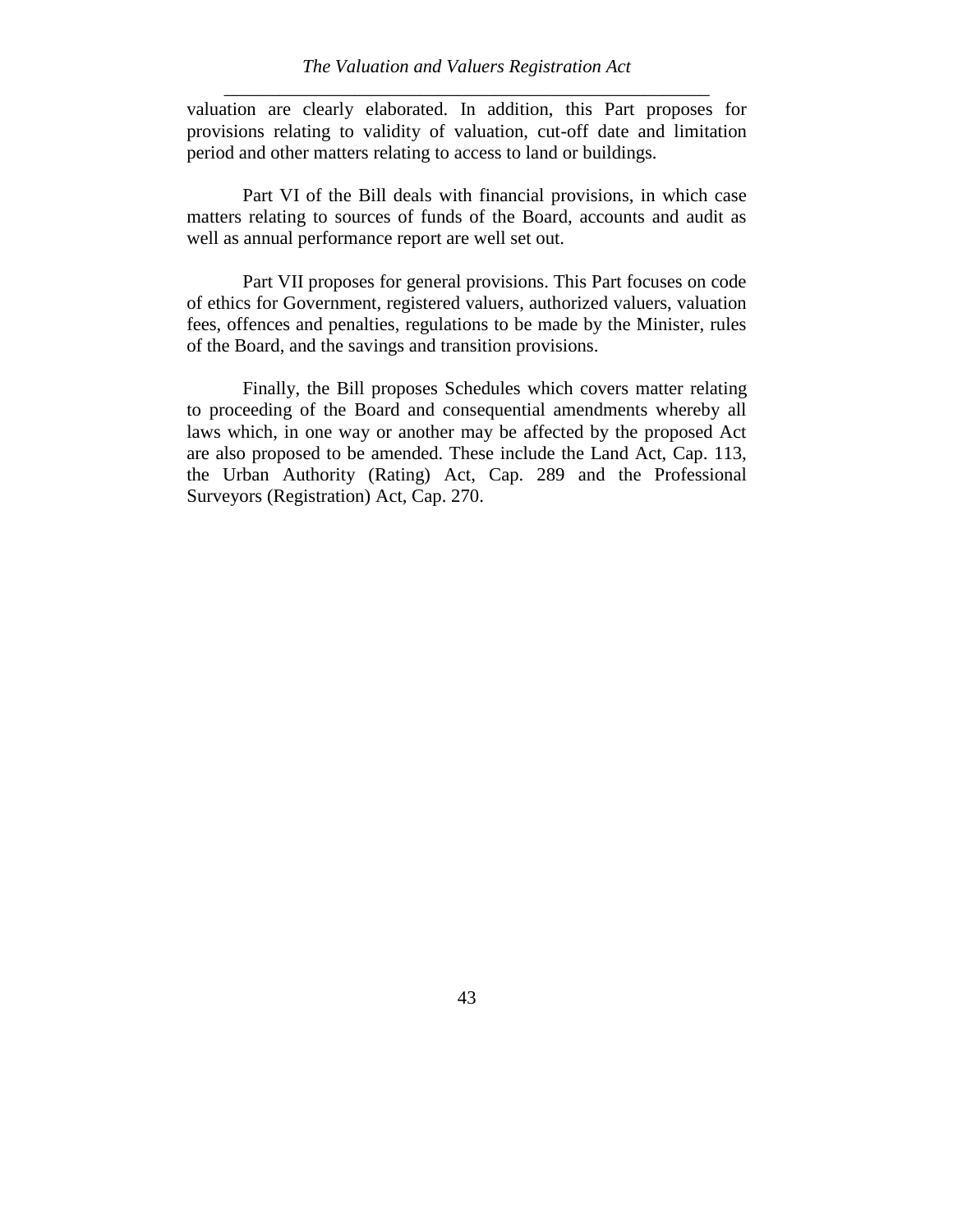## SHERIA YA UTHAMINI NA USAJILI WA WATHAMINI YA MWAKA 2016

#### MPANGILIO WA VIFUNGU

*Kifungu Jina*

## SEHEMU YA KWANZA MASHARTI YA AWALI

- 1. Jina na tarehe ya kuanza kutumika
- 2. Matumizi
- 3. Tafsiri

#### SEHEMU YA PILI MTHAMINI MKUU

- 4. Mthamini Mkuu
- 5. Uteuzi wa Mthamini Mkuu
- 6. Mamlaka na majukumu ya Mthamini Mkuu
- 7. Uhakiki wa taarifa ya uthamini
- 8. Uteuzi wa Wathamini Wakuu Wasaidizi
- 9. Wathamini wa Serikali
- 10. Wathamini walioidhinishwa
- 11. Mamlaka ya kukasimu madaraka

# SEHEMU YA TATU BODI YA USAJILI WA WATHAMINI

- 12. Kuanzishwa kwa Bodi
- 13. Muundo wa Bodi
- 14. Kazi za Bodi
- 15. Kamati za Bodi
- 16. Mamlaka ya kukasimu kazi
- 17. Mamlaka ya kufanya uchunguzi
- 18. Utunzaji siri
- 19. Ushindani usio sawa kwenye shughuli za uthamini
- 20. Kazi, maadili na mienendo
- 21. Upelelezi wa malalamiko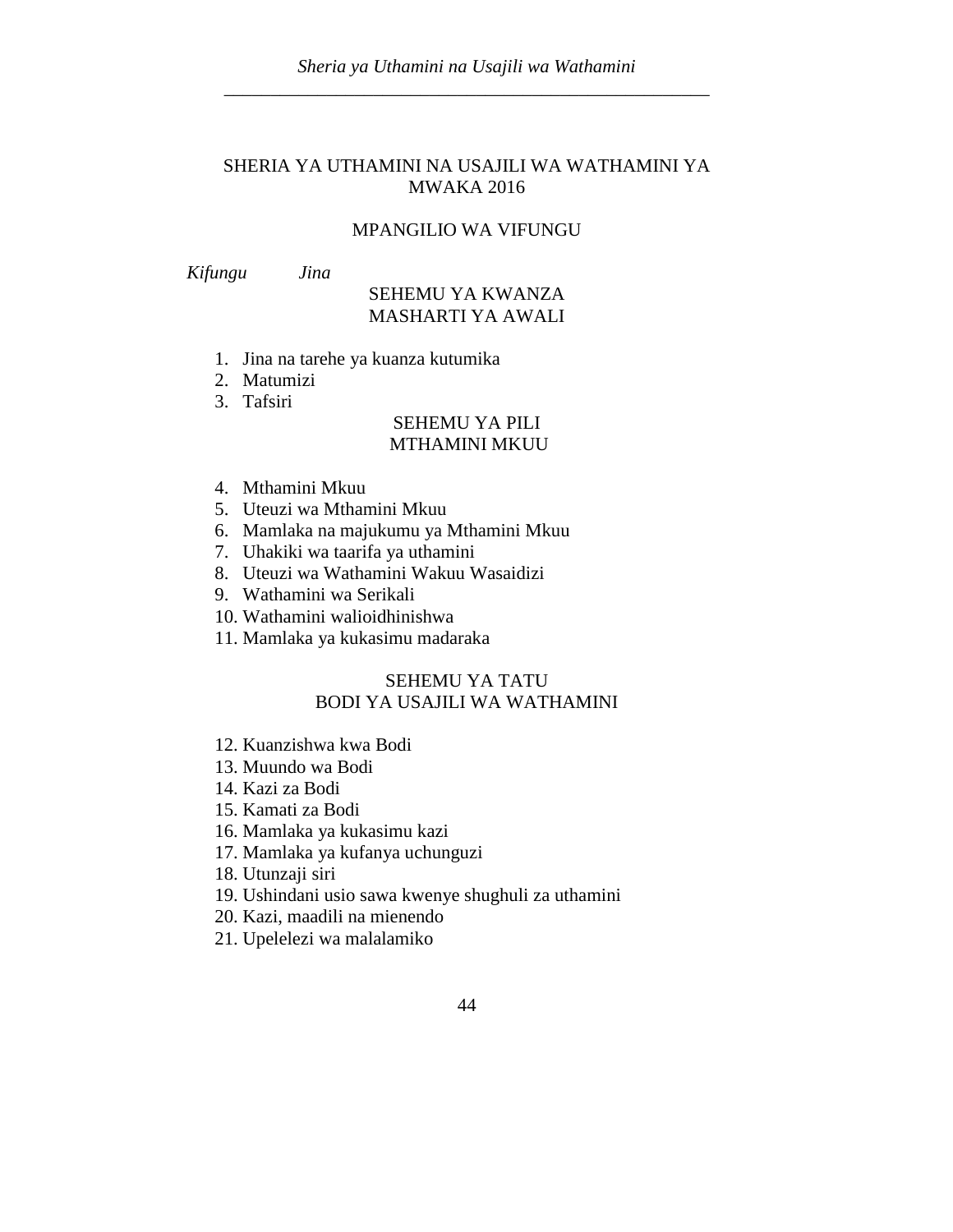- 22. Maamuzi ya Bodi
- 23. Uteuzi wa Msajili
- 24. Sekretarieti

# SEHEMU YA NNE USAJILI WA WATHAMINI *(a) Mahitaji ya Jumla*

- 25. Katazo la kufanya shughuli za uthamini bila cheti
- 26. Maombi na vigezo vya usajili wa wathamini

# *(b) Makundi ya Usajili wa Wathamini*

- 27. Makundi ya usajili
- 28. Usajili kamili
- 29. Usajili wa muda
- 30. Usajili wa mpito

#### *(c) Kukubaliwa na Kukataliwa kwa Maombi*

- 31. Utoaji wa cheti
- 32. Kukataliwa maombi
- 33. Rufaa kwa Waziri
- 34. Uhalali wa cheti
- 35. Uhuishaji wa cheti

*(d) Haki, Stahili,Vyeo vya wathamini na Uorodheshaji wathamini*

- 36. Haki na stahili za mthamini aliyesajiliwa
- 37. Matumizi ya vyeo baada ya kusajiliwa
- 38. Uorodheshaji wathamini

## *(e) Rejesta*

- 39. Rejesta
- 40. Uchapishaji wa orodha ya wathamini waliosajiliwa na walioorodheshwa
- 41. Ukaguzi wa rejesta
- 42. Usajili wa nyaraka zilizopokelewa kama ushahidi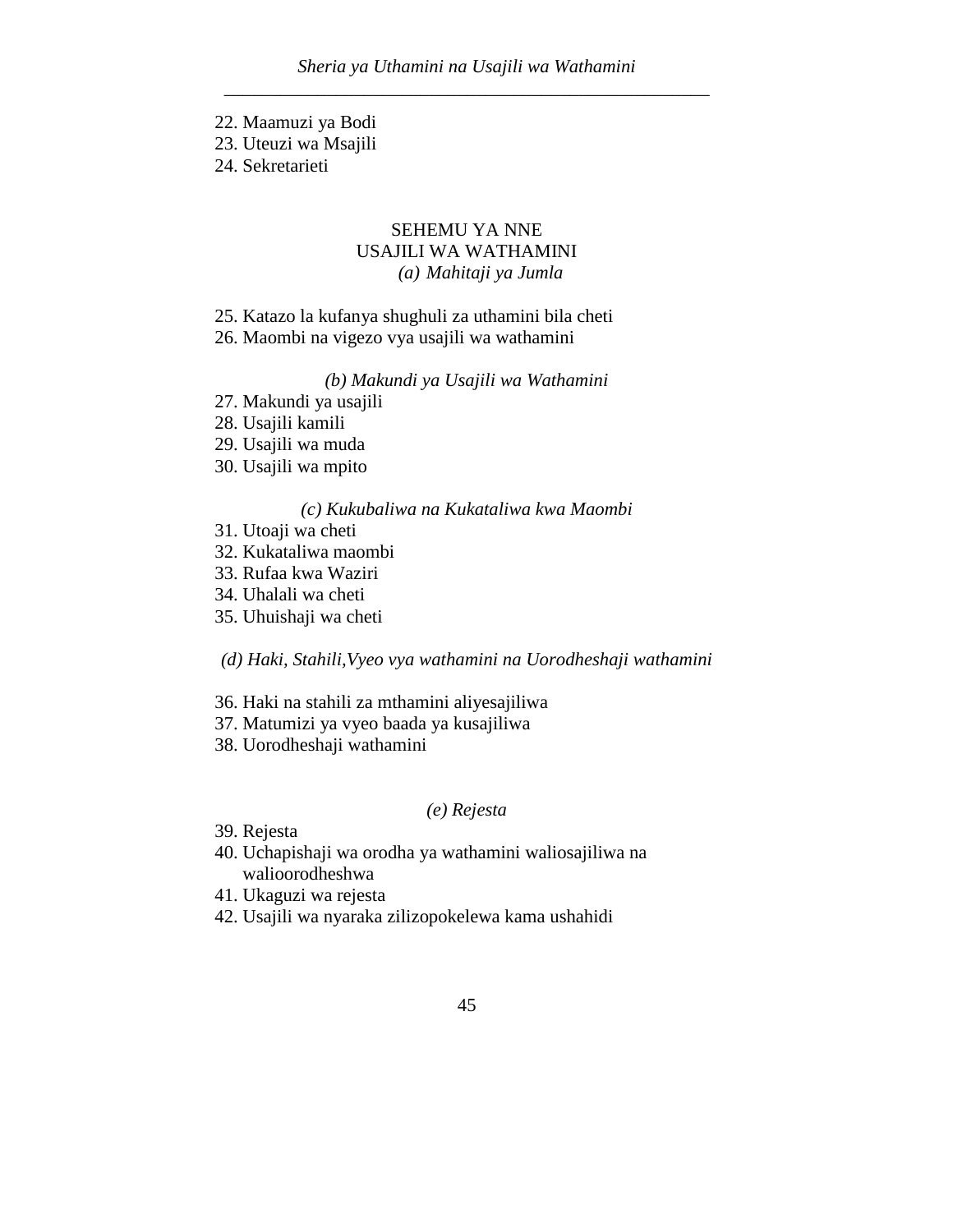*(f) Kusimamishwa, kufutwa na utangazaji wa vyeti*

- 43. Kusimamisha matumizi ya cheti
- 44. Kufutwa kwa cheti
- 45. Uchapishaji wa taarifa ya kusimamishwa au kufutwa kwa cheti
- 46. Kutangazwa kutakuwa ni ushahidi wa umiliki wa cheti cha uthamini

### SEHEMU YA TANO MWONGOZO KUHUSU UFANYAJI WA TATHMINI

- 47. Mwongozo kuhusu ufanyaji wa thathmini
- 48. Aina za uthamini
- 49. Madhumuni ya kufanya uthamini
- 50. Vigezo vya kufanya uthamini
- 51. Njia za kufanya uthamini
- 52. Uhalali wa uthamini
- 53. Tarehe ya uthamini na muda wa ukomo
- 54. Miongozo
- 55. Kuingia kwenye ardhi, majengo, nk
- 56. Kuwasilisha taarifa muhimu
- 57. Mtathmini kutokuwa wakala wa mthamini asiyesajiliwa

#### SEHEMU YA SITA

### MASHARTI KUHUSU FEDHA

- 58. Vyanzo vya fedha
- 59. Hesabu
- 60. Ukaguzi
- 61. Taarifa ya Mwaka ya Utekelezaji

# SEHEMU YA SABA MASHARTI YA JUMLA

- 62. Marufuku kwa mthamini aliyesajiliwa kutumia jina au kufanya kazi za uthamini
- 63. Kuthibitisha ripoti ya uthamini
- 64. Ada ya uthamini
- 65. Makosa yanayofanywa na shirika
- 66. Uandaaji wa kanuni za maadili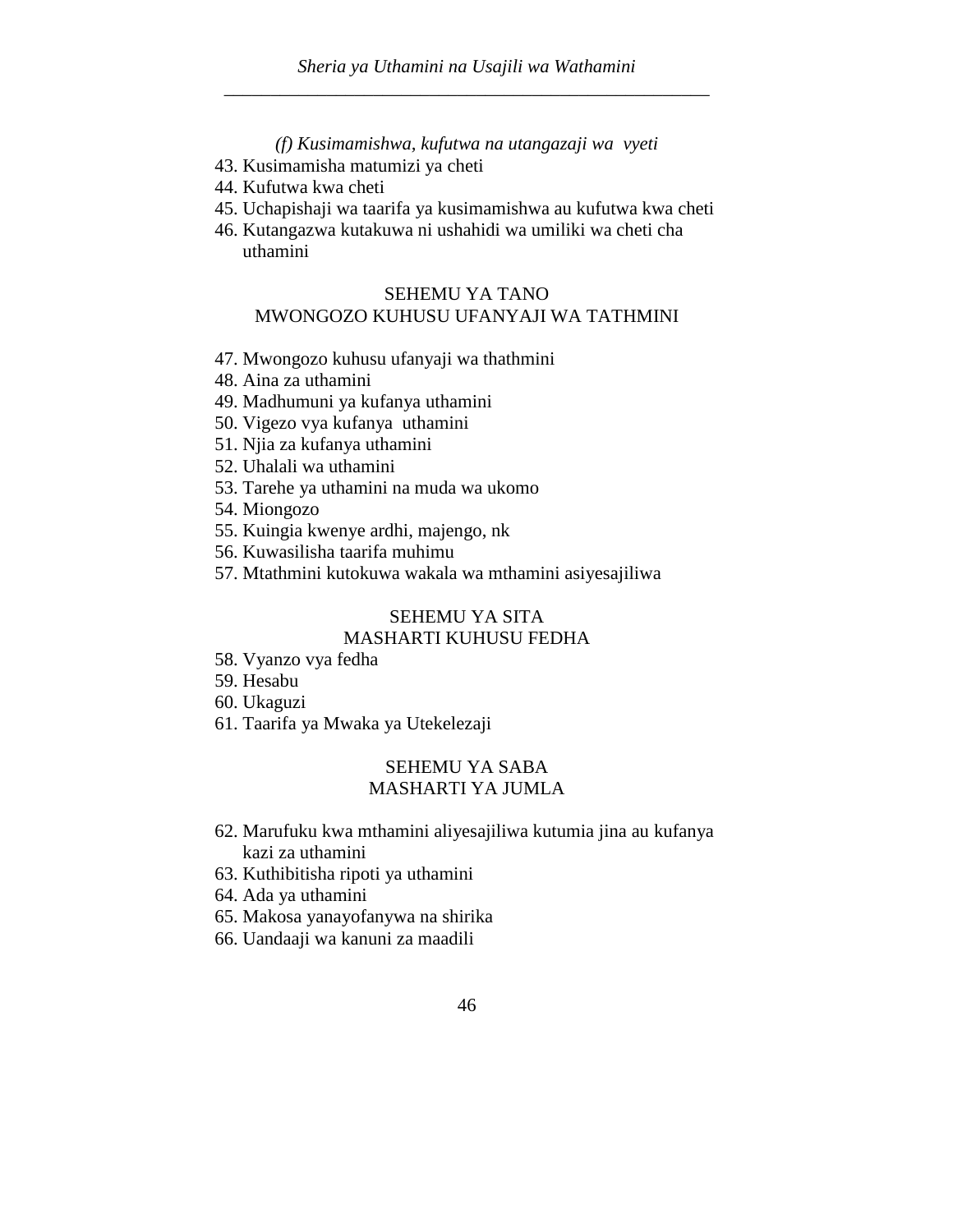- 67. Makosa
- 68. Uzembe wa msajili aliyesajiliwa
- 69. Kinga
- 70. Kanuni
- 71. Kanuni za Bodi
- 72. Masharti yanayoendelea kutumika na masharti ya mpito
- 73. Marekebisho ya sheria mbalimbali

# $\overline{\phantom{a}}$ **MAJEDWALI**  $\overline{\phantom{a}}$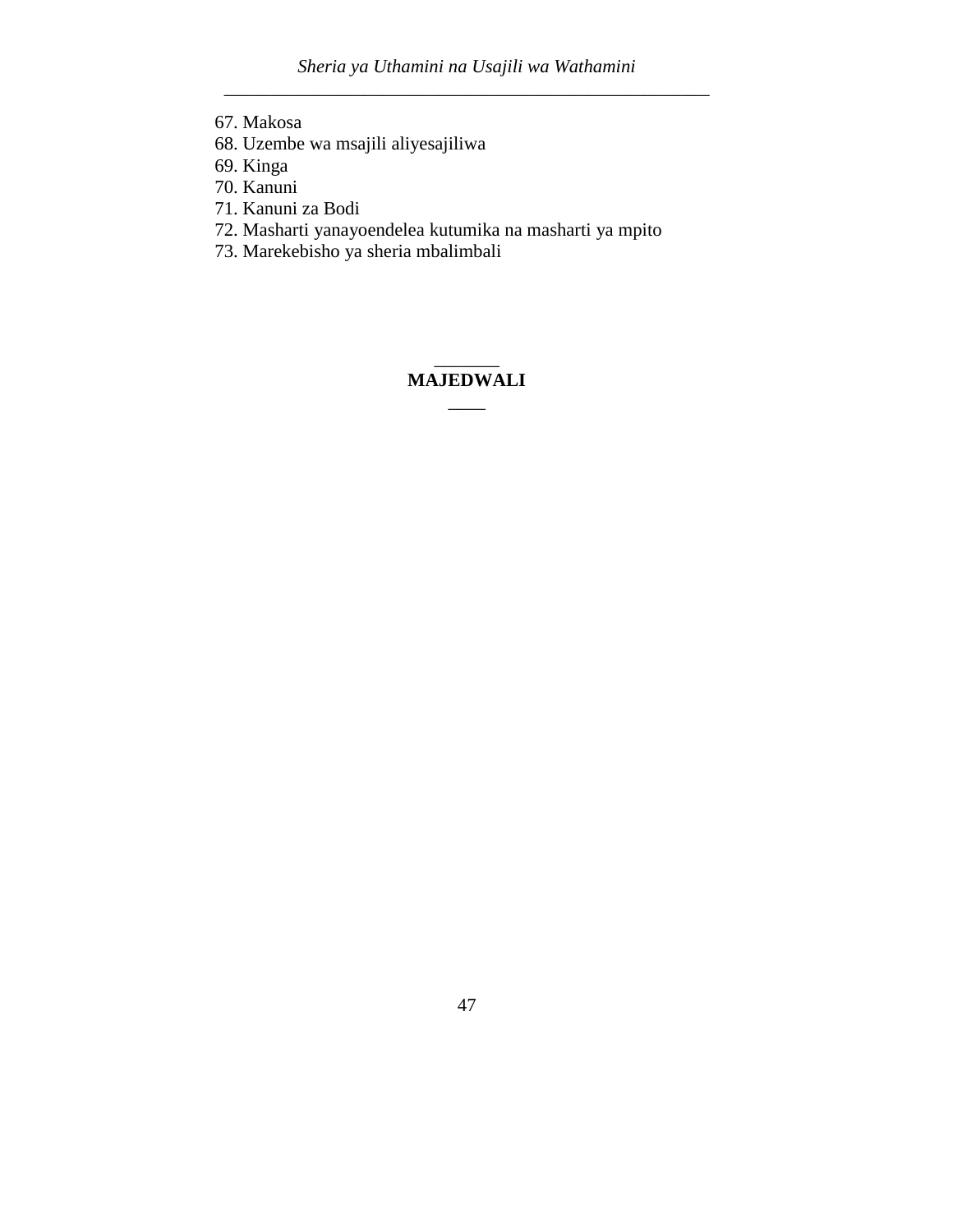# \_\_\_\_\_\_ **TAARIFA**  $\overline{\phantom{a}}$

Muswada huu ambao utawasilishwa Bungeni, umechapishwa kwa ajili ya kutoa taarifa ya jumla kwa umma pamoja na maelezo ya madhumuni na sababu zake.

Dar es Salaam, **JOHN W.H. KIJAZI** 17 Mei, 2016 *Katibu wa Baraza la Mawaziri*

#### **MUSWADA**

#### *wa*

**Sheria kwa ajili ya kuainisha mamlaka na majukumu ya Mthamini Mkuu wa Serikali; kuanzisha Bodi ya Usajili wa Wathamini; kuainisha majukumu na muundo wa uongozi wa Bodi; kudhibiti na kusimamia taaluma na kazi za uthamini; na kuainisha masuala mengine yanayofanana na hayo.**

**IMETUNGWA NA** Bunge la Jamhuri ya Muungano wa Tanzania.

## SEHEMU YA KWANZA MASHARTI YA AWALI

| Jina na tarehe ya | 1. Sheria hii itaitwa Sheria ya Uthamini na Usajili    |  |  |  |  |  |
|-------------------|--------------------------------------------------------|--|--|--|--|--|
| kuanza kutumika   | wa Wathamini ya mwaka 2016 na itaanza kutumika         |  |  |  |  |  |
|                   | tarehe ambayo Waziri, kwa<br>katika<br>tangazo         |  |  |  |  |  |
|                   | litakalochapishwa kwenye Gazeti la Serikali, ataiteua. |  |  |  |  |  |
| Matumizi          | 2. Sheria hii itatumika Tanzania Bara.                 |  |  |  |  |  |
| Tafsiri           | 3. Katika Sheria hii, isipokuwa kama muktadha          |  |  |  |  |  |
|                   | utaelekeza vinginevyo-                                 |  |  |  |  |  |
|                   | "chama" maana yake ni chama kilichoundwa na watu       |  |  |  |  |  |
|                   | wanaofanya shughuli za uthamini na shughuli            |  |  |  |  |  |
|                   | nyingine zinazofanana na uthamini;                     |  |  |  |  |  |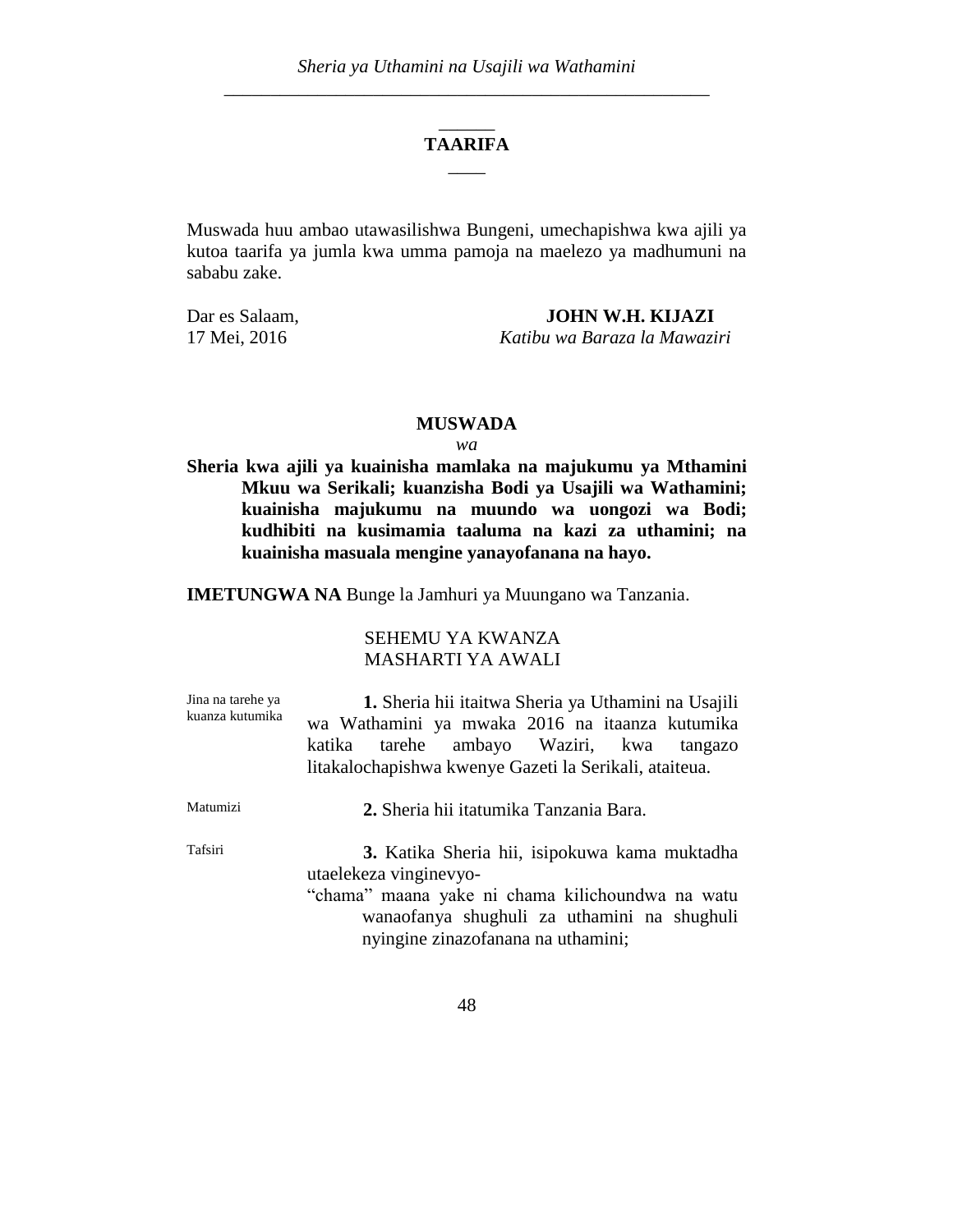- "Mthamini Mkuu Msaidizi" maana yake ni mtu aliyeteuliwa kuwa Mthamini Mkuu Msaidizi wa Serikali kwa mujibu wa kifungu cha 8;
- "Mthamini aliyeidhinishwa" maana yake ni mthamini aliyeidhinishwa chini ya kifungu cha 10 kufanya kazi za uthamini;
- "Bodi" maana yake ni Bodi ya Usajili wa Wathamini iliyoanzishwa chini ya kifungu cha 12;
- "cheti" maana yake ni cheti cha kutekeleza kazi za uthamini kilichotolewa chini Sheria hii;
- "Mwenyekiti" maana yake ni Mwenyekiti wa Bodi na inajumuisha Makamu Mwenyekiti au mtu yeyote aliyeteuliwa kwa ajili hiyo;
- "Mthamini Mkuu" maana yake ni mtu aliyeteuliwa kama Mthamini Mkuu wa Serikali chini ya kifungu cha 5;
- "mteja" maana yake ni mtu anayeomba uthamini ufanywe na mthamini aliyesajiliwa chini ya Sheria hii;
- "mali linganishi" maana yake ni mali yenye sifa sawia na mali iliyo chini ya uthamini;
- "mthamini wa Serikali" maana yake ni mthamini aliyeajiriwa na Serikali na ambaye anafanya kazi kwa mujibu wa kifungu cha 9;

Sura ya 113 "ardhi" ina maana sawa na ile iliyotolewa katika Sheria ya Ardhi;

- "thamani ya soko" maana yake ni makisio ya thamani ambayo mali itabadilishwa katika tarehe ya uthamini baina ya mnunuzi na muuzaji baada ya utafiti wa soko ambapo pande zote mbili zimefikia uamuzi kwa weledi, uaminifu na bila kushurutishwa;
- "Waziri" maana yake ni Waziri mwenye dhamana na masuala ya ardhi;
- "mali" maana yake ni maslahi, haki na faida zinazohusiana na umiliki wa ardhi na maendelezo yake au mali zinazohamishika;
- "mthamini aliyesajiliwa" maana yake ni mtu aliyesajiliwa kufanya shughuli za uthamini chini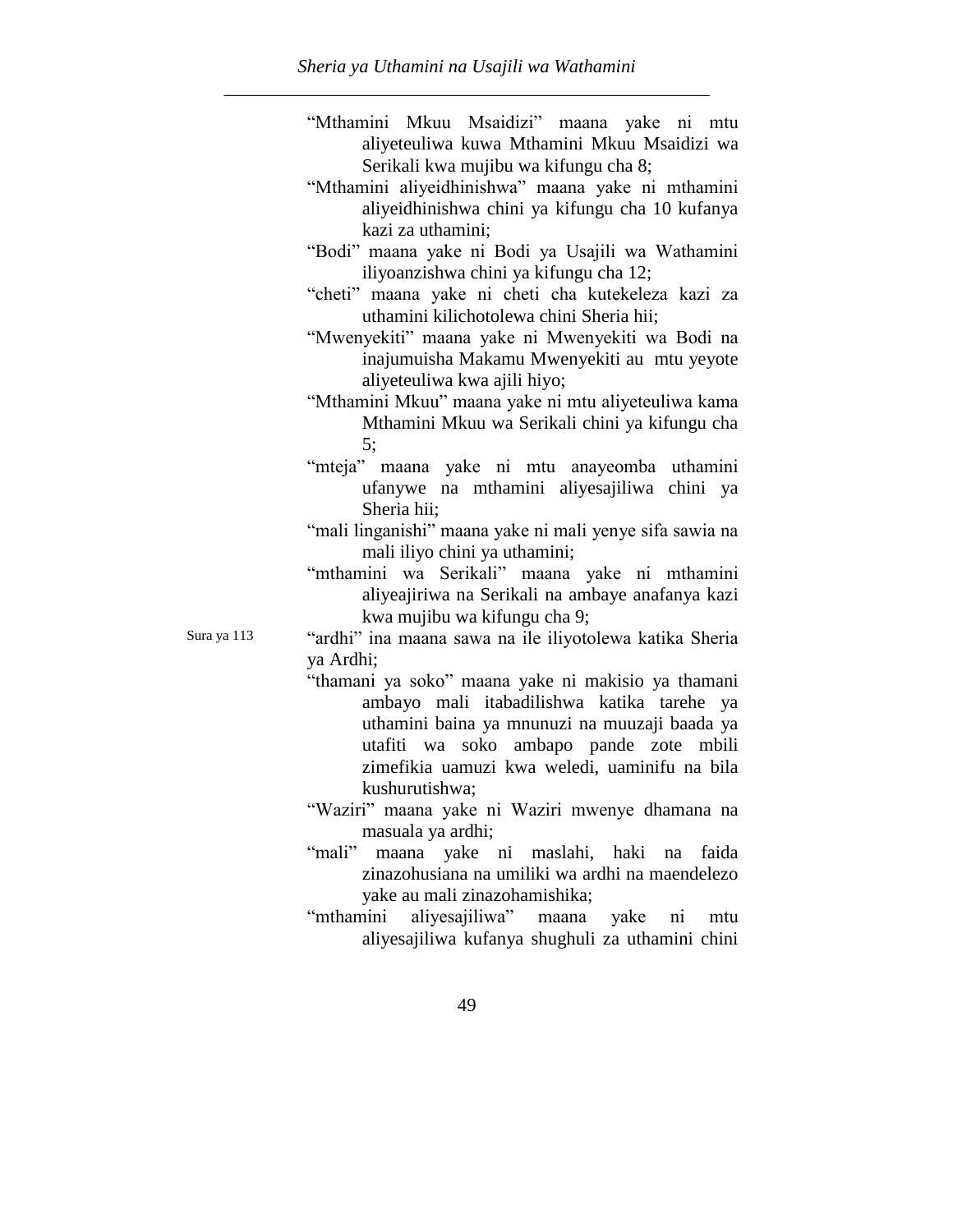ya Sheria hii;

- "Msajili" maana yake ni Msajili wa Bodi aliyeteuliwa chini ya kifungu cha 23;
- "mthamini msaidizi" maana yake ni mtu aliyeorodheshwa kama mthamini msaidizi chini ya Sheria hii;
- "uthamini" maana yake ni mchakato ambapo thamani ya maslahi katika mali, biashara, umiliki au haki za mtumiaji inatathminiwa na mthamini;
- "shughuli za uthamini" maana yake ni mfumo ambao mthamini anaamua thamani ya maslahi katika mali isiyohamishika na inayohamishika, biashara, umiliki au haki za mtumiaji;
- "mthamini" maana yake ni mtu mwenye shahada au sifa ya kitaaluma inayoendana na hiyo katika masuala ya uthamini kutoka chuo kikuu au taasisi inayotambuliwa.

#### SEHEMU YA PILI MTHAMINI MKUU

Mthamini Mkuu **4.** Kutakuwa na Mthamini Mkuu, ndani ya Wizara yenye dhamana na masuala ya ardhi, ambaye atakuwa na wajibu wa kuishauri Serikali katika masuala yote yanayohusu shughuli za uthamini.

Uteuzi wa Mthamini Mkuu

**5**.-(1) Mthamini Mkuu atateuliwa na Rais kutoka miongoni mwa watumishi wa umma.

(2) Mtu yeyote anaweza kustahili kuteuliwa katika nafasi ya Mthamini Mkuu iwapo mtu huyo-

- (a) ana angalau shahada ya uzamili au sifa inayoshabihiana na hiyo kwenye masuala ya uthamini au taaluma inayohusiana na hiyo kutoka kwenye taasisi inayotambulika;
- (b) ana uzoefu kwenye tasnia ya uthamini kwa muda usiopungua miaka kumi;
- (c) ana mwenendo unaokubalika katika jamii.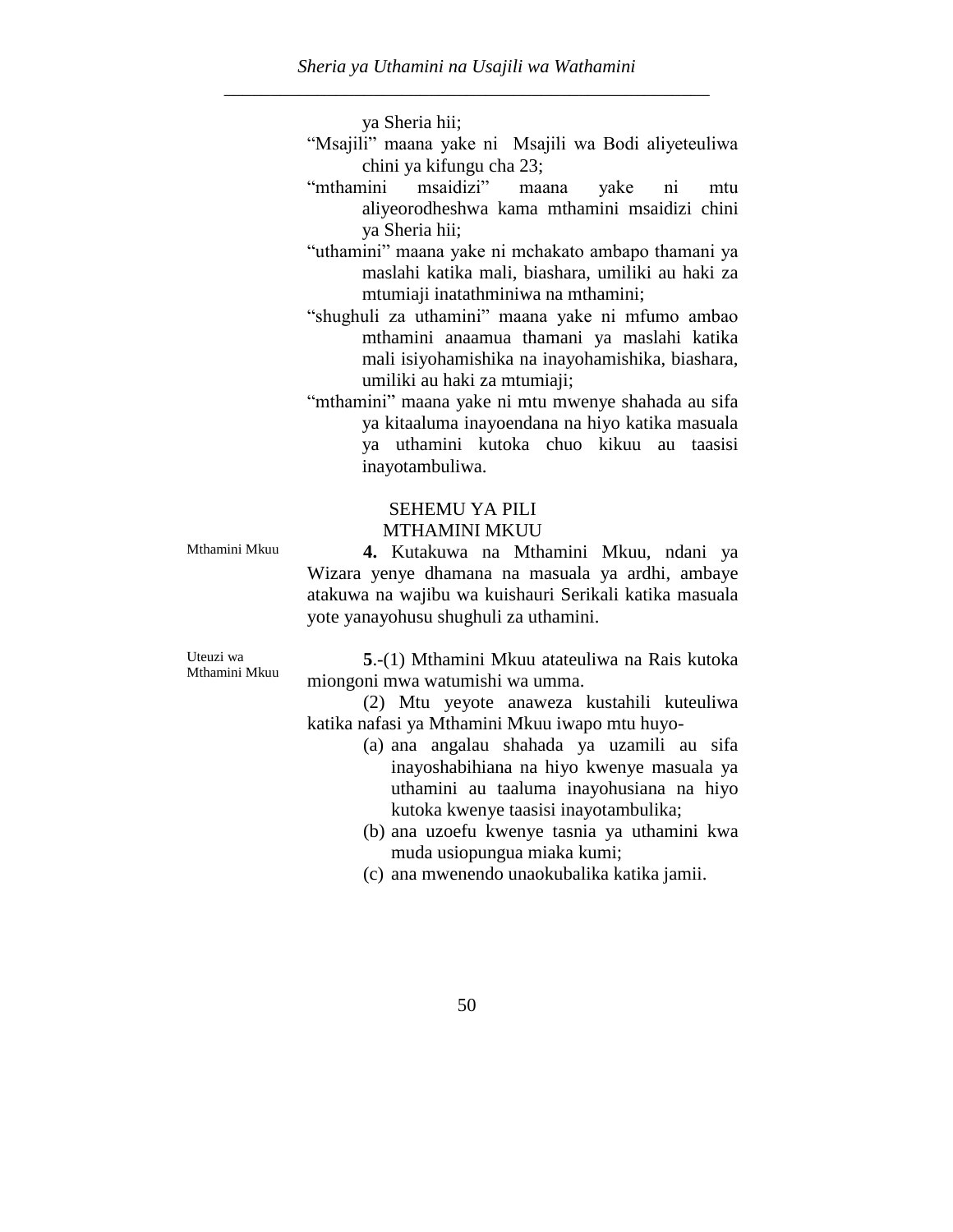Mamlaka na majukumu ya Mthamini Mkuu

**6.**-(1) Mthamini Mkuu atakuwa ndiye mshauri mkuu wa Serikali katika masuala yote yanayohusu uthamini na atakuwa Mkuu wa Idara ya Mthamini Mkuu, na atakuwa na majukumu yafuatayo:

- (a) kuishauri Serikali kwenye masuala yanayohusu shughuli za uthamini, ikiwemo viwango vya uthamini katika ununuzi na uuzaji wa mali za Serikali;
- (b) kufanya uthamini wa mali baada ya kuelekezwa kufanya hivyo na Serikali, taasisi au watu binafsi;
- (c) kufanya utafiti na kutunza benki data kwa ajili ya matumizi ya wathamini na wananchi;
- (d) kuanzisha n akutunza kanzi data ya miamala ya mali au data nyingine zinazohusu Serikali;
- (e) kuandaa na kuwasilisha kwa Waziri, taarifa za robo kuhusu shughuli za uthamini;
- (f) kuijulisha Bodi au mamlaka nyingine husika kuhusu ukiukwaji wa maadili ya kitaaluma uliofanywa na mthamini aliyesajiliwa au aliyeorodheshwa;
- (g) kuratibu malalamiko yatokanayo na uthamini wa Serikali;
- (h) kuandaa au kusababisha kuandaliwa, kusimamia na kuidhinisha taarifa zote za uthamini; na
- (i) kufanya kazi nyingine yoyote kama atakavyoelekezwa na Waziri.

(2) Katika kutekeleza majukumu yake chini ya kifungu kidogo cha (1), Mthamini Mkuu atakuwa na mamlaka ya-

- (a) kutoza ada kuhusiana na huduma zinazotolewa na wathamini wa Serikali kama itakavyoainishwa na Waziri;
- (b) kupendekeza kwa mamlaka stahiki ya nidhamu, hatua zinazopaswa kuchukuliwa dhidi ya Wathamini wa Serikali au aliyeorodheshwa;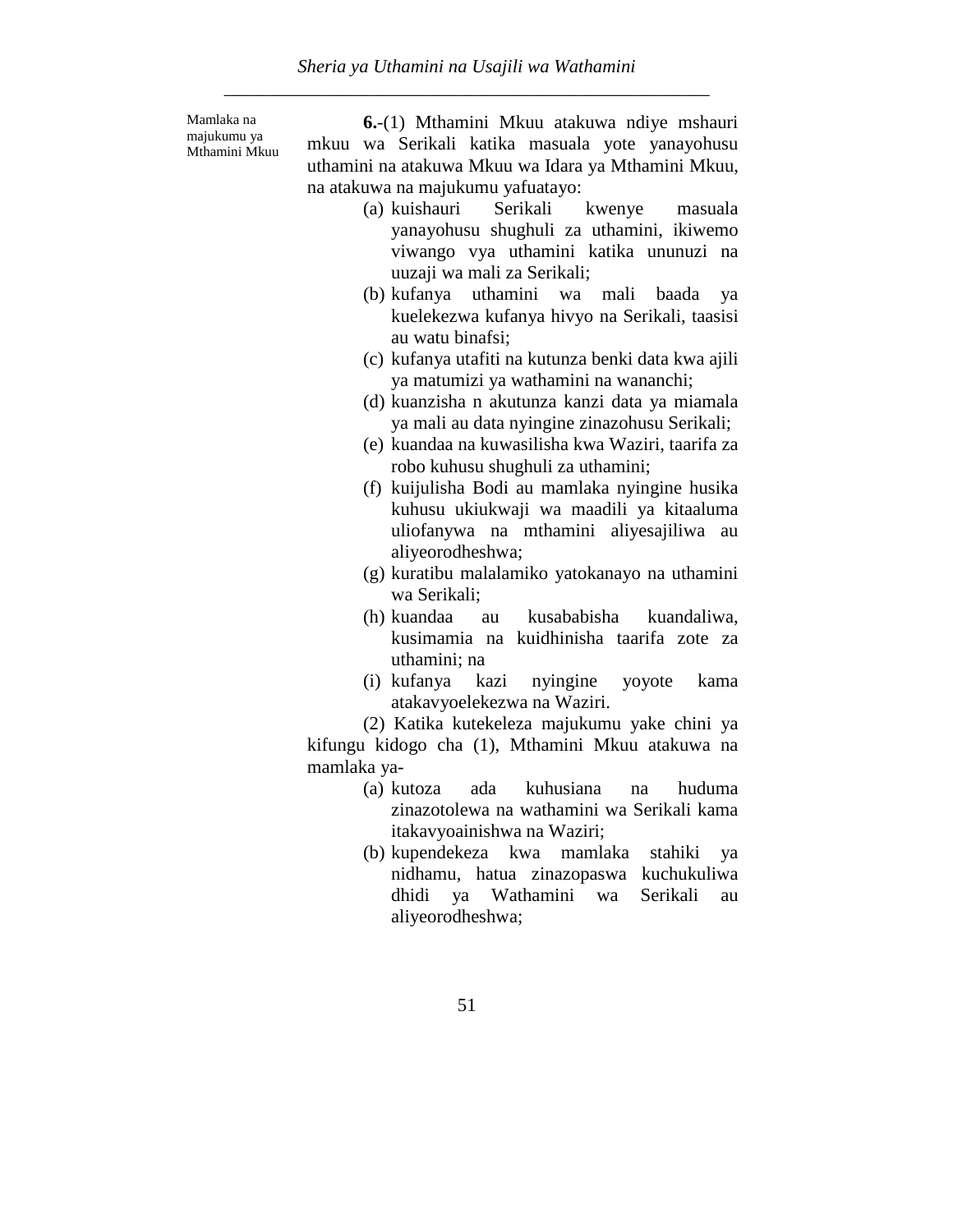(c) kuteua au kuidhinisha wathamini kwa ajili ya kazi mahsusi ya uthamini itakayojitokeza.

**7**.-(1) Iwapo Mthamini Mkuu ameridhika kwamba uthamini haukufanyika ipasavyo, anaweza-

- (a) kuikataa taarifa ya uthamini; au
- (b) kutembelea mali iliyohusika na uthamini kwa madhumuni ya kufanya uhakiki.

(2) Iwapo, baada ya uhakiki wa uthamini chini ya kifungu kidogo cha (1), Mthamini Mkuu ameridhika kwamba uthamini haukuzingatia miongozo ya uthamini, Mthamini Mkuu anaweza-

- (a) kupendekeza kwa mamlaka husika ya nidhamu, hatua zinazopaswa kuchukuliwa dhidi ya mthamini aliyesajiliwa;
- (b) kumpa mthamini mwingine aliyesajiliwa kazi ya uthamini wa mali hiyo.

Uteuzi wa Wathamini Wakuu Wasaidizi

Wathamini wa Serikali

**8**.-(1) Kutakuwa na Wathamini Wakuu Wasaidizi ambao watateuliwa kwa kuzingatia utaratibu wa uteuzi chini ya Sheria ya Utumishi wa Umma na ambao watamsaidia Mthamini Mkuu katika utekelezaji wa majukumu yake chini ya Sheria hii.

(2) Mtu yeyote atastahili kuteuliwa katika nafasi ya Mthamini Mkuu Msaidizi iwapo mtu huyo ana sifa zilizoainishwa kwenye kifungu cha 5(2).

(3) Mthamini Mkuu Msaidizi atawajibika kwa Mthamini Mkuu na atafanya kazi atakazopangiwa na Mthamini Mkuu.

(4) Wathamini Wakuu Wasaidizi watakuwepo kwenye ofisi za kanda au katika maeneo yoyote ambayo Mthamini Mkuu ataamua.

**9**.-(1) Kutakuwa na wathamini wa Serikali ambao watateuliwa au kuajiriwa kwa kuzingatia Sheria ya Utumishi wa Umma na ambao watafanya kazi kwenye sekta ya Umma, Wizara, idara na taasisi za Serikali na mamlaka za serikali za mitaa.

(2) Wathamini wa Serikali watatekeleza shughuli

52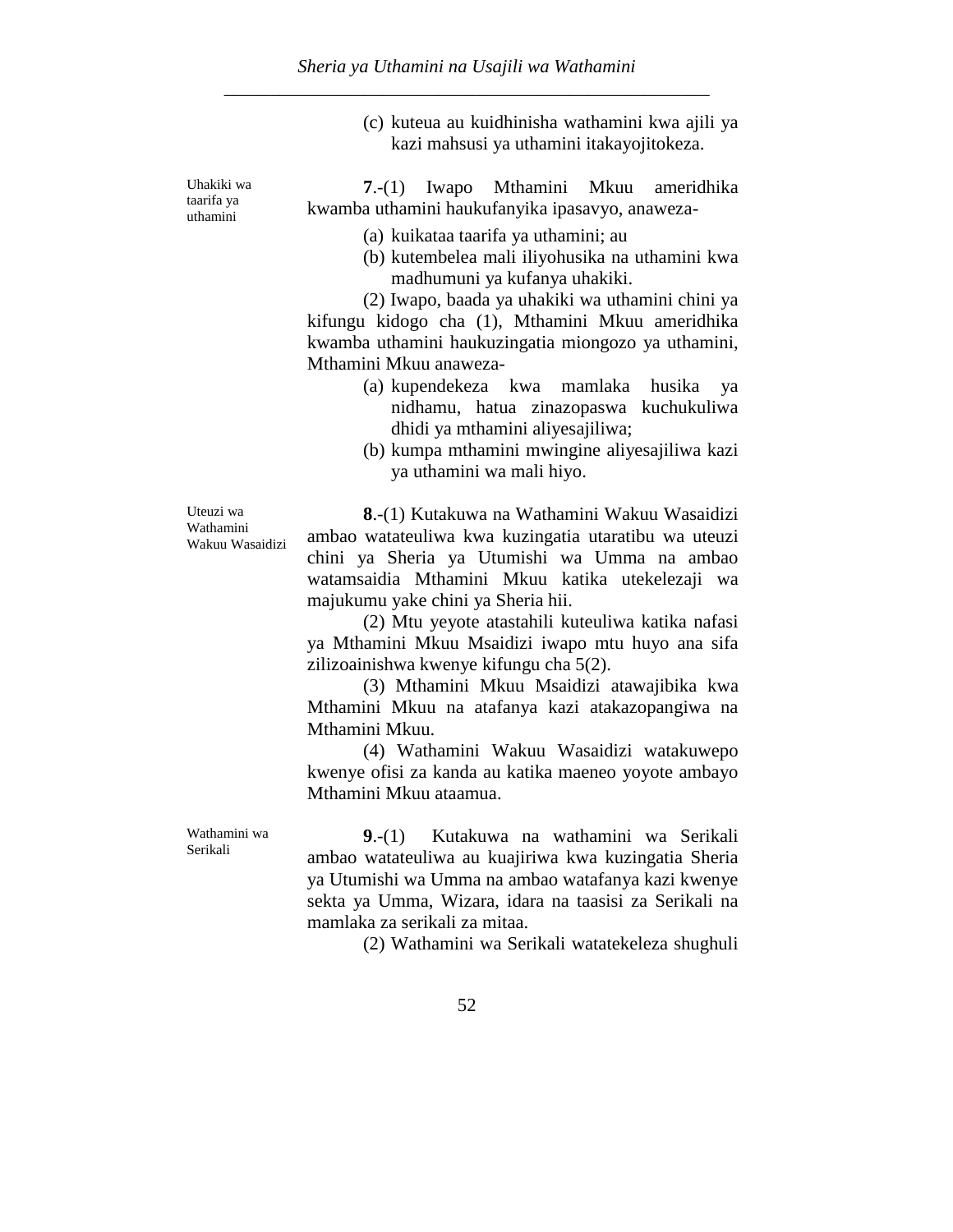za uthamini kwa maelekezo na usimamizi wa Mthamini Mkuu.

Wathamini walioidhinishwa

**10.**-(1) Kwa madhumuni ya utekelezaji bora wa majukumu yake chini ya Sheria hii, Mthamini Mkuu anaweza kumteua mthamini yeyote mwenye usajili kamili kuwa mthamini muidhinishwa.

(2) Mthamini aliyeidhinishwa atatekeleza majukumu yake katika Mikoa au Wilaya kama ambavyo Mthamini Mkuu ataelekeza kwenye barua yake ya uteuzi.

(3) Katika kutekeleza kazi zake chini ya Sheria hii, mthamini aliyeidhinishwa atawajibika kwa Mthamini Mkuu Msaidizi.

(4) Uteuzi wa mthamini muidhinishwa chini ya kifungu hiki utachapishwa kwenye Gazeti la Serikali.

Mamlaka ya kukasimu madaraka

**11**.-(1) Kwa madhumuni ya utekelezaji bora wa majukumu yake chini ya Sheria hii, Mthamini Mkuu anaweza kukasimu majukumu yake kwa Mthamini Mkuu Msaidizi au mthamini muidhinishwa aliyeteuliwa chini ya Sheria hii.

(2) Kukasimu madaraka kunaweza kufanywa kwa ajili ya suala mahsusi au kundi mahsusi au la jumla la kazi, au sehemu yoyote ya Tanzania Bara.

(3) Kukasimu madaraka yoyote chini ya kifungu hiki kunaweza kubatilishwa, na hakutamzuia Mthamini Mkuu kutekeleza majukumu yake au kutumia mamlaka aliyonayo.

# SEHEMU YA TATU BODI YA USAJILI WA WATHAMINI

Kuanzishwa kwa Bodi

**12**.-(1) Inaanzishwa Bodi itakayojulikana kama Bodi ya Usajili wa Wathamini.

(2) Bodi itakuwa ni chombo hodhi, chenye uhai wa kudumu, chenye lakiri yake na kwa jina lake, itakuwa na mamlaka ya-

(a) kushtaki na kushtakiwa;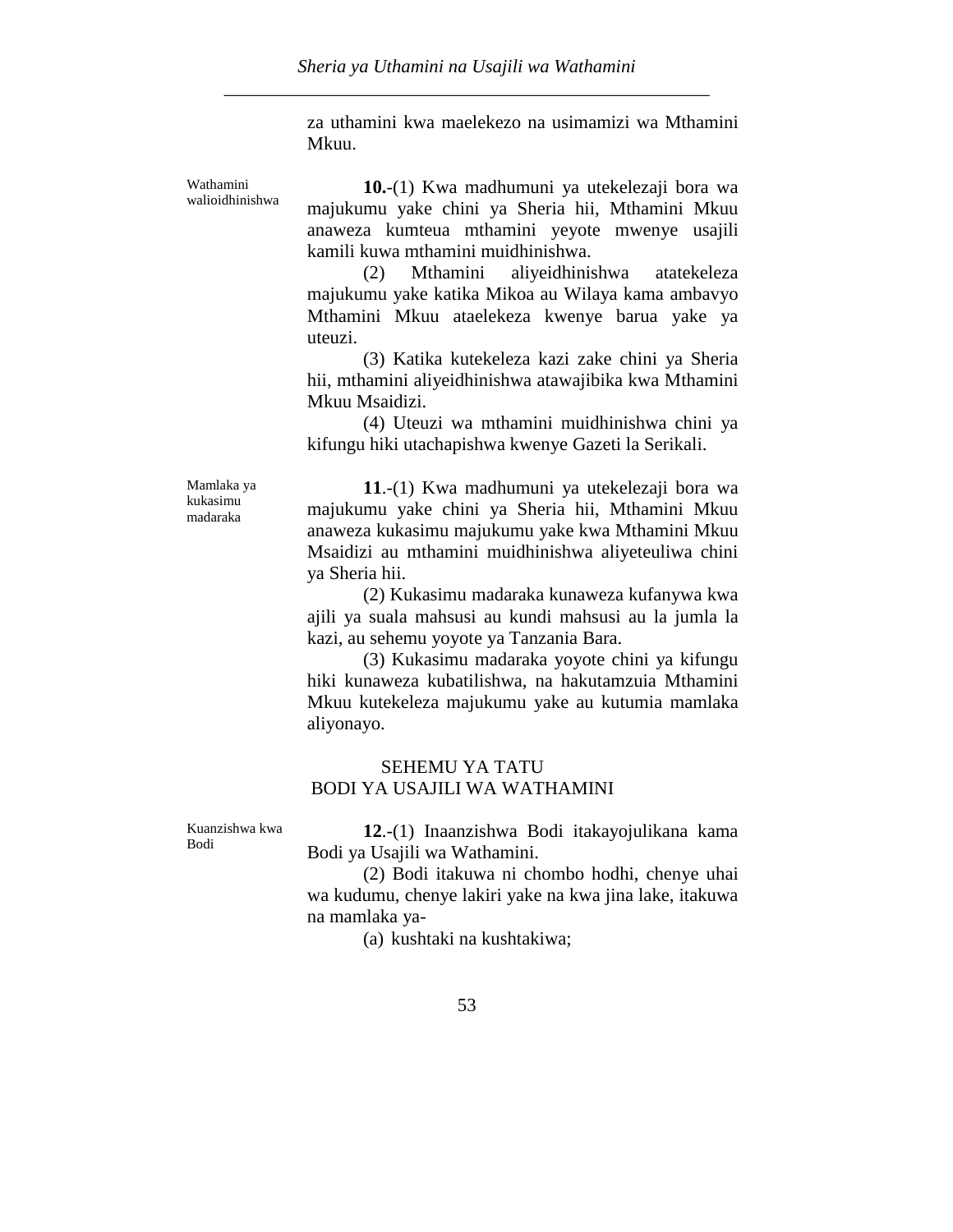- (b) kutwaa, kumiliki na kuuza mali zisizohamishika na binafsi;
- (c) kuingia mkataba wowote au kufanya muamala, na kutekeleza mambo mengine yote ambayo chombo hodhi kinaweza kufanya kihalali;
- (d) kutumia mamlaka yake na kutekeleza majukumu iliyopewa chini ya Sheria hii.

(3) Bila kujali kifungu kidogo cha (2), Mwanasheria Mkuu wa Serikali atakuwa na haki ya kuingilia kati katika kesi au shauri lolote lililofunguliwa na, au dhidi ya Bodi.

(4) Pale ambapo Mwanasheria Mkuu wa Serikali anaingilia kati katika shauri lolote, masharti ya Sheria ya Mwenendo wa Mashauri dhidi ya Serikali, yatatumika katika mwenendo wa shauri hilo kana kwamba shauri hilo limefunguliwa na, au dhidi ya Serikali.

(5) Kwa madhumuni ya kifungu kidogo cha (3), Bodi itakuwa na jukumu la kumtaarifu Mwanasheria Mkuu wa Serikali kuhusu shauri lolote lililofunguliwa au linalokusudiwa kufunguliwa na, au dhidi ya Bodi.

(6) Utaratibu wa uendeshaji wa shughuli za Bodi utakuwa kama ulivyoainishwa kwenye Jedwali la Kwanza.

Sura ya 5

Muundo wa Bodi **13**.-(1) Bodi itakuwa na wajumbe wasiozidi tisa watakaoteuliwa na Waziri kama ifuatavyo:

- (a) Mwenyekiti;
- (b) Mthamini mwandamizi aliyesajiliwa kutoka Wizara yenye dhamana na masuala ya ardhi;
- (c) mthamini mmoja mwenye usajili wa kudumu na anayefanya kazi kwenye mamlaka za serikali za mitaa atakayependekezwa na Wizara yenye dhamana na masuala ya serikali za mitaa;
- (d) mwakilishi mmoja wa chama cha wathamini;
- (e) mwakilishi mmoja wa taasisi za elimu ya juu zinazotoa mafunzo ya taaluma ya uthamini;
- (f) mwakilishi mmoja wa kampuni binafsi za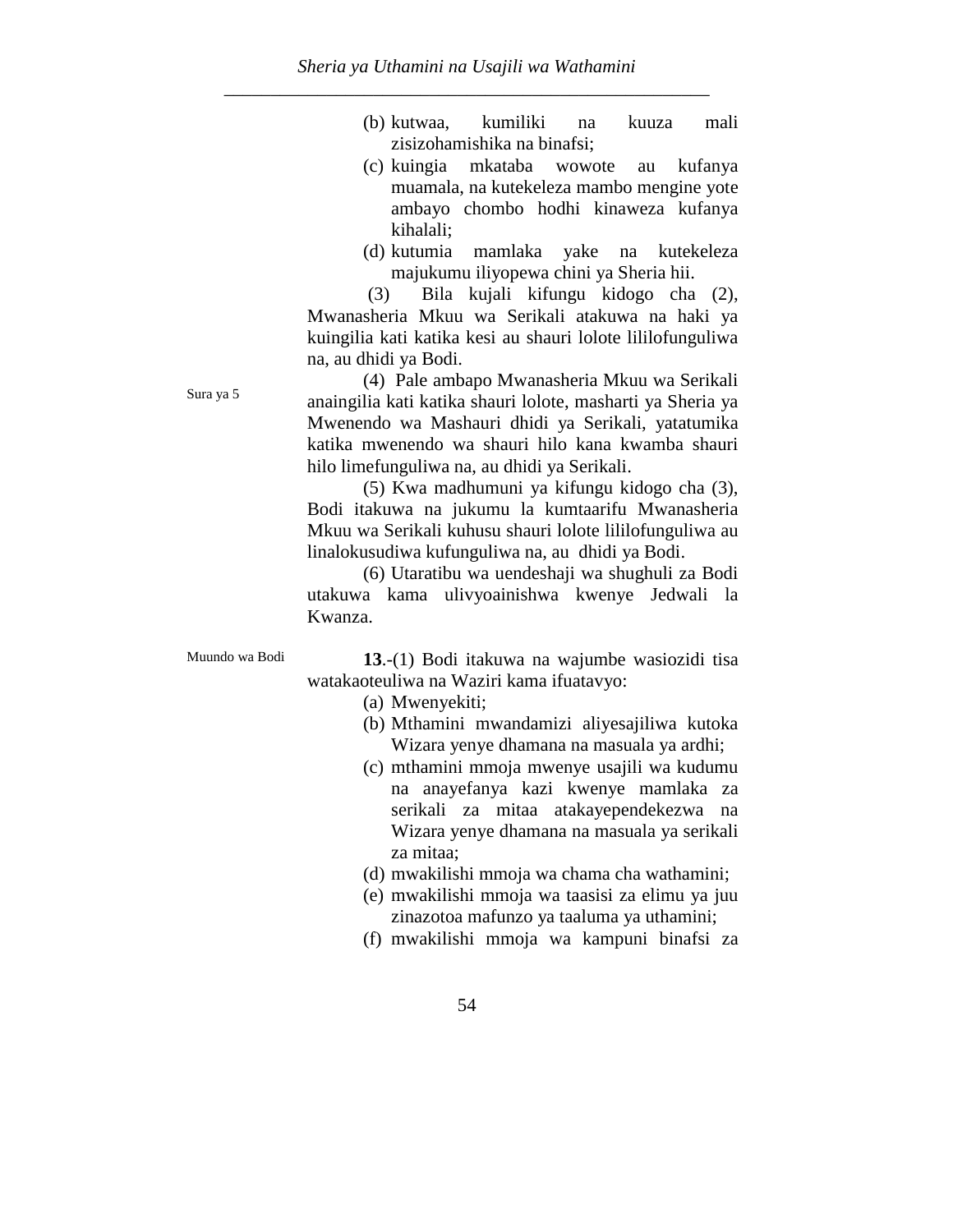uthamini;

- (g) Afisa Sheria mmoja atakayependekezwa na Mwanasheria Mkuu wa Serikali;
- (h) mhasibu aliyebobea kwenye masuala ya fedha atakayependekezwa na Wizara yenye dhamana na masuala ya fedha; na
- (i) mpima ardhi mmoja kutoka Wizara yenye dhamana na masuala ya ardhi.

(2) Isipokuwa kwa wajumbe watakaopendekezwa chini ya aya za (g), (h) na (i), mtu yeyote hatastahili kuteuliwa kuwa mjumbe wa Bodi isipokuwa kama mtu huyo ni mthamini aliyesajiliwa chini ya Sheria hii.

(3) Msajili ndiye atakayekuwa katibu wa Bodi.

(4) Bodi inaweza kumwalika Mthamini Mkuu au mtu mwingine yeyote kuhudhurika kikao cha Bodi kwa madhumuni ya kisaidia Bodi kufanya uamuzi kuhusu suala au jambo lolote linalohitaji utaalamu, weledi au ushauri wa mtu huyo, lakini mjumbe huyo mwalikwa hatakuwa na haki ya kupiga kura katika kikao chochote cha Bodi.

Kazi za Bodi **14**.-(1) Bodi itafanya kazi zifuatazo:

- (a) kusajili wathamini na kuorodhesha wathamini wasaidizi;
- (b) kutoa vyeti kwa watu wenye sifa za kufanya kazi za uthamini;
- (c) kutathmini sifa za kitaaluma na za kiutendaji katika tasnia ya uthamini kwa madhumuni ya usajili;
- (d) kuchapisha kila mwaka kwenye Gazeti la Serikali na gazeti lingine linalosambazwa kwa wingi, orodha yenye majina, anwani na sifa za kitaaluma za wathamini waliosajiliwa na walio kwenye Rejesta;
- (e) kusimamia masuala ya nidhamu na maadili ya kitaaluma katika kazi za uthamini;
- (f) kuendeleza na kuhamasisha wanataaluma wa uthamini kujiendeleza kielimu;
- (g) kupokea na kushughulikia malalamiko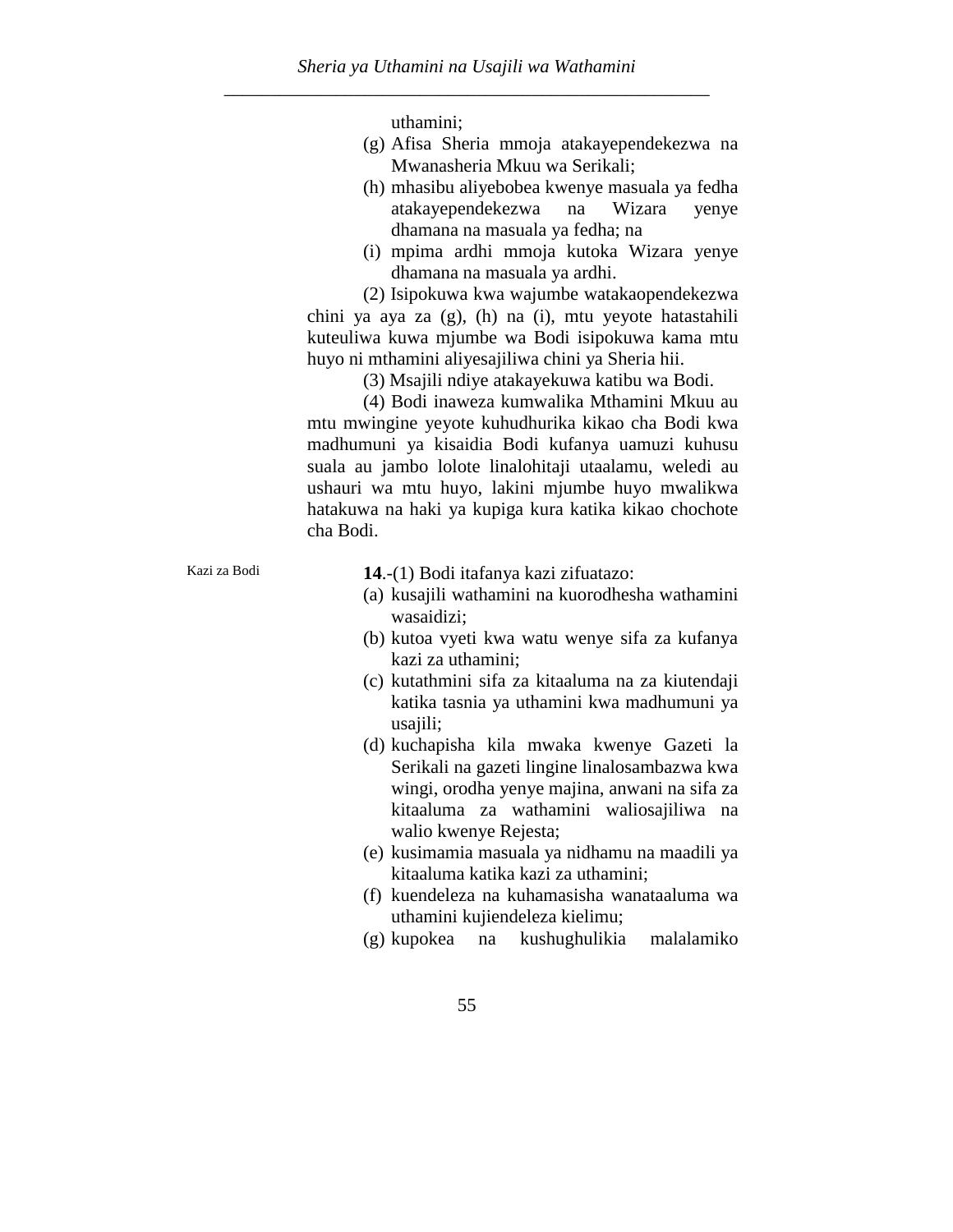yaliyowasilishwa na wathamini waliosajiliwa, Mthamini Mkuu au mtu mwingine yeyote;

- (h) kufanya mashauriano na taasisi za mafunzo ya wathamini na vyama vya wathamini ili kuhakikisha kwamba kanuni za utekelezaji bora wa shughuli za uthamini zinafuatwa;
- (i) kuandaa kozi, warsha, semina, majadiliano na mashauriano katika masuala yanayohusu uthamini;
- (j) kujenga mazingira wezeshi yatakayosaidia ukuaji wa kitaaluma wa wathamini waliosajiliwa;
- (k) kuendesha elimu endelevu ya kitaaluma;
- (l) kuratibu uchapishaji na usambazaji wa taarifa zinazohusu shughuli za uthamini;
- (m)kuhakikisha kwamba shughuli za uthamini zinatekelezwa kwa kuzingatia viwango vya uthamini vilivyoainishwa;
- (n) kufanya ukaguzi wa mara kwa mara wa ubora wa uthamini unaofanywa na wathamini kwa utaratibu utakaoainishwa na Bodi, na kuchukua hatua stahiki; na
- (o) kufanya kazi nyingine yoyote ambayo Waziri anaweza kuelekeza.

(2) Katika kutekeleza majukumu yake chini ya kifungu kidogo cha (1), Bodi-

- (a) itendeleza imani kwa Bodi katika uendeshaji wa shughuli na usimamizi wa taaluma ya uthamini;
- (b) itahakikisha kwamba uendeshaji wa shughuli za uthamini unafanyika kwa mfanano na kwa watu waaminifu na wenye weledi;
- (c) italinda maslahi ya watumiaji wa huduma za uthamini;
- (d) itaimarisha weledi na uelewa wa wanachi kuhusu uthamini, hususan-
	- (i) haki na wajibu wa watumiaji wa huduma za uthamini na wathamini kama watoa huduma;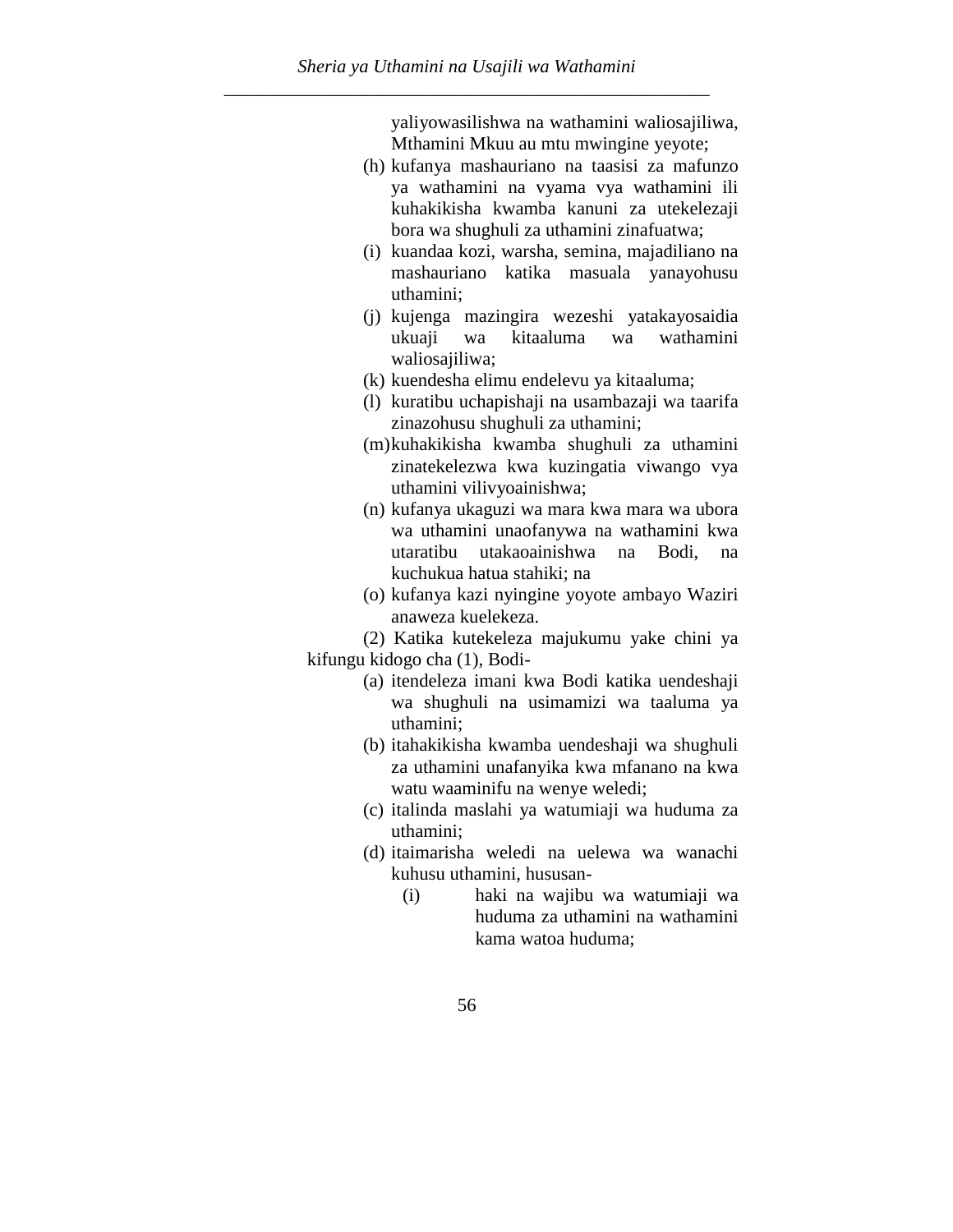(ii) njia za kutatua malalamiko na migogoro.

Kamati za Bodi **15**.-(1) Kwa madhumuni ya utekelezaji bora wa shughuli zake chini ya Sheria hii, Bodi inaweza kuunda kamati mbalimbali.

> (2) Bila kuathiri kifungu kidogo cha (1), kamati zitajumuisha-

- (a) Kamati ya Kitaaluma;
- (b) Kamati ya Elimu Endelevu ya Taaluma na Mitihani;
- (c) Kamati ya Maadili na Nidhamu;
- (d) Kamati ya Usuluhishi; na
- (e) Kamati nyingine yoyote ambayo Bodi itaiunda.

**16**.-(1) Bodi inaweza kukasimu kazi zake chini ya Sheria hii kwa kamati ya Bodi,

Isipokuwa kwamba, Bodi haitakasimu kazi zinazohusu-

- (a) kudahili wa waleta maombi ya usajili;
- (b) kuidhinisha bajeti ya mwaka, programu za kazi au hesabu za Bodi;
- (c) kuchukua hatua za kinidhamu dhidi ya wathamini.

(2) Bila kuathiri masharti ya kifungu kidogo cha (1), kamati inaweza kualika wajumbe ambao si wajumbe wa Bodi kwa madhumuni ya utekelezaji bora wa kazi zake.

**17**.-(1) Bodi inaweza, yenyewe au kwa kuelekezwa kwa maandishi na Waziri, kufanya uchunguzi wa suala mahsusi lililoainishwa na Waziri au ambalo Bodi inaona ni muhimu kwa madhumuni ya utekelezaji wa majukumu yake.

(2) Waziri ataainisha katika maelekezo yake chini ya kifungu kidogo cha (1) muda ambao Bodi itawasilisha taarifa yake kuhusu uchunguzi na Bodi itawasilisha taarifa yake kwa Waziri ndani ya muda huo.

(3) Iwapo uchunguzi unakusudiwa kuhusisha

Mamlaka ya kukasimu kazi

Mamlaka ya kufanya uchunguzi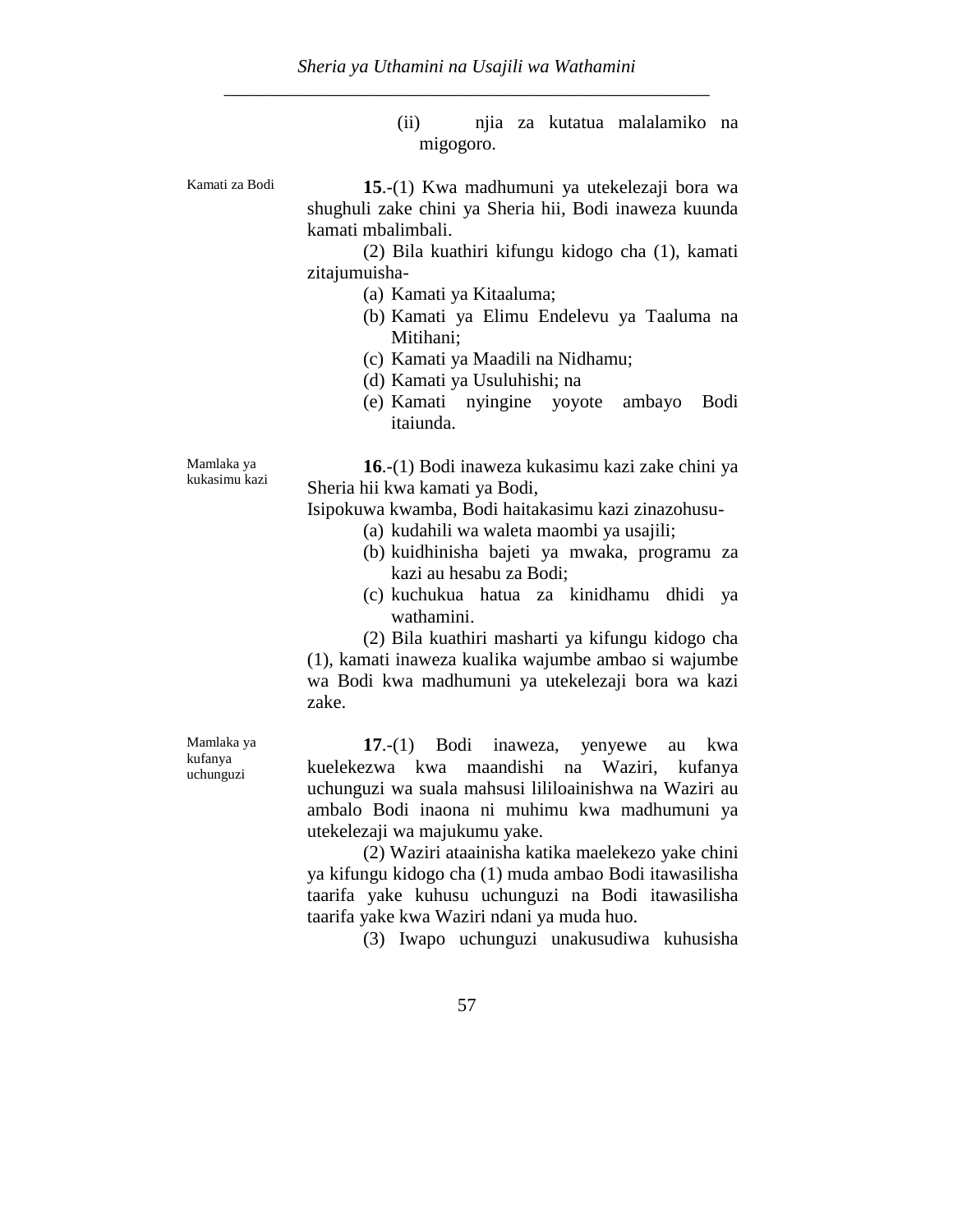umma, Bodi itatoa taarifa ya uchunguzi katika Gazeti la Serikali na katika gazeti linalosambazwa kwa wing Tanzania Bara ikiainisha madhumuni ya uchunguzi, muda ambao maoni yanaweza kutolewa kwa Bodi, namna ambavyo maoni yatatolewa, suala linalohusika na uchunguzi na chanzo cha uchunguzi huo

(4) Kwa madhumuni ya uendeshaji mashauri wakati wa uchunguzi wowote utakaofanywa na Bodi-

- (a) Mwenyekiti atakula kiapo kwa mujibu wa masharti ya Sheria ya Viapo na Matamko na, kwa jina la Bodi, atatoa wito wa kuitwa shaurini utakaosainiwa na yeye mwenyewe, akimwelekeza mtu anayetajwa kwenye wito huo kuhudhuria katika muda na mahali palipotajwa katika wito na kutoa ushahidi au nyaraka iliyoainishwa kwenye taarifa;
- (b) Bodi itakuwa na mamlaka ya kutoa amri zozote kwa upande wowote, kuhusu malipo ya gharama za mashahidi kama ambavyo itaona inafaa, na amri hiyo itakuwa na nguvu ya kisheria kama amri iliyotolewa na Mahakama Kuu
- (c) kwa kuzingatia masharti yaliyotangulia ya kifungu hiki na kanuni zozote zitakazotengenezwa, Bodi itakuwa na mamlaka ya kutengeneza utaratibu wa kuendesha shughuli zinazohusu uchunguzi; na
- (d) Bodi inaweza kuelekeza kuchapishwa, kwa vigezo na namna ambayo Bodi itaona inafaa, taarifa ya uchunguzi uliofanywa na Bodi.

Utunzaji siri **18**. Isipokuwa kwa madhumuni ya utekelezaji wa majukumu yake, atakapotakiwa na sheria au atakapoidhinishwa na Bodi au Mthamini Mkuu, mjumbe wa Bodi, mtumishi wa Bodi au mthamini aliyesajiliwa hatatoa taarifa yoyote kuhusiana na ripoti ya uthamini ya mteja, aliyoipata wakati wa ajira yake au katika utekelezaji wa kazi zake.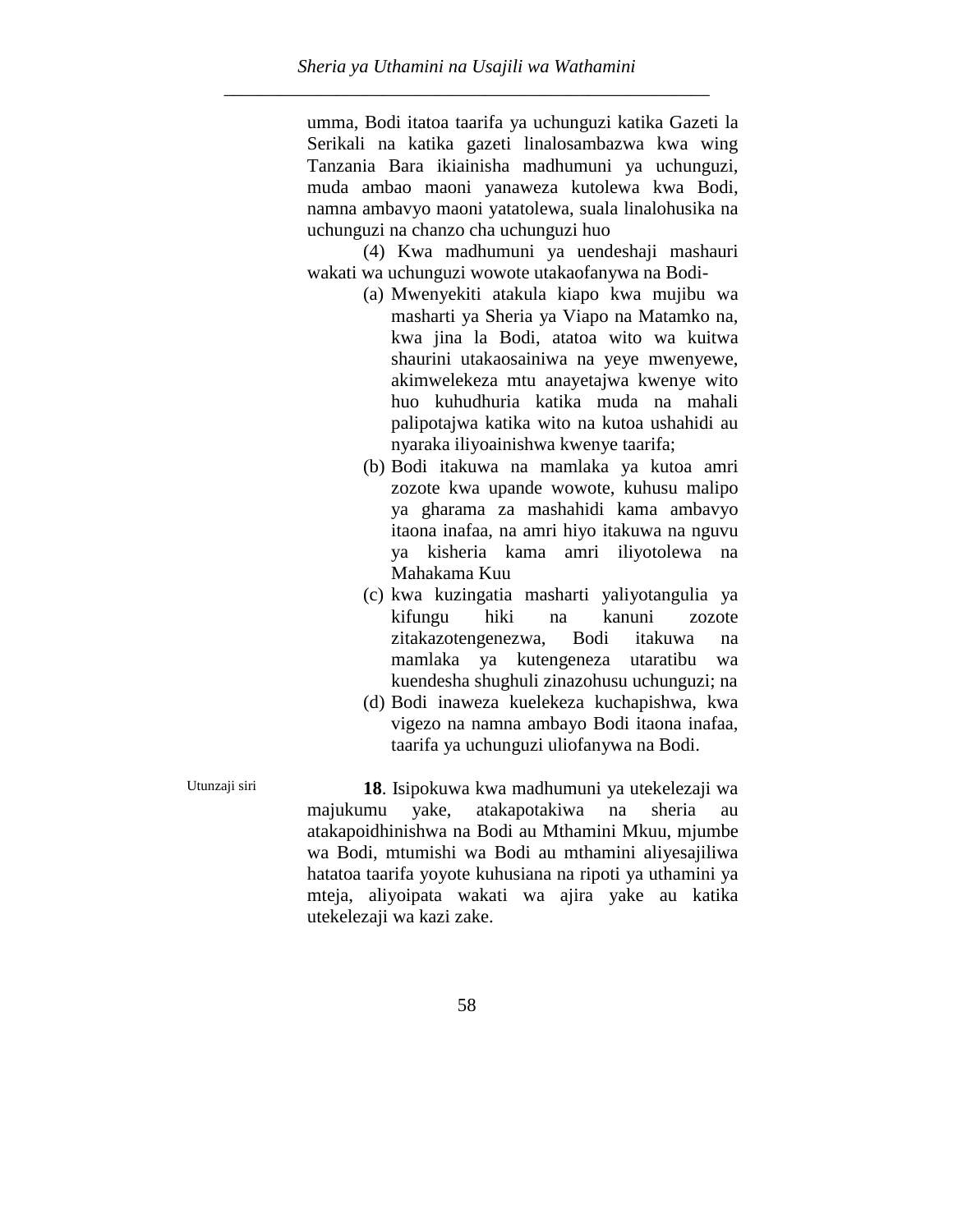Ushindani usio sawa kwenye shughuli za uthamini

**19**.-(1) Bodi itashughulikia masuala yanayohusu ushindani yanayotokana na utekelezaji wa kazi au majukumu yake, na inaweza kuchunguza na kutoa taarifa kuhusu masuala hayo na kupendekeza kwa Tume ya Ushindani au chombo kingine chochote kinachohusika, kuhusu-

- (a) ukiukwaji wowote wa Sheria ya Ushindani;
- (b) ushindani dhahiri au unaotarajiwa katika soko lolote la huduma zinazotolewa na wathamini;
- (c) athari yoyote inayoweza kutokea kwa wananchi.
- (2) Bodi itazingatia-
- (a) iwapo masharti kuhusu ushindani wenye tija yapo kuhusiana na utoaji wa huduma za uthamini katika soko;
- (b) iwapo utekelezaji wowote wa mamlaka ya Bodi unaweza kusababisha kufifishwa kwa ushindani au gharama za ziada kwenye uthamini na unaweza kuathiri umma;
- (c) iwapo athari hizo kwa umma zinaweza kuwa kubwa kupita faida ambayo wananchi wataipata kutokana na utekelezaji wa kazi za Bodi.

Kazi, maadili na mienendo

Upelelezi wa malalamiko

**20**. Kila mthamini aliyesajiliwa au kuorodheshwa atakuwa na wajibu wa kutekeleza shughuli zinazohusu taaluma yake kwa uaminifu na weledi wa hali ya juu na atatakiwa kuzingatia maadili ya kitaaluma yaliyoainishwa chini ya Sheria hii.

**21**.-(1) Iwapo malalamiko yamewasilishwa kwenye Bodi dhidi ya mthamini aliyesajiliwa au aliyeorodheshwa, Bodi inaweza kuielekeza Kamati ya Nidhamu ya Bodi kufanya upelelezi kuhusu malalamiko hayo.

(2) Kamati ya Nidhamu itafanya upelelezi wa awali katika namna itakayoona inafaa na kuwasilisha taarifa ya upelelezi kwa Bodi.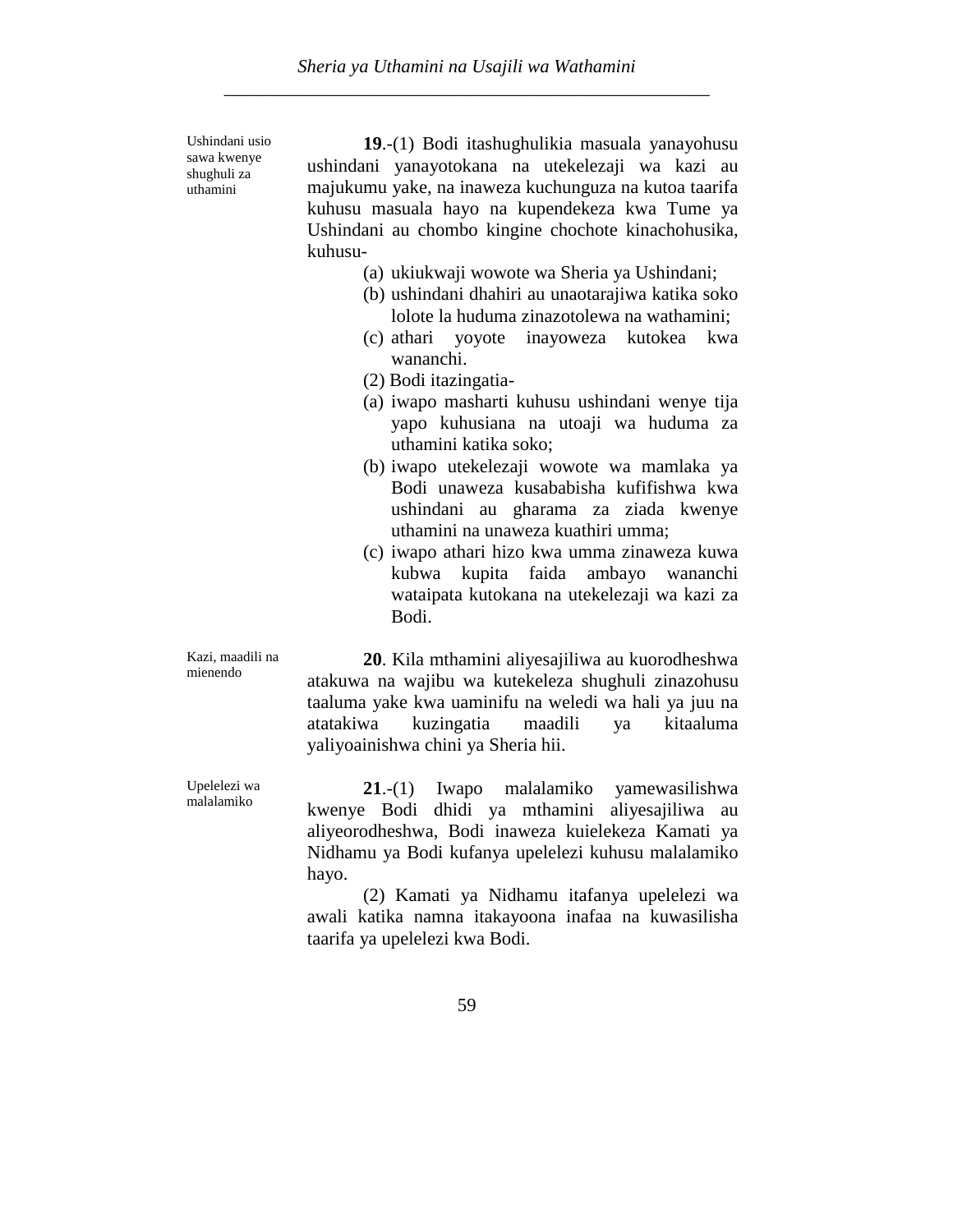*Sheria ya Uthamini na Usajili wa Wathamini* \_\_\_\_\_\_\_\_\_\_\_\_\_\_\_\_\_\_\_\_\_\_\_\_\_\_\_\_\_\_\_\_\_\_\_\_\_\_\_\_\_\_\_\_\_\_\_\_\_\_\_\_

> (3) Kamati ya Nidhamu inaweza, katika mchakato wa upelelezi, kumwalika mtu yeyote kutoa ushauri wa kitaalamu utakaohitajika.

Uamuzi wa Bodi **22**.-(1) Bodi inaweza, baada ya kupokea taarifa kutoka kwa Kamati ya Nidhamu-

> (a) kuijadili taarifa hiyo na kutoa uamuzi wa suala husika; au

> (b) kuelekeza uchunguzi wa suala hilo kufanyika.

(2) Bodi inaweza kutengeneza kanuni za uendeshaji upelelezi na uchunguzi chini ya Sheria hii.

Uteuzi wa Msajili **23**.-(1) Waziri, baada ya kushauriana na Bodi, atamteua mthamini yeyote mwenye usajili kamili kuwa Msajili.

> (2) Msajili atakuwa ndiye afisa mtendaji mkuu, na atasimamia utekelezaji wa siku kwa siku wa shughuli za Bodi.

> (3) Msajili atashika wadhifa huo kwa kipindi cha miaka mitatu, na anaweza, kwa kuzingatia iwapo utendaji kazi wake unaridhisha, kuteuliwa tena kwa kipindi kingine kimoja cha miaka mitatu.

> > (4) Kazi za Msajili zitakuwa ni-

- (a) kufanya usajili wa wathamini na wathamini wasaidizi kama itakavyoidhinishwa na kuelekezwa na Bodi;
- (b) kuandaa taarifa mbalimbali na nyaraka nyingine kuhusu masuala ya uthamini kwa ajili ya kutolewa uamuzi na Bodi;
- (c) kupanga na kutunza mihutasari ya vikao vya Bodi;
- (d) kutunza na kuboresha Rejesta kwa kuzingatia maelekezo ya Bodi;
- (e) kuwezesha usitishwaji wa muda au ufutwaji wa cheti kilichotolewa kwa mthamini aliyesajiliwa au mthamini msaidizi kama ilivyoelekezwa na Bodi;
- (f) kuwezesha mawasiliano kwa niaba ya Bodi, baina ya Bodi na wathamini, Mthamini Mkuu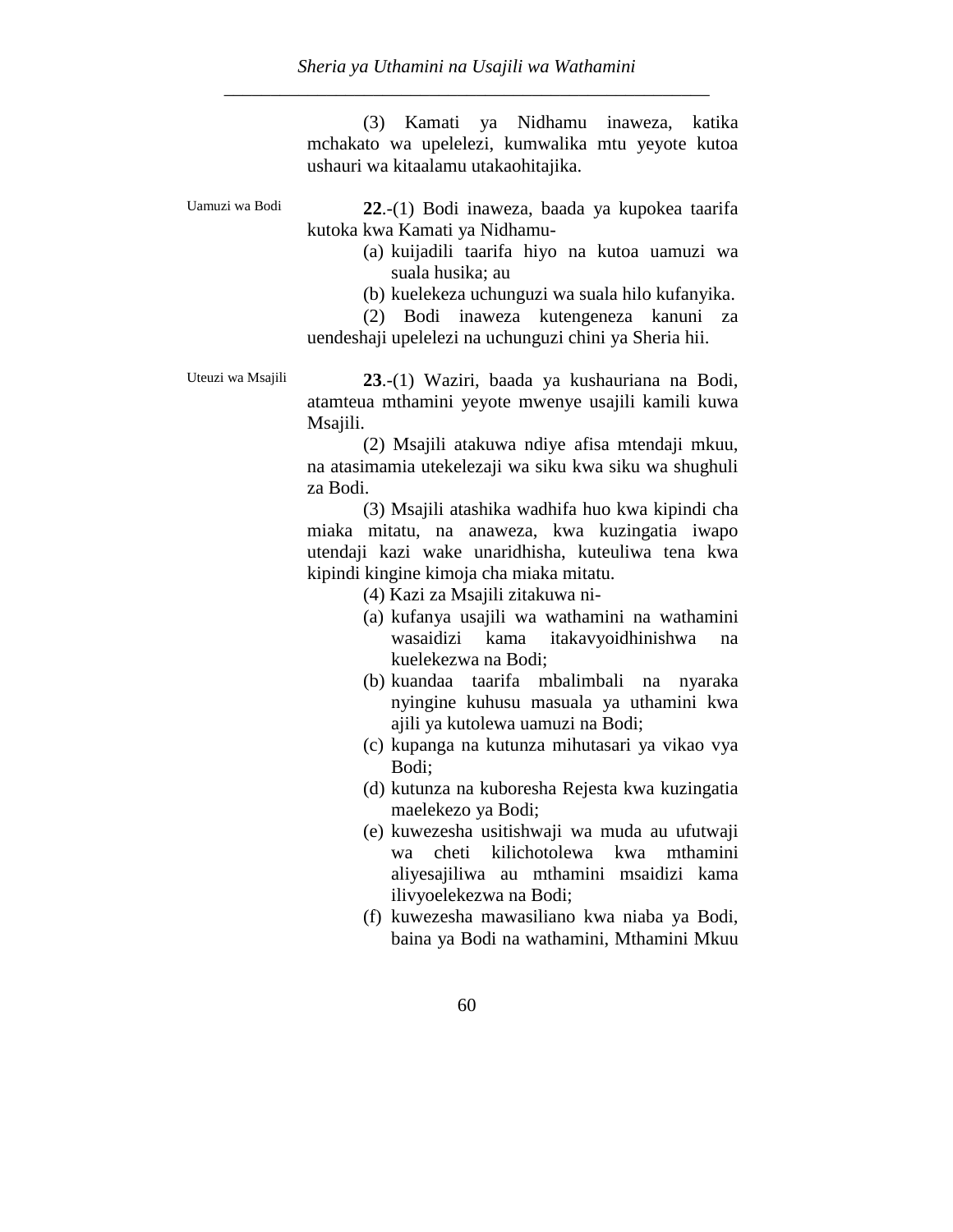na taasisi nyinginezo;

- (g) kutoa vyeti vya usajili baada ya kuidhinishwa na Bodi; na
- (h) kufanya kazi nyingine yoyote kama itakavyoainishwa na Bodi.

(5) Katika utekelezaji wa majukumu yake chini ya Sheria hii, Msajili atawajibika kwa Bodi.

Sekretarieti **24**.-(1) Kutakuwa na Sekretarieti ya Bodi itakayoundwa na Msajili pamoja na watumishi wengine ambao watateuliwa au kuajiriwa kwa masharti ambayo Bodi itaelekeza.

> (2) Watumishi watakaoteuliwa au kuajiriwa chini ya Sheria hii watawajibika kwa Msajili na watatekeleza kazi ambazo Msajili atawapangia.

### SEHEMU YA NNE USAJILI WA WATHAMINI *(a) Mahitaji ya Jumla*

Katazo la kufanya shughuli za uthamini bila cheti

**25**.-(1) Mtu yeyote au kampuni haitafanya shughuli zinazohusu uthamini chini ya Sheria hii bila kuwa na cheti kilichotolewa na Bodi.

(2) Mtu yeyote au kampuni inayokiuka kifungu hiki inatenda kosa na tawajibika, baada ya kutiwa hatiani-

- (a) iwapo ni mtu binafsi, kulipa adhabu ya faini isiyopungua shilingi milioni tano na isiyozidi shilingi milioni ishirini, au kifungo kwa kipindi kisichopungua miaka miwili lakini kisichozidi miaka mitano, au vyote kwa pamoja; na
- (b) iwapo ni kampuni, kulipa adhabu ya faini isiyopungua shilingi milioni ishirini.

Maombi na vigezo vya usajili wa wathamini

**26**.-(1) Mtu yeyote mwenye nia ya kusajiliwa chini ya Sheria hii atawasilisha maombi yake kwa Bodi katika fomu maalum na baada ya kulipia ada iliyoainishwa.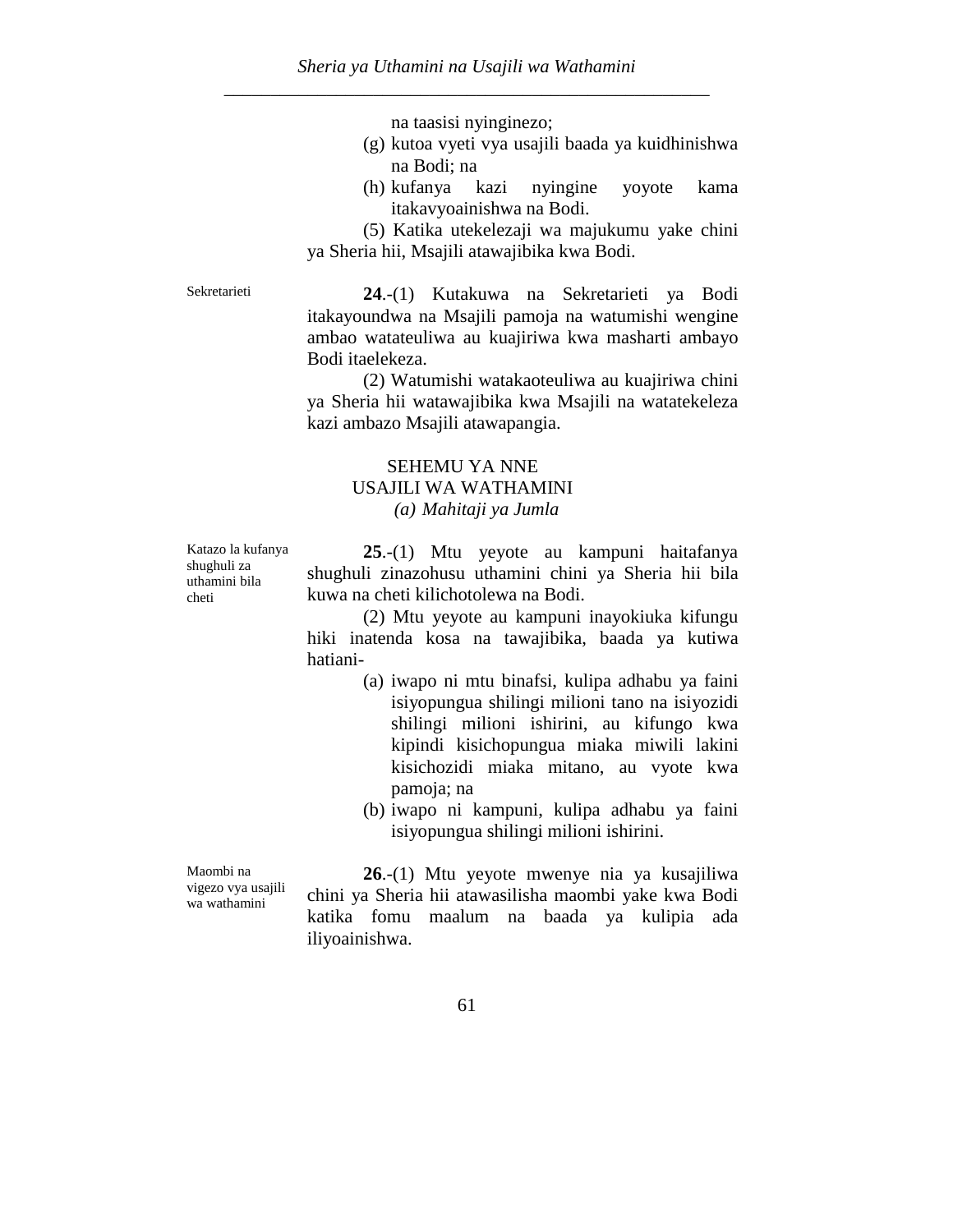(2) Mtu atastahili kusajiliwa kama mthamini chini ya Sheria hii iwapo mtu huyo-

- (a) ana angalau shahada ya kwanza katika masuala ya ardhi na majengo akiwa amebobea kwenye masuala ya uthamini kutoka chuo kikuu au taasisi inayotambuliwa na Bodi;
- (b) amekidhi matakwa mengine ya nyongeza kuhusu alivyopata uzoefu katika masuala ya uthamini na matakwa mengine ya ziada yaliyoainishwa na Bodi.

(3) Kampuni itastahili kusajiliwa kama kampuni ya ushauri elekezi iwapo-

- Sura ya 212 (a) imesajiliwa chini ya Sheria ya Makampuni;
	- (b) wamiliki wa kampuni hiyo wamesajiliwa na Bodi.

(4) Bodi inaweza kumtaka mwombaji yeyote chini ya kifungu hiki airidhishe Bodi kwamba utaalam wake na mwenendo wake kwa ujumla unamfanya astahili kusajiliwa.

*(b) Makundi ya Usajili wa Wathamini*

Makundi ya usajili

**27**.-(1) Usajili wa wathamini utakuwa katika makundi yafuatayo:

(a) usajili wa kamili;

(b) usajili wa muda;

(c) usajili wa mpito; na

Kundi lingine lolote la ziada kama ambavyo Bodi itaainisha.

(2) Bodi itaainisha sifa za ziada ambazo Bodi itaona muhimu kwa ajili ya usajili wa kila kundi.

Usajili kamili **28**. Mtu yeyote anaweza kusajiliwa kama mthamini mwenye usajili kamili baada ya kuiridhisha Bodi kwamba mtu huyo-

- (a) amekidhi masharti ya usajili yaliyoainishwa kwenye kifungu cha 26(2);
- (b) ana uzoefu wa miaka mitatu au zaidi;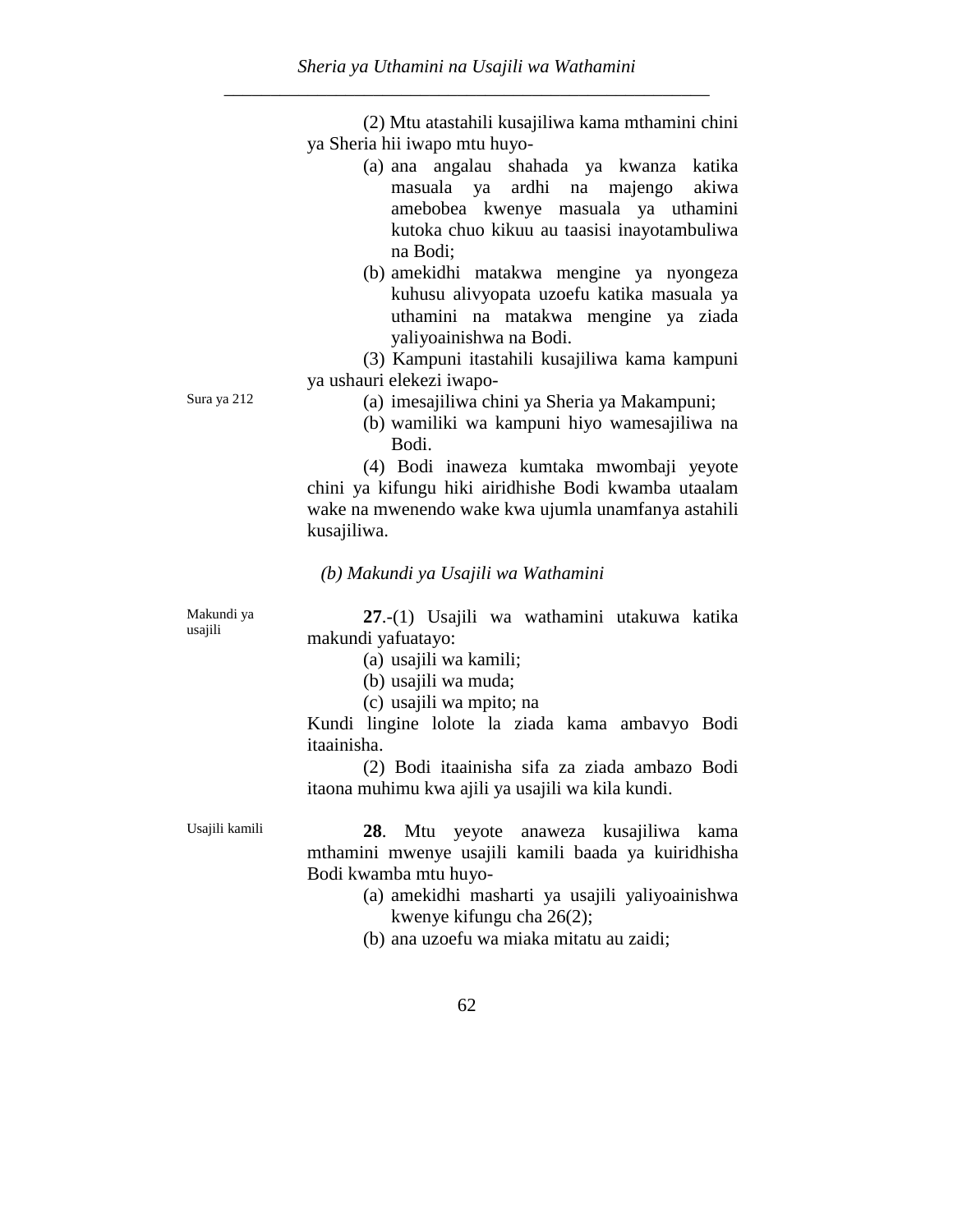(c) amefaulu mtihani unaoandaliwa na Bodi; na (d) ni raia wa Tanzania.

Usajili wa muda **29**.-(1) Mtu yeyote anaweza kusajiliwa kama mthamini wa muda baada ya kuiridhisha Bodi kwamba mtu huyo-

- (a) si raia wa Tanzania;
- (b) amekidhi masharti ya usajili yaliyoainishwa kwenye kifungu cha 26(2);
- (c) ana nia ya kuajiriwa Tanzania kama mthamini kwa madhumuni ya kutekeleza kazi mahsusi ya uthamini kwa muda usiozidi mwaka mmoja:
- (d) ana mwenendo unaofaa na ana usajili kamili katika nchi anayotoka au katika nchi nyingine yoyote aliyofanyia kazi awali.

(2) Bodi inaweza kumtaka mleta maombi ya usajili chini ya kifungu hiki kufika mbele ya Bodi au kuleta nyaraka zinazohusu elimu yake, kazi au ajira au masuala mengine yanayohusika na maombi.

(3) Usajili wa mtu yeyote chini ya kifungu hiki utakuwa halali kwa kipindi kile ambacho mtu huyo anafanya kazi hiyo mahsusi au kwa kipindi ambacho Bodi itaainisha, na baada ya kazi hiyo mahsusi kuwa imeisha au muda wa kazi husika kumalizika, usajili wa mtu huyo hautakuwa halali.

(4) Mtu yeyote aliyesajiliwa chini ya kifungu hiki atachukuliwa kama amesajiliwa chini ya Sheria hii kuhusiana na muda wa kazi mahsusi au muda ulioainishwa na Bodi, na kwa mambo yatakayofanywa wakati wa utekelezaji wa kazi hiyo mahsusi, lakini kuhusiana na masuala mengine, mtu huyo atahesabika kuwa hajasajiliwa.

Usajili wa mpito **30**.-(1) Mtu yeyote atastahili kusajiliwa katika kundi hili iwapo mtu huyo-

- (a) ana shahada kutoka chuo kikuu au taasisi inayotambuliwa na mamlaka husika;
- (b) hana uzoefu ambao utamwezesha kupata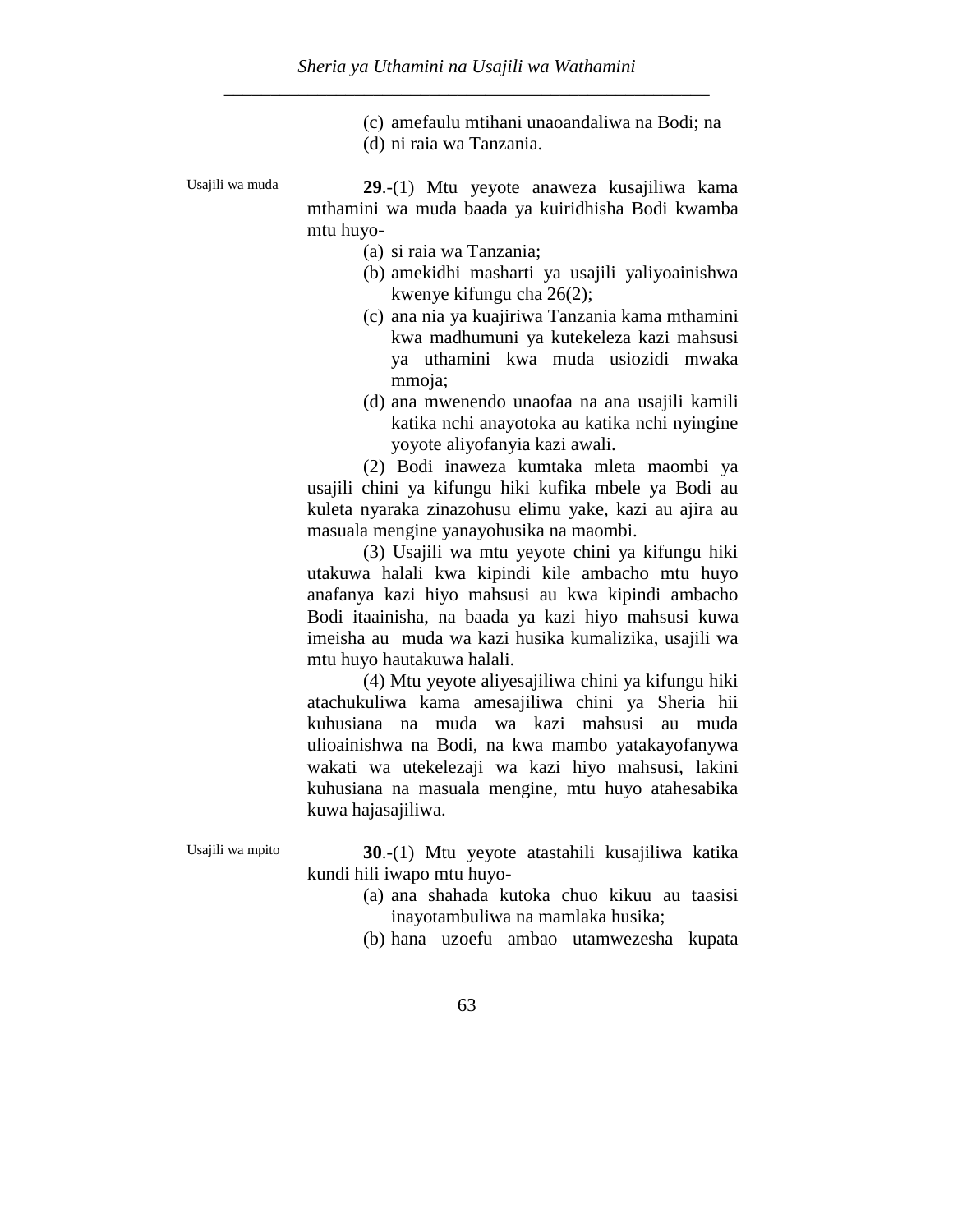usajili kamili chini ya Sheria hii;

(c) amekidhi vigezo vingine vyovyote vya ziada kama Bodi itakavyoainisha.

(2) Mtu yeyote aliyepata usajili wa mpito atafanya kazi zake chini ya uangalizi wa mthamini mwenye usajili kamili au mthamini mwenye usajili wa muda, na hataruhusiwa kuidhinisha taarifa za uthamini.

#### *(c) Kukubaliwa na Kukataliwa kwa Maombi*

Utoaji wa cheti **31**. Iwapo Bodi imeridhika kwamba mleta maombi amekidhi vigezo vyote vya usajili chini ya Sheria hii na anastahili kwa usajili, Bodi, ndani ya siku sitini tangu tarehe ya kupokelewa maombi, itamwelekeza Msajili kuingiza taarifa za mleta maombi kwenye Rejesta na baadaye kumpa cheti cha uthibitisho wa kufanya shughuli za uthamini.

Kukataliwa maombi

**32**.-(1) Bodi inaweza kukataa ombi lolote iwapo-

- (a) maombi husika yana kasoro katika taarifa muhimu;
- (b) mleta maombi ametoa taarifa za uongo au zinazopotosha;
- (c) mleta maombi amewahi kutiwa hatiani kwa kosa la jinai linalohusiana na rushwa, ukwepaji kodi au kosa lingine linalofanana na hilo na kuhukumiwa adhabu ya kifungo cha miezi sita au zaidi.

(2) Iwapo Bodi imekataa maombi yoyote, Bodi, ndani ya siku saba tangu tarehe ya kutoa uamuzi wake, itamjulisha mleta maombi kwa maandishi ikieleza sababu za kukataa maombi hayo.

Rufaa kwa Waziri **33**.-(1) Mleta maombi ambaye haridhishwi na uamuzi wa Bodi anaweza, ndani ya siku ishirini na moja tangu tarehe ya kupokea taarifa chini ya kifungu cha 32(2), kukata rufaa kwa Waziri.

> (2) Baada ya kupokea rufaa, Waziri, ndani ya siku thelathini, atatoa uamuzi wake kuhusu rufaa hiyo.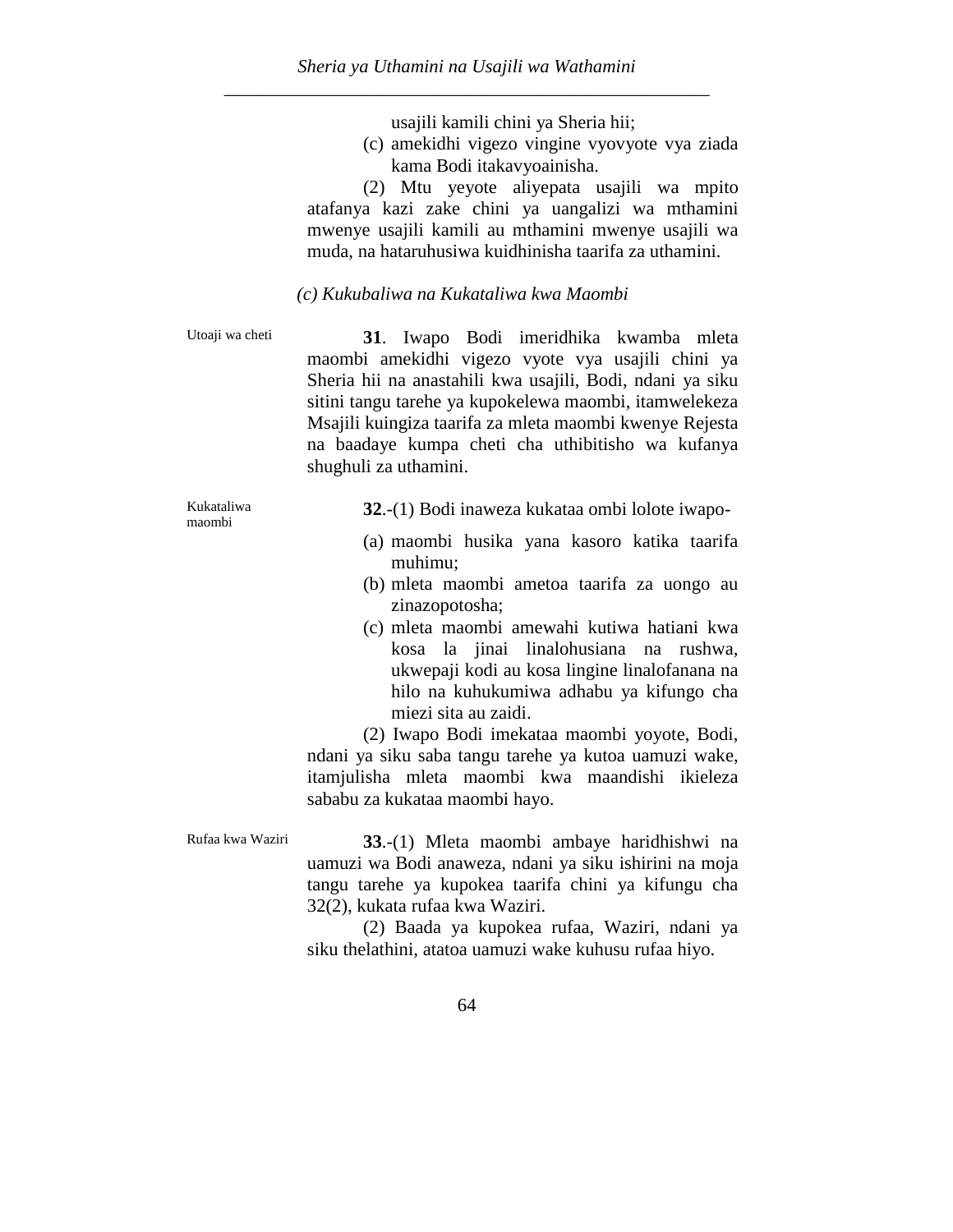|  |  |  |  |  | (3) Katika kuamua rufaa, Waziri anaweza- |
|--|--|--|--|--|------------------------------------------|
|--|--|--|--|--|------------------------------------------|

- (a) kuthibitisha, kutengua au kurekebisha uamuzi wa Bodi;
- (b) kuielekeza Bodi kuufania marejeo au mapitio uamuzi wake wa awali;
- (c) kuielekeza Bodi kufanya uchunguzi wa taarifa mahsusi kutoka kwa mrufani na kufanya tafakari zaidi ya maombi.

(4) Iwapo Waziri atathibitisha, atatengua au atarekebisha uamuzi wa Bodi, Waziri atatoa sababu za uamuzi wake.

Uhalali wa cheti **34**.-(1) Kila cheti kitaonesha tarehe ambayo cheti hicho kimetolewa na kitakuwa halali kuanzia tarehe hiyo.

> (2) Cheti kitakuwa halali kwa mwaka mmoja na kinaweza kuhuishwa baada ya mleta maombi kulipia ada iliyoainishwa na kukidhi masharti mengine kama yatakavyoainishwa na Bodi.

> (3) Msajili atawezesha kuchpishwa kwenye Gazeti la Serikali na gazeti lingine linalosambazwa kwa wingi, majina na anwani za wathamini ambao wamepewa vyeti.

Uhuishaji wa cheti

**35**.-(1) Mmiliki wa cheti kilichotolewa chini ya Sehemu hii anaweza kuiomba Bodi ihuishe cheti chake.

(2) Baada ya kupokea maombi chini ya kifungu kidogo cha (1), Bodi inaweza kuhuisha cheti baada ya-

- (a) mleta maombi kulipia ada ya uhuishaji cheti; na
	- (b) mleta maombi kukidhi vigezo na masharti yanayohusu utoaji cheti.

#### *(d) Haki, Stahili,Vyeo vya wathamini na Uorodheshaji wathamini*

Haki na stahili za mthamini aliyesajiliwa

**36**. Mthamini aliyesajiliwa na ambaye amepewa cheti atastahili kufanya kazi za uthamini kwa malipo ya fedha, kudai, kushtaki na kurejeshewa na mahakama yoyote gharama za huduma za uthamini alizozitoa.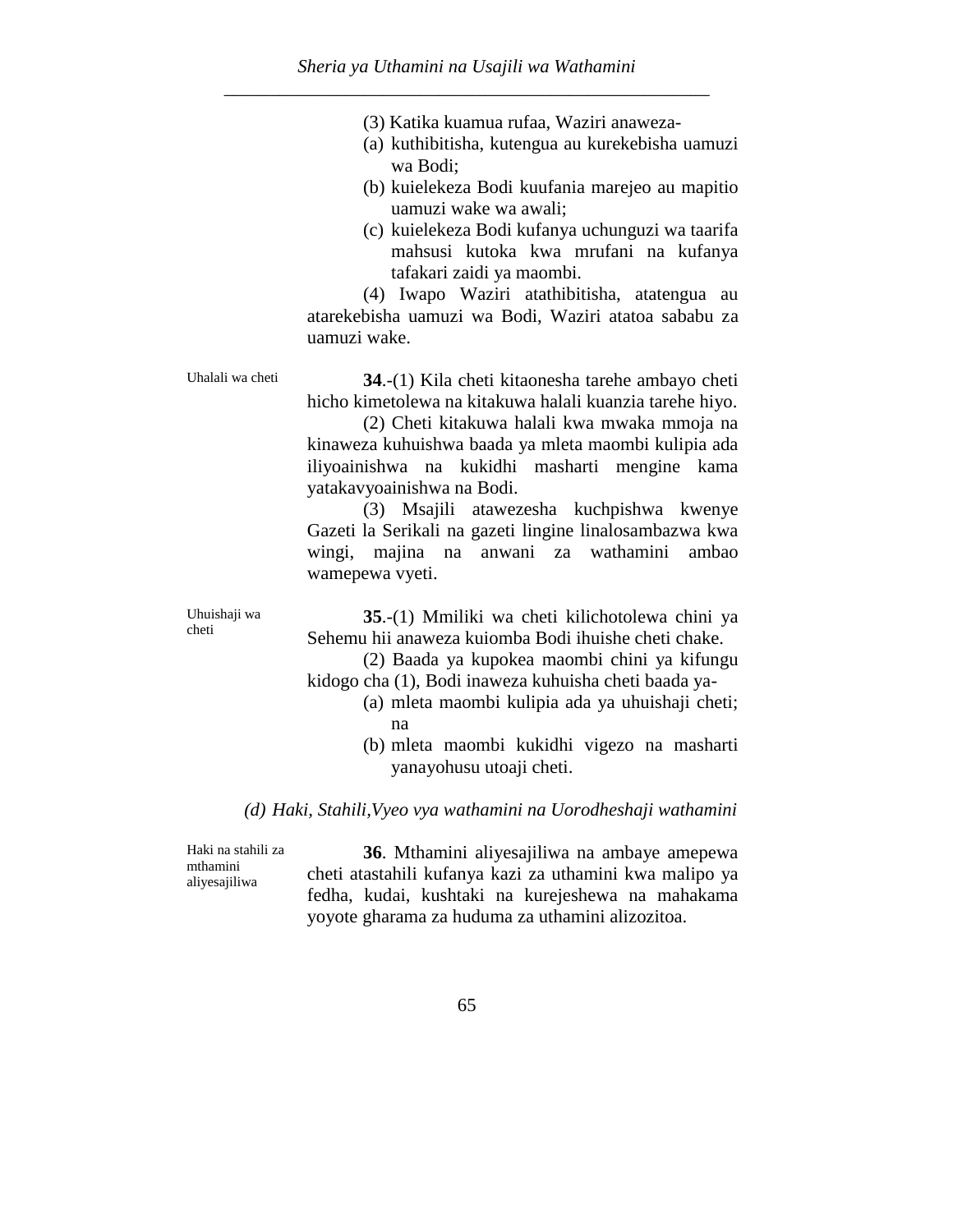Matumizi ya vyeo baada ya kusajiliwa

Uorodheshaji wathamini

**37**. Kila mthamini, alimradi uhalali wa usajili wake bado upo, atastahili kuitwa, na kutumia jina au cheo-

- (a) iwapo ni mthamini aliyesajiliwa chini ya kifungu cha 28, "Mthamini mwenye Usajili Kamili";
- (b) iwapo ni mthamini aliyesajiliwa chini ya kifungu cha 29, "Mthamini mwenye Usajili wa Muda";
- (c) iwapo ni mthamini aliyesajiliwa chini ya kifungu cha 30, "Mthamini mwenye Usajili wa Mpito",

au cheo kingine kwa namna Bobi itakavyoamua.

**38**.-(1) Kwa kuzingatia Sheria hii, mtu yeyote hatatoa msaada katika ukaguzi, uendeshaji wa uthamini au maandalizi ya taarifa ya uthamini isipokuwa kama mtu huyo ameorodheshwa na Bodi.

(2) Mtu yeyote anastahili kuorodheshwa chini ya kifungu hiki iwapo mtu huyo-

- (a) ana diploma au cheti katika taaluma ya masuala ya ardhi na majengo akijikita zaidi katika uthamini kutoka taasisi inayotambulika;
- (b) ametimiza vigezo vingine vya ziada kama vitakavyoainishwa na Bodi.

(3) Baada ya mthamini kuorodheshwa na kulipia ada iliyoainishwa, Msajili atatoa cheti cha kuorodheshwa katika namna itakayoainishwa.

(4) Msajili atawezesha kuchapishwa kwenye Gazeti la Serikali, taarifa za watu wote walioorodheshwa na kwa kuzingatia maelekezo ya Bodi, Msajili anaweza kufanyia marekebisho au kufuta taarifa zilizo kwenye orodha.

(5) Kila mthamini, alimradi uhalali wa uorodheshwaji wake bado upo, atastahili kuitwa, na kutumia jina au cheo "Mthamini Aliyeorodheshwa"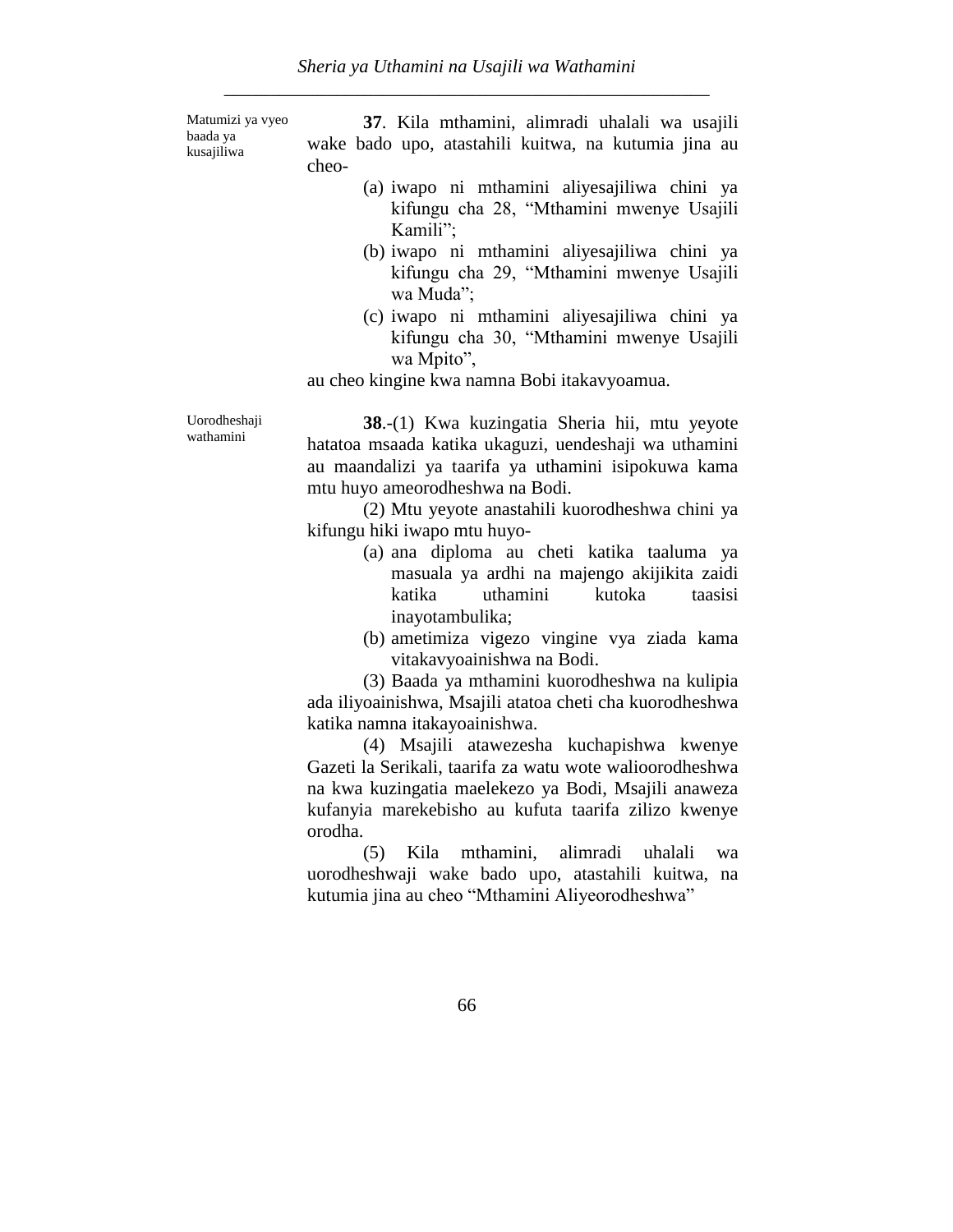*(e) Rejesta*

Rejesta **39**.-(1) Msajili atatunza na kuiboresha rejesta ya wathamini na makampuni yote yaliosajiliwa kwa kuzingatia masharti ya Sheria hii na maelekezo ya Bodi.

> (2) Rejesta ya wathamini itakuwa na taarifa zifuatazo-

- (a) nambari za usajili;
- (b) majina na anwani za wathamini waliosajiliwa;
- (c) sifa za kitaaluma za kila mthamini aliyesajiliwa;
- (d) tarehe ya kuingiza taarifa kwenye Rejesta;
- (e) kundi ambalo mthamini amesajiliwa;
- (f) muda wa usajili;
- (g) taarifa nyingine yoyote itakayoainishwa na Msajili.

(3) Rejesta ya makampuni itakuwa na taarifa zifuatazo-

- (a) jina la kampuni;
- (b) tarehe ya kuingiza taarifa kwenye Rejesta;
- (c) nambari ya usajili;
- (d) anwani na anwani ya makazi;
- (e) tarehe kampuni iliposajiliwa na namba ya kampuni; na
- (f) taarifa nyingine yoyote itakayoainishwa na Msajili.

Uchapishaji wa orodha ya wathamini waliosajiliwa na walioorodheshwa

**40**. Msajili atachapisha kila mwaka kwenye Gazeti la Serikali na gazeti lingine linalosambazwa kwa wingi, orodha ya wathamini wote waliosajiliwa na walioorodheshwa kama inavyoonekana kwenye Rejesta.

Ukaguzi wa rejesta

**41**. Rejesta itakuwa ni nyaraka ya umma na mtu yeyote anaweza kuikagua na kupata kutoka kwa Msajili, nakala, sehemu ya nyaraka au nyaraka yoyote kutoka kwenye Rejesta baada ya kulipia ada iliyoainishwa.

Usajili wa nyaraka zilizopokelewa

**42**.-(1) Kumbukumbu, orodha, nakala au nyaraka za Msajili ambazo zimethibitishwa ipasavyo na Msajili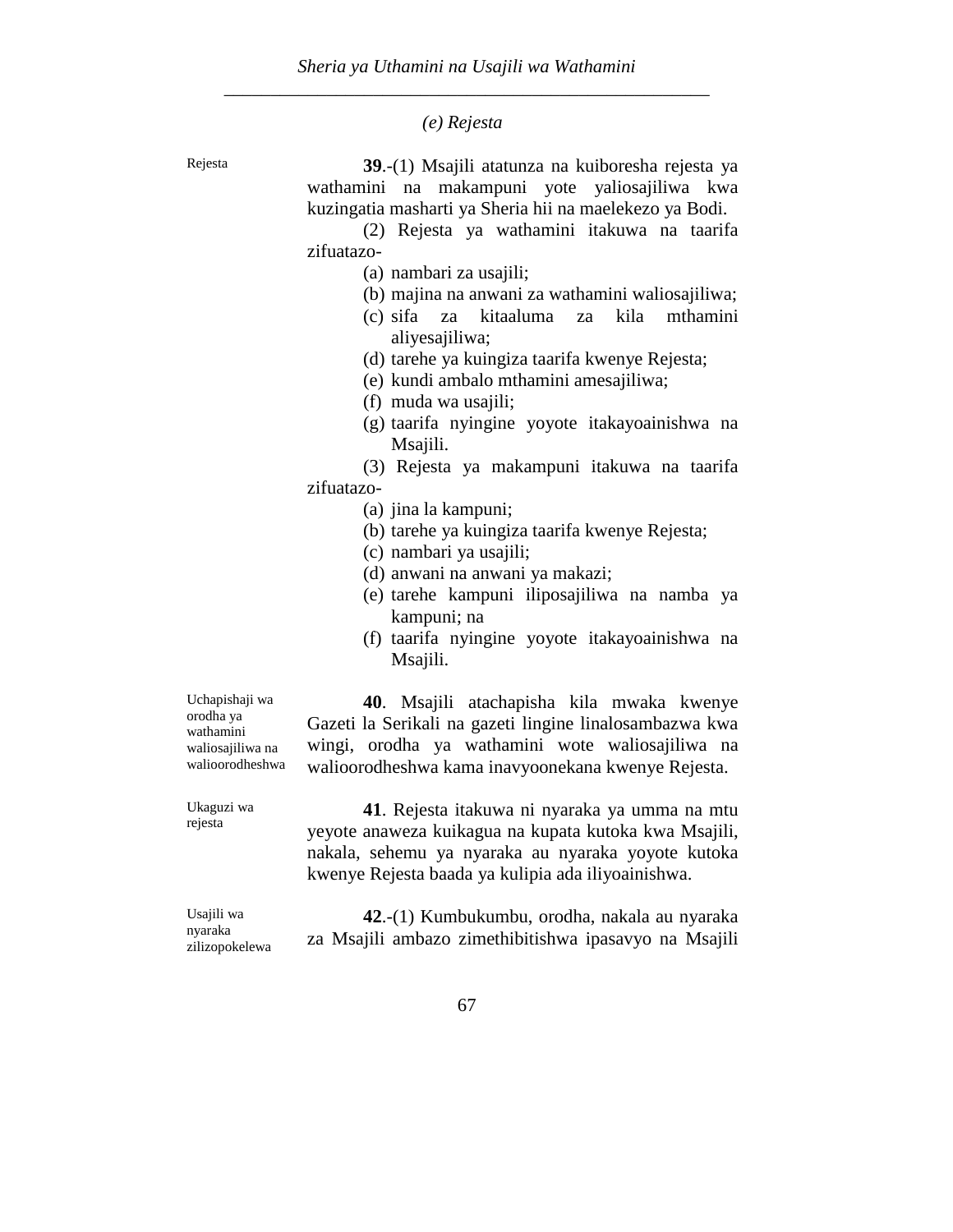| kama ushahidi | zitapokelewa kama nyaraka za umma katika mahakama  |
|---------------|----------------------------------------------------|
|               | zote, mabaraza au vyombo vingine vilivyoidhinishwa |
|               | kupokea ushahidi wa taarifa zilizoainishwa kwenye  |
|               | nyaraka hizo.                                      |

(2) Katika shauri lolote ambalo mthamini aliyesajiliwa si mhusika wa shauri hilo, Msajili hatalazimishwa-

- (a) kuwasilisha Rejesta au nyaraka iwapo maudhui yake yanaweza kuthibitishwa chini ya kifungu kidogo cha (1);
- (b) kuwa shahidi wa kuthibitisha taarifa zozote za kwenye Rejesta, suala lililo kwenye Rejesta au nyaraka nyingine yoyote isipokuwa kwa sababu au amri mahsusi.

### *(f) Kusitishwa, Kufutwa na Utangazaji*

Kusitisha matumizi ya cheti

**43**. Bodi inaweza kutoa onyo, kukemea au kuamuru mthamini aliyesajiliwa azuiwe kutumia cheti baada ya Bodi kufanya uchunguzi na mthamini-

- (a) akapatikana na hatia ya kukiuka maadili;
- (b) akashindwa kukidhi masharti kuhusu elimu ya kujiendeleza kama ilivyoainishwa na Bodi; au
- (c) ameshindwa kutimiza masharti na vigezo vya kumwezesha kuwa na cheti.

Kufutwa kwa cheti

**44**.- (1) Bodi inaweza kufuta cheti cha usajili wa mthamini endapo -

- (a) mthamini ameomba jina lake liondolewe kwenye Daftari;
- (b) kipindi kilichobainishwa kwa ajili ya usajili wa mthamini au kipindi cha kazi aliyokuwa anaifanya kimemalizika;
- (c) mthamini atapatikana na hatia ya kosa la jinai linalohusiana na rushwa, ukwepaji kodi au kosa lingine linalofanana na hilo na kuhukumiwa adhabu ya kifungo cha miezi sita au zaidi;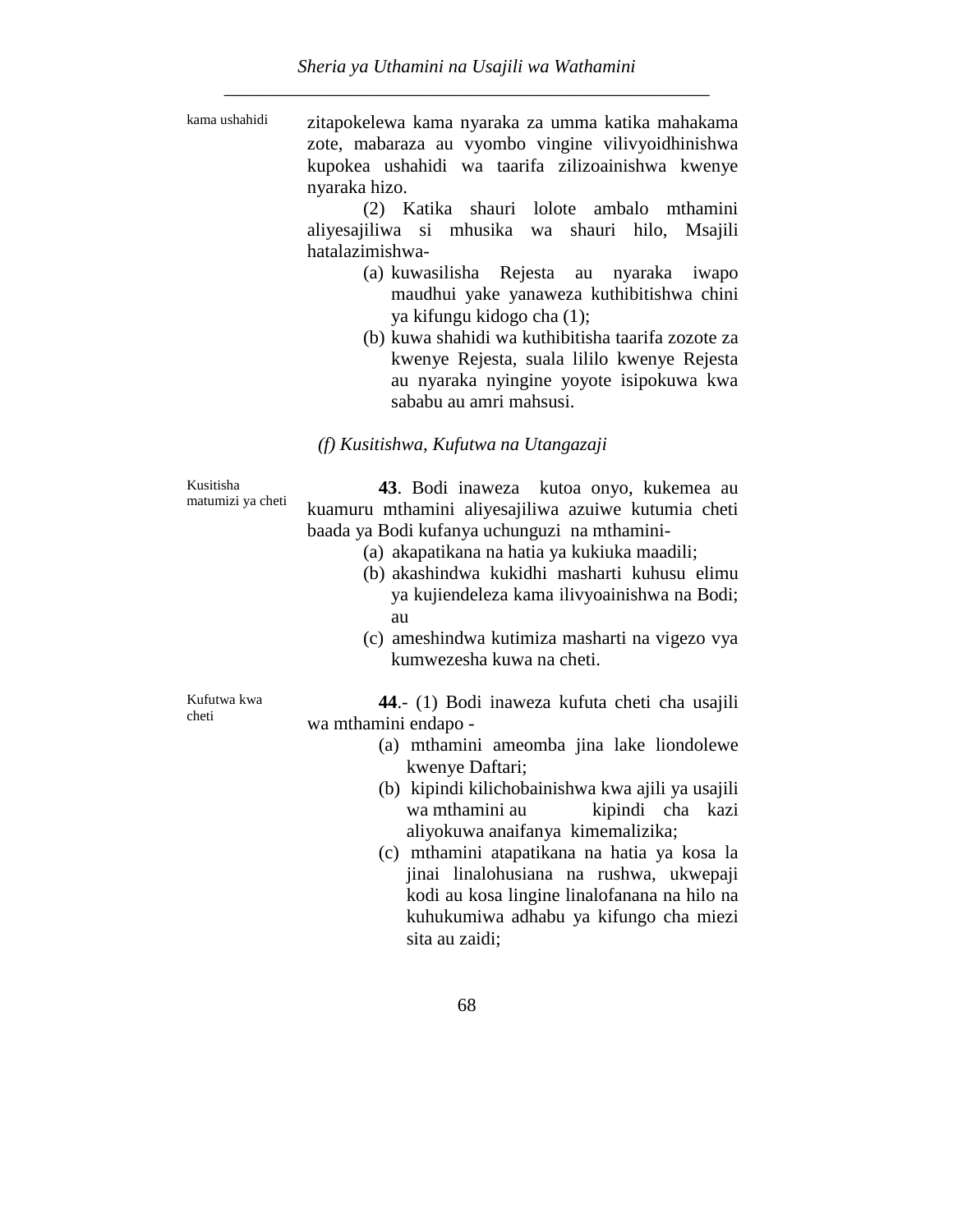- (d) mthamini atatamkwa na mahakama yenye mamlaka au sheria yoyote kwamba amefilisika;
- (e) mthamini ametenda kosa la kimaadili kama itakavyoamuliwa na Bodi;
- (f) kwa mujibu wa maoni ya tabibu, mthamini hawezi kuendelea kufanya kazi ya uthamini; au
- (g) mthamini amefariki.

(2) Isipokuwa kama mtu aliyesajiliwa amefariki au ameomba cheti chake kifutwe, cheti hakitafutwa mpaka Msajili atakapompatia mthamini huyo taarifa ya siku thelathini akimtaka atoe sababu ni kwa nini cheti chake kisifutwe.

(3) Kufutwa kwa cheti cha uthamini kutakuwa ni ushahidi kwamba mthamini huyo hajasajiliwa.

(4) Mthamini ambaye hataridhika na uamuzi wa Bodi wa kusimamisha au kufuta cheti anaweza, ndani ya siku thelathini kuanzia tarehe ya uamuzi huo, kukata rufaa kwa Waziri, na Waziri ataamua rufaa hiyo ndani ya siku thelathini.

**45**.-(1) Endapo cheti cha uthamini kitafutwa au kusitishwa, Msajili atahakikisha taarifa hiyo imeingizwa kwenye rejesta na kuchapishwa katika Gazeti la Serikali.

(2) Pale ambapo uamuzi wa kusitisha matumizi ya cheti au kufuta cheti utaondolewa, Msajili atahakikisha taarifa hiyo imeingizwa kwenye rejesta na kutangazwa katika *Gazeti la Serikali*.

**46**-(1) orodha yoyote iliyotangazwa na Msajili katika *Gazeti la Serikali* yenye majina ya wathamini waliosajiliwa ambao wana vyeti kwa mwaka huo, mpaka itakapothibitika vinginevyo, itachukuliwa kwamba kila mtu aliyeorodheshwa kama mthamini aliyesajiliwa anamiliki cheti cha usajili kwa mwaka huo.

(2) Jina ambalo halitakuwemo kwenye orodha hiyo iliyochapishwa, mpaka itakapothibitika vinginevyo,

Uchapishaji wa taarifa ya kusitisha matumizi au kufutwa kwa cheti

Kutangazwa kutakuwa ni ushahidi wa umiliki wa cheti cha uthamini

69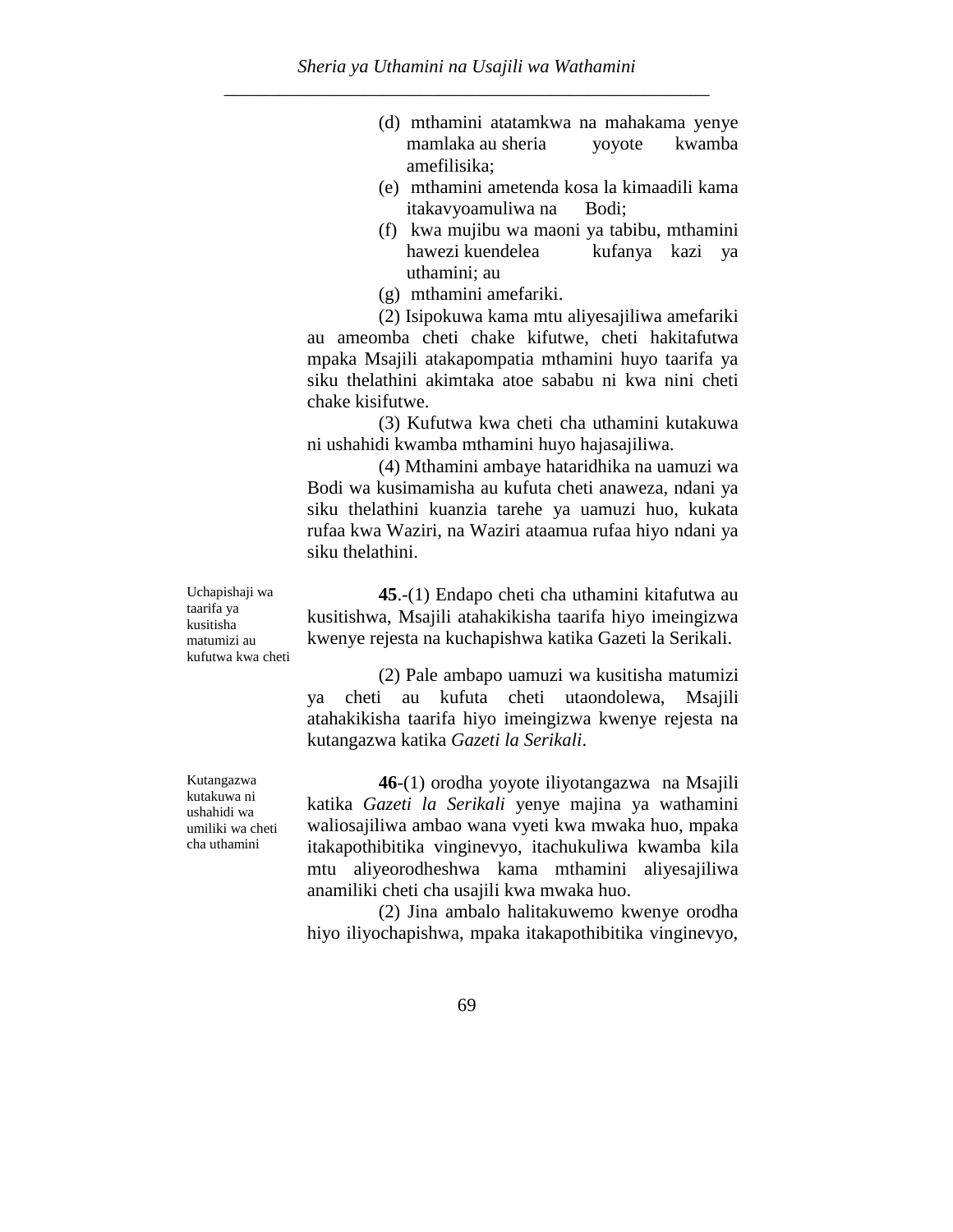itakuwa ni ushahidhi kwamba mtu huyo siyo mthamini aliyesajiliwa kwa mwaka huo, lakini nakala ya rejesta iliyothibitishwa kwamba ni nakala halisi yenye jina la mtu huyo itakuwa ni ushahidi wa taarifa zilizoko kwenye nakala hiyo.

#### SEHEMU YA TANO MWONGOZO KUHUSU UFANYAJI WA TATHMINI

Mwongozo kuhusu ufanyaji wa thathmini

**47**. Kila mthamini aliyesajiliwa au mtu anayefanya shughuli za uthamini, anapaswa kuzingatia mwongozo wa uthamini ulioainishwa katika sehemu hii pamoja na kanuni zilizotungwa chini ya Sheria hii.

Aina za uthamini **48**. Kwa madhumuni ya Sheria hii, aina za uthamini zitakuwa-

- (a) uthamini kwa mujibu wa sheria, ambao unasimamiwa na sheria mahsusi au ambao maelekezo ya kuufanya au utaratibu wa kuufanya umetokana na masharti ya kisheria;
- (b) uthamini usio wa kisheria, ambao unatokana na matakwa ya soko au mahitaji mahsusi na ambao hausimamiwi na sheria.

Madhumuni ya kufanya uthamini **49**.-(1) Kila mthamini aliyesajiliwa atabainisha kwenye ripoti ya uthamini sababu za kufanya uthamini kwa mujibu wa maelekezo aliyopewa.

> (2) Ufanyaji wa tathmini utakuwa ni kwa madhumuni yafuatayo:

- (a) ukadiriaji wa vigezo;
- (b) ulipaji fidia;
- (c) tathmini ya kodi ya ardhi;
- (d) uthibitisho wa wosia na usimamizi wa mirathi;
- (e) kodi ya ongezeko la thamani;
- (f) mauzo au manunuzi;
- (g) mikopo;
- (h) tathmini ya kodi ya nyumba;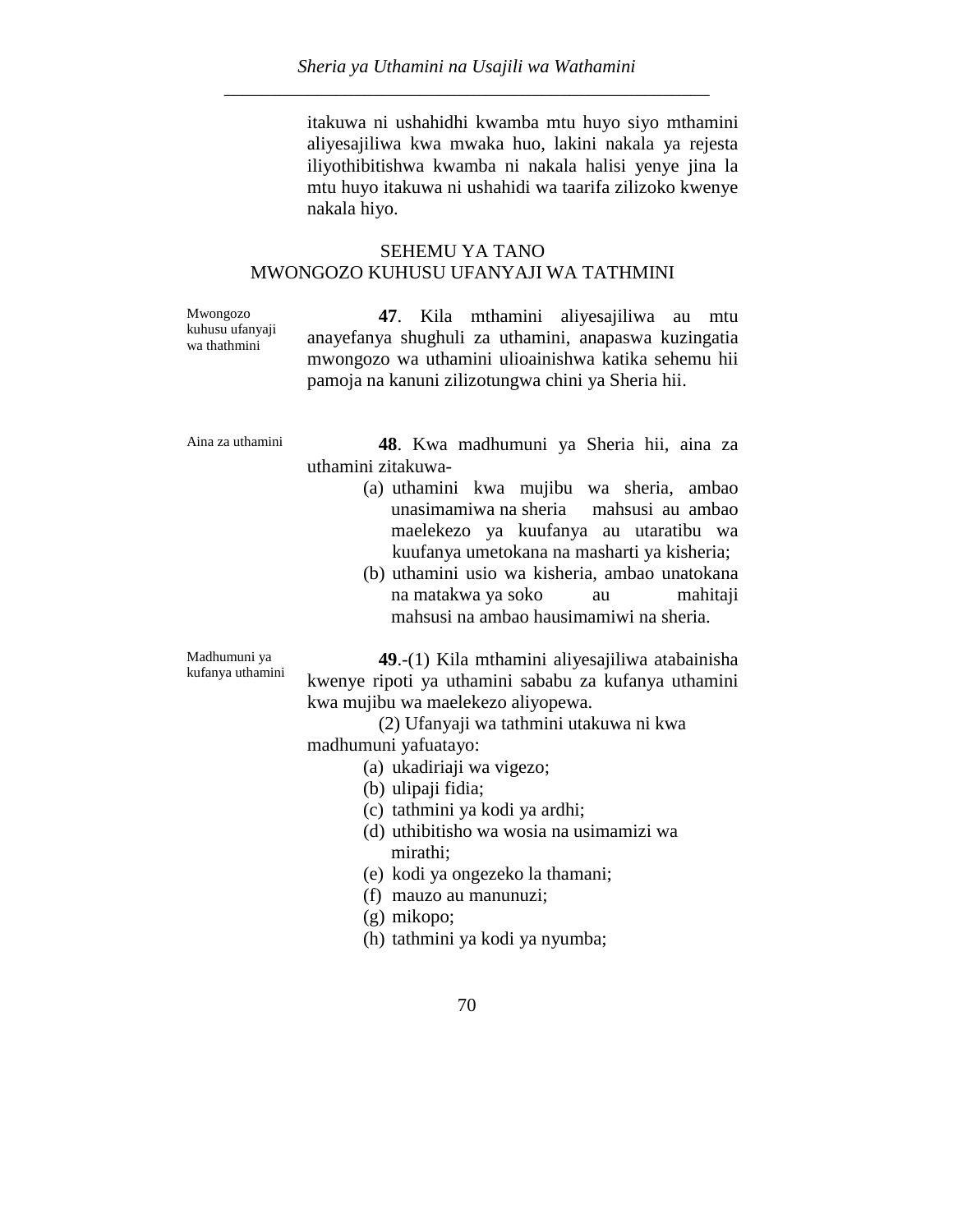- (i) taarifa za fedha;
- (j) bima;
- (k) uwekezaji;
- (l) soko la hisa;
- (m)thamani ya soko;
- (n) uwekaji dhamana; na
- (o) dhumuni lingine lolote ambalo Bodi itaamua.

Vigezo na njia ya kufanya uthamini

**50**.-(1) Wakati wa kufanya uthamini na uandaaji wa taarifa ya uthamini, mthamini aliyesajiliwa ataeleza vigezi na njia aliyoitumia kufanya tathmini na dhana yoyote aliyoitumia kufanya thamani.

(2) Kwa madhumuni ya kifungu hiki, vigezo vya uthamini vitajumuisha-

- (a) soko;
- (b) gharama; na
- (c) mapato.

(3) Iwapo mthamini alizingatia dhana yoyote ya ziada, aidha kwa maoni yake mwenyewe au kwa maelekezo ya mteja wake, mthamini atapaswa kueleza kwa maandishi dhana hiyo ya ziada na sababu zake.

Njia za kufanya uthamini

Uhalali wa uthamini

**51**.-(1) Wakati wa kufanya uthamini, mthamini aliyesjiliwa atatumia njia sahihi za kufanya uthamini na zitajumuisha-

- (a) njia ya ulinganifu wa soko;
- (b) njia ya kubadilisha gharama au njia ya jaribio la ukandarasi;
- (c) njia ya mapato au njia ya uwekezaji;
- (d) njia ya faida; na
- (e) njia ya kuthamini masazo.

(2) Bila kujali kifungu kidogo cha (1), wakati njia nyingine au utofautishaji unapotumika, mbinu hizo zitafafanuliwa, na data zilizotumika wakati wa kufanya uthamini zitathibitishwa.

**52**. Uthamini na taarifa ya uthamini iliyoandaliwa chini ya Sheria hii itakuwa halali kwa muda ambao Waziri atabainisha.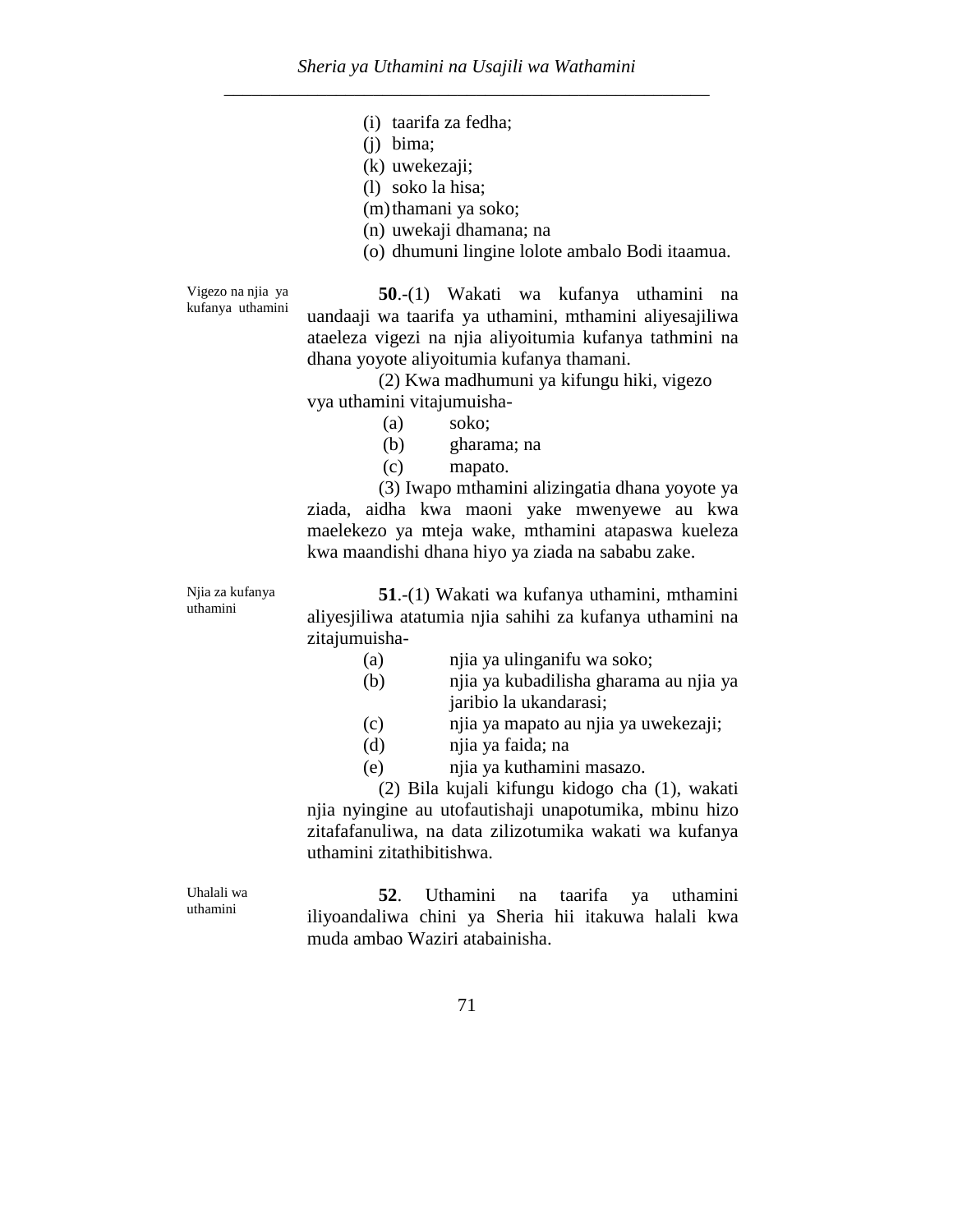Tarehe ya uthamini na muda wa ukomo

**53**.- (1) Waziri anaweza kubainisha tarehe ya uthamini na muda wa ukomo wa mashauri yanayotokana na uthamini uliofanywa chini ya Sheria hii.

(2) Kwa madhumuni ya kifungu hiki "tarehe ya uthamini " maana yake ni tarehe ya kuanza kufanya uthamini.

Kuingia kwenye ardhi, majengo, nk

Miongozo **54**. Ndani ya miezi sita baada ya kuanza kutumika kwa Sheria hii, na baada ya Bodi kutoa mapendekezo, Waziri ataandaa na kutangaza kwenye *Gazeti la Serikali* miongozo kuhusu uthamini.

**55**.-(1) Mthamini aliyesajiliwa:

- (a) endapo ni muhimu kwa madhumuni ya kutekeleza majukumu yake chini ya sheria hii, anaweza kuingia katika ardhi yoyote, jengo au eneo kwa wakati muafaka na kufanya ukaguzi na hatawajibika kutokana na kuingia bila ridhaa;
- (b) anaweza kumuuliza kwa mdomo au kwa maandishi mmiliki au wakala wake au mtumishi katika ardhi hiyo, jengo au eneo, swali lolote litakalomwezesha kufanya kazi yake kitaalam chini ya Sheria hii; au
- (c) kukagua nyaraka yoyote kutoka kwa mtu yeyote kwa madhumuni ya kutekeleza majukumu yake chini ya Sheria hii.

(2) Mtu yeyote ambaye, baada ya kupewa taarifa kuhusu nia ya mthamini aliyesajiliwa ya kuingia na kukagua ardhi, jengo au eneo, au nia ya kuuliza maswali au kukagua nyaraka zinazohusika na utendaji kazi wa mthamini chini ya Sheria hii-

- (a) anakataa au anashindwa kumruhusu kuingia au kukagua;
- (b) anakataa au kwa makusidi anakwepa kujibu swali kwa ufahamu wake aidha kwa mdomo au kwa maandishi kutokana na namna muuliza swali alivouliza;
- (c) kwa makusudi anasema uongo wakati akijibu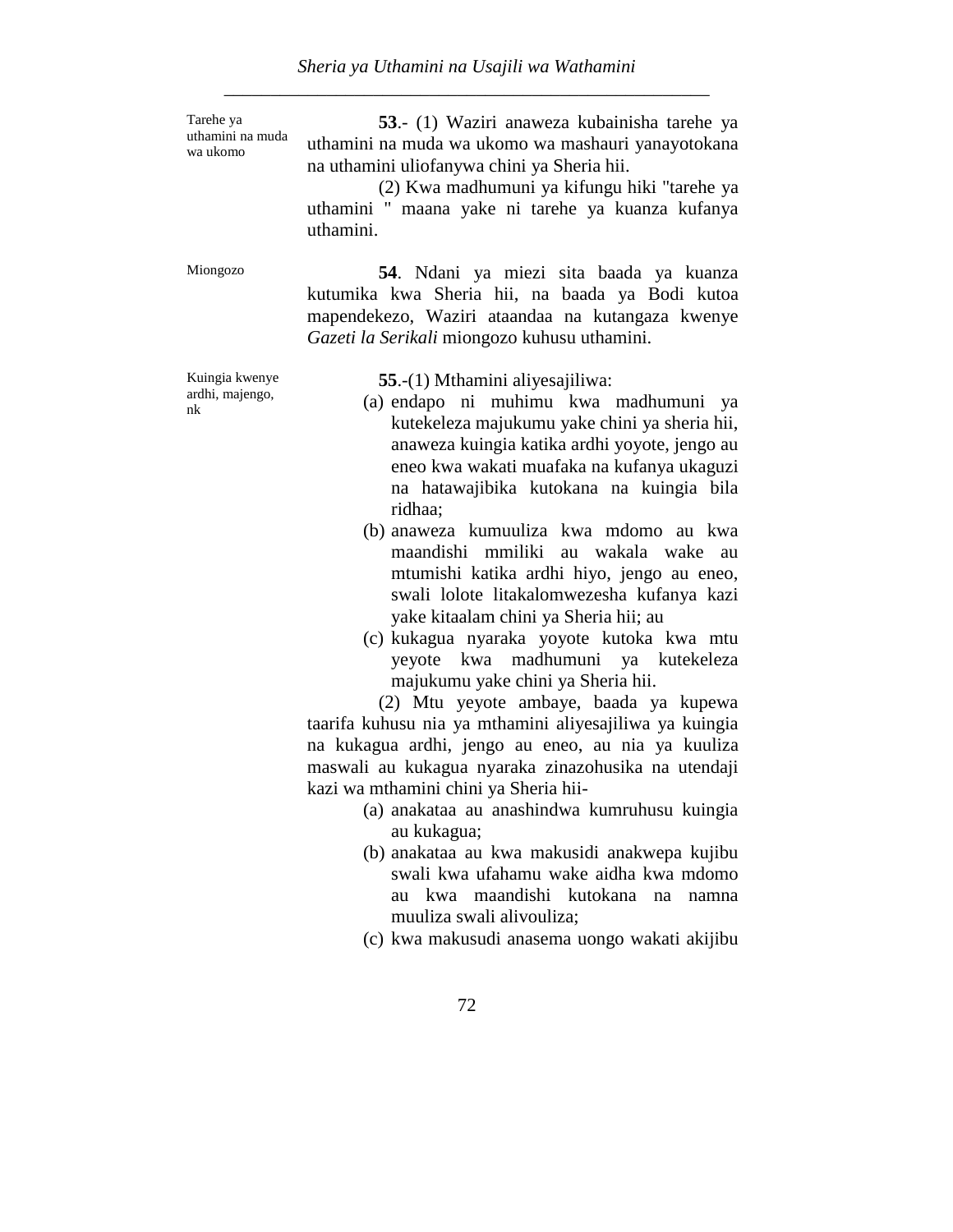swali; au

(d) anakataa kuruhusu vitabu husika au nyaraka zisikaguliwe au nakala ya kitabu au nyaraka isichukuliwe,

atakuwa ametenda kosa na akipatikana na hatia, atatozwa faini isiyopungua shilingi milioni moja na isiyozidi shilingi milioni tatu, au kifungo kwa kipindi kisichopungua miezi kumi na mbili na kisichozidi miezi ishirini na nne au vyote faini na kifungo.

Uwasilishaji wa taarifa muhimu

**56**.- (1) Mthmini anaweza kumtaka mtu yeyote kuwasilisha kwake nyaraka zozote za muhimu za kumwezesha kutekeleza majukumu yake chini ya Sheria hii.

(2) taarifa zinazohitajika chini ya kifungu cha (1) zinaweza kujumuisha-

- (a) maelezo kuhusu mauzo, manunuzi, matokeo ya minada na zabuni,ukodishaji na upangishaji; na
- (b) taarifa nyingine ambazo mthamini anadhani ni muhimu kwa ajili ya utekelezaji wa majukumu yake chini ya Sheria hii.

(3) Mtu yeyote ambaye anakataa kuwasilisha taarifa chini ya kifungu hiki ndani ya muda uliowekwa, au anawasilisha taarifa ya uongo kwa makusudi, atakuwa ametenda kosa na akipatikana na hatia atatozwa faini isiyopungua shilingi milioni moja na isiyozidi shilingi milioni tatu au kifungo kwa kipindi kisichopungua miezi kumi na mbili na kisichozidi miezi ishirini na nne au vyote kwa pamoja, faini na kifungo.

**57**. Mthamini aliyesajiliwa ambaye anakuwa wakala wa mthamini asiyesajiliwa na akafanya uthamini, na ambaye-

- (a) anaruhusu jina lake litumiwe na mthamini asiyesajiliwa;
- (b) anafanya kitendo kingine chochote kumwezesha mtu asiyesajiliwa kufanya kazi kama mthamini aliyesajiliwa;

Mthamini kutokuwa wakala wa mthamini asiyesajiliwa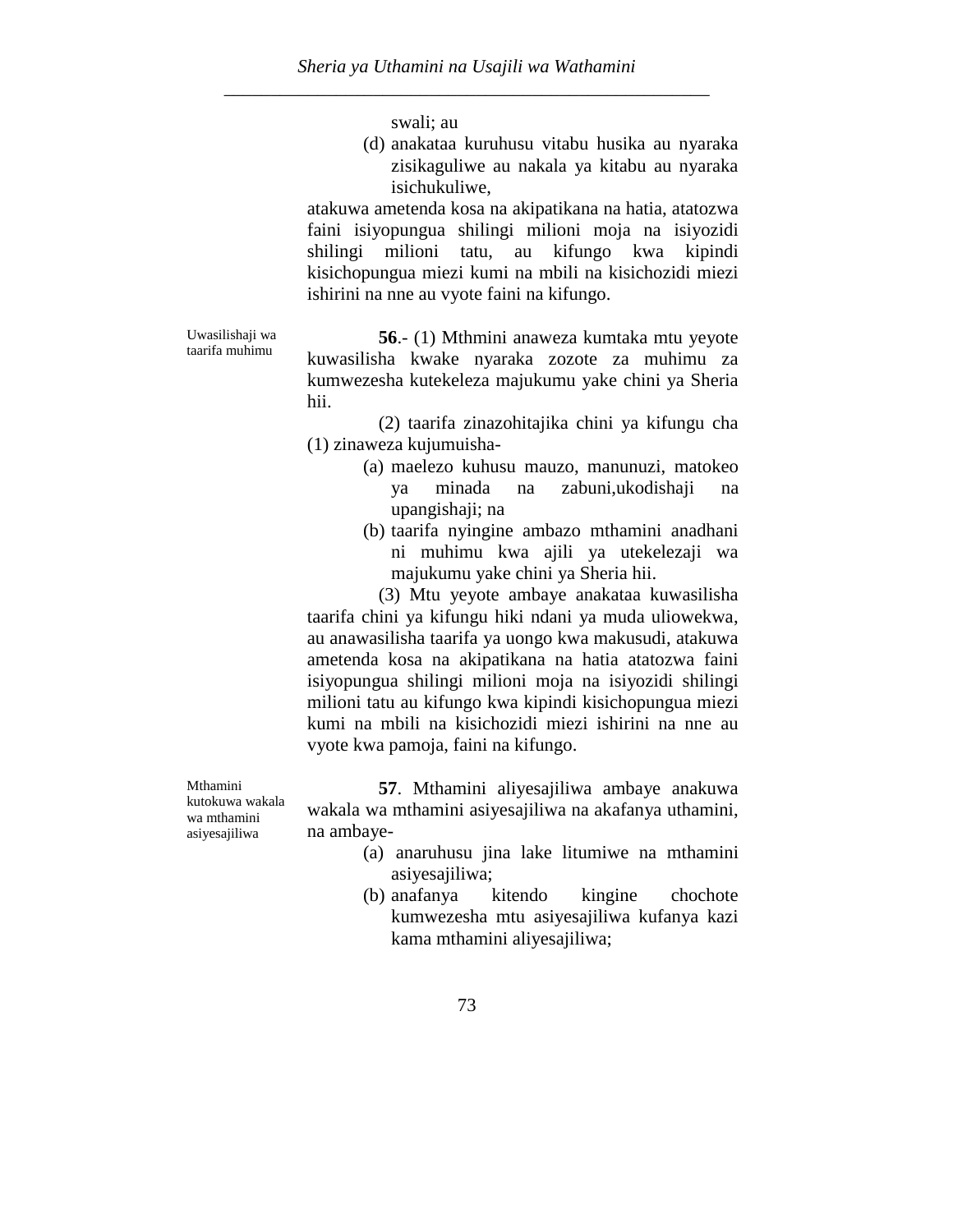(c) kwa njia yoyote anamsaidia mthamini asiyesajiliwa katika jambo lolote akijua kwamba mtu huyo anakiuka au ana nia ya kukiuka Sheria hii,

atakuwa ametenda kosa na atachukuliwa hatua za kinidhamu kwa namna Bodi itakavyoamua.

## SEHEMU YA SITA MASHARTI KUHUSU FEDHA

Vyanzo vya fedha **58.**-(1) Vyanzo vya fedha za Bodi vitajumuisha-

- (a) kiasi chochote cha fedha ambacho kikitatengwa na Bunge kwa ajili ya Bodi;
- (b) kiasi chochote cha fedha ambacho Bodi inaweza kupokea kama msaada kutoka katika shirika lolote;
- (c) kiasi chochote cha fedha ambacho Bodi inaweza kukopa kwa madhumuni ya Bodi;
- (d) kiasi chochote cha fedha ambacho, kwa namna yoyote, kitalipwa au kuwekwa kwenye Bodi;
- (e) michango kutoka kwa wathamini kama itakavyoamuliwa na Bodi;

(2) Bodi inaweza, baada ya kupata idhini ya Waziri na kwa kushauriana na Waziri mwenye dhamana na masuala ya fedha, kuwekeza fedha zozote katika namna ambayo Bodi inaona inafaa.

Hesabu **59.-(**1) Bodi itatunza kumbukumbu sahihi za vitabu vya hesabu.

> (2) Kwa kuzingatia maelekezo yoyote yaliyotolewa na Bodi, Msajili ataandaa maelezo kuhusiana na kila mwaka wa fedha, na si zaidi ya miezi mitatu baada ya kufungwa kwa mwaka wa fedha, ataandaa taarifa ambayo itajumuisha taarifa ya utekelezaji wa shughuli za Bodi kwa kipindi cha mwaka huo wa fedha.

> > (3) Taarifa iliyoandaliwa chini ya kifungu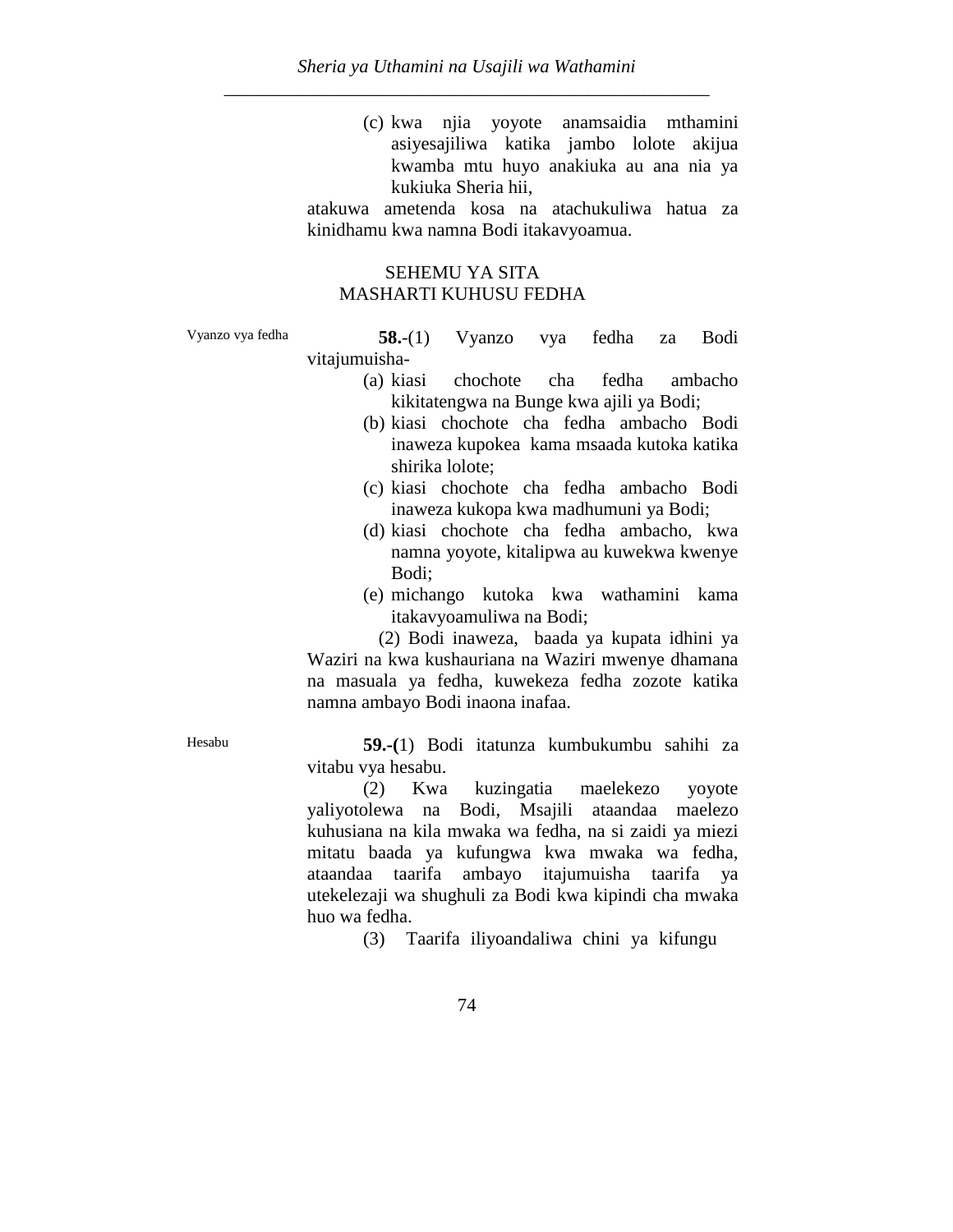kidogo cha (2) zitakuwa na-

- (a) taarifa ya hali ya Bodi kifedha;
- (b) taarifa kuhusu uimara wa Bodi kifedha;
- (c) taarifa ya mtiririko wa mapato;
- (d) taarifa kuhusu mabadiliko ya mitaji; na
- (e) maelezo ya taarifa ya fedha.

Ukaguzi **60**.-(1) Hesabu za Bodi za kila mwaka wa fedha zitakaguliwa na Mdhibiti na Mkaguzi Mkuu wa Hesabu za Serikali au Mkaguzi atakayeteuliwa na Mdhibiti na Mkaguzi Mkuu wa Hesabu za Serikali.

> (2) Ndani ya miezi mitatu baada ya kufunga mahesabu ya mwaka wa fedha, Bodi itawasilisha kwa Mkaguzi na Mdhibiti Mkuu wa Hesabu za Serikali taarifa ya hesabu kama ilivyoelezwa katika kifungu cha 59 cha Sheria hii, kwa ajili ya ukaguzi.

(3) Mapema iwezekanavyo, isipokuwa si zaidi ya miezi miwili baada ya kupokea taarifa ya ukaguzi kutoka kwa Mkaguzi na Mdhibiti Mkuu wa Hesabu za Serikali, Bodi itawasilisha kwa Waziri maelezo ya taarifa ya fedha yaliyokaguliwa pamoja na taarifa ya Mkaguzi na Mdhibiti Mkuu wa Hesabu za Serikali kuhusiana na maelezo hayo.

Taarifa ya Mwaka ya Utekelezaji

**61.** Bodi itandaa na kuwasilisha kwa Waziri ndani ya miezi mitatu baada ya kufungwa kwa kila mwaka wa fedha, taarifa ya mwaka juu ya utendaji wa Bodi kwa mwaka huo wa fedha na Waziriatawasilisha nakala ya taarifa hiyo Bungeni.

#### SEHEMU YA SABA MASHARTI YA JUMLA

Marufuku kwa mthamini asiyesajiliwa kutumia jina au kufanya kazi za uthamini

**62**.- (1) Mtu yeyote ambaye hajasajiliwa au kuorodheshwa chini ya Sheria hii -

- (a) akifanya kazi kama mtu aliyesajiliwa au kuorodheshwa;
- (b) akitumia jina "mthamini aliyesajiliwa", " mthamini aliyeorodheshwa" au jina jingine,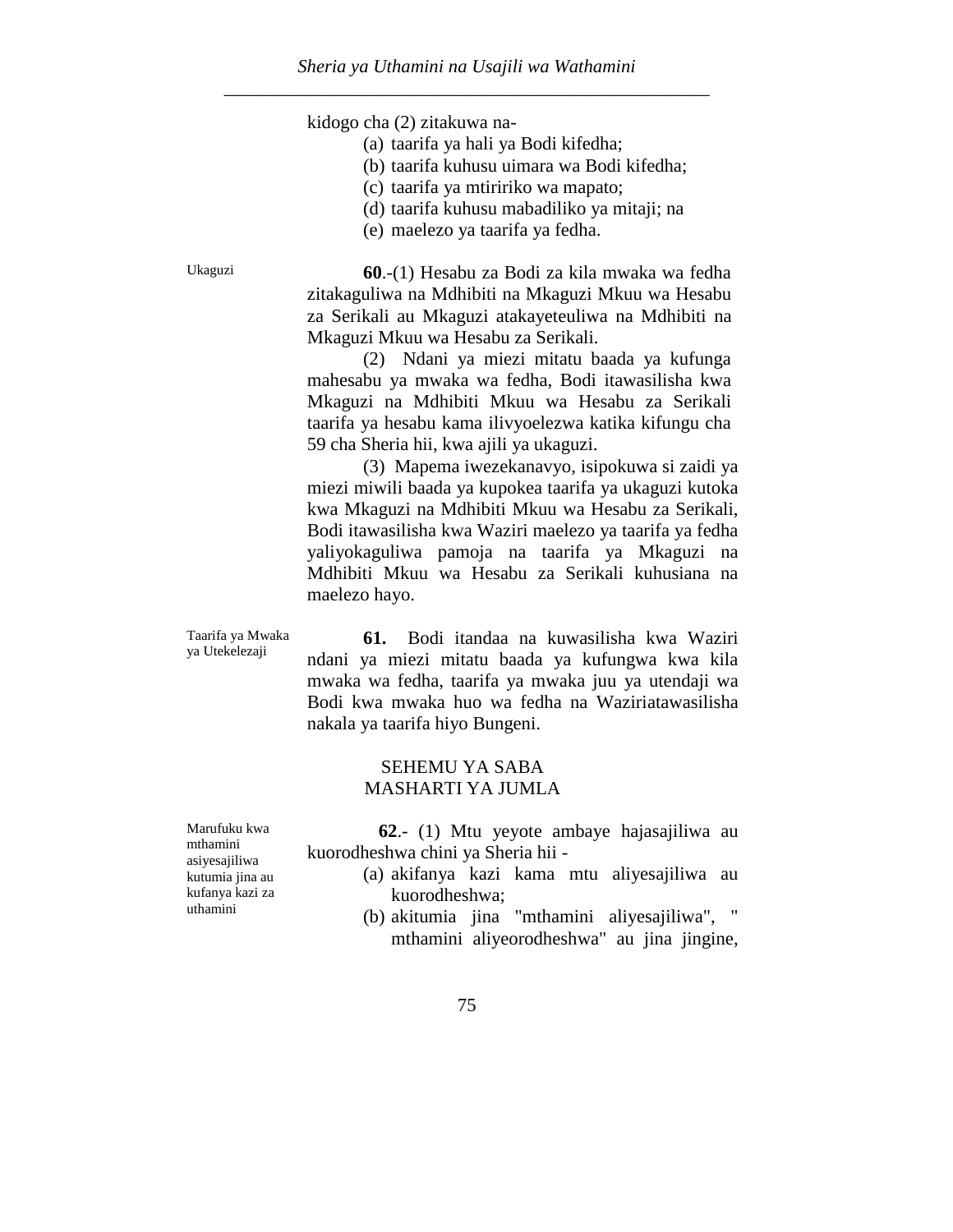cheo au maelezo yanayoashiria kwamba mtu huyo ni mthamini aliyesajiliwa;

(c) anajitambulisha aidha moja kwa moja au vinginevyo, kama ni mthamini aliyesajiliwa au kuorodheshwa,

atakuwa anatenda kosa na akipatikana na hatia atalipa faini isiyozidi shilingi milioni tano au kifungo kisichozidi miaka miwili au vyote.

(2) Kifungu kidogo cha (1) (a) haitatumika kwa-

- (a) afisa yeyote wa umma anayeandaa taarifa wakati akitekeleza majukumu yake ya ajira; au
- (b) mtu yeyote aliyeajiriwa na mthamini aliyesajiliwa na ambaye anafanya kazi zilizoko ndani ya wigo wa ajira hiyo.

Kuthibitisha ripoti ya uthamini

**63**.- (1) Mthamini aliyesajiliwa anapofanya uthamini ataweka lakiri kwenye ripoti hiyo ambao una jina lake, nambari ya usajili, anuani na tarehe, au jina la kampuni ambalo yeye ni mbia au mkurugenzi.

(2) Endapo ripoti ya uthamini haitasainiwa kwa mujibu wa kifungu kidogo cha (1), ripoti hiyo itakuwa ni batili.

(3) Mthamini aliyesajiliwa anaposaini ripoti ya uthamini iliyoandaliwa na mthamini ambaye hajasajiliwa itachukuliwa kuwa amekubali kuwajibika na ripoti hiyo pamoja na yaliyomo kwenye ripoti.

Ada ya uthamini **64**.-(1) Ndani ya mwaka mmoja tangu kuanza kutumika kwa Sheria hii, Bodi itatengeneza kanuni zitakazobainisha ada ya uthamini wa mali kuhusiana na huduma za uthamini zinazotolewa na wathamini waliosajiliwa waliopo kwenye sekta binafsi.

> (2) Hakuna mthamini aliyesajiliwa atakayedai au kukubali malipo ya ada au malipo mengine kuhusiana na huduma ya uthamini ambayo ni pungufu zaidi ya kiwango kilichobainishwa kwenye kifungu kidogo cha (1).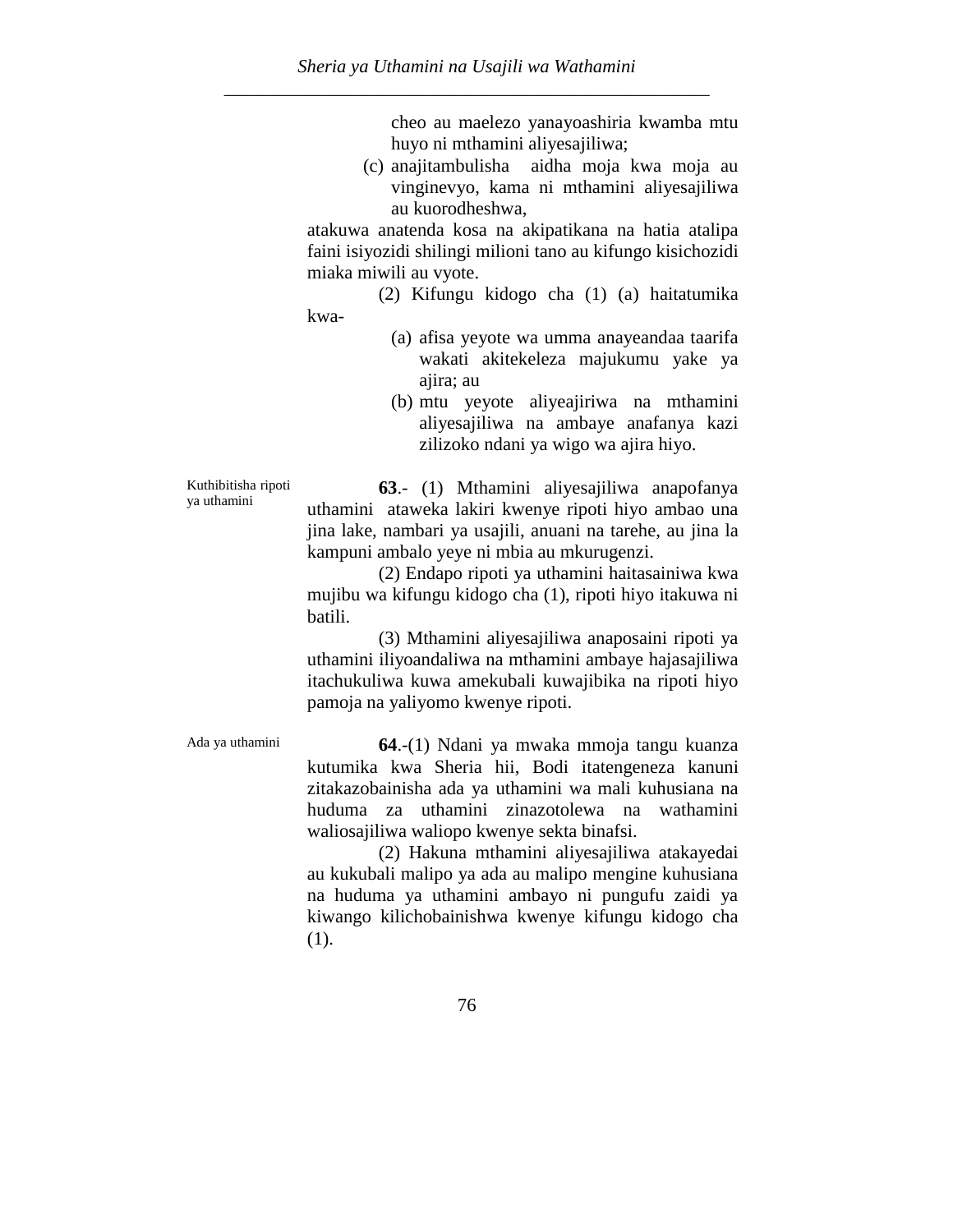Makosa yanaofanywa na shirika

Uandaaji wa kanuni za maadili

**65.** Pale kosa linapofanywa na shirika au na mkurugenzi yeyote, afisa au mtumishi wa shirika kwa namna inayoweza kutathminiwa kuashiria kwamba shirika linakidhi au linatambulika kisheria kwamba linakidhi vigezo vya kufanya kazi kama mthamini aliyesajiliwa wakati sivyo, shirika hilo litakuwa limetenda kosa na likipatikana na hatia litawajibika kulipa faini isiyozidi shilingi milioni hamsini.

**66**.-(1) Ili kufanya kazi ya uthamini kwa uaminifu au ili kuzingatia kanuni za utendaji bora katika kufanya tahmini, ndani ya miezi kumi na mbili baada ya kuanza kutumika kwa Sheria hii, Bodi itatengeneza na kupitisha kanuni za maadili kwa ajili ya wathamini waliosajiliwa na wathamini walioorodheshwa.

(2) Kanuni za maadili zilizotengenezwa chini ya kifungu hiki zitatangazwa katika *Gazeti la Serikali* na zitakuwa na nguvu ya kisheria*.*

Makosa **67**. Mtu yeyote ambaye:

- (a) kwa udanganyifu ataingiza, atasababisa au ataruhusu kuingizwa taarifa yoyote ya uongo au isiyo sahihi katika Rejesta au nakala yoyote ya Rejesta;
- (b) ataingiza au atajaribu kuingiza jina lolote au taarifa nyingine aidha kwa ajili yake au kwa ajili ya mtu mwingine yeyote;
- (c) atajipatia au atajaribu kujipatia leseni ya kufanya uthamini kwa njia za udanganyifu;
- (d) anafahamu kwamba hajafuzu kufanya uthamini, akifanya au akijaribu kufanya uthamini chini ya Sheria hii;
- (e) anatoa taarifa yoyote ambayo ni ya uongo au inayopotosha kwa nia ya kujipatia manufaa, aweze kuingia mkataba au kupewa upendeleo chini ya Sheria hii;
- (f) anaghushi au akijua kwamba nyaraka imeghushiwa, anatoa nyaraka yoyoyte inayodhaniwa kuwa ni cheti,risiti, idhini au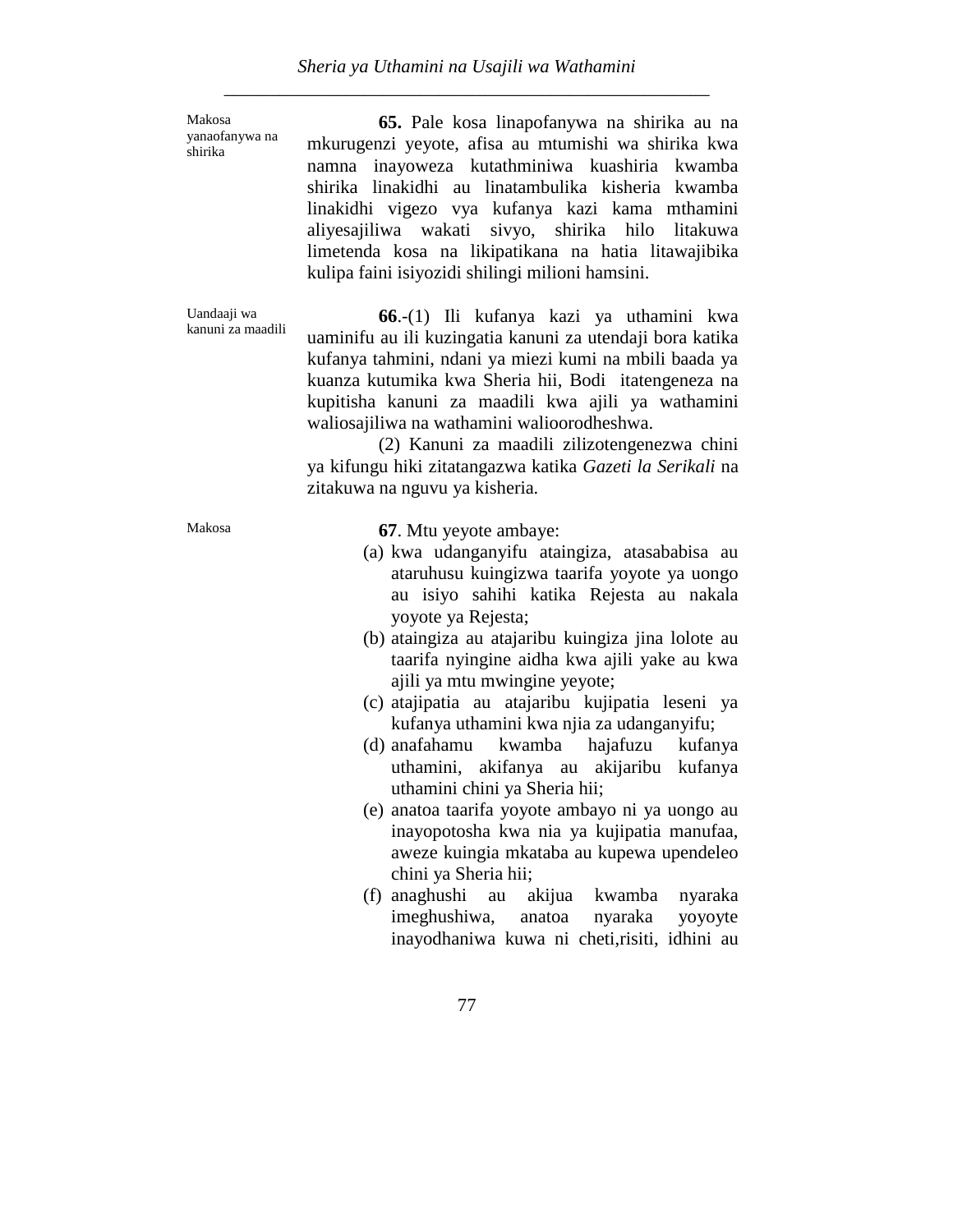nyaraka yoyoye iliyotolewa chini ya Sheria hii;

- (g) anakifanya kuwa ni mtu aliyesajiliwa au anayedhaniwa kuwa amesajiliwa chini ya Sheria hii;
- (h) baada ya kupewa wito, atakataa au anashindwa bila sababu ya msingi, kuhuduria kwenye kikao cha uchunguzi cha Bodi chini ya Sheria hii;
- (i) anamzuia au kumkataza mjumbe yeyote wa Bodi kutekeleza mamlaka au majukumu yake chini ya Sheria hii;

anatenda kosa la jinai na akipatikana na hatia atawajibika kulipa faini isiyopungua shilingi milioni tano au kifungo kwa kipindi kisichopungua miaka miwili au vyote faini na kifungo.

**68**. Mthmini yeyote aliyesajiliwa ambaye ripoti yake itakuwa na maelezo au taarifa yenye makisio ya juu au ya chini, na ripoti hiyo ikapitishwa au ikaidhinishwa na Mthamini Mkuu, mthamini huyo atawajibika yeye binafsi kwa uzembe wa kitaaluma kutokana na madirio hayo ya juu au ya chini ya maelezo au taarifa hiyo.

Kinga **69.** Hakuna jambo au kitu kilichofanywa na mjumbe yeyote wa Bodi au wa Kamati, wafanyakazi wa Bodi, mthamini aliyesajiliwa au aliyeorodheshwa au mtu yeyote aliyepewa mamlaka ya kutekeleza majukumu chini ya Sheria hii, endapo kimefanyika kwa nia njema katika utekelezaji wa majukumu yake chini ya Sheria hii, kitamfanya mjumbe au mtu huyo mwingine awajibike binafsi kwa jambo au kitu kilichofanyika.

Kanuni **70**.- (1) Waziri baada ya kushauriana na Bodi, anaweza kutunga kanuni kwa ajili ya utekelezaji bora wa masharti ya Sheria hii.

> (2) Bila kuathiri masharti ya ujumla ya kifungu kidogo cha (1), Waziri anaweza kutunga kanuni zitakazobainisha-

Uzembe wa msajili aliyesajiliwa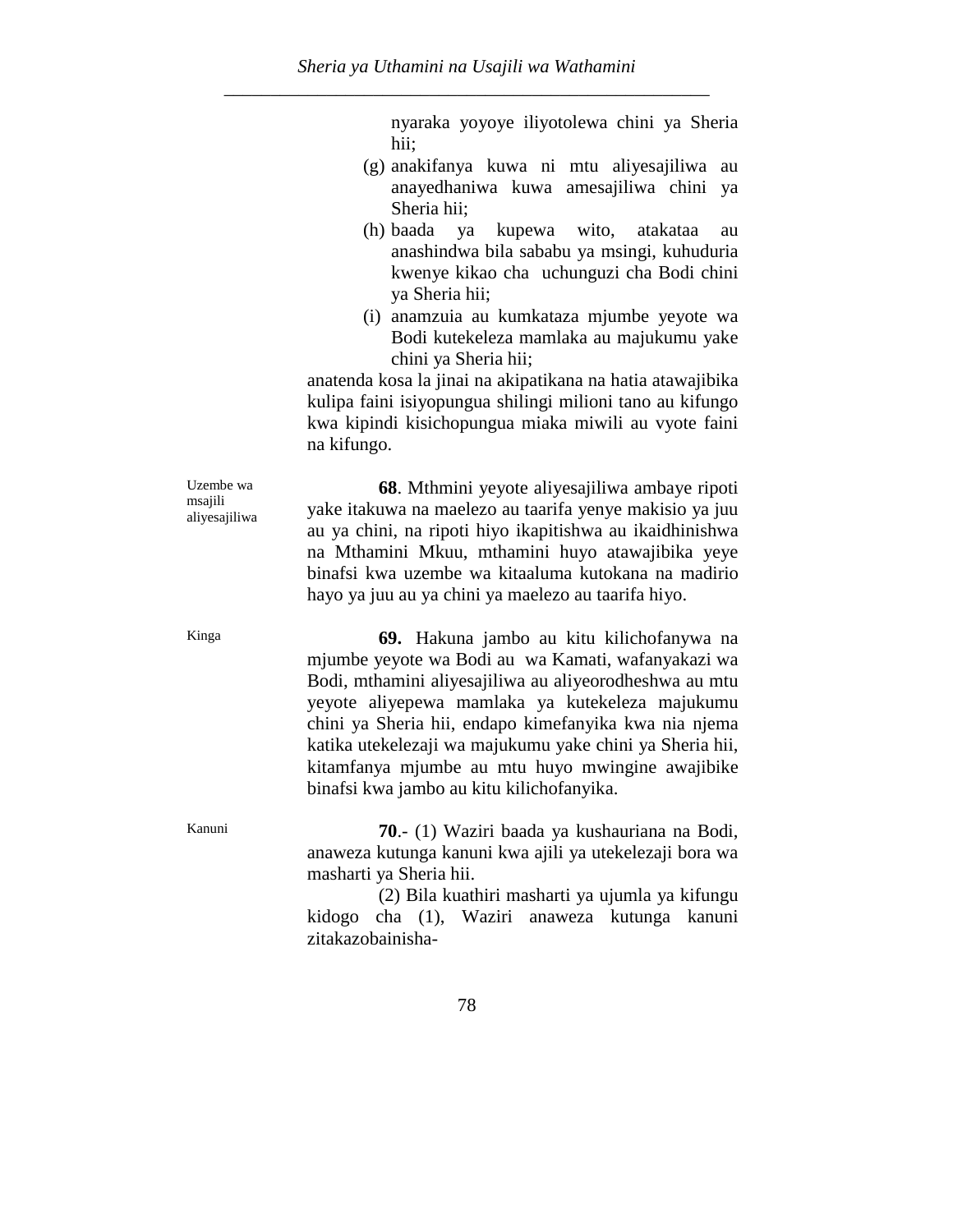- (a) utaratibu wa usajili na uorodheshaji chini ya Sheria hii;
- (b) utaratibu wa kusajili kampuni za uthamini chini ya Sheria hii;
- (c) ada na malipo mengine yanayopaswa kulipwa kuhusiana na huduma za uthamini zinazotolewa na wathamini wa Serikali chini ya Sheria hii;
- (d) utaratibu wa kuhakiki uthamini chini ya Sheria hii;
- (e) namna ya kutathmini viwango vya mazao na kuandaa jedwali ya viwango vya mazao;
- (f) namna ya kutathmini viwango va mazao na kuandaa thamani ya ardhi;
- (g) fomu zitakazotumiwa wakati wa kufanya uthamini wa aina mbalimbali;
- (h) utaratibu wa kutathmini fidia na uthamini;
- (i) namna ya ukokotoaji wa vitu vinavyofidiwa;
- (j) kanuni bora za usimamizi, ikijumuisha miongozo ya ubora wa huduma na ujuzi wa watathmini;
- (k) namna na taratibu za kushughulikia malalamiko na rufaa zinazofunguliwa chini ya Sheria hii;
- (l) kanuni za vipimo;
- (m)jambo jingine lolote litakawezesha utekelezaji bora wa Sheria hii.

Kanuni za Bodi **71**. Bodi inaweza kuandaa kanuni

zitakazobainisha-

- (a) viwango na miongozo ya kufanya tathmini;
- (b) muundo wa ripoti ya uthamini;
- (c) masuala yanayohusu usajili wa wathamini;
- (d) masuala yanayohusu elimu ya kujiendeleza; na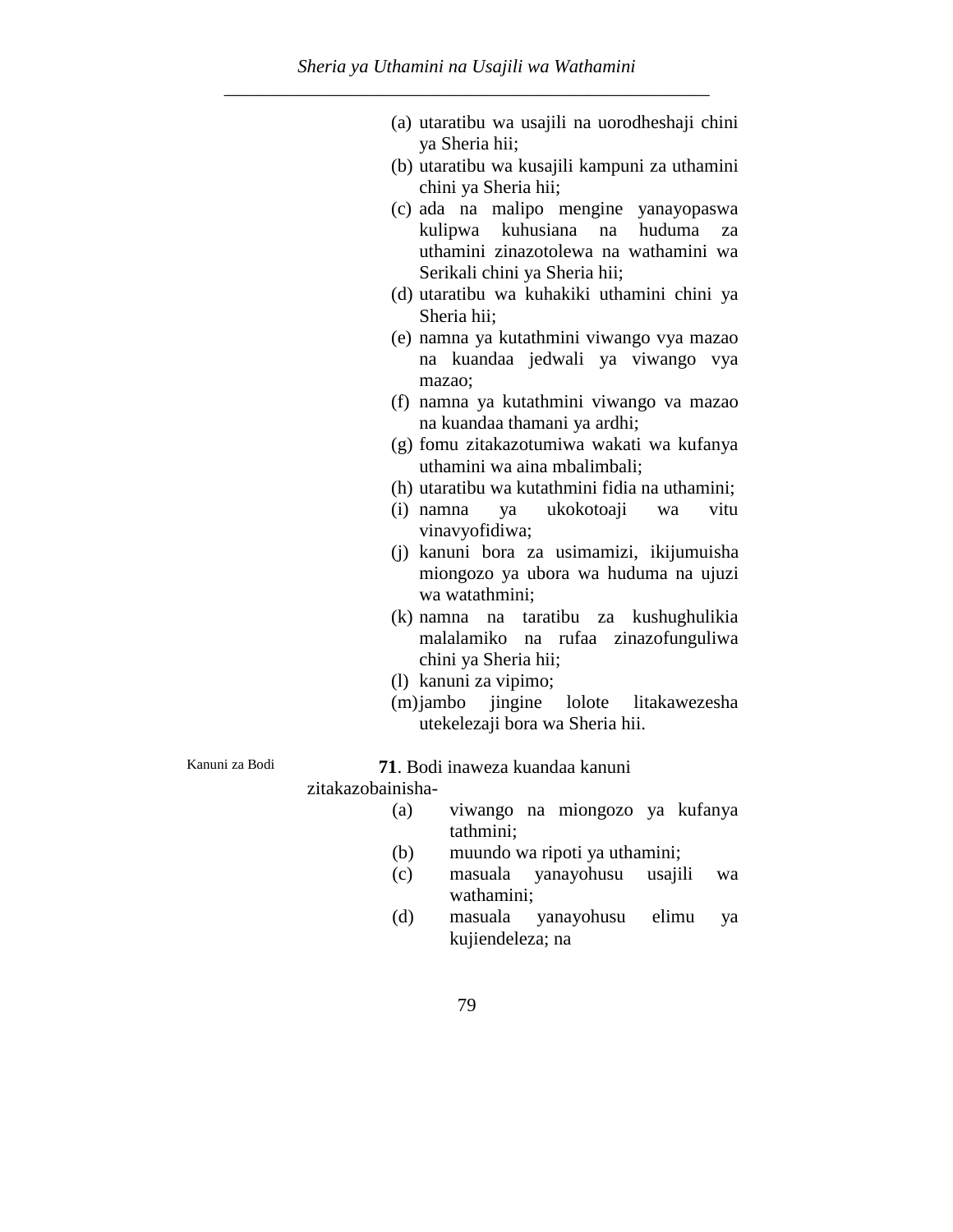(e) jambo au kitu kingine chochote ambacho Bodi inaona ni muhimu katika kutekeleza masharti ya Sheria hii.

Masharti yanayoendelea kutumika na masharti ya mpito

**72**.-(1) Wathamini waliosajiliwa chini ya Sheria ya Baraza la Taifa la Usajili wa Wapimaji wa Ardhi na ambao leseni zao hazijamalizika muda, wataendelea kufanya kazi za uthamini kama vile wamesajiliwa chini ya Sheria hii mpaka hapo leseni zao zitakapomalizika muda.

(2) Mthamini aliyesajiliwa na kupewa leseni chini ya Sheria ya Baraza la Taifa la Usajili wa Wapimaji wa Ardhi, ndani ya miezi mitatu kabla ya muda wa leseni yake kumalizika, atapaswa kuomba kwa Bodi kusajiliwa chini ya Sheria hii.

(3) Baada ya kuanza kutumika kwa Sheria hii hakuna mthamini atakayesajiliwa chini ya Sheria ya Baraza la Taifa la Wapima Ardhi.

Marekebisho ya sheria mbalimbali **73**. Kwa madhumuni ya kuleta uwiano wa sheria mbalimbali na Sheria hii, sheria zilizoainishwa kwenye Jedwali la Pili la Sheria hii zinafanyiwa marekebisho katika namna inayoainishwa kwenye Jedwali la Pili.

#### **\_\_\_\_** JEDWALI LA KWANZA **\_\_\_\_**

*(Limetengenezwa chini ya kifungu cha 12(6))* **\_\_\_\_\_\_\_\_**

# UENDESHAJI WA SHUGHULI ZA BODI

Nafasi kuwa wazi

**1**. Nafasi ya mjumbe itakuwa wazi endapo-

- (a) uteuzi wake utatenguliwa;
- (b) atajiuzulu; au
- (c) atafariki.

(2) Mjumbe anaweza kujiuzulu wakati wowote kwa kutoa notisi ya maandishi kwa Waziri na tangu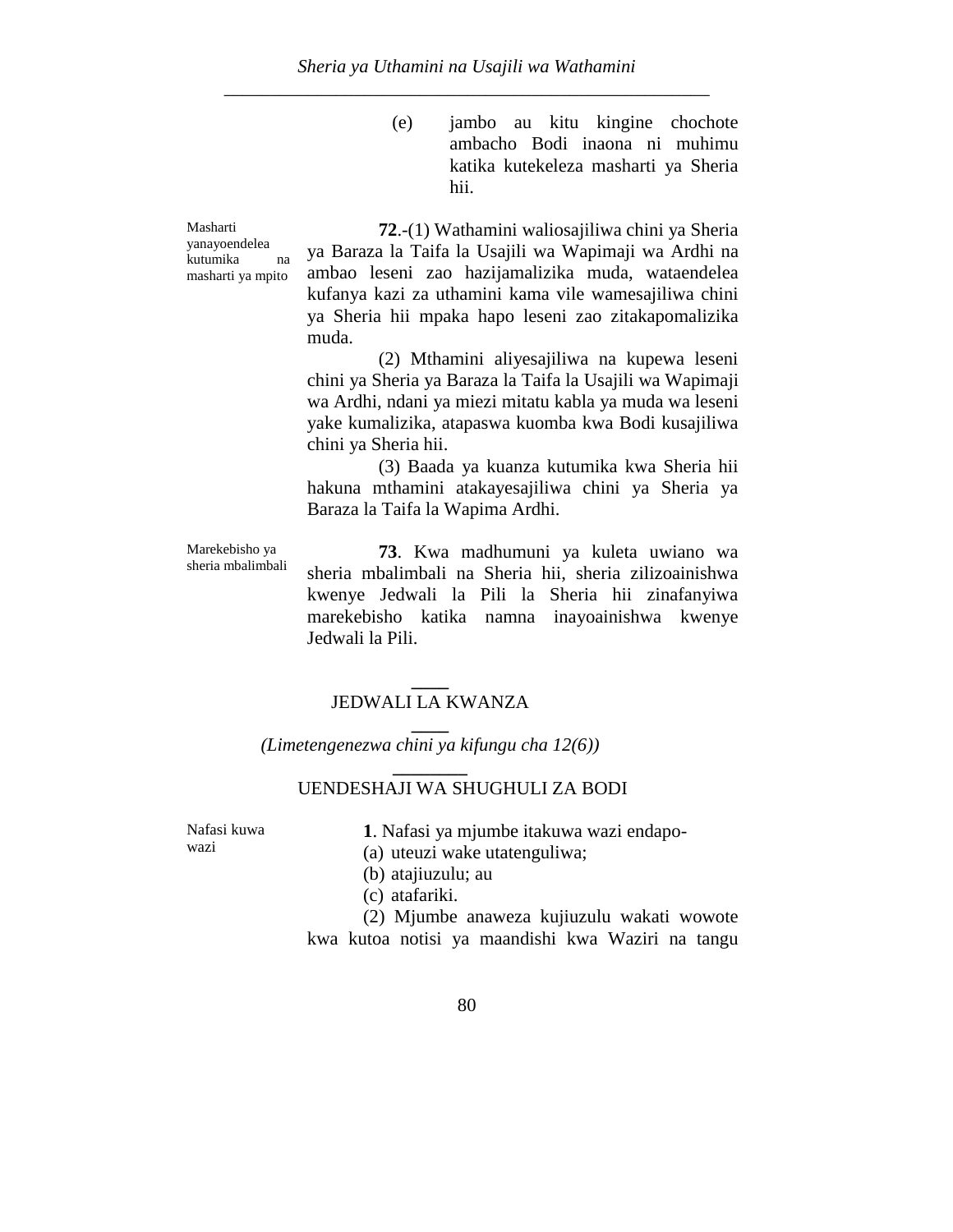tarehe hiyo iliyoainishwa kwenye notisi, au iwapo hakuna tarehe iliyotajwa kwenye notisi, kuanzia tarehe ambayo notisi ilipopelekwa na Waziri, mjumbe atakoma kuwa mjumbe.

| Makamu<br>Mwenyekiti | 2. Bodi itamchagua mmoja wa wajumbe wake             |
|----------------------|------------------------------------------------------|
|                      | kuwa Makamu-Mwenyekiti na mjumbe yeyote              |
|                      | atakayechaguliwa kuwa Makamu-Mwenyekiti,             |
|                      | ataendelea kushika madaraka ya Makamu-Mwenyekiti     |
|                      | kwa muda wa miaka mitatu na anaweza kuchaguliwa      |
|                      | tena baada ya muda huo kuisha, kwa kuzingatia kigezo |
|                      | kuwa mjumbe huyo anaendelea kuwa mjumbe.             |

Muda wa uteuzi **3**.-(1) Kila mjumbe wa Bodi ataendelea kuwa madarakani kwa kipindi kitakachoainishwa kwente barua ya uteuzi, na endapo kipindi hicho hakijabainishwa, ataendelea kuwa mjumbe kwa kipindi cha miaka mitatu kuanzia tarehe ya uteuzi wake na anaweza kuteuliwa tena kwa kipindi kingine kimoja.

(2) Bila kujali aya ndogo ya (1), mtu ambaye ni mjumbe kutokana na kushika madaraka katika ofisi nyingine yoyote atakoma kuwa mjumbe baada ya kuacha kushika madaraka katika ofisi ambayo kwa wadhifa huo amekuwa mjumbe.

Kufuta uteuzi **4**. Pale ambapo mjumbe wa Bodi anashindwa kuhudhuria vikao vitatu vya Bodi mfululizo bila sababu za msingi, Bodi itaishauri mamlaka ya uteuzi kuhusu suala hili na mamlaka ya uteuzi inaweza kufuta uteuzi wa mjumbe huyo na kuteua mjumbe mpya badala yake.

Nafasi kuwa wazi **5**. Iwapo mjumbe anakoma kuwa mjumbe kwa sababu yoyote kabla ya muda wake kumalizika, mamlaka ya uteuzi inaweza kumteua mtu mwingine kuziba nafasi iliyoachwa wazi na mtu huyo aliyeteuliwa takaa madarakani kwa kipindi kilichosalia cha mjumbe aliyemtangulia.

Ukomo wa **6**. Iwapo mjumbe yeyote wa Bodi anakoma kuwa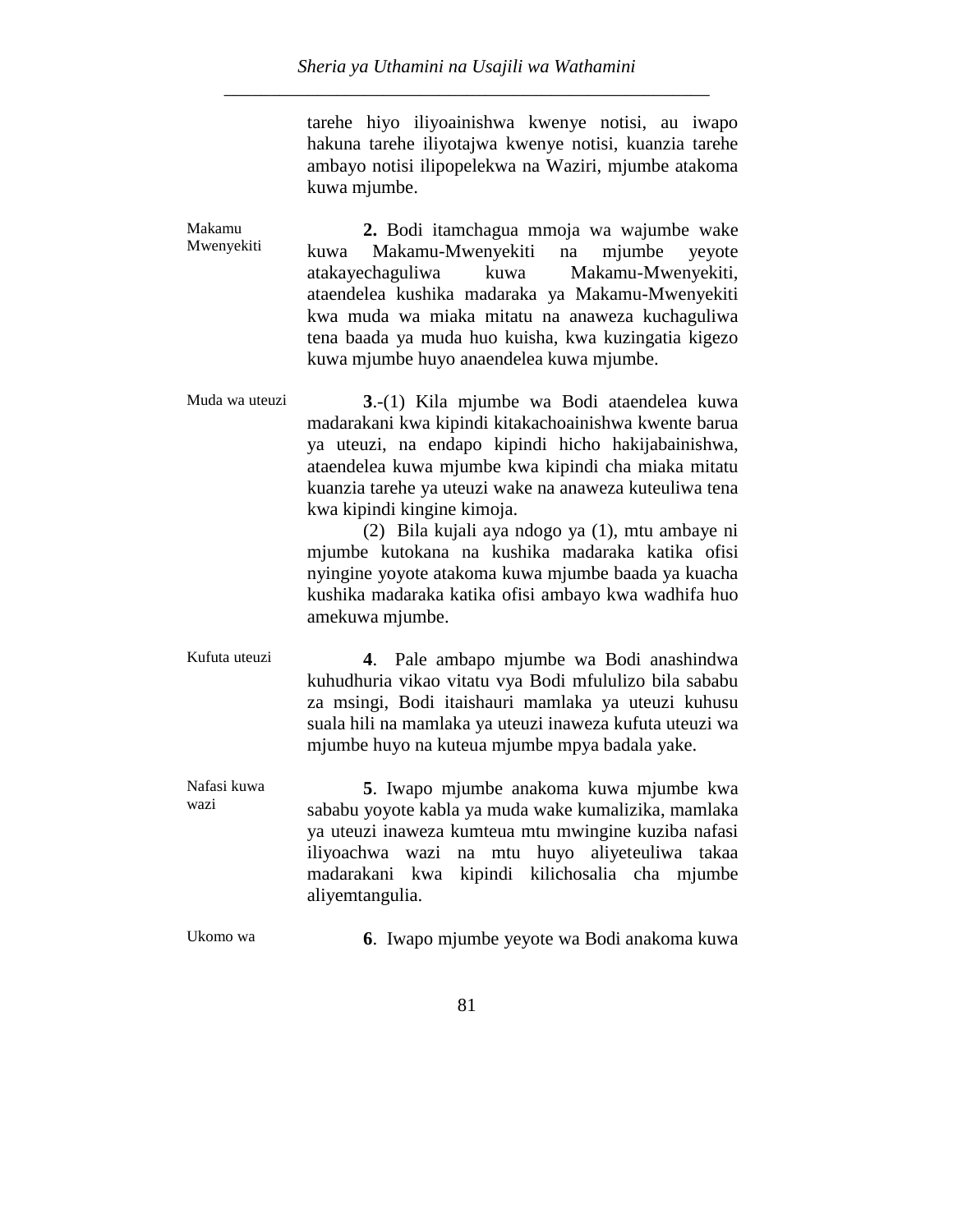ujumbe mjumbe kwa sababu ya kujiuzulu au kifo au kwa ya kushindwa kutekeleza majukumu yake kama mjumbe kwa sababu ya kutokuwepo ndani ya Jamhuri ya Muungano au kwa sababu ya udhaifu wa mwili au akili au iwapo mamlaka ya uteuzi inafuta uteuzi wake chini ya aya ya 2, mamlaka ya uteuzi inaweza kuteua mjumbe mwingine badala yake na mjumbe atakayeteuliwa kwa mujibu wa Jedwali hili atakuwepo madarakani kwa muda uliobakia wa mjumbe aliyemtangulia.

Mamlaka ya Mwenyekiti na Makamu Mwenyekiti

**7.-**(1) Mwenyekiti ataongoza mikutano yote ya Bodi.

(2) Iwapo katika mkutano wowote wa Bodi Mwenyekiti hatakuwepo, Makamu-Mwenyekiti ataongoza kikao hicho.

(3) Iwapo Mwenyekiti na Makamu-Mwenyekiti hawapo katika mkutano wowote wa Bodi, wajumbe waliopo, watamchagua Mwenyekiti wa muda kutoka miongoni mwao kuongoza kikao.

(4) Mwenyekiti, Makamu-Mwenyekiti au Mwenyekiti wa muda anayeongoza mkutano wowote wa Bodi, atakuwa na haki ya kupiga kura, na inapotokea mgongano wa kura, atakuwa na kura ya turufu mbali na kura yake ya kawaida.

Mikutano na taratibu za Bodi

**8**.-(1) Mkutano wa kawaida cha Bodi utaitishwa na Mwenyekiti na taarifa inayotaja sehemu, tarehe na muda wa kikao itatumwa kwa kila mjumbe mahala pake pa kawaida pa kazi au makazi kwa siku zisizopungua siku kumi na nne kabla ya tarehe ya kikao hicho.

(2) Bodi itafanya mkutano wa kawaida minne kwa mwaka, lakini Mwenyekiti anaweza akaitisha kikao cha dharura endapo hitaji la kufanya hivyo litajitokeza.

(3) Mwenyekiti wa Bodi anaweza kumwalika mtu yeyote ambaye si mjumbe kushiriki katika mjadala wa Bodi na mtu huyo hatakuwa na haki ya kupiga kura.

Akidi **9**. Akidi katika mikutano ya Bodi itakuwa ni mbili ya tatu ya wajumbe wote.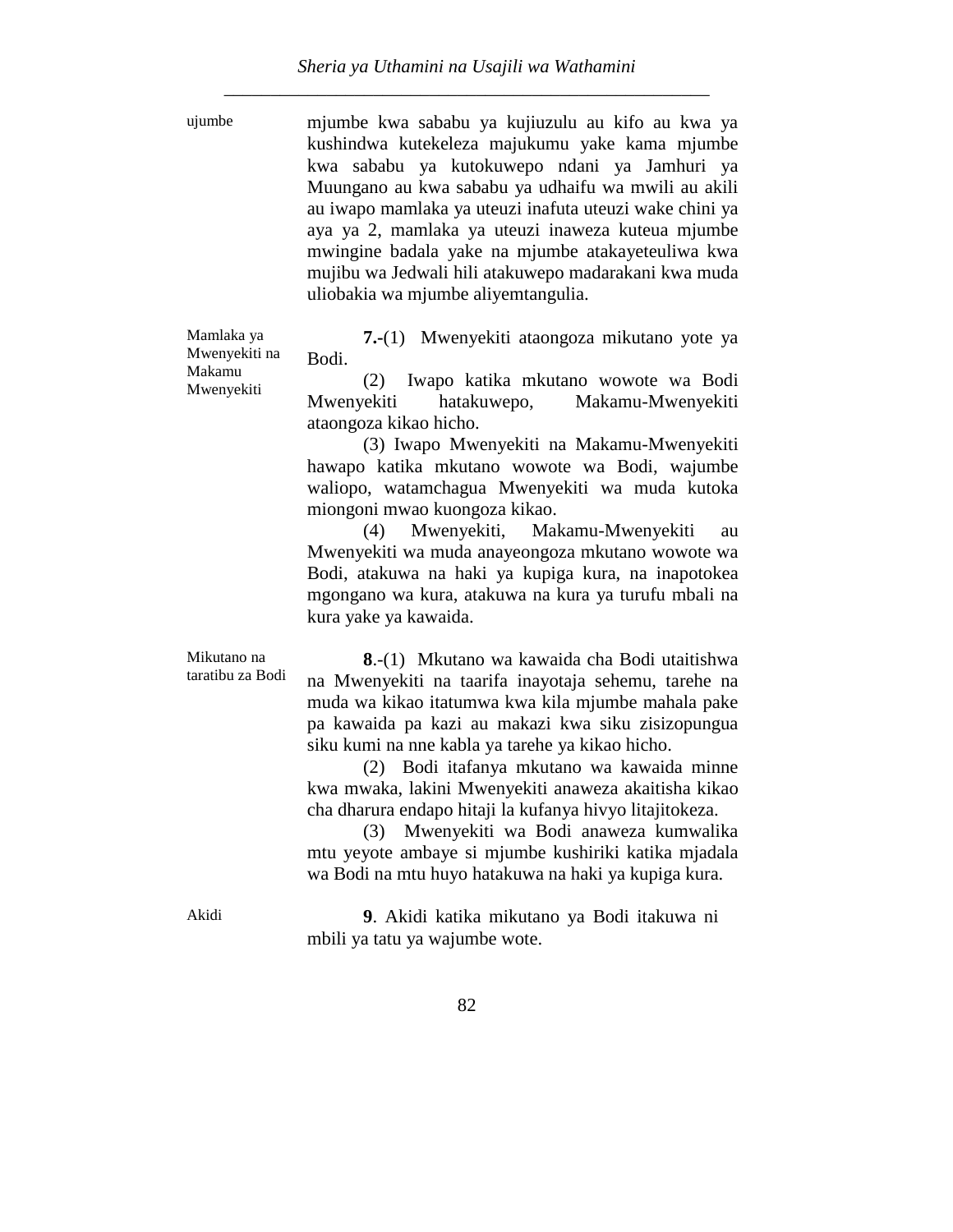| Uamuzi kwa<br>njia ya<br>maandishi                                             | 10.-(1) Bila kujali aya ya 7, Mwenyekiti anaweza<br>kuelekeza uamuzi kufanywa na Bodi bila kufanya<br>mkutano kwa kugawa nakala ya suala lililo mezani kwa<br>wajumbe wote ili watoe maoni yao kwa maandishi.<br>(2) Mjumbe yeyote atakuwa na haki ya kutaka<br>uamuzi wowote kuahirishwa na uamuzi huo kujadiliwa<br>kwenye mkutano wa Bodi.                                                                                                                                                  |
|--------------------------------------------------------------------------------|------------------------------------------------------------------------------------------------------------------------------------------------------------------------------------------------------------------------------------------------------------------------------------------------------------------------------------------------------------------------------------------------------------------------------------------------------------------------------------------------|
| Muhtasari wa<br>mkutano                                                        | 11. Muhtasari wa kila kikao cha Bodi utatunzwa<br>na utathibitishwa na Bodi katika kikao kinachofuata na<br>kusainiwa na Mwenyekiti wa kikao hicho.                                                                                                                                                                                                                                                                                                                                            |
| Nafasi kuwa<br>wazi na kasoro<br>hazitabatilisha<br>shughulu za<br><b>Bodi</b> | 12. Uhalali wa jambo lolote au shughuli ya Bodi<br>haitaathiriwa kutokana na uwepo wa nafasi iliyo wazi<br>katika idadi ya wajumbe au kasoro zozote katika uteuzi<br>wa mjumbe yeyote.                                                                                                                                                                                                                                                                                                         |
| Amri,<br>maelekezo n.k.<br>ya Bodi                                             | 13. Amri zote, maelekezo, taarifa au nyaraka<br>nyingine zilizotengenezwa au kutolewa kwa niaba ya<br>Bodi zitasainiwa na-<br>(a) Mwenyekiti au Makamu Mwenyekiti kama<br>itakavyokuwa; na<br>(b) Msajili.                                                                                                                                                                                                                                                                                     |
| Uthibitisho wa<br>nyaraka                                                      | 14.<br>Nyaraka yoyote inayodhaniwa<br>kuwa<br>idhini ya Mwenyekiti, Makamu<br>kwa<br>imetolewa<br>Mwenyekiti au Msajili kuhusiana na azimio lolote la<br>Bodi au inayodhaniwa kuwa imetolewa kwa niaba ya<br>Bodi, itapokelewa kwenye mahakama zote au mabaraza<br>au vyombo vingine vilivyoidhinishwa kupokea ushahidi<br>kama itaoneshwa<br>isipokuwa<br>vinginevyo,<br>na.<br>itachukuliwa, bila uthibitisho wa ziada, kuwa ushahidi<br>unaojitosheleza wa kilichomo kwenye nyaraka husika. |
| Uhalali wa<br>matumizi ya<br>lakiri                                            | 15. Lakiri ya Bodi haitawekwa kwenye hati, nyaraka na<br>miongozo mingine isipokuwa mbele ya Mwenyekiti na Msajili, au<br>Mwenyekiti au Msajili na mjumbe mwingine mmoja ambaye<br>atateuliwa na Bodi kwa ajili hiyo.                                                                                                                                                                                                                                                                          |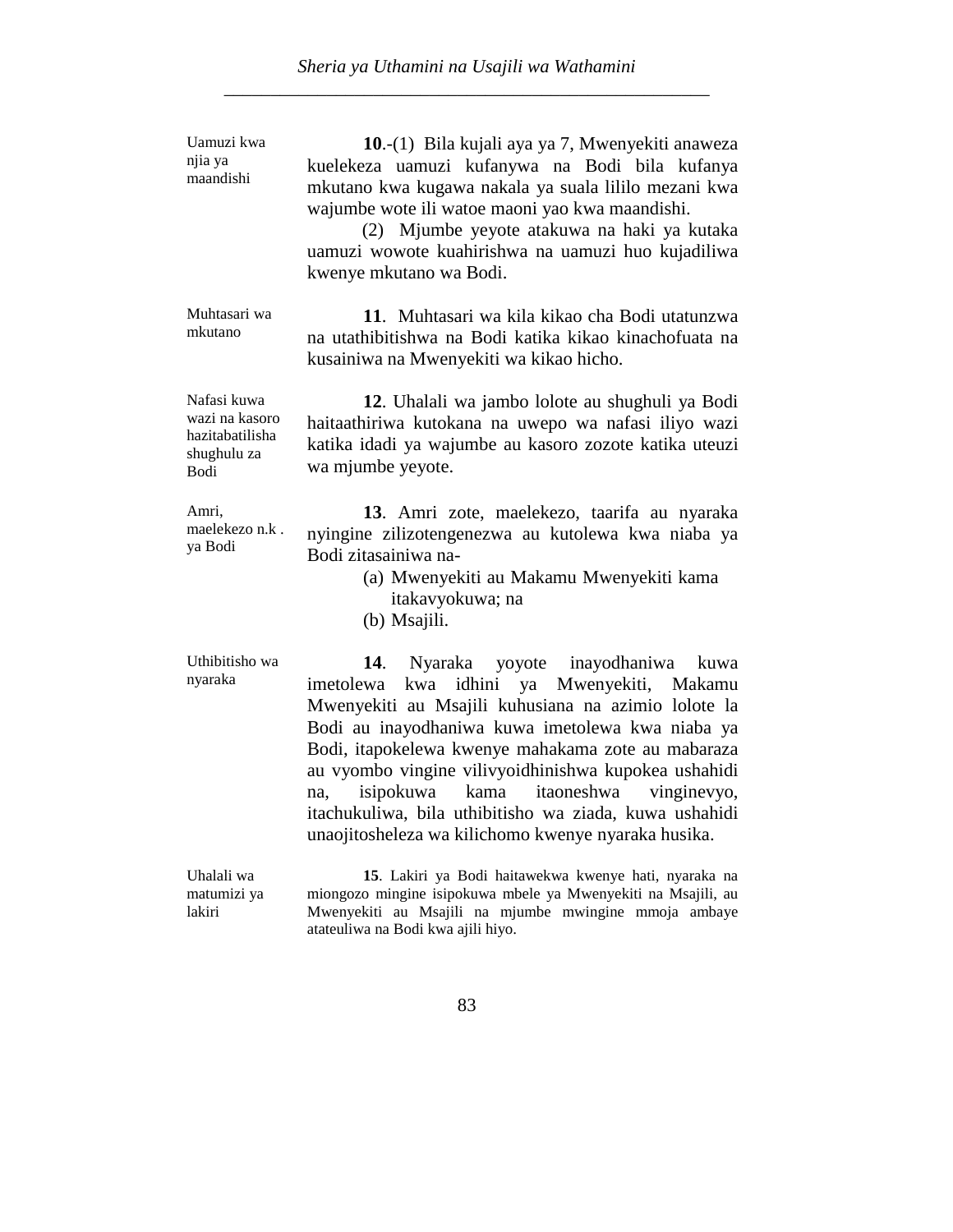Marupurupu ya wajumbe wa Bodi

**16.** Mjumbe wa Bodi na Sekretarieti atastahili kulipwa marupurupu au posho kutoka kwenye fedha za Bodi kama Waziri anavyoweza, baada ya kushauriana na Msajili wa Hazina, kuamua.

Uthibitishaji wa nyaraka **17**. Nyaraka zozote za Bodi, mbali na nyaraka nyingine zinazohitajika kisheria kuwekewa lakiri na maamuzi yote ya Bodi, **v**inaweza kuthibitishwa kwa kusainiwa na Msajili au ofisa mwingine aliyeidhinishwa na Msajili kwa niaba yake.

Bodi kusimamia shughuli zake

**18**. Kwa kuzingatia masharti ya Jedwali hili Bodi inaweza kujiwekea utaratibu wa kuendesha mwenendo wa shughuli zake.

#### $\overline{\phantom{a}}$ JEDWALI LA PILI \_\_\_\_\_

*(Limetengenezwa chini ya kifungu cha 73)* \_\_\_\_\_\_

## MAREKEBISHO YATOKANAYO

Sheria zilizoainishwa zinafanyiwa marekebisho kama inavyoainishwa hapa chini:

Marekebisho ya Sura ya 270

**1.** Sheria ya Usajili wa Wapima Ardhi inafanyiwa marekebisho-

- (a) ya ujumla kwa kufuta maneno "na uchumi wa ardhi" popote yanapojitokeza kwenye Sheria hiyo;
- (b) kwenye kifungu cha 3, kwa kufuta tafsiri ya neno "mpima ardhi" na kuweka badala yake tafsiri ifuatayo:
	- ""mpima ardhi" maana yake ni mtu aliyefunzwa, mwenye sifa au mwenye weledi na uzoefu wa kutosha utakaomwezesha kufanya shughuli za usomaji wa kina na kutumia vipimo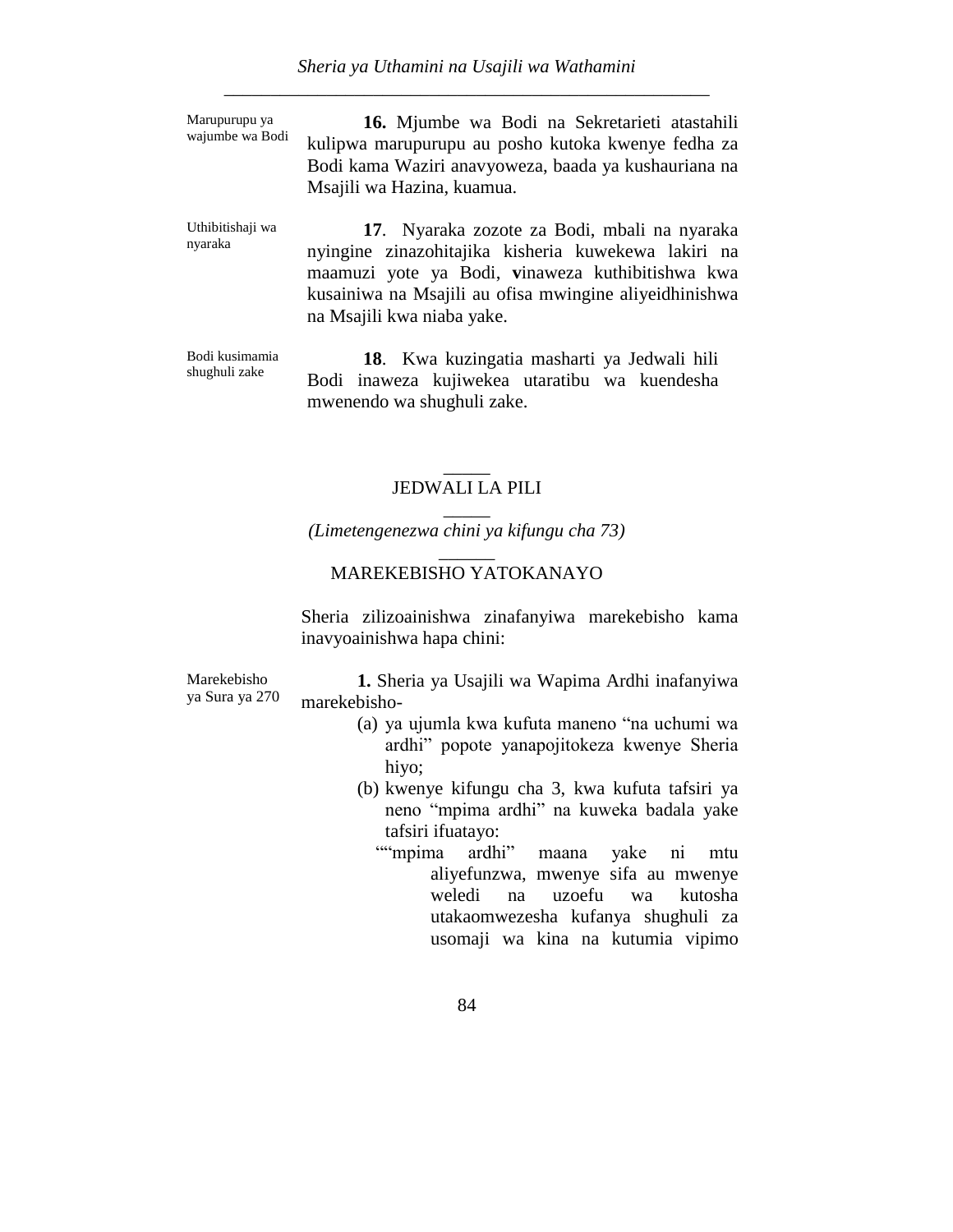sawia na data nyinginezo katika sehemu ya uso wa dunia na kujua, kwa kutumia vipimo, muundo wake, ukubwa, mpangilio wa kontua na hali kwa madhumuni ya-

- (a) kuainisha mipaka ya eneo na kukusanya data kwa ajili ya usajili wa hati ya ardhi;
- (b) kutoa mwongozo wa kimfumo kwa ajili ya upimaji ramani;
- (c) kuonesha katika ramani muonekano halisi wa dunia au sehemu yake;
- (d) kutengeneza data kwa ajili ya mipango inayohitajika kwa ajili ya shughuli za ujenzi;
- (e) kuonesha takwimu na data nyingine kwenye ramani za wataalam, wakiwemo mtathmini na mchumi ardhi."

Marekebisho ya Sura ya 113

**2**. Sheria ya Ardhi inafanyiwa marekebisho ya jumla kwa kufuta maneno "mthamini mwenye sifa" popote yanapojitokeza kwenye Sheria hiyo na kuweka badala yake maneno "mthamini aliyesajiliwa".

Marekebisho ya Sura ya 289

**3.** Sheria ya Tozo za Mamlaka za Miji inafanyiwa marekebisho-

- (a) ya jumla kwa kufuta maneno "mthamini mwenye sifa" popote yanapojitokeza kwenye Sheria hiyo na kuweka badala yake maneno "mthamini aliyesajiliwa"; na
- (b) kwenye kifungu cha 3, kwa kufuta tafsiri ya neno "mthamini mpima ardhi".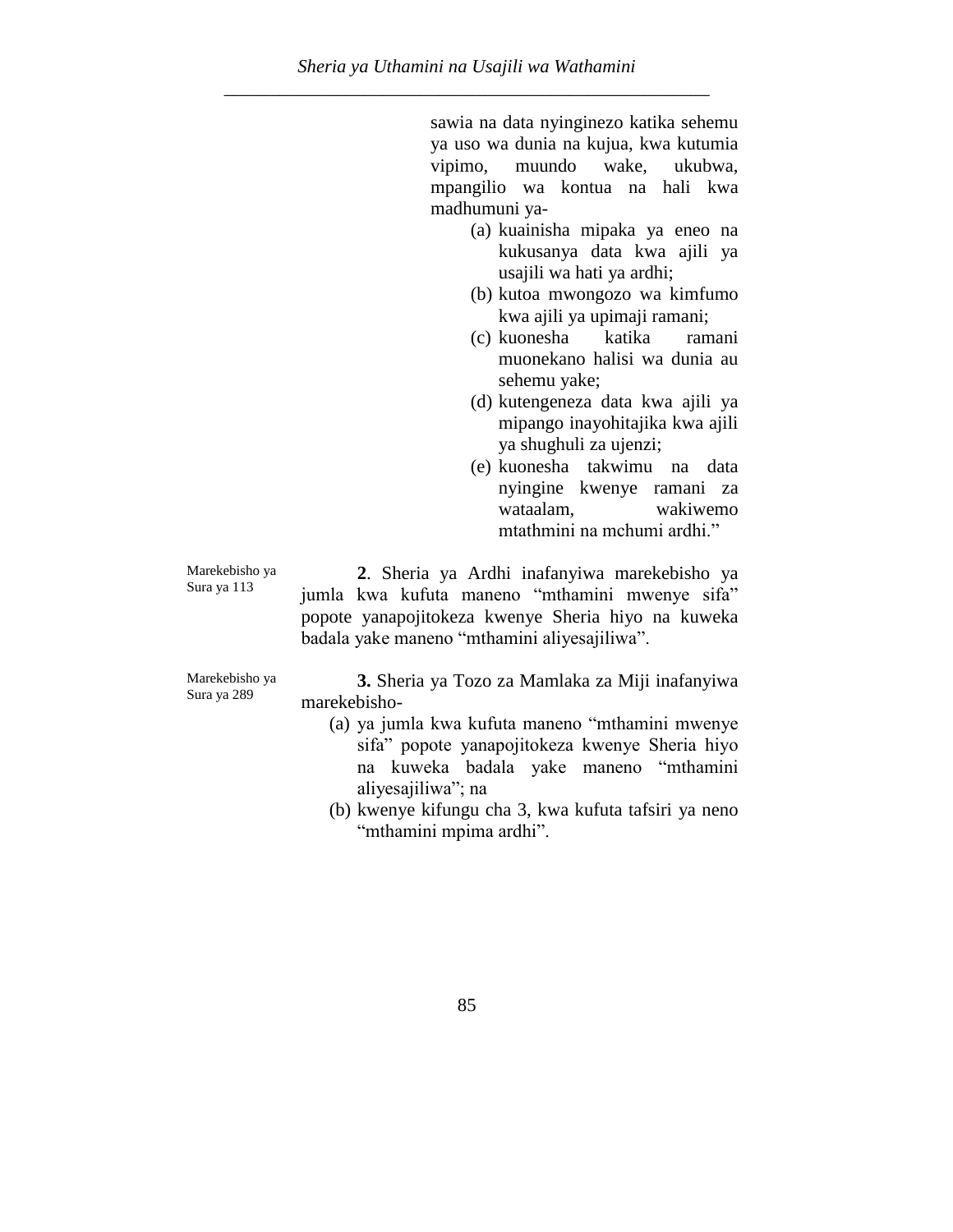#### \_\_\_\_\_\_\_\_\_\_\_\_\_ **MADHUMUNI NA SABABU \_\_\_\_\_\_\_\_\_\_\_\_\_\_\_**

Muswada huu unapendekeza kutungwa kwa Sheria ya Uthamini na Usajili wa Wathamini, ya mwaka 2016 kwa lengo la kusimamia taaluma na shughuli za uthamini Tanzania Bara. Hii ni kutokana na kwamba kwa takriban miongo mitatu, shughuli za uthamini zimekuwa zikitekelezwa chini ya usimamizi wa sheria mbalimbali zikiwemo Sheria ya Ardhi, Sura ya 113, Sheria ya Tozo za Mamlaka za Miji, Sura ya 289, Sheria ya Utwaaji Ardhi, Sura ya 118, Sheria ya Madini, Sura ya 123, Sheria ya Kodi ya Mapato, Sura ya 332 na Sheria ya Usajili wa Wapima, Sura ya 270.

Kutokuwepo kwa sheria moja mahsusi na inayojitosheleza kuhusu masuala ya uthamini na shughuli za uthamini nchini kumesababisha changamoto kubwa sana katika jamii. Baadhi ya changamoto hizo ni pamoja kuongezeka kwa kasi kwa migogoro ya ardhi nchini kunakosababishwa na kazi za uthamini kufanywa na wathamini hewa; na kuongezeka kwa idadi kubwa ya wathamini wasio na sifa stahiki za kitaaluma ambao mara nyingi wamekuwa wakitekeleza kazi mbalimbali za uthamini. Changamoto zote hizi zimekuwa zikisababisha ucheleweshwaji wa fidia, kuongezeka kwa thamani ya fidia, gharama za miradi na ucheleweshwaji wa utekelezaji wa miradi au uwekezaji kunakosababishwa na uthamini uliofanyika chini ya kiwango au bila ya kuzingatia aina, misingi na madhumuni ya uthamini husika.

Kutokana na hali hiyo, Muswada huu unapendekeza kutungwa Sheria moja mahsusi ambayo itaziba ombwe lililopo sasa na kutoa suluhisho la changamoto zilizoainishwa kwenye aya zilizotangulia na kuhakikisha kwamba matumizi ya ardhi nchini yanaleta athari chanya kwa maslahi ya watumiaji wote wa ardhi na Taifa kwa ujumla.

Kwa madhumuni ya kukidhi malengo yaliyokusudiwa, Muswada umegawanyika katika Sehemu Kuu Saba.

Sehemu ya Kwanza ya Muswada inahusu masharti ya awali yakiwemo jina la Sheria inayopendekezwa, matumizi yake pamoja na tafsiri za maneno na misamiati iliyotumika katika Muswada.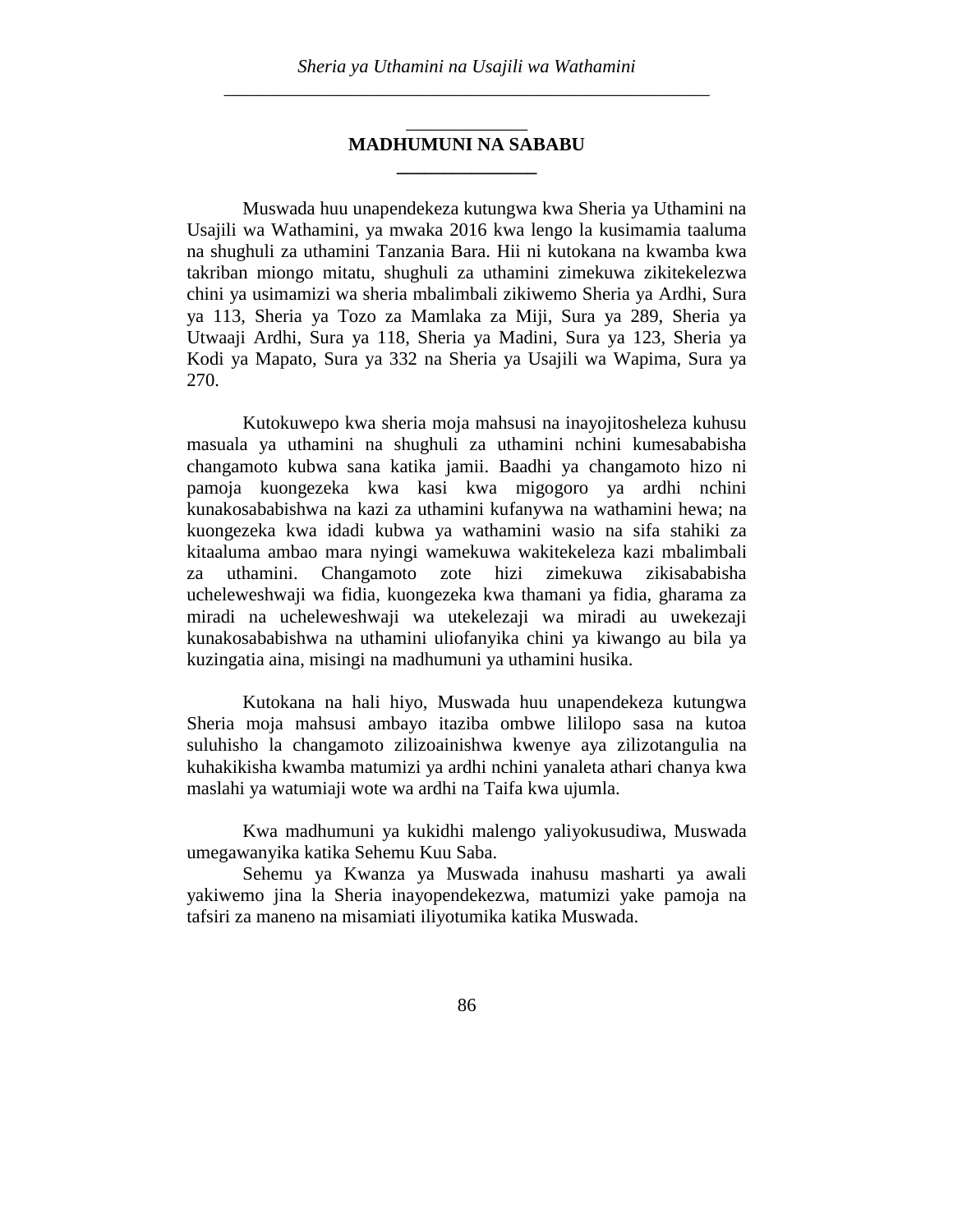Sehemu ya Pili inahusu mamlaka na majukumu ya Mthamini Mkuu ndani ya muundo wa Wizara yenye dhamana na masuala ya ardhi. Aidha, Sehemu hii inapendekeza masharti kuhusu uteuzi wa Mthamini Mkuu, Wathamini Wakuu Wasaidizi, Wathamini wa Serikali na Wathamini Waidhinishwa. Muundo huu wa Idara ya Uthamini utahakikisha kwamba Wathamini Wakuu Wasaidizi watakuwepo katika kila kanda na watakuwa ni wasimamizi wa shughuli za uthamini zinazofanywa na Wathamini wa Serikali na wathamini waidhinishwa katika mamlaka za serikali za mitaa, Mikoa na Wilaya.

Sehemu ya Tatu inapendekeza masharti kuhusu Bodi ya Usajili wa Wathamini ambapo masuala yanayohusu uanzishwaji wa Bodi, muundo, mamlaka na kazi za Bodi yamefafanuliwa. Aidha, Sehemu hii inapendekeza masharti kuhusu uteuzi wa Msajili ambaye atawajibika kusimamia utekelezaji wa siku kwa siku wa shughuli za Bodi.

Sehemu ya Nne ya Muswada inahusu Usajili na Uorodheshwaji wa wathamini. Katika Sehemu hii, inapendekezwa kwamba usajili wa wathamini ufanyike kwa wathamini wenye angalau shahada ya kwanza katika masuala ya usimamizi wa ardhi na nyumba. Aidha, usajili unapendekezwa kufanyika katika makundi matatu ambayo ni usajili kamili, usajili wa muda na usajili wa mpito. Usajili kamili utatolewa kwa wathamini wenye uzoefu wa angalau miaka mitatu mbali na kuwa na sifa stahiki za kitaaluma. Usajili wa muda utatolewa kwa wathamini ambao si watanzania na wanaotoka nje ya Tanzania ambao wanahitaji kutekeleza shughuli mahsusi ya uthamini hapa Tanzania kwa kipindi kisichozidi mwaka mmoja. Usajili wa makampuni ya usajili utafanyika baada ya mthamini husika kupata chdeti chini ya Sheria hii na baada ya kukidhi vigezo vilivyowekwa na Sheria ya Makampuni, Sura ya 212. Mwisho, usajili wa mpito utakuwa ni kwa wahitimu wa masomo ya uthamini na wengineo ambao hawana uzoefu wa angalau miaka mitatu ili waweze kupewa usajili kamili.

Kwa upande mwingine, uorodheshwaji wa wathamini utakuwa ni kwa ajili ya wathamini ambao wana vyeti au diploma katika masuala ya usimamizi wa ardhi na majengo. Wathamini walioorodheshwa au wathamini wasaidizi wataruhusiwa kusaidia kazi za uthamini chini ya usimamizi wa wathamini waliosajiliwa.